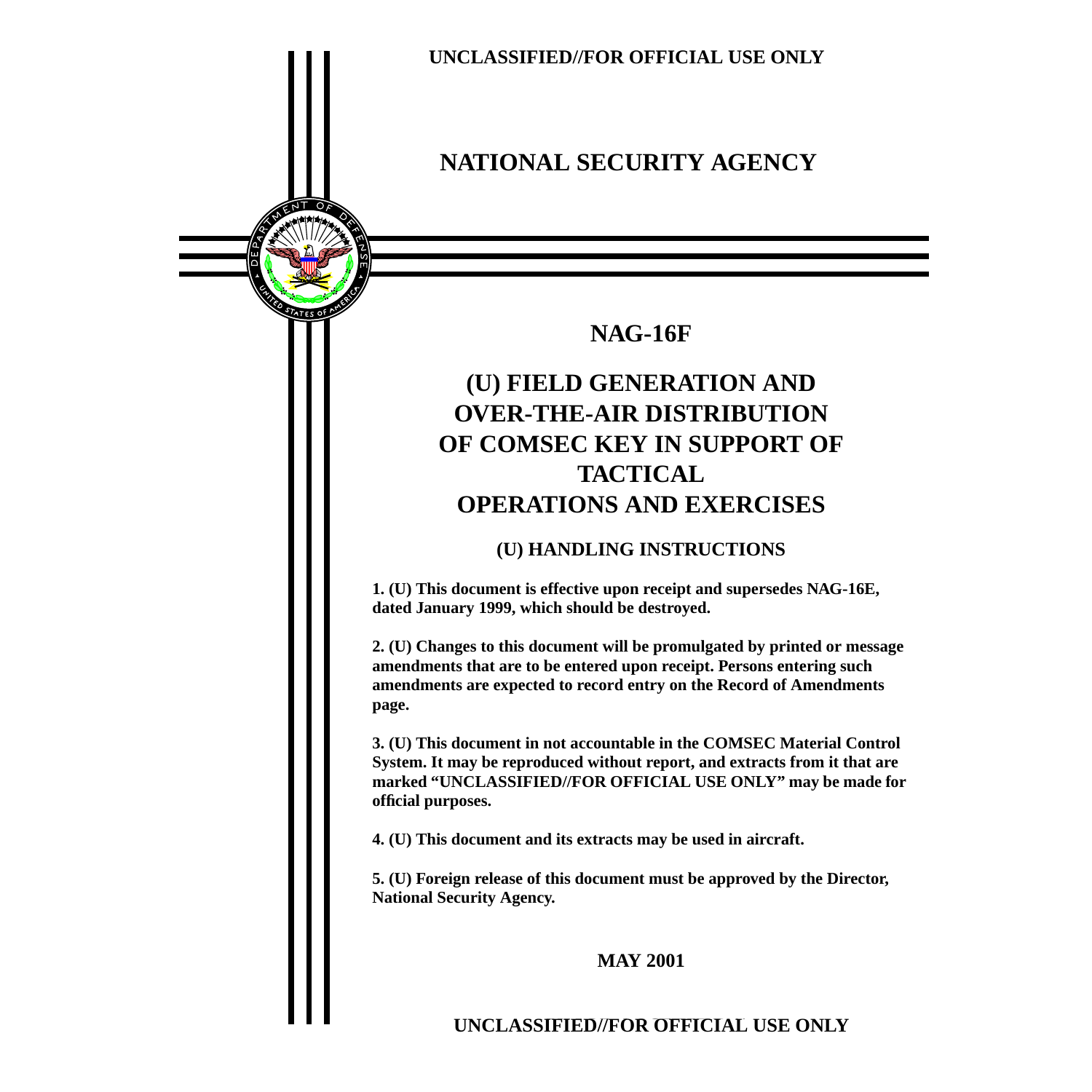# **RECORD OF AMENDMENTS**

| AMEND NO. | <b>DATE</b><br><b>ENTERED</b> | BY WHOM ENTERED |
|-----------|-------------------------------|-----------------|
|           |                               |                 |
|           |                               |                 |
|           |                               |                 |
|           |                               |                 |
|           |                               |                 |
|           |                               |                 |
|           |                               |                 |
|           |                               |                 |
|           |                               |                 |
|           |                               |                 |
|           |                               |                 |
|           |                               |                 |
|           |                               |                 |
|           |                               |                 |
|           |                               |                 |
|           |                               |                 |
|           |                               |                 |
|           |                               |                 |
|           |                               |                 |
|           |                               |                 |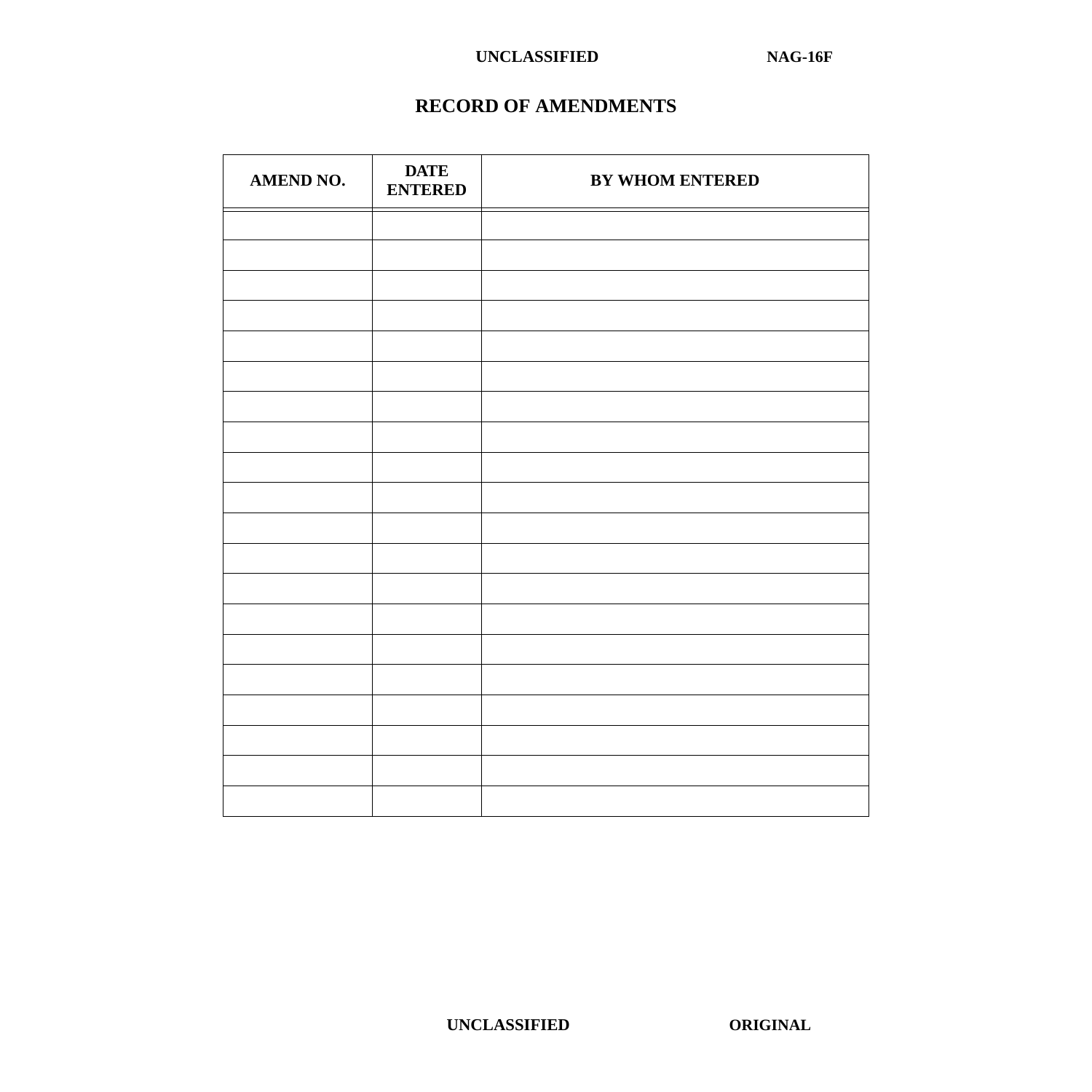### **(U) FOREWORD**

1. (U//FOUO) **Where Are We Heading**? - A major evolution in communications security (COMSEC) keying technology has begun. Under the Electronic Key Management System (EKMS) program, standards, hardware, and applications are being developed to apply state of the art automation to generate, distribute, load, control, and account for COMSEC key. The program incorporates sufficient backward compatibility to assure that both future, automated key and existing, common electronic key can be handled. EKMS hardware is being fielded, but full development of tailored tactical key generation and distribution programs may take several more years.

2. (U//FOUO) **Where Are We Now**? - Until EKMS Key Processors (KPs) and local management devices (LMDs) are fully implemented throughout the tactical forces, military commanders must be able to establish secure communications, without needless and/or redundant prepositioning of key or last minute key tape distribution. This document prescribes pre-EKMS techniques to satisfy that requirement, but emphasizes use of available EKMS terminals and other key variable generators (KVGs) to generate tactical key.

3. (U//FOUO) **Interoperability** - Effective and timely creation of secure tactical nets and circuits requires that communications planners and operators have a common base of understanding regarding applicable COMSEC procedures and equipment operating instructions. This document fulfills that requirement for Joint commands and their Service components. It also has limited applicability in multi-national operations and exercises, when the Allied participants use COMSEC equipment that is capable of over-the-air key distribution (OTAD).

**NOTE:** (U//FOUO) ACP-132A, **Field Generation and Over-the-Air Distribution of Key in Support of Tactical Operations and Exercises,** is the equivalent of NAG-16F for use by the military forces of Australia, Canada, New Zealand, and the United Kingdom. U.S. tactical forces do not hold ACP-132A, because its provisions are similar to those of NAG-16F.

**NOTE:** (U//FOUO) **N**AG-22A, **Over-the-Air Rekeying of Combined Tactical Nets and Circuits**, is a partial equivalent of NAG-16F intended to explain over-the-air rekeying (OTAR) to Allied users of "S" nomenclatured (special purpose) COMSEC equipment. When Combined nets/circuits include terminals equipped with "S" equipment, a U.S. station equipped with "K" nomenclatured equipment must serve as the net control station (NCS). U.S. tactical forces do not hold nor need NAG-22A.

**NOTE:** (U//FOUO) SDIP-14, **Operational Doctrine for TSEC/KW-46 Fleet Broadcast,** includes doctrine for Over-The-Air Transfer (OTAT) of tactical key via the single-channel North Atlantic Treaty Organization (NATO) fleet broadcasts. U.S. Navy (USN) tactical forces having NATO missions should hold SDIP-14.

4. **(**U//FOUO) **Implementation -** The principal advantage of the key management procedures presented here is flexibility to create a continuing supply of tactical key for a variety of commonly held COMSEC equipment and to distribute it electronically to potential users. The key generation and distribution routines given are particularly suitable for support of Joint operations and exercises involving forces that do not routinely train together. However, they cannot be relied upon to contribute to joint mission accomplishment, unless required levels of user competency are maintained through incorporation into intra-Service operations and exercises.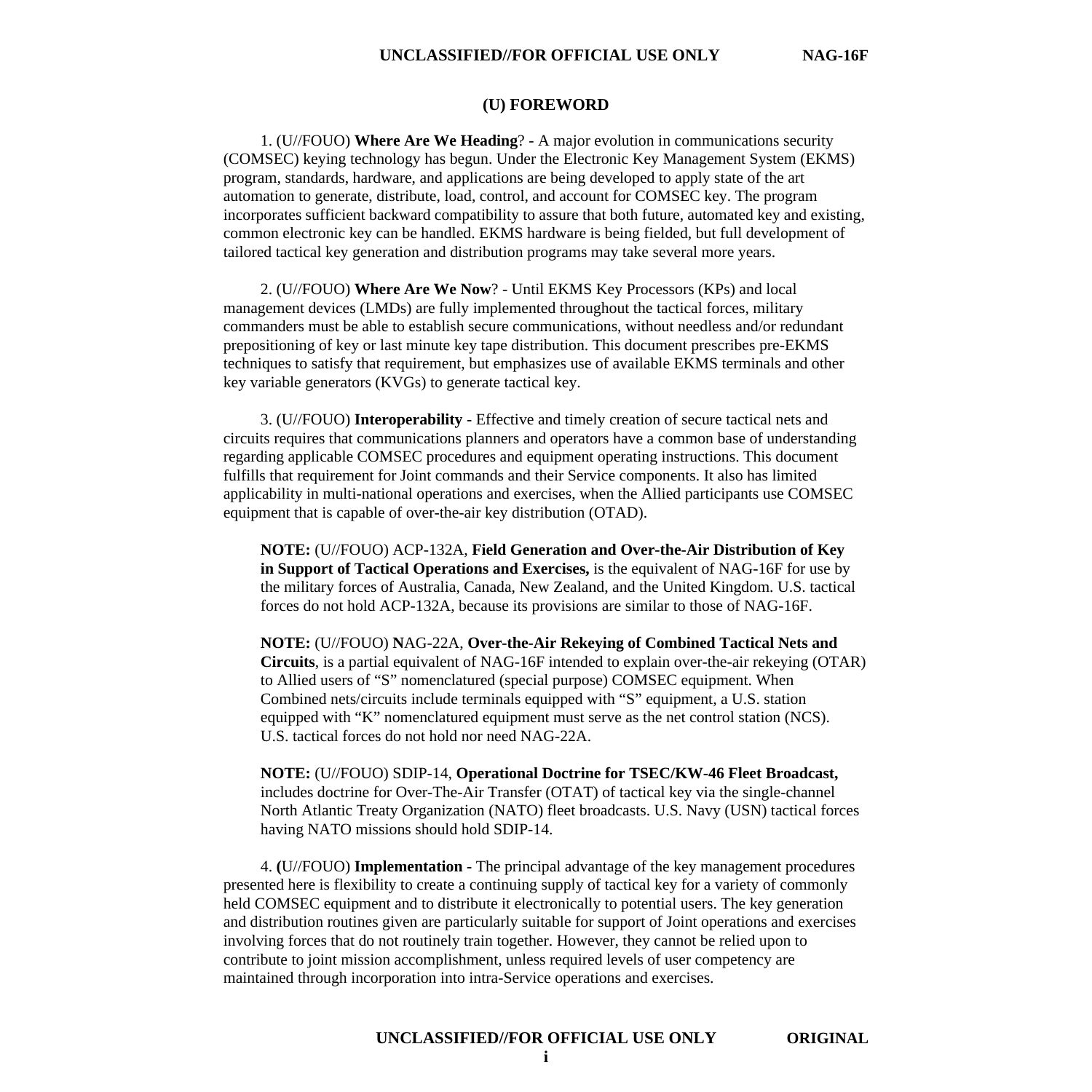5. (U) **Assumption -** The keying routines presented herein assume that operators are familiar with the capabilities, operation, and safeguarding of the COMSEC equipment used and that secure communications capable of transmitting tactical key exist or can be established.

6. (U) **Relationship to National Directives** - NAG-16F incorporates innovative key distribution concepts that may not be reflected in national-level information systems security directives. Until the National Security Agency (NSA) can resolve and such conflicts, the provisions of NAG-16F constitute approved operational exceptions to the affected national directives.

7. (U) **Changes Reflected in NAG-16F** - The principal differences between NAG-16F and its predecessor, NAG-16E, involve:

a. (U) **KW-46** - A corrected OTAD routine for the KW-46 equipment used to secure U.S. Navy (USN) and U.S. Coast Guard (USCG) broadcasts, which was provided by Fleet Training Center Norfolk, VA, is reflected in Annex H.

b. (U//FOUO) **SINCGARS OTAD & ERF** - Because the user application software that has been developed for the data transfer device (DTD) has become so specialized, it is no longer feasible to publish a standard procedure for performing OTAD and electronic remote fill (ERF) for the various Single Channel Ground and Airborne Radio System (SINCGARS) securable radios. On the basis of an Army suggestion, the SINCGARS and ERF procedures that had been included as Annex F in NAG-16E have been omitted from NAG-16F. Users who find the previous SINCGARS OTAD and ERF procedures useful may clip them out of NAG-16E and retain them, before NAG-16E is destroyed.

c. (U) **Users of 128-bit TEK** - On the basis of another Army suggestion, the listing of contemporary U.S. COMSEC equipment that accepts 128-bit traffic encryption key (TEK), which had been included in NAG-16E as Annex K, has been omitted from NAG-16F. Here again, users who find that listing useful may clip it out from NAG-16E and retain it, before NAG-16E is destroyed.

d. (U) **OTAT via AUTODIN** - Because the Automatic Digital Information Network (AUTODIN) is being replaced by the Defense Message System (DMS), the paragraph in NAG-16E that had addressed the conduct of OTAT on AUTODIN has been omitted from NAG-16F.

e. (U//FOUO) **AN/CYZ-10** - Revised procedures for performing OTAD with AN/CYZ-10s, including provisions for transferring all types and classifications of COMSEC key between DTDs via Secure Telephone Unit (STU) - III, STU-IIIA, STU-IIB, and Secure Terminal Equipment (STE) secured telephone circuits, and OTAT of DTD transfer key encryption key (TrKEK) on EKMS-to-DTD circuits have been reflected in Annex I.

f. (U//FOUO) **ANDVT and KY-57/58/67 Cold Starting** - New **mandatory** cold starting procedures for KY-57/58/67 (See paragraphs 3.a. step 2 and 3.b. step 3 of Annex E.) and for KYV-5 and KY-99/99A/100 (See paragraphs 3.a. step 2 and 3.b. step 3.) of Annex F.)

**ii**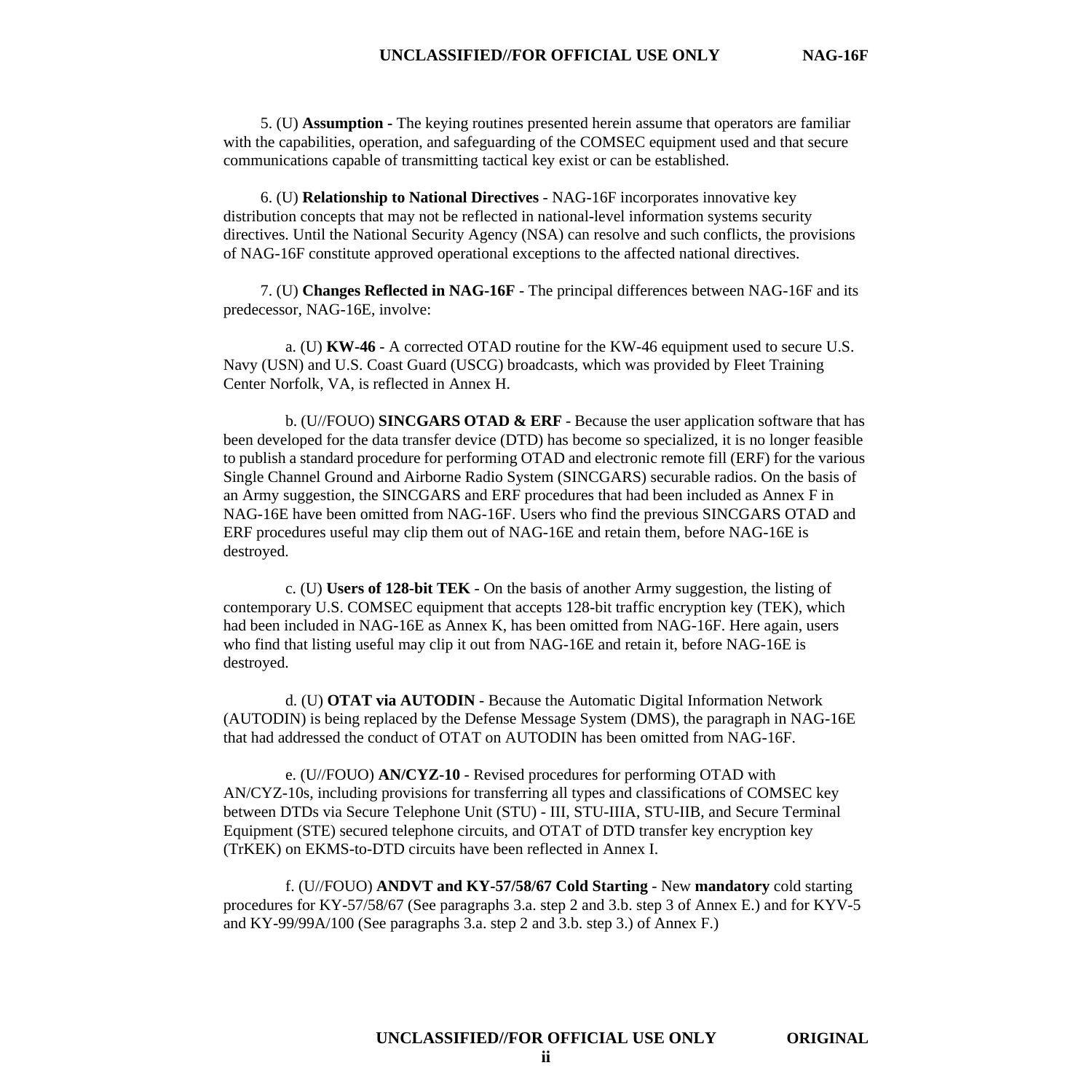g. (U//FOUO) **US-Only Key to Allies** - Authorization and criteria by which controlling authorities (CAs) of US-Only key may release it to Allies have been included in paragraph 3.h.(3)(a) on page 11 of the main section of NAG-16F.

h. (U//FOUO) **JTIDS Key and Data Transfers Via Secure Telephone Circuits -** Procedures for OTAT of Joint Tactical Information Distribution System (JTIDS) key and data between DTDs connected by secure telephone circuits that were developed by SPAWARSYSCEN San Diego are stated in Annex I.

8. (U) **Comments** - Holders of this document are encouraged to review it critically and to submit comments for its improvement, through command channels, to Director, National Security Agency, ATTN: I41T, Fort George G. Meade, MD 20755-6000.

9. (U//FOUO) **Action Officer** - The NSA NAG-16F action officer, Mr. Maguire, may be reached by phone at Defense Switched Network (DSN) 244-6804 or commercial (COML) (410) 854-6804.

> **MICHAEL J. JACOBS Information Assurance Director**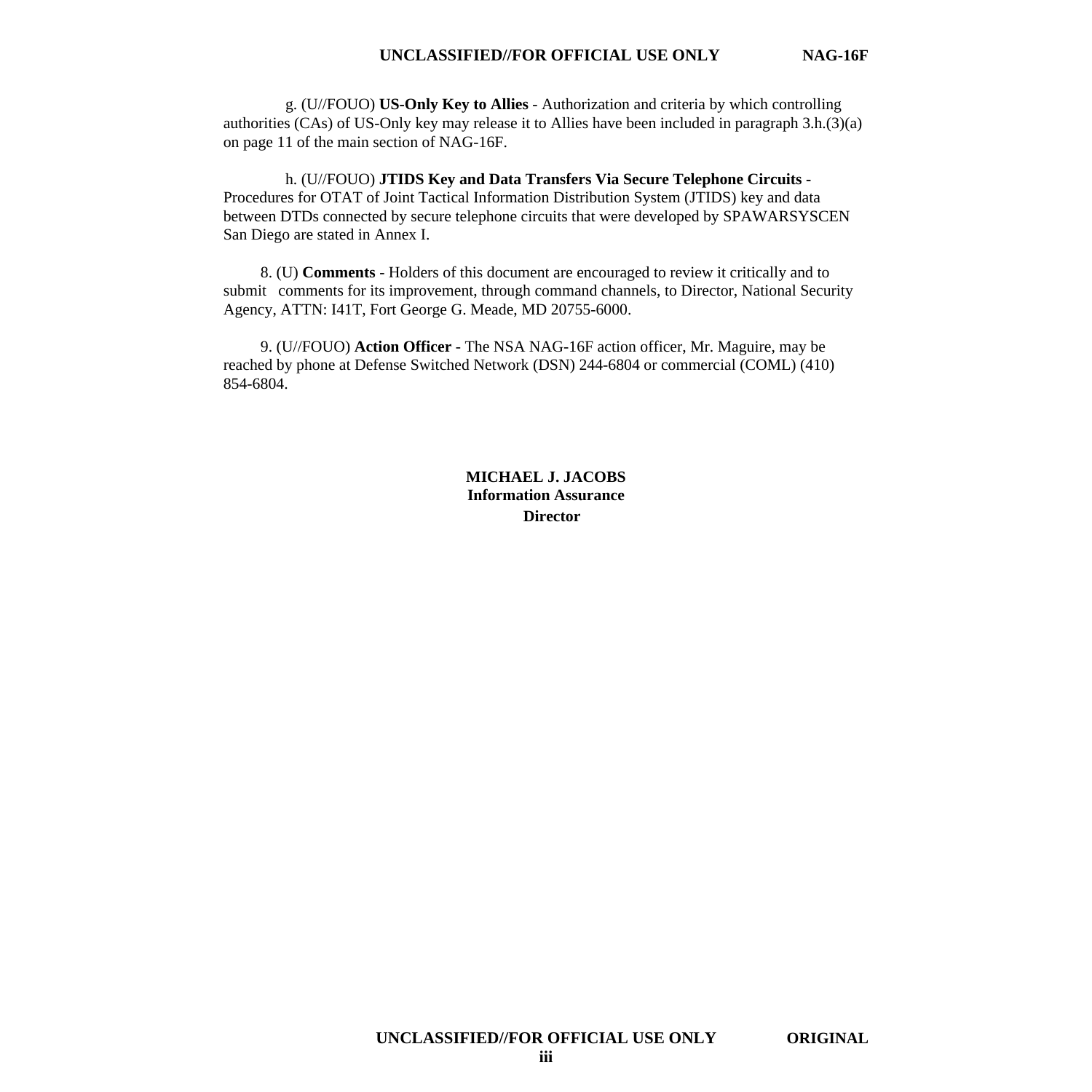## THIS PAGE IS INTENTIONALLY BLANK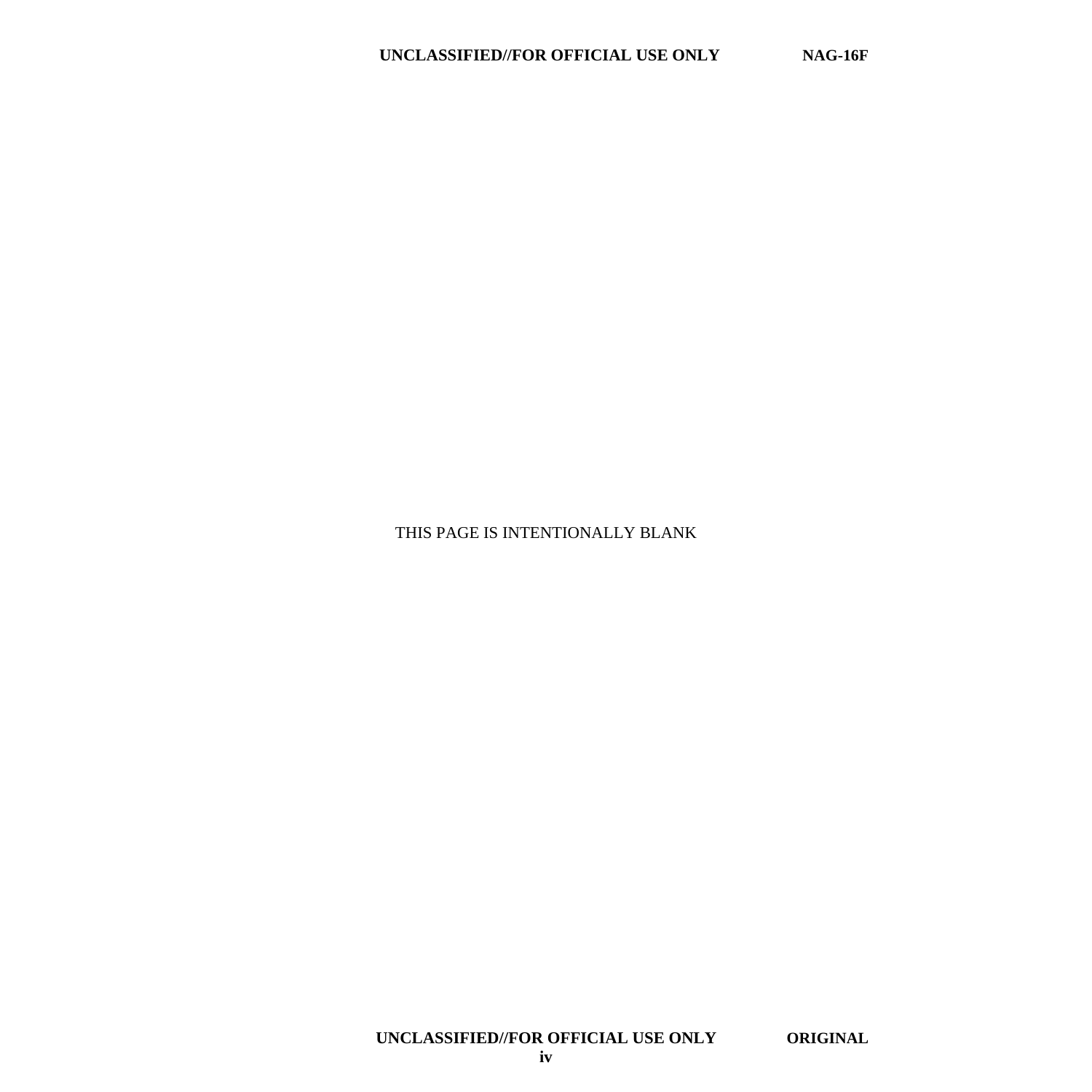#### TABLE OF CONTENTS (Also Serves as Index)

| <b>SUBJECT</b>                                                                                                                                  | <b>PAGE</b>                   |
|-------------------------------------------------------------------------------------------------------------------------------------------------|-------------------------------|
| (U) RECORD OF CORRECTIONS                                                                                                                       | <b>Reverse of Front Cover</b> |
| 7.                                                                                                                                              |                               |
| (U) TABLE OF CONTENTS $\dots \dots \dots \dots \dots \dots \dots \dots \dots \dots \dots \dots \dots \dots \dots$                               |                               |
| (U//FOUO) FIELD GENERATION AND OVER-THE-AIR DISTRIBUTION OF. 1<br>COMSEC KEY IN SUPPORT OF TACTICAL OPERATIONS AND EXERCISES<br>1. INTRODUCTION |                               |
| (3)                                                                                                                                             |                               |
| (5)                                                                                                                                             |                               |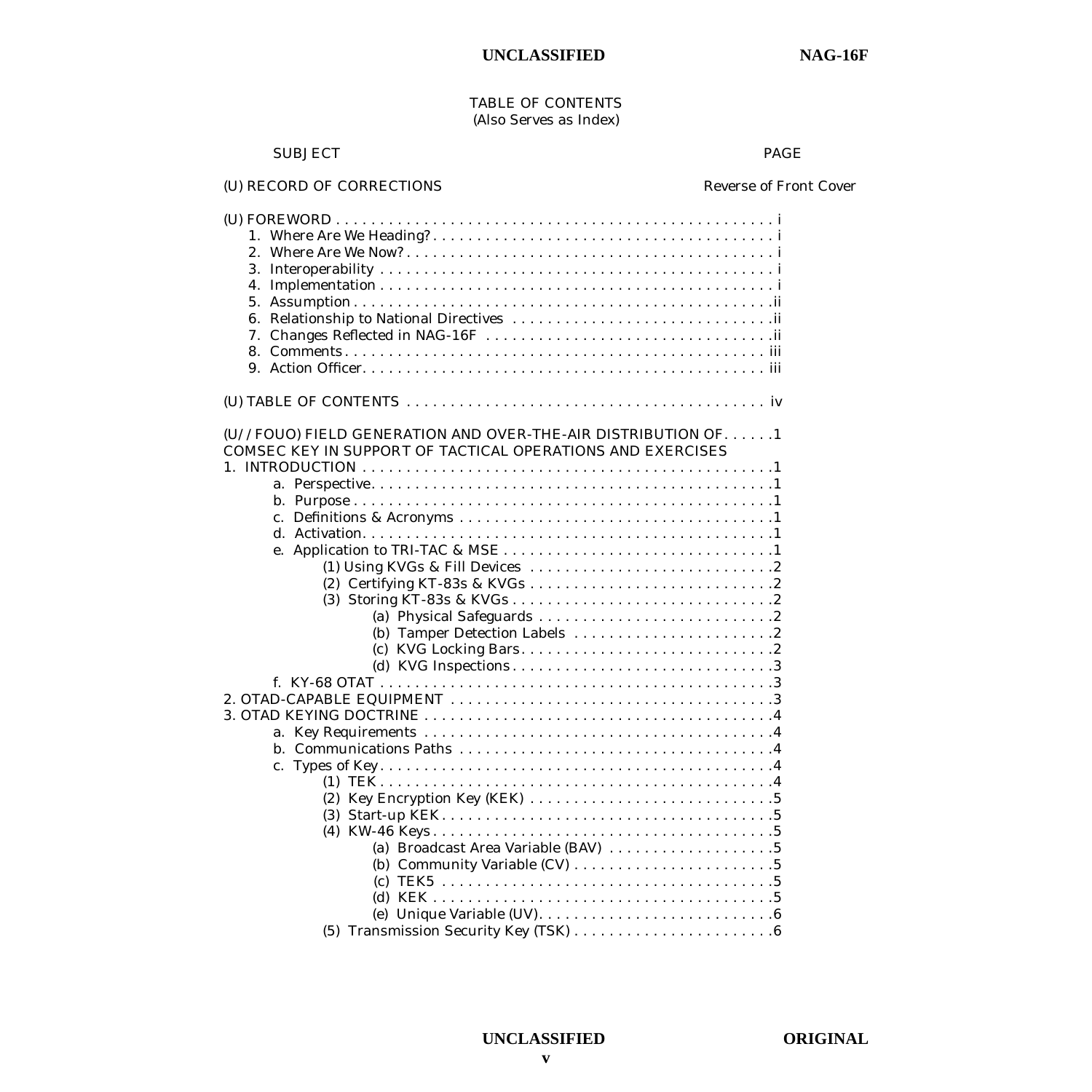### SUBJECT PAGE

| (c) TRI-TAC/MSE KEK Generation & Distribution 6                                                    |  |
|----------------------------------------------------------------------------------------------------|--|
|                                                                                                    |  |
|                                                                                                    |  |
|                                                                                                    |  |
|                                                                                                    |  |
| (b) P-T-P Circuits $\ldots \ldots \ldots \ldots \ldots \ldots \ldots \ldots \ldots \ldots \ldots$  |  |
|                                                                                                    |  |
|                                                                                                    |  |
|                                                                                                    |  |
|                                                                                                    |  |
|                                                                                                    |  |
|                                                                                                    |  |
| (1) Start-up KEK Production & Distribution 8                                                       |  |
|                                                                                                    |  |
| Start-up KEK Holders and Cryptonet Size 8<br>(3)                                                   |  |
| Start-up KEK Segment Count, Cryptoperiod and Supersession 8<br>(4)                                 |  |
|                                                                                                    |  |
|                                                                                                    |  |
|                                                                                                    |  |
|                                                                                                    |  |
| (a) TEK Generation with Certified KVGs 9                                                           |  |
| (b) Key Generation with LMD/KP 10                                                                  |  |
| (b) TEK Generation with KY-57/58/67 and KYV-5/ $\dots$ . 10                                        |  |
| KY-99/99A/100                                                                                      |  |
|                                                                                                    |  |
|                                                                                                    |  |
| (b) TEK Implementation $\ldots \ldots \ldots \ldots \ldots \ldots \ldots \ldots \ldots 10$         |  |
| "1" GENSER TEK 10                                                                                  |  |
|                                                                                                    |  |
|                                                                                                    |  |
|                                                                                                    |  |
|                                                                                                    |  |
|                                                                                                    |  |
| "1" Tactical Secure Voice TEK 11                                                                   |  |
|                                                                                                    |  |
| "3" TEK Cryptoperiod Extensions 11                                                                 |  |
| (b) Special Situations $\ldots \ldots \ldots \ldots \ldots \ldots \ldots \ldots \ldots 11$         |  |
|                                                                                                    |  |
|                                                                                                    |  |
|                                                                                                    |  |
|                                                                                                    |  |
| (4) CV OTAT/OTAR $\ldots \ldots \ldots \ldots \ldots \ldots \ldots \ldots \ldots \ldots \ldots 11$ |  |
|                                                                                                    |  |
|                                                                                                    |  |
|                                                                                                    |  |
|                                                                                                    |  |
|                                                                                                    |  |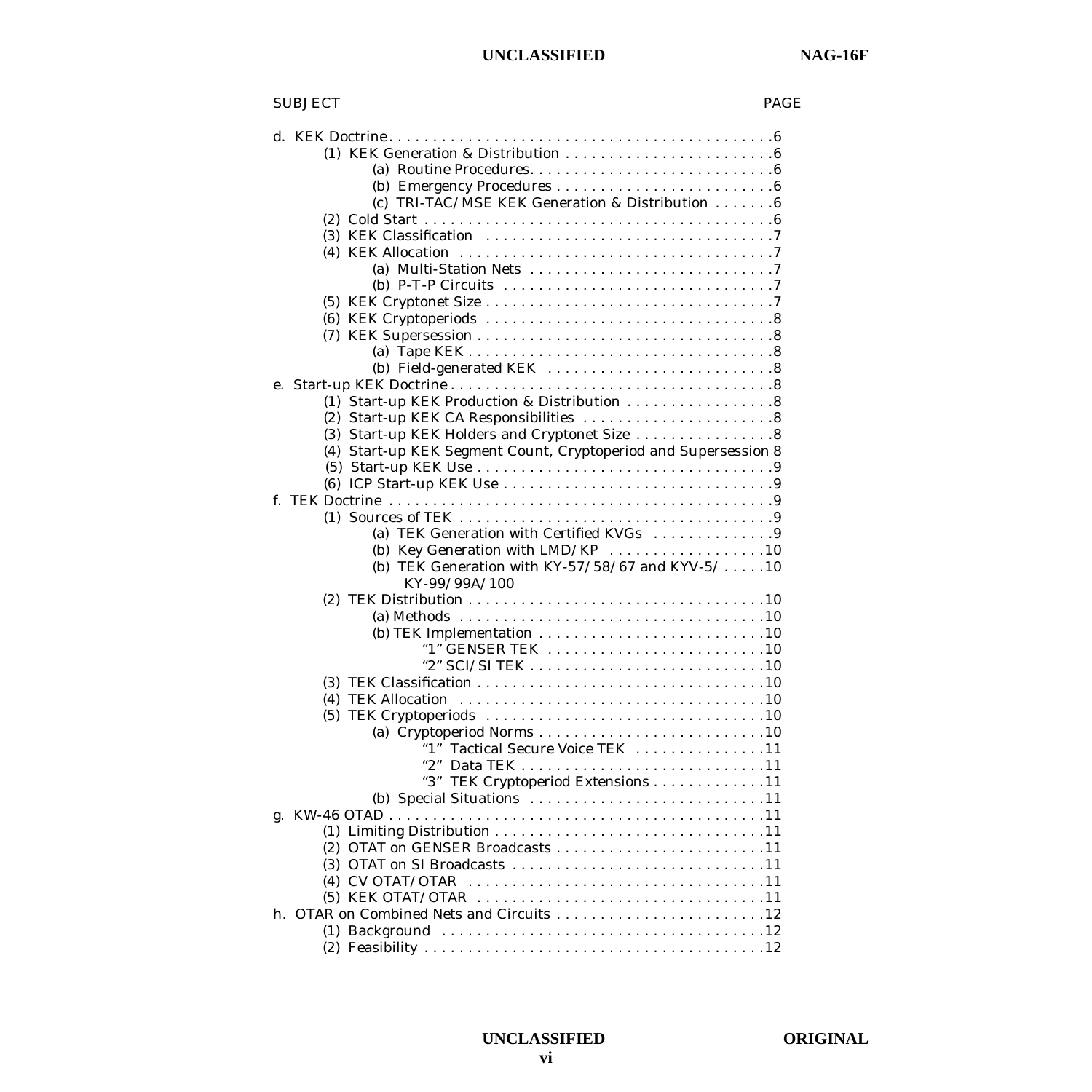| <b>SUBJECT</b>                                                   | <b>PAGE</b> |
|------------------------------------------------------------------|-------------|
|                                                                  |             |
|                                                                  |             |
|                                                                  |             |
|                                                                  |             |
|                                                                  |             |
| <b>4. OTAD IMPLEMENTATION</b>                                    |             |
|                                                                  |             |
|                                                                  |             |
|                                                                  |             |
|                                                                  |             |
|                                                                  |             |
|                                                                  |             |
|                                                                  |             |
| (b) Using ICP Generic Key as TEK 14                              |             |
| c. Key Transfer Between DTDs via STU-III/STU-IIIA/STU-IIB/STE 14 |             |
| d. Key Transfer Between EKMS Terminals & DTDs 14                 |             |
| e. Key Transfer via TRI-TAC and MSE 14                           |             |
|                                                                  |             |
|                                                                  |             |
|                                                                  |             |
|                                                                  |             |
|                                                                  |             |
|                                                                  |             |
|                                                                  |             |
| (a) OS Holds Net Start-up KEK 15                                 |             |
|                                                                  |             |
| (c) NCS & OS Hold Other Key in Common 16                         |             |
|                                                                  |             |
|                                                                  |             |
|                                                                  |             |
| j. Reporting and Evaluating COMSEC Incidents 16                  |             |
|                                                                  |             |
|                                                                  |             |
| (1) Redundant Segment Key Tape Formats. 16                       |             |
|                                                                  |             |
|                                                                  |             |
|                                                                  |             |
|                                                                  |             |
| ANNEX B - KEY TAPE ORDERING GUIDE B-1                            |             |
|                                                                  |             |
|                                                                  |             |
|                                                                  |             |
|                                                                  |             |
|                                                                  |             |
|                                                                  |             |
|                                                                  |             |
|                                                                  |             |
|                                                                  |             |
|                                                                  |             |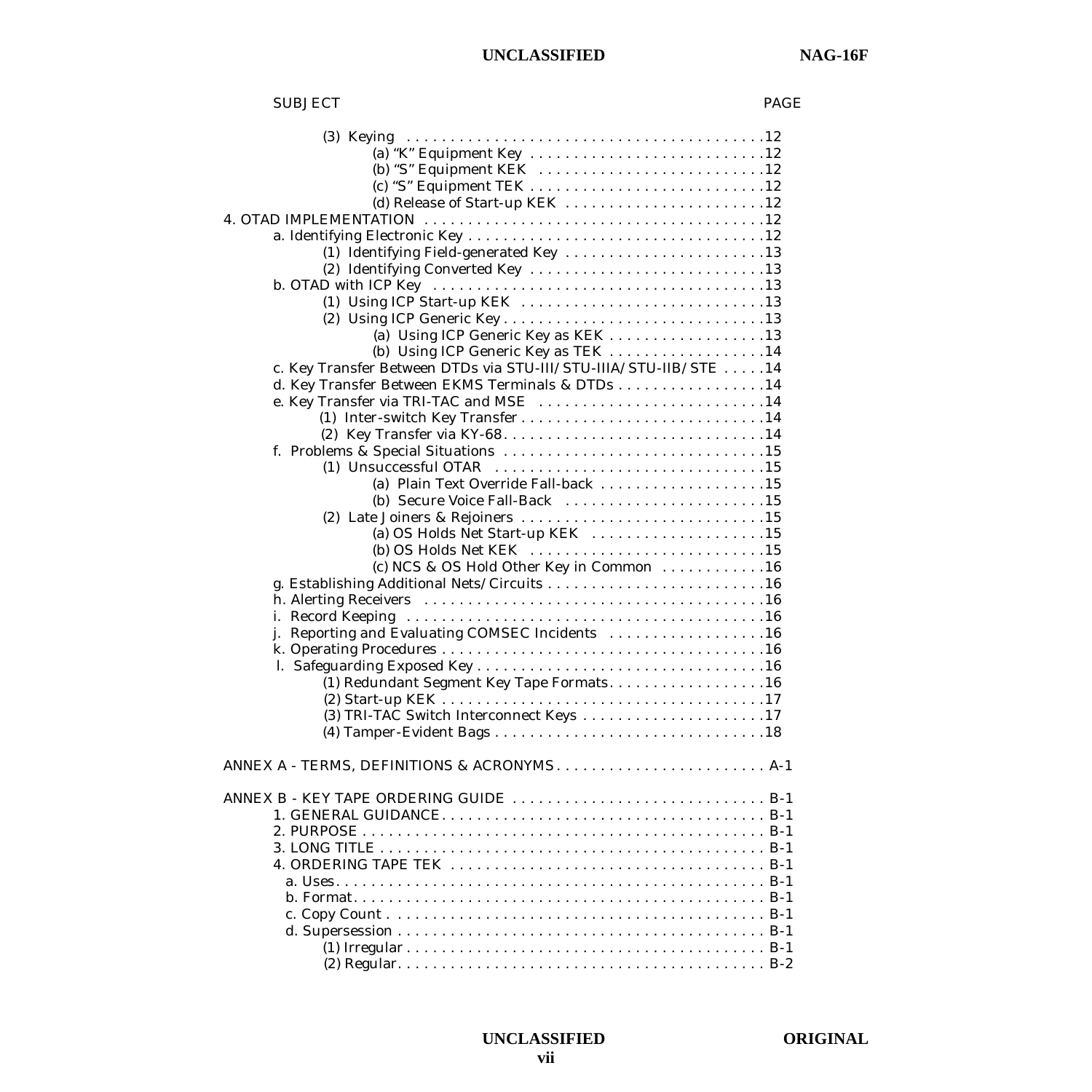| <b>SUBJECT</b>                                             | <b>PAGE</b> |
|------------------------------------------------------------|-------------|
|                                                            |             |
|                                                            |             |
|                                                            |             |
|                                                            |             |
|                                                            |             |
|                                                            |             |
|                                                            |             |
|                                                            |             |
|                                                            |             |
|                                                            |             |
|                                                            |             |
|                                                            |             |
|                                                            |             |
|                                                            |             |
|                                                            |             |
| 8. FUTURE EDITION PROVISIONING  B-3                        |             |
| 9. TAPE KEY ORDERING CHART B-3                             |             |
| ANNEX C - LOGGING ELECTRONIC KEY TRANSFERS C-1             |             |
| 1. Controlling Authority (CA) RESPONSIBILITIES             |             |
|                                                            |             |
|                                                            |             |
| ANNEX D - KG-84A/C AND KIV-7/7HS OTAD PROCEDURES D-1       |             |
|                                                            |             |
|                                                            |             |
|                                                            |             |
|                                                            |             |
| b. Cold Starting Multi-station Nets with Start-up KEK or   |             |
|                                                            |             |
| c. Cold Starting Multi-station Nets with OS-unique KEK D-2 |             |
| 4. KG-84 AND KIV-7 POINT-TO-POINT OTAR (MK) D-2            |             |
| a. Regular KG-84 and KIV-7 MK OTAR  D-3                    |             |
| b. KIV-7 Front Panel MK OTAR D-4                           |             |
|                                                            |             |
|                                                            |             |
|                                                            |             |
|                                                            |             |
| a. OTAT with Common KEK or Start-up KEK (MK/RV) D-8        |             |
|                                                            |             |
|                                                            |             |
|                                                            |             |
|                                                            |             |
|                                                            |             |
|                                                            |             |
|                                                            |             |
|                                                            |             |
|                                                            |             |
|                                                            |             |
|                                                            |             |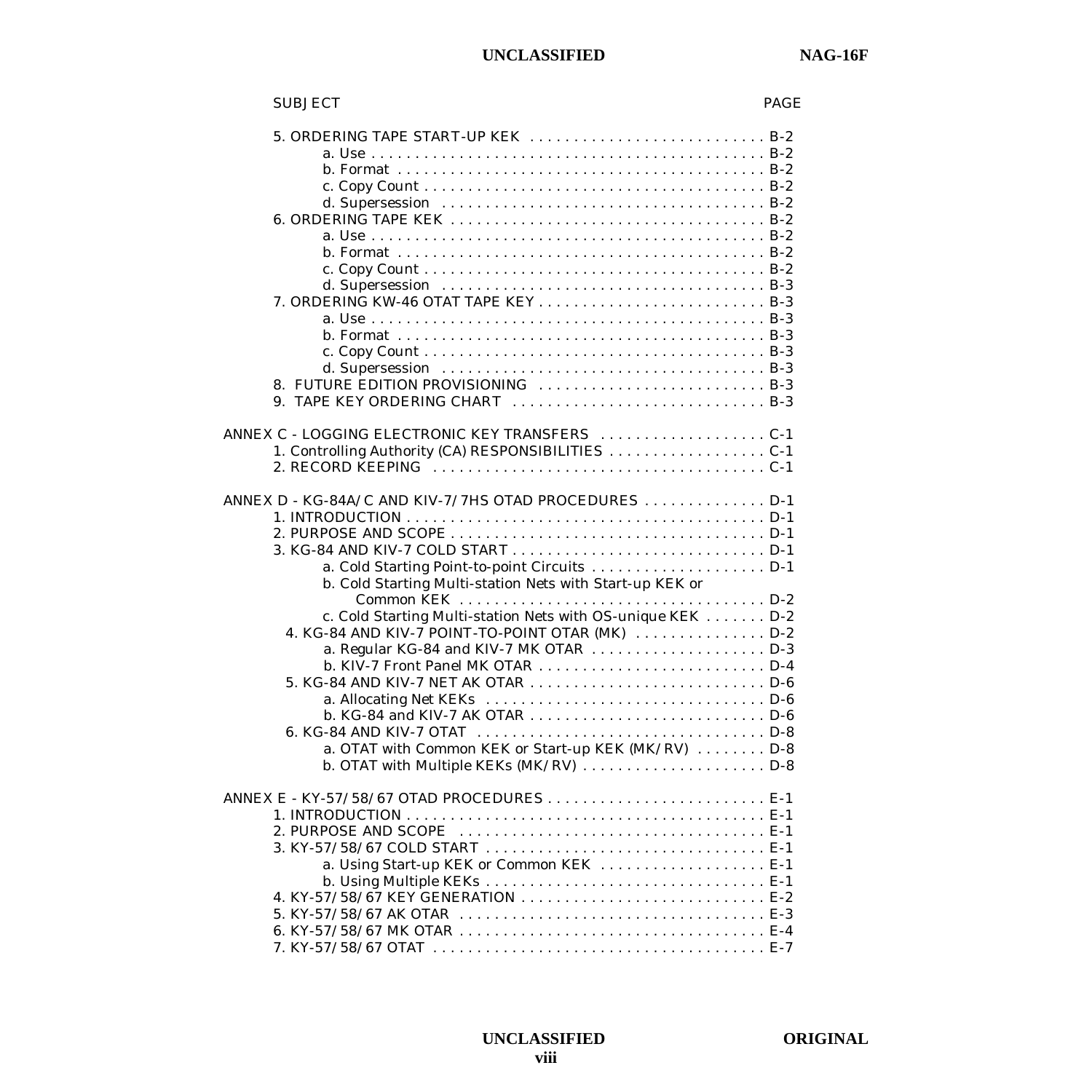| <b>SUBJECT</b>                                                  | <b>PAGE</b> |
|-----------------------------------------------------------------|-------------|
| ANNEX F - KYV-5, KY-99, KY-99A, AND KY-100 OTAD PROCEDURES. F-1 |             |
|                                                                 |             |
|                                                                 |             |
|                                                                 |             |
|                                                                 |             |
|                                                                 |             |
|                                                                 |             |
|                                                                 |             |
|                                                                 |             |
|                                                                 |             |
|                                                                 |             |
| 6. ANDVT COOPERATIVE AK OTAR  F-5                               |             |
|                                                                 |             |
|                                                                 |             |
|                                                                 |             |
|                                                                 |             |
|                                                                 |             |
|                                                                 |             |
|                                                                 |             |
|                                                                 |             |
|                                                                 |             |
|                                                                 |             |
|                                                                 |             |
|                                                                 |             |
| ANNEX I - OTAR AND OTAT USING AN/CYZ-10                         |             |
|                                                                 |             |
|                                                                 |             |
|                                                                 |             |
|                                                                 |             |
|                                                                 |             |
|                                                                 |             |
|                                                                 |             |
|                                                                 |             |
|                                                                 |             |
| 5. LOADING COMSEC EQUIPMENT FROM DTD  I-2                       |             |
|                                                                 |             |
|                                                                 |             |
|                                                                 |             |
|                                                                 |             |
|                                                                 |             |
| 9. TRANSFERRING KEY AND TAG FROM ONE DTD TO ANOTHER I-4         |             |
| VIA STU-III/STU-IIIA/STU-IIB/STE TELEPHONE CKTS                 |             |
|                                                                 |             |
|                                                                 |             |
|                                                                 |             |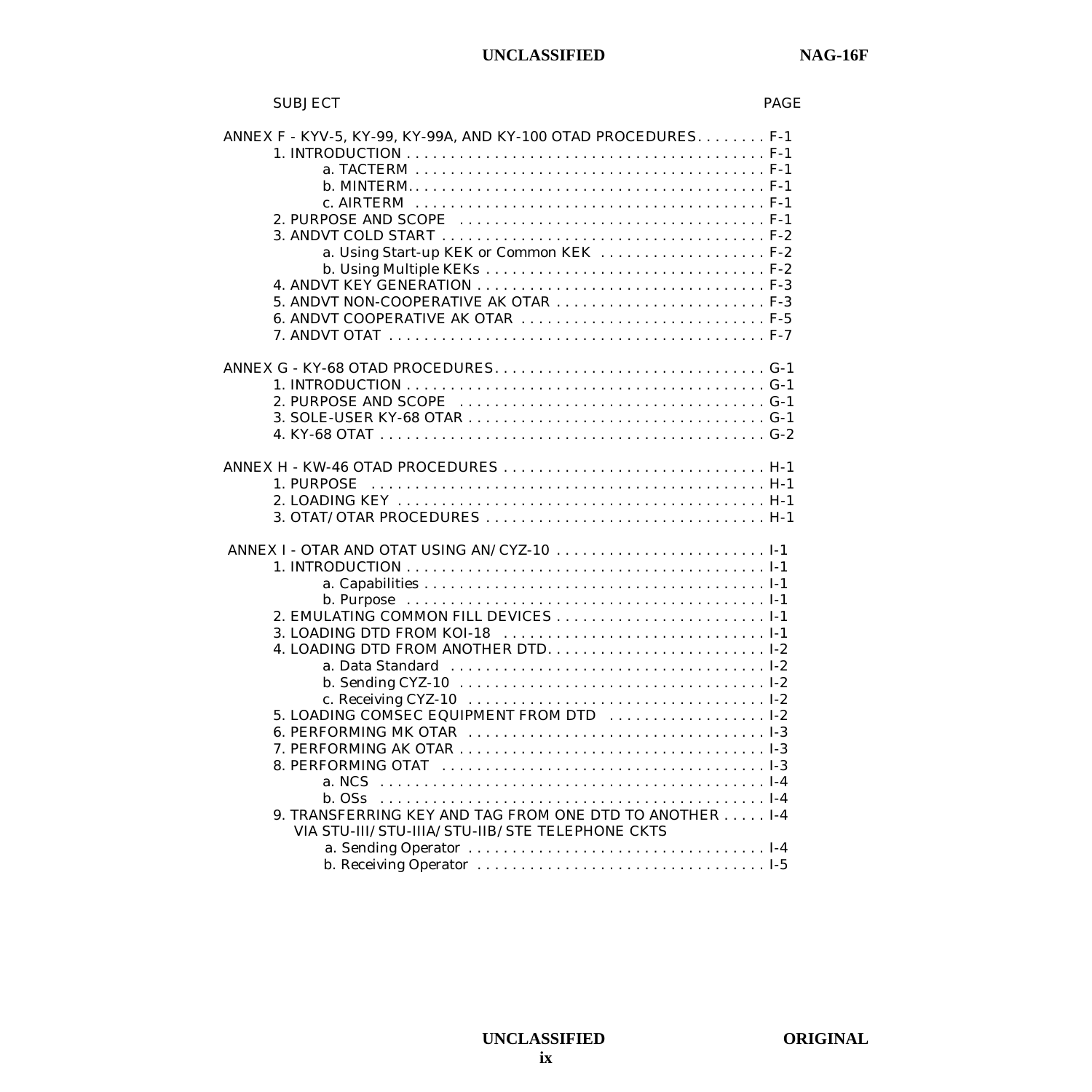#### SUBJECT PAGE 10. TRANSFERRING JOINT TACTICAL INFORMATION . . . . . . . . . . . . . . I-5 DISTRIBUTION SYSTEM (JTIDS) KEY AND TAG FROM ONE DTD TO ANOTHER VIA STU-III/STU-IIIA/STU-IIB/STE TELEPHONE CIRCUITS USING THE "FILL" THREAD OF JFILL USER APPLICATION SOFTWARE (UAS) a. Sending Operator . . . . . . . . . . . . . . . . . . . . . . . . . . . . . . . . . . I-6 b. Receiving Operator . . . . . . . . . . . . . . . . . . . . . . . . . . . . . . . . . I-6 11. TRANSFERRING JTIDS KEY AND TAG FROM ONE DTD TOI-7 . . . . . I-7 ANOTHER VIA STU-III/STU-IIIA/STU-IIB/STE TELEPHONE CIRCUITS USING JFILL (FILL) - JFILL (FILL) UAS a. Sending Operator. . . . . . . . . . . . . . . . . . . . . . . . . . . . . . . . . . . I-7 b. Receiving Operator. . . . . . . . . . . . . . . . . . . . . . . . . . . . . . . . . . I-8 12. TRANSFERRING JTIDS KEY AND TAG FROM ONE DTD TO . . . . . . . I-9 ANOTHER VIA STU-III/STU-IIIA/STU-IIB/STE TELEPHONE CIRCUITS TRANSFERRING FROM JFILL AND RECEIVING ON CT-3 UAS a. Sending Operator. . . . . . . . . . . . . . . . . . . . . . . . . . . . . . . . . . . I-9 b. Receiving Operator. . . . . . . . . . . . . . . . . . . . . . . . . . . . . . . . . . I-10 13. TRANSFERRING JTIDS KEY AND TAG FROM ONE DTD TO . . . . . . . I-11 ANOTHER VIA STU-III/STU-IIIA/STU-IIB/STE TELEPHONE CIRCUITS USING CT3 - CT3 UAS a. Sending Operator. . . . . . . . . . . . . . . . . . . . . . . . . . . . . . . . . . . I-11 b. Receiving Operator. . . . . . . . . . . . . . . . . . . . . . . . . . . . . . . . . . I-12 14. TRANSFERRING JTIDS DATA BASES FROM ONE DTD TO. . . . . . . . I-12 ANOTHER VIA STU-III/STU-IIIA/STUIIB/STE TELEPHONE CIRCUIT USING CT3 TO CT3 UAS a. Sending Operator. . . . . . . . . . . . . . . . . . . . . . . . . . . . . . . . . . . I-13 b. Receiving Operator. . . . . . . . . . . . . . . . . . . . . . . . . . . . . . . . . . I-13 15. TRANSFERRING JTIDS KEY AND TAG FROM ONE DTD TO . . . . . . . I-14 ANOTHER VIA STU-III/STU-IIIA/STU-IIB/STE TELEPHONE CIRCUIT USING FILL UAS a. Sending Operator. . . . . . . . . . . . . . . . . . . . . . . . . . . . . . . . . . . I-14 b. Receiving Operator. . . . . . . . . . . . . . . . . . . . . . . . . . . . . . . . . . I-15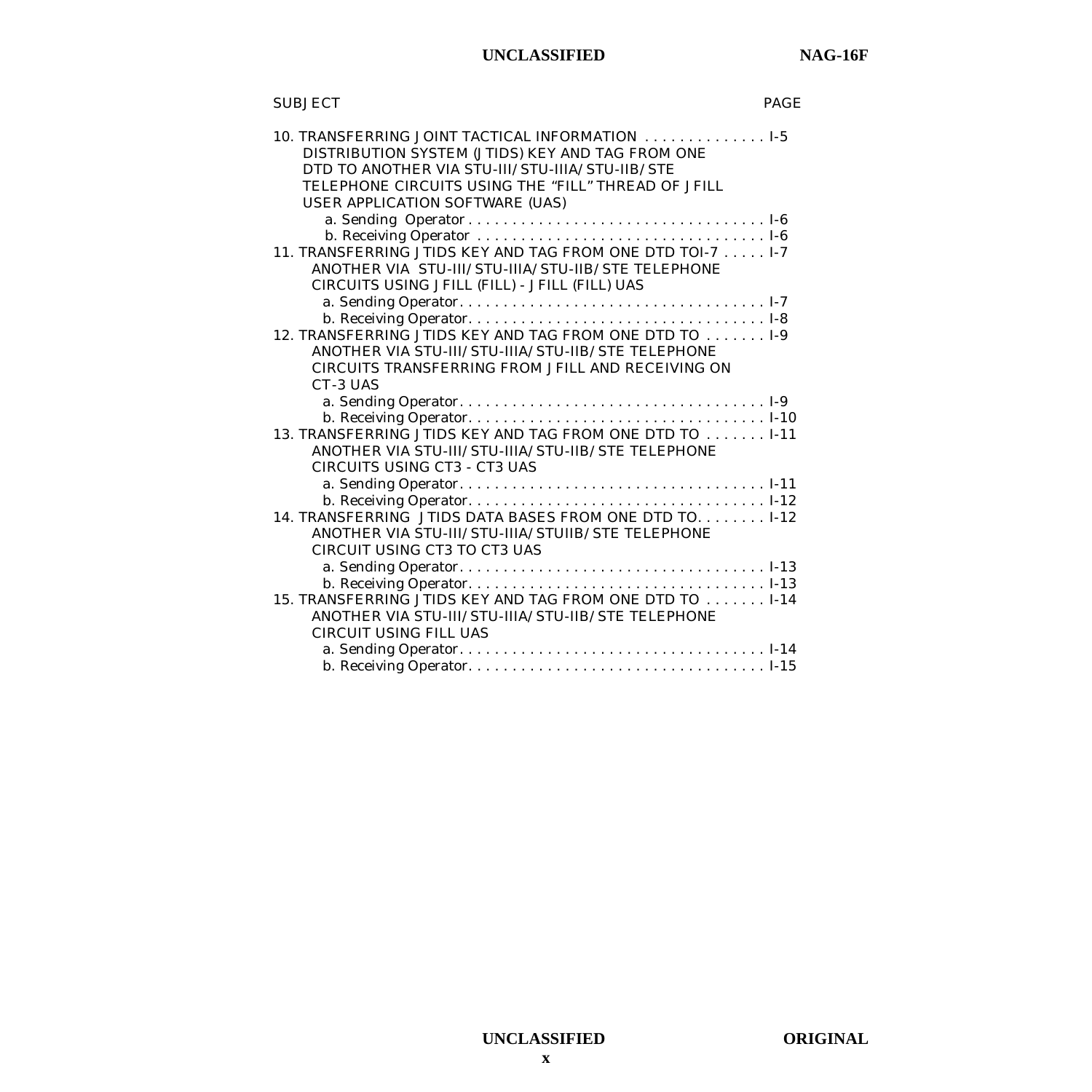#### **UNCLASSIFIED//FOR OFFICIAL USE ONLY NAG-16F**

### **(U) FIELD GENERATION AND OVER-THE-AIR DISTRIBUTION OF COMSEC KEY IN SUPPORT OF TACTICAL OPERATIONS AND EXERCISES**

#### 1. (U) **INTRODUCTION**

a. (U//FOUO) **Perspective -** Field generation and Over-The-Air-Distribution (OTAD) of the COMSEC key needed to support tactical communications offers distinct operational advantages over dependence on centrally produced, physically distributed tape key. Communications efficiency and flexibility can be materially enhanced, if secure tactical nets and circuits are established and rekeyed with field-generated TEK that is distributed via Over-The-Air Rekeying (OTAR). Pending full implementation of the Electronic Key Management System (EKMS), operational flexibility can also be enhanced if TEK for other tactical applications is distributed via Over-the-Air Transfer (OTAT), between Data Transfer Device (DTDs), using STU-III, STU-IIIA, STU-IIB, STE, or KY-68 secured telephone circuits, KW-46 secured broadcasts, or nets/circuits secured by KG-84A/C and KIV-7/7HS equipment. Commanders who generate and electronically distribute needed key have maximum latitude to structure their communications to support mission requirements and to react quickly to fluid tactical situations and potentially serious key compromises.

b. (U) **Purpose -** This document is intended as the standard U.S. user's manual for planning and conducting field key generation and OTAD in support of tactical activities. It is targeted primarily at Joint and Intra-Service Operations and Exercises, particularly those involving forces that do not routinely train or operate together. It also has limited application to Combined operations and exercises involving Allied forces that hold OTAR- and OTAT-capable COMSEC equipment.

c. (U) **Definitions & Acronyms -** Many of the specialized terms used in this document are defined in Annex A. Acronyms that appear in the document are also expanded in Annex A.

d. (U//FOUO) **Activation -** U.S. commanders at all echelons are authorized and encouraged to direct field generation and OTAD of keys needed to support tactical operations and exercises for which they are responsible.

**NOTE:** (U//FOUO) The procedures addressed herein are presented as routine communications practices for tactical forces, but exceptions to certain specified COMSEC procedural constraints are authorized during COMSEC emergencies, in which the only viable alternative available to the responsible commander is plain text communications. The distinction between routine communications and COMSEC emergencies must be recognized, so that the emergency easements do not become standard operating practices, when the risks they entail should not be accepted. It is also important to note that the security easements permitted by this manual apply only in tactical applications and may not be extended to fixed-facility or strategic communications.

e. (U//FOUO) **Application to TRI-TAC & MSE -** The TRI-TAC and Mobile Subscriber Equipment (MSE) tactical communications systems have internal procedures for generating and distributing the keys they use; the provisions of this manual do not apply to those keys. However, due to the vital function they can perform in the production of keys intended for other applications, TRI-TAC/MSE KG-83 and KGX-93/93A KVGs and the KT-83 test equipment used to certify them

#### **UNCLASSIFIED//FOR OFFICIAL USE ONLY ORIGINAL**

**1**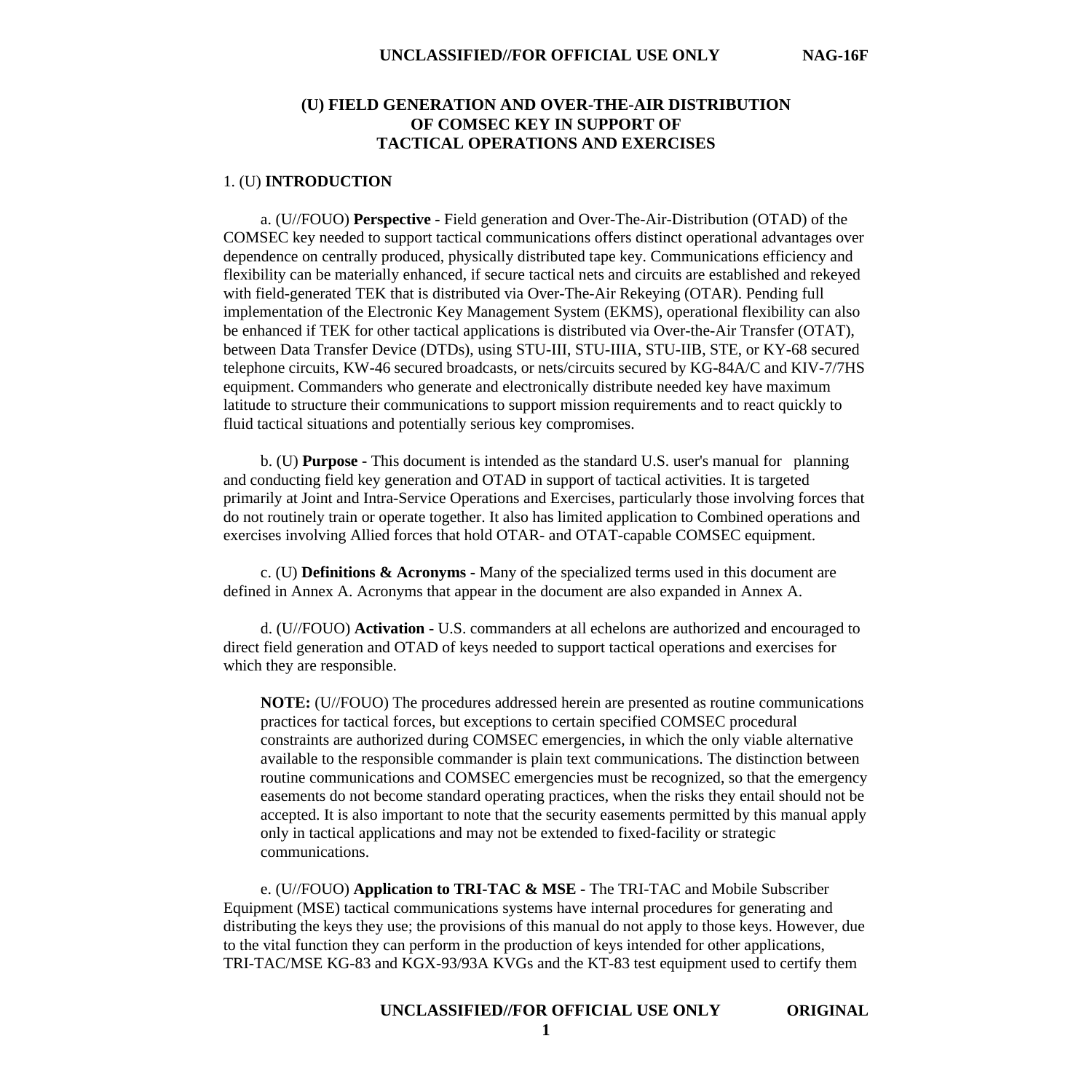require special safeguards that do not apply to the other TRI-TAC/MSE COMSEC equipment. These are stated in the following subparagraphs.

(1) (U//FOUO**) Using KVGs & Fill Devices -** Any certified KVG having all of its tamper detection labels intact may generate 128-bit key at any classification level for any purpose, but fill devices into which KVGs load key must be safeguarded at the level of the most highly classified key they contain.

(2) (U//FOUO) **Certifying KT-83s & KVGs -** All KT-83s, KG-83s, and KGX-93/93As must be certified to the SECRET level at least every 24 months; none of these equipment need be certified to the TOP SECRET level. Each certification must be accomplished with a certified KT-83 and NSA-approved procedures and may be done by one qualified person who must be cleared at least SECRET. Any certified KT-83 with its tamper detection labels intact may be used to certify any other KT-83 or any KG-83 or KGX-93/93A. One result of this authorization is that any command that holds two or more KT-83s may stagger their certification dates and use one to certify the other, indefinitely. In COMSEC emergencies, responsible commanders are authorized to use KVGs with expired certifications, provided field certification is not feasible and certified replacements have been requisitioned.

(3) (U//FOUO) **Storing KT-83s & KVGs -** Tamper detection labels are required on all operational KVGs and KT-83s. After tamper detection labels have been applied to them, certified but uninstalled KG-83s, KGX-93/93As, and KT-83s may be stored and handled without Two-Person Integrity (TPI) controls. Installed KVGs may be stored in unmanned TRI-TAC and MSE shelters, if the following conditions are met:

(a) (U//FOUO) **Physical Safeguards -** Responsible commanders must ensure that adequate physical safeguards are provided for non-operational TRI-TAC/MSE shelters to minimize the risk of theft, tampering, or sabotage to all of the COMSEC equipment stored therein.

(b) (U//FOUO) **Tamper Detection Labels -** At the time of its last certification, NSA-furnished, coyote logo tamper detection labels must have been applied to each KT-83, KG-83, and KGX-93/93A, in accordance with NSA instructions. Certifying activities must record the serial numbers of the labels they apply to each KT-83 or KVG, so that this information may be made available to investigating elements, if tampering with a certified KVG is suspected. Recorded label serial numbers must also be compared with those removed from each KVG that is recertified at the same facility two or more consecutive times. Any unexplained serial number anomalies must be reported as COMSEC incidents.

**NOTE:** (U//FOUO) To increase the security of the coyote logo tamper detection labels, NSA has classified them SECRET prior to application; upon application, they are declassified. Any UNCLASSIFIED coyote logo labels on hand at using locations must be brought under SECRET protection. Pertinent questions may be referred to the NSA Protective Technologies Division at (301) 688-6816 of DSN 644-6816.

(c) (U//FOUO) **KVG Locking Bars -** Each KVG must be secured in its mounting by means of a hinged locking bar that is locked in place, on a TPI basis, by two combination locks.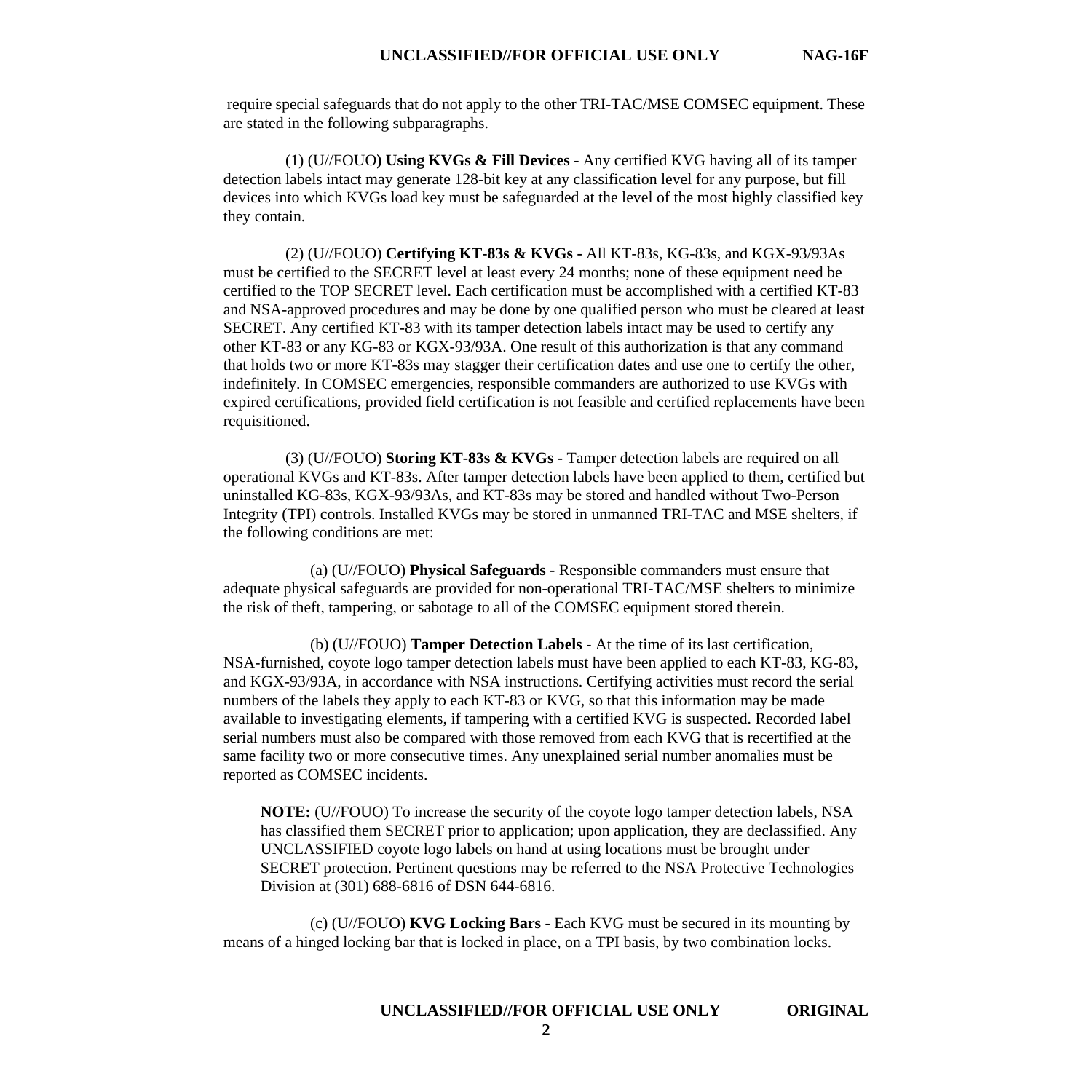(d) (U//FOUO) **KVG Inspections -** All KVG tamper detection labels must be visually inspected (by partially withdrawing the KVG from its mount) immediately before each KG-83 or KGX-93/93A activation. If the locking bar or any of the tamper detection labels is found to be damaged, the affected KVG loses its certification, and the circumstances must be reported as a COMSEC incident. However, use of a decertified KVG may begin or continue while the incident report is being evaluated.

f. (U//FOUO) **KY-68 OTAT -** OTAT procedures for TRI-TAC/MSE and sole-user (unswitched) KY-68 secured tactical voice circuits are stated in Annex G.

2. (U//FOUO) **OTAD-CAPABLE EQUIPMENT -** U.S. COMSEC equipment capable of generating key and/or of transmitting it via OTAD is identified in the following table:

| <b>EQUIPMENT</b>                  | <b>OTAR</b> | <b>OTAT</b> | <b>GENERATION</b> |
|-----------------------------------|-------------|-------------|-------------------|
| KY-57/58/67                       | X           | X           | X(1)              |
| $AN/CSZ-1A(2)$                    | X           |             |                   |
| KYV-5/KYX-99/99A/100              | X           | X           | X(3)              |
| KT-1523/1523A (4)                 | X           | X           | X(1)              |
| $AN/PRC-117C(C)$ (5)              | X           |             |                   |
| $RT-1672C(C)$ (6)                 | X           |             |                   |
| KG-84A/C                          | X           | X(7)        |                   |
| KIV-7/7HS (8)                     | X           | X(7)        |                   |
| $AN/USC-61(C)(9)$                 | X           | X           |                   |
| MIDS LVT $(10)$                   | X           |             |                   |
| <b>KW-46</b>                      | X(11)       | X           |                   |
| KY-68                             |             | X           |                   |
| DTD via STU-III/IIIA/IIB/STE (12) |             | X           |                   |
| KGX-93/93A                        |             | X(13)       | X                 |
| <b>KG-83</b>                      |             |             | X                 |

1 - (U) Routine use authorized only for nets/circuits secured by KY-57/58/67, RT-1523/1523A, AN/PRC-117C(C)  $RT-1672C(C)$ , AN/USC-61(C), and AN/CSZ-1A.

- 2 (U//FOUO) SUNBURST processor. Compatible with KY-57/58/67, KYV-5 and KY-99/99A/100. May not serve as OTAR net control station (NCS). Capable of Automatic Rekeying (AK) OTAR, but not of Manual Rekeying (MK) OTAR or OTAT.
- 3 (U) Routine use authorized only for nets/circuits secured by KYV-5/KY-99/99A/100, and AN/CSZ-1A.
- 4 (U//FOUO) Single Channel, Ground/Air Radio System (SINCGARS) is compatible with KY-57/58/67. Provides Transmission Security (TRANSEC).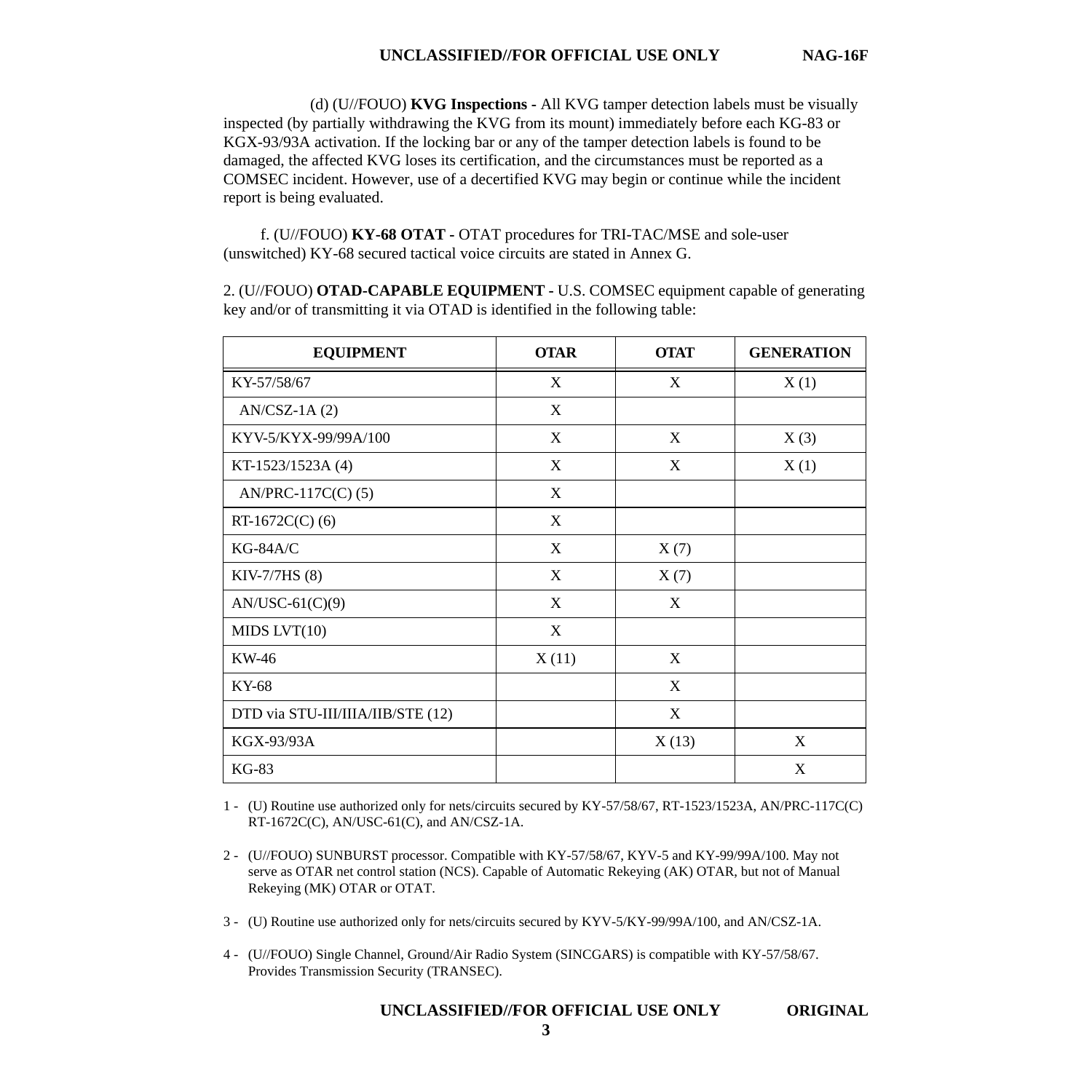- 5 (U//FOUO) SINCGARS. Compatible with KY-57/58/67. TRANSEC not compatible with RT-1523/1523A and not approved by NSA.
- 6 (U) SHADOWFIRE interoperates with SINCGARS.
- 7 (U) Outstations (OSs) extract key with KYX-15 or AN/CYZ-10.
- 8 (U//FOUO) Modular equivalent of KG-84A/C. KIV-7HS is the high speed equivalent of the KIV-7.
- 9 (U//FOUO) Navy Digital Modular Radio (DMR) is compatible with SINCGARS, KY-57/58/67, KG-84/KIV-7, KYV-5/KY-99/99A,100 (ANDVT), HAVE QUICK transceiver and AN/ARC-210 transceiver, and UHF SATCOM Demand Assigned Multiple Access terminal.
- 10 (U//FOUO) Multifunctional Information Distribution System (MIDS) Low Volume Terminal (LVT) is capable of OTAR, but MIDS F-15 Fighter Data Link is not.
- 11 (U//FOUO) KW-46 can OTAR only Community Variables (CVs).
- 12 (U) Requires special connector cable (NSN 5810-01-391-4212) at sending and receiving terminals; see **NOTE** on page I-4 under paragraph 9.a. step 1.
- 13 (U//FOUO) Capable of OTAT to other KGX-93s, using KG-82 and/or KG-112.

#### 3. (U) **OTAD KEYING DOCTRINE**

a. (U//FOUO) **Key Requirements -** As a basis for employing the field key generation and OTAD schemes presented herein, commanders must identify lateral and subordinate commands that require common key for specific purposes and must direct generation and distribution of the needed key. Each commander who directs the generation of a COMSEC key becomes its Controlling Authority (CA).

b. (U) **Communications Paths -** When existing communications needed to accomplish OTAD are inadequate or unavailable, communications planners may be called upon to establish temporary nets or circuits to effect timely distribution of COMSEC key.

#### c. (U) **Types of Key**

(1) (U//FOUO) **TEK** is used to protect traffic passed on Point-To-Point (P-T-P) circuits and multi-station nets that are secured by KG-84A/C, KIV-7/7HS, KY-57/58/67, RT-1523/A, KYV-5/ KY-99/99/100 and KY-68 equipment.

**NOTE:** (U//FOUO) TEK used by STU-IIIs, STU-IIIAs, and STEs is cooperatively generated, on a per-call basis, by the conversing terminals.

**NOTE:** (U) When it is appropriate to make the distinction, TEK that is distributed via OTAR should be referred to as "OTAR TEK", and TEK that is distributed physically, should be referred to as "non-OTAR TEK".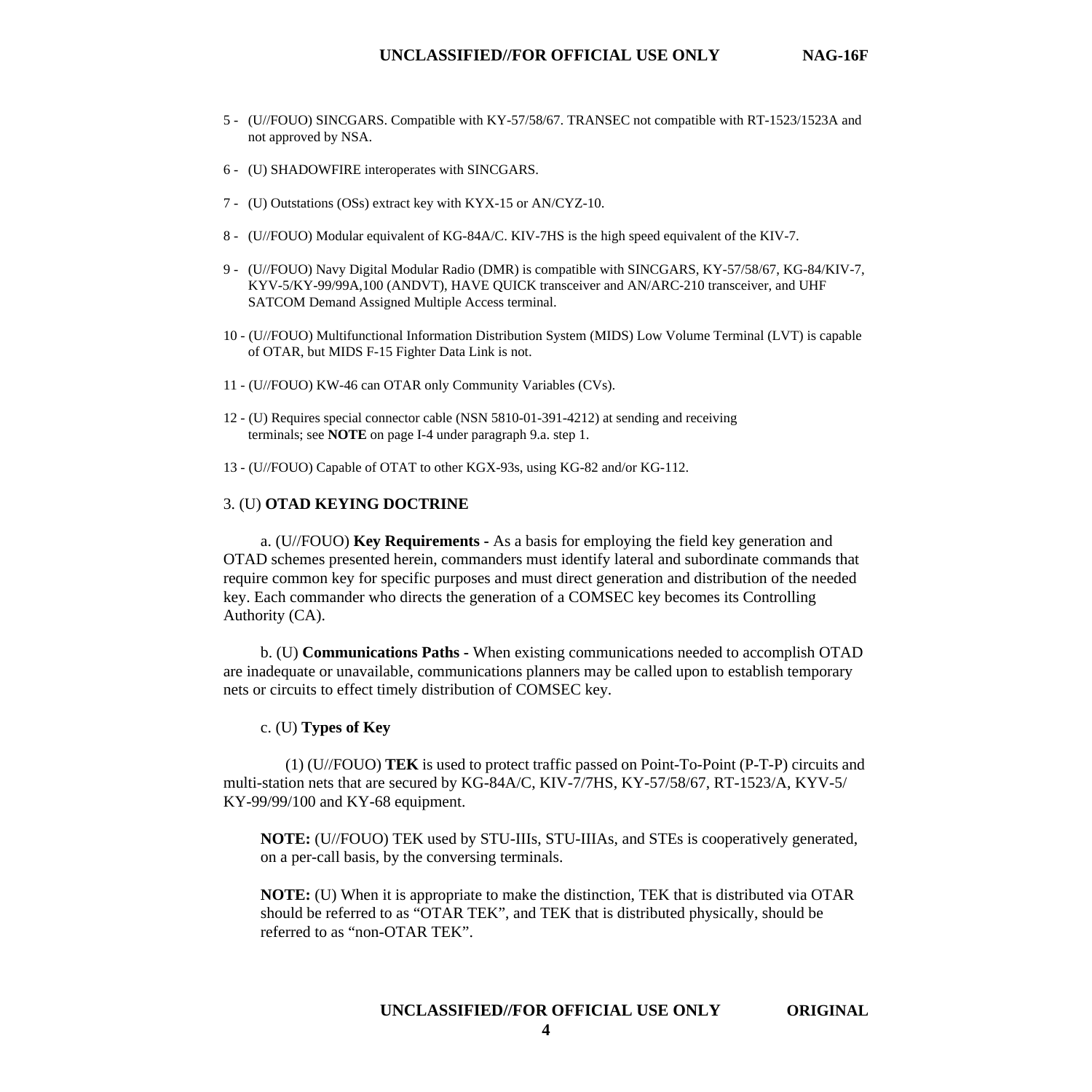**NOTE:** (U) Since EKMS terminals are not programmed to generate "KG-84 OTAR TEKs", operators must direct them to generate "KG-84 TEKs" for support of OTAD.

(2) (U//FOUO) **Key Encryption Key (KEK)** is used to protect TEK during OTAD on KG-84A/C, KIV-7/7HS, KY-57/58/67, RT-1523/A, KYV-5/KY-99/99A/100, and KY-68 secured nets and circuits and on KW-46 secured broadcasts. In tactical applications, KEKs (rather than startup KEKs) should be used on communications nets and circuits that have stable compositions and that exist on a continuing basis.

(3) (U//FOUO**) Start-up KEK** is functionally similar to KEK, but is not dedicated to particular nets or circuits. Use of start-up KEK is appropriate when it is necessary to create temporary nets/circuits on short notice from, a predetermined group of tactical force terminals. With start-up KEK, any group of holders can create any number of nets or circuits secured by KY-57/58/ 67, KG-84A/C, KIV-7/7HS, KYV-5/KY-99/99A/100, RT-1523/A, and/or KY-68 equipment, with minimum pre-arrangement.

**NOTE:** (U) Using start-up KEK enhances flexibility and reduces the volume of tape key that must be held by tactical units.

(4) (U) **KW-46 Keys -** KW-46 secured broadcasts use the following keys:

(a) (U//FOUO) **Broadcast Area Variable (BAV) -** The USN uses separate BAVs for its broadcasts covering the Western Pacific/Indian Ocean area, the Eastern Pacific area, the Atlantic area, and the Mediterranean area. The USCG West Coast and East Coast/Gulf broadcasts use separate BAVs, and the NATO KW-46 secured broadcasts use separate BAVs for the Western Atlantic/Eastern Atlantic/Iberian area, the North Atlantic/Baltic Approaches area, and the Mediterranean/Black Sea area.

(b) (U//FOUO) **Community Variable (CV) -** A separate CV must be used for each channel of each USN surface ship and submarine general service (GENSER) fleet broadcast, for each USN special intelligence (SI) broadcast, for each USCG broadcast, and for each NATO broadcast. The same punched tape GENSER and SI CVs are used by Naval Computer and Telecommunications Area Master Stations (NCTAMSs) Pacific (Honolulu), Atlantic (Norfolk), and Central Europe (Naples). Under conditions when many carrier battle groups and amphibious ready groups are concentrated in a single fleet broadcast area, operational requirements for CVs may exceed the number of punched tape CVs available to a particular NCTAMS. When this occurs, the affected NCTAMS may generate additional CVs, using EKMS terminals or certified KVGs, and may allocate and distribute them electronically via OTAD.

**NOTE:** (U) EKMS terminals are not programmed to generate "KW-46 CVs", but can generate "KG-84 TEKs", which can serve effectively as KW-46 CVs.

(c) (U//FOUO) **TEK -** A "working" variable for each KW-46 secured broadcast channel and single-channel broadcast is formed by combining the appropriate BAV with the assigned CV.

(d) (U//FOUO) **KEK -** Cryptographically, KW-46 KEKs function like CVs. USN Pacific/Indian Ocean and USCG Pacific broadcasts use the same KEK for OTAT. USN Atlantic/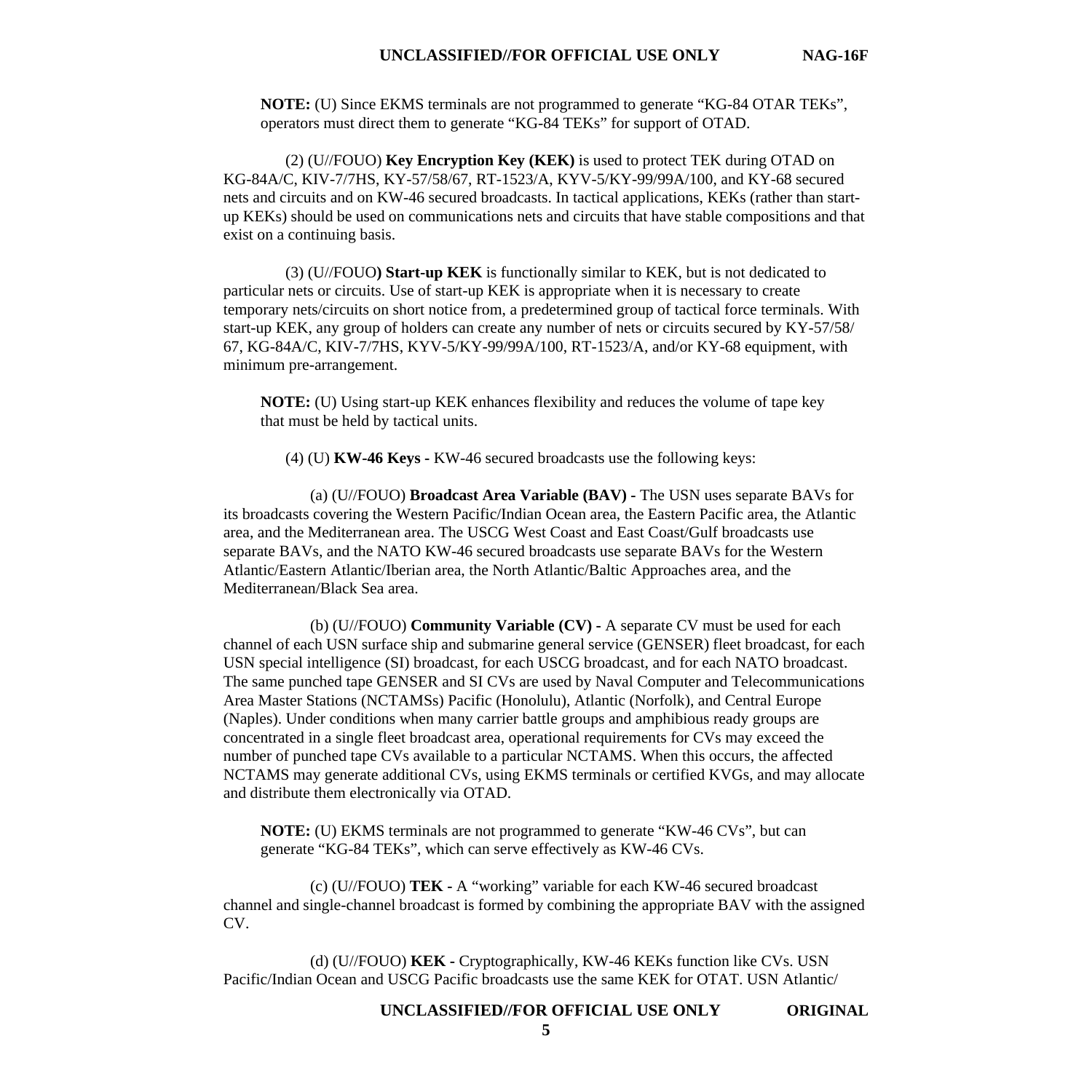Mediterranean and USCG Atlantic/Gulf area broadcasts use another KEK in common, and all USN SI broadcasts use a single KEK. The NATO KW-46 broadcast OTAT KEK is AMST-4042.

(e) (U//FOUO) **Unique Variable (UV) -** Unique variables are used to decrypt KW-46 BAVs as they are loaded into each using equipment. A separate UV is assigned to each USN and USCG ship or activity that copies any USN KW-46 secured broadcast, and a separate NATO UV is assigned to each ship/station that copies any of the NATO broadcasts. Additionally, all USCG units that copy the Coast Guard East Coast/Gulf broadcast use a common UV, and all USCG units that copy the West Coast broadcast use a different, common UV.

(5) (U//FOUO) **Transmission Security Key (TSK)** is used to deny adversaries opportunities to exploit radio signals, thus protecting them from intercept and jamming. In the SINCGARS equipment, TSK is used to "wrap" other TRANSEC information (time of day, and either hopsets or frequency lockouts), by a process known as ERF, which may be used with radios not possessing COMSEC capabilities.

#### d. (U) **KEK Doctrine**

#### (1) (U) **KEK Generation & Distribution**

(a) (U//FOUO) **Routine Procedures -** Most KEK is NSA-produced and distributed physically, in punched tape form. Except in COMSEC emergencies, KEKs may not be distributed via OTAT over the nets/circuits on which they are used. However, when all users are located close enough to the producer so that distribution may be effected physically, KEK may be field-generated and delivered to users in keyed fill devices. Additionally, where it is necessary to do so, KEK may also be sent between DTDs that are connected by STU-III or STE secured secure voice circuits. EKMS terminals and certified KVGs may generate KEK for any of the OTAR-capable COMSEC equipment, but KY-57/58/67s and RT-1523/As may only generate KEK for use with those systems, and KYV-5/ KY-99/99A/100s may only generate KEK for use with those systems.

(b) (U) **Emergency Procedures -** In COMSEC emergencies, KY-57/58, KY-67, KYV-5, and KY-99/99A/100 equipment may generate KEK for use by any COMSEC equipment that requires it, and both centrally-produced and field-generated KEK may be distributed via OTAT on nets and circuits secured by any OTAT-capable COMSEC equipment.

(c) (U//FOUO) **TRI-TAC/MSE KEK Generation & Distribution -** Certified KVGs associated with TRI-TAC and MSE switches may generate KEKs classified SECRET and below for use in non-TRI-TAC/MSE applications. Such KEK may be routinely distributed via OTAT on TRI-TAC/MSE circuits, but key identification or "tagging" information must be passed separately on secure TRI-TAC/MSE orderwires.

**NOTE:(**U//FOUO) NCSs using this method should distribute the next-up KEK one cryptoperiod in advance, so it will be available to support unscheduled cold starts on the using nets or circuits.

(2) (U//FOUO) **Cold Start -** A cold start is required each time a KG-84A/C, KIV-7/7HS, KY-57/58/67, KYV-5/KY-99/99A/100, RT-1523/A, or sole-user KY-68 secured net or circuit that rekeys via OTAR is initially activated and when a keyed COMSEC equipment fails or must be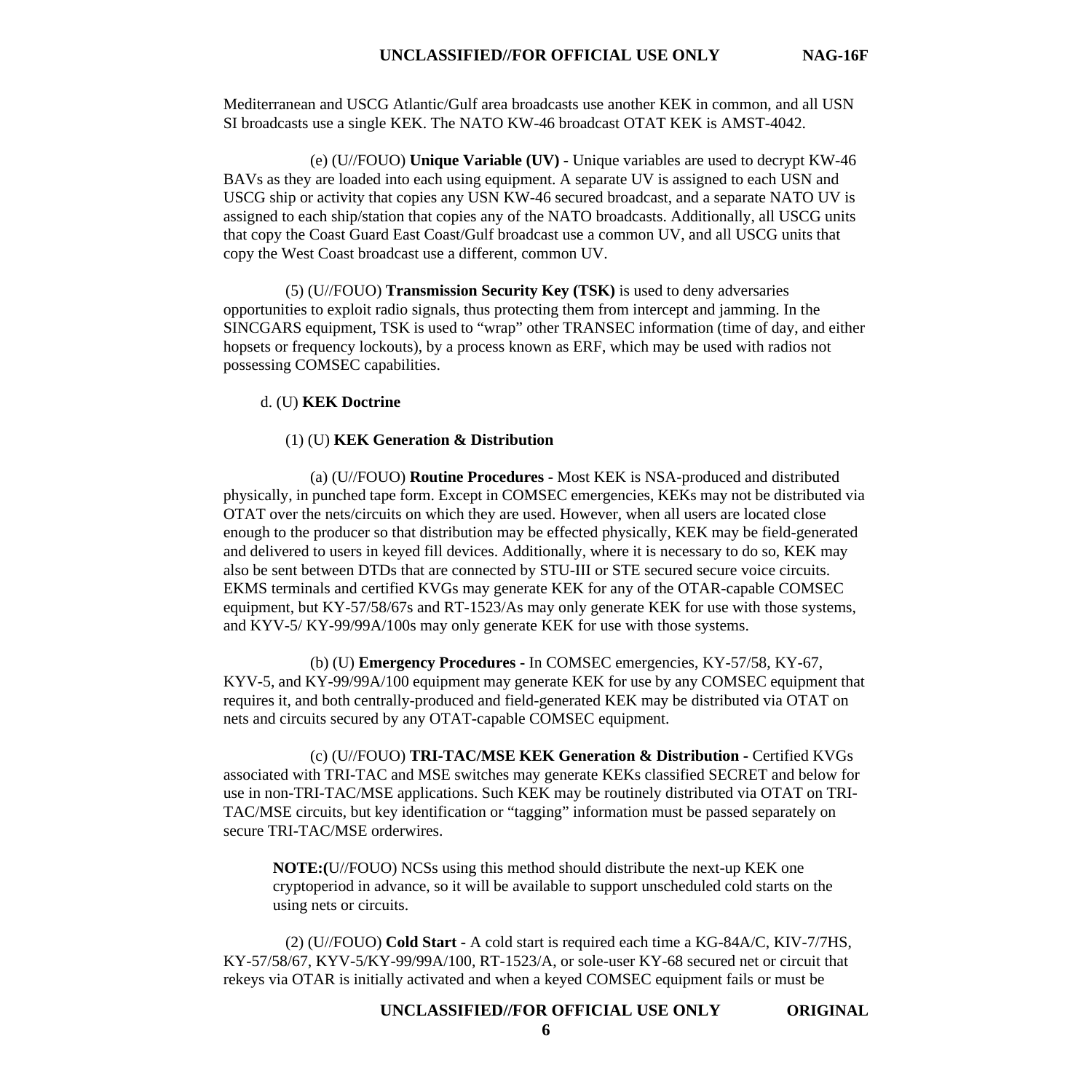replaced for any other reason at either terminal of a P-T-P circuit. If fresh fill hold batteries are used to hold key in COMSEC equipment, cold starts should not be required because of power failures or circuit path interruptions, or when OTAR is initiated on an operational net/circuit. Cold start routines for KG-84A/C and KIV-7/7HS, KY-57/58/67, KYV-5, KY-99/99A/100, and KY-68 equipment are shown in Annexes D thru G, respectively.

**NOTE:** (U//FOUO) There is no relationship between the replacement of KEK and TEK. When it is necessary to replace the KEK on a net or circuit that distributes TEK via OTAR, it is not necessary to zeroize the TEK in use and to perform a cold start. Shortly before the time scheduled for each KEK replacement, the NCS should remind the OSs that a KEK replacement is about to occur. The NCS should also direct the OS(s) not to zeroize their effective TEK.

(3) (U//FOUO) **KEK Classification -** Each KEK is classified at the level of the highest classified TEK it secures. In COMSEC emergencies, any uncompromised classified, 128-bit key that is held in common by the affected commands and that is not used for any other purpose, may serve temporarily as KG-84A/C, KIV-7/7HS, KY-57/58/67, KYV-5/KY-99/99A/100 or KY-68 KEK, until properly classified KEK can be provided.

#### (4) (U) **KEK Allocation**

(a) (U//FOUO) **Multi-Station Nets -** OTAR on KY-57/58/67, KYV-5/KY-99/99A/100, KG-84A/C, and KIV-7/7HS secured multi-station nets may be accomplished either sequentially, one OS at a time, or simultaneously for all net OSs. The simultaneous approach is attractive in large or slow-speed nets, where the time required to complete a sequential OTAR cycle would be operationally unacceptable. However, the sequential approach is less prone to operator error. If a NCS selects the sequential method, multiple KEKs are used, and each OS or group of OSs is assigned a unique KEK. When the simultaneous approach is used, all net OSs must hold common KEK (or start-up KEK). When it is operationally advantageous to do so, as might be the case when some OSs are particularly vulnerable to capture, the two schemes may be combined. The NCS may then allocate KEK so that each vulnerable OS holds a unique KEK, while the other OSs hold a common KEK. The NCS of each tactical net that rekeys with OTAR should consider carefully the method by which net KEK will be allocated.

**NOTE:** (U//FOUO) Creation of a net with start-up KEK automatically provides common KEK for all net OSs and mandates simultaneous OTAR.

(b) **P-T-P Circuits -** Each KG-84A/C, KIV-7/7HS, KY-57/58/67, KY-68, or KYV-5/ KY-99/99A/100 secured P-T-P circuit that distributes TEK or TSK via OTAD must use a unique KEK. In COMSEC emergencies, common KEK may be used for all P-T-P circuits controlled by a NCS, until separate, two-copy KEK can be provided for use with each OS.

(5) (U//FOUO) **KEK Cryptonet Size -** The number of holders of each centrally-produced and field-generated KEK should be kept as small as possible. Where tape KEKs are used, CAs may order a reasonable number of extra copies to accommodate future net expansion, but NSA may challenge tape copy counts of over 50.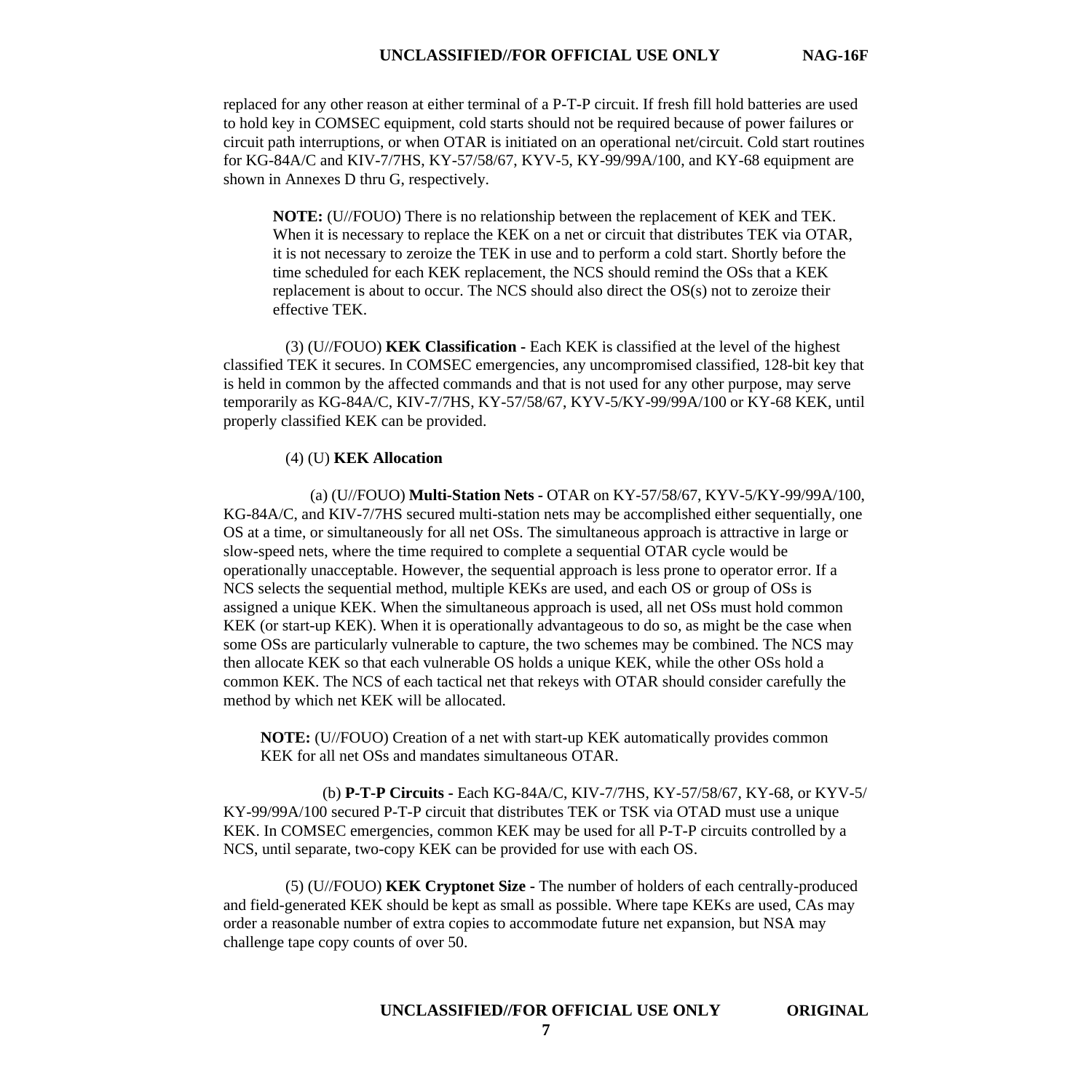**NOTE:** (U//FOUO) Some COMSEC account other than the U.S. National Distribution Authority (NDA) holds uncommitted, extra copies of distributed KEK or other types of key. Normally the CA's account performs this function.

(6) U//FOUO) **KEK Cryptoperiods -** The maximum cryptoperiod for each OTAD KEK is three months. CAs may extend KEK cryptoperiods for up to 7 additional days without report, but longer extensions must have prior NSA approval or be reported as COMSEC incidents.

**NOTE:** (U//FOUO) The cryptoperiod for each segment of KEK is unaffected by the subsequent supersession of the canister from which it was drawn. *Example*: If a segment of KEK tap becomes effective on 1 February and the canister from which it was taken supersedes on 1 April, the KEK segment cryptoperiod runs through 30 April.

#### (7) (U) **KEK Supersession**

(a) (U//FOUO) **Tape KEK -** Each edition of tape KEK that supports a continuing net/ circuit is superseded annually; resupply is automatic, without further action by the CA. Tape KEK intended for use with nets and circuits that operate intermittently may be requisitioned on an irregularly superseded basis. However, irregular supersession places the burden of ensuring continuing re-supply on the CA, who should allow at least four months for central production and physical distribution of requisitioned follow-on editions.

(b) (U//FOUO) **Field-generated KEK** is superseded at three month intervals or at the conclusion of the tactical operation or exercise in which it is used, whichever is shorter.

e. (U) **Start-up KEK Doctrine -** Start-up KEK is the basis for activating tactical nets and circuits that distribute TEK via OTAR, but that do not have a designated KEK. Except as amended or amplified below, the procedures expressed in paragraph 3.d. apply to start-up KEK

(1) (U//FOUO) **Start-up KEK Production & Distribution -** U.S. military commanders at all echelons may requisition start-up KEK. Such key must be prepositioned in tape form or converted from tape to electronic form and delivered physically in fill devices. In COMSEC emergencies, individual segments of start-up KEK may be distributed via OTAT.

(2) (U//FOUO) **Start-up KEK CA Responsibilities -** The CA for each start-up KEK must designate and maintain accurate records of its holders, must designate its potential NCSs, and must ensure that each potential NCS holds a KYX-15 (or a DTD) and a source of TEK (either a single copy tape TEK or access to an EKMS terminal or a certified KVG).

(3) U//FOUO) **Start-up KEK Holders & Cryptonet Size -** Holders of each start-up KEK must be U.S. or Allied military commands that have potential need to participate in KY-57/58/67, KYV-5/KY-99/99A/100, KG-84A/C, or KIV-7/7HS secured nets and circuits, that is, they must constitute a pre-determined community of interest. Cryptonet sizes should be kept as small as possible, and NSA may challenge requests for production of start-up KEKs having copy counts higher than 250.

(4) (U//FOUO) **Start-up KEK Segment Count, Cryptoperiod and Supersession -** Each edition of start-up KEK is produced in the "VA" format (62 segments - daily cryptoperiod) and is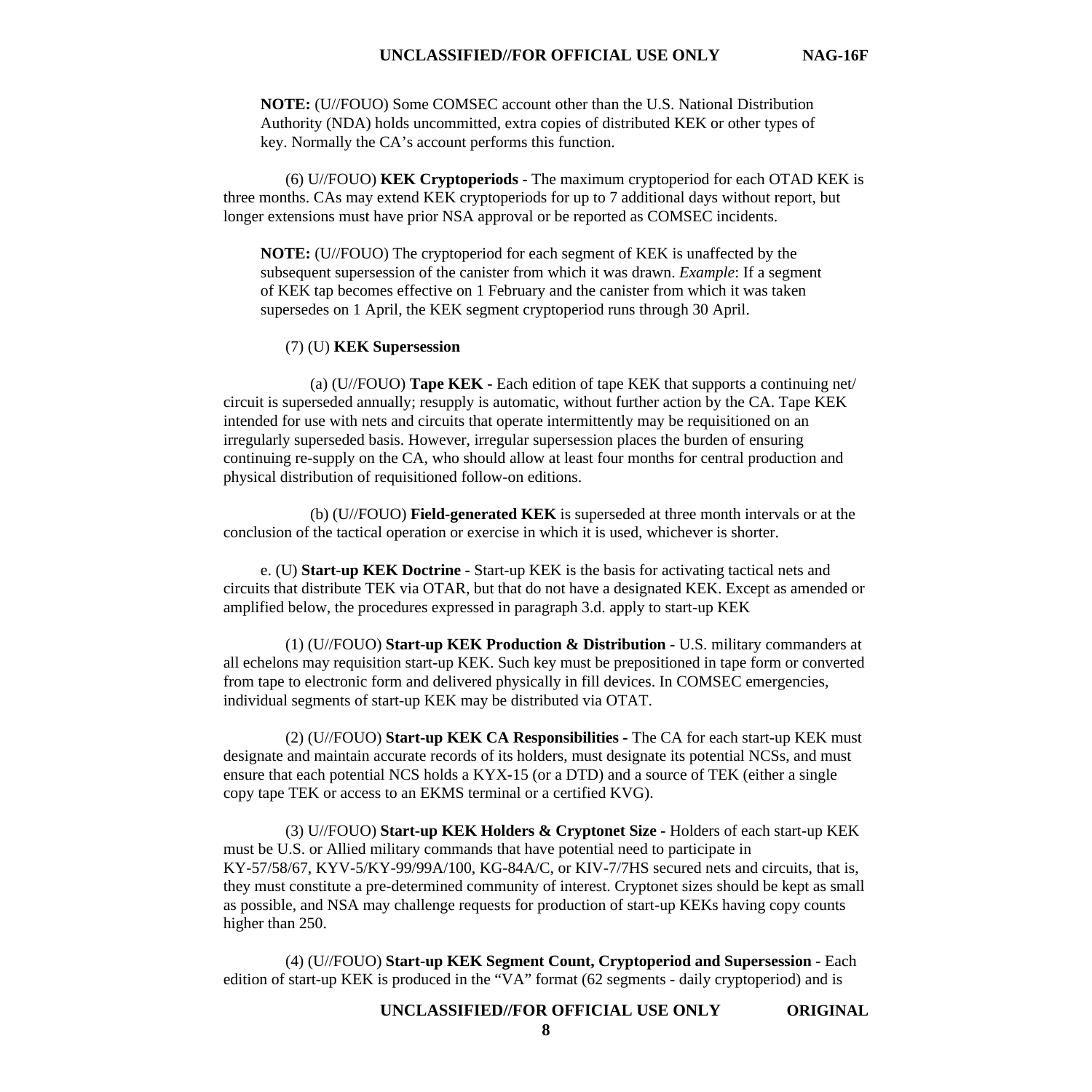effective for two months. Segment use is based on a predictable day/date relationship. Segments 1A thru 31A are available for establishing nets and circuits during the first month an edition is effective, and segments 1B thru 31B are available for establishing nets and circuits during the second month. For example, segment 5B may be used only on the fifth day of the second month an edition is effective.

(5) (U//FOUO) **Start-up KEK Use -** Where all stations that need to communicate hold more than one start-up KEK of the required classification, the NCS should use the start-up KEK having the smallest number of holders. On its effective date, a segment of start-up KEK may be used by any of its designated NCSs to activate any number of KY-57/58/67, KYV-5, KY-99/99A/100, KG-84A/C, or KIV-7/7HS secured nets or circuits, without specific authorization from the CA. The NCS must notify the prospective OSs via secure communications of the date and time the net/circuit will begin operation, the short title and segment of start-up KEK to be used, the COMSEC equipment affected, and communications path involved. In COMSEC emergencies, unsecured communications may be used for such notification. Segments of start-up KEK must not be extracted from their protective canisters until shortly before they are required to create authorized tactical nets or circuits. At that time, lower-numbered tape segments and their electronic equivalents must be destroyed within 12 hours.

(6) (U//FOUO) **ICP Start-up KEK Use -** The Joint Intertheater COMSEC Package (ICP) includes SECRET USKAT B13333 and TOP SECRET USKAT B13334 start-up KEKs. These keys may be used to establish tactical nets/circuits that will distribute TEK via OTAR, only when no other start-up KEK (or KEK) is held in common by prospective net/circuit members.

#### f. (U) **TEK Doctrine**

(1) (U//FOUO) **Sources of TEK -** To the maximum feasible extent, commanders should field-generate the TEK needed to support their operations and exercises. Field generation of TEK is accomplished by EKMS terminals, by certified KG-83s/KGX-93s, by KY-57/58/67s, or by KYV-5/ KY-99/99A/100s. One-copy, centrally-produced tape key may also be used as TEK. In COMSEC emergencies, any uncompromised, tape key that is controlled by the using NCS and that is not used for any other purpose may be used as TEK.

(a) (U//FOUO) **TEK Generation with Certified KVGs -** TEK intended for use with any COMSEC equipment that uses 128-bit key may be generated by certified KG-83/KGX-93s. KG-83s and KGX-93s must be certified before initial use and recertified every two years. In COMSEC emergencies, KG-83s/KGX-93s with expired certifications may be used, pending recertification or replacement with a certified equipment.

**NOTE:** ((U//FOUO) KVGs certified to SECRET level may be used to generate key at any classification and for any purpose, provided prescribed security procedures are applied to keyed fill devices into which such key is loaded. When TOP SECRET or sensitive compartmented information (SCI) key is generated and stored in an HGX-83 or KGX-93/93A, all personnel allowed access to the stored key must be appropriately cleared. Where NSA waivers are in place to accommodate certain exceptions to this procedure, compliance with the requirements of those waivers is mandatory.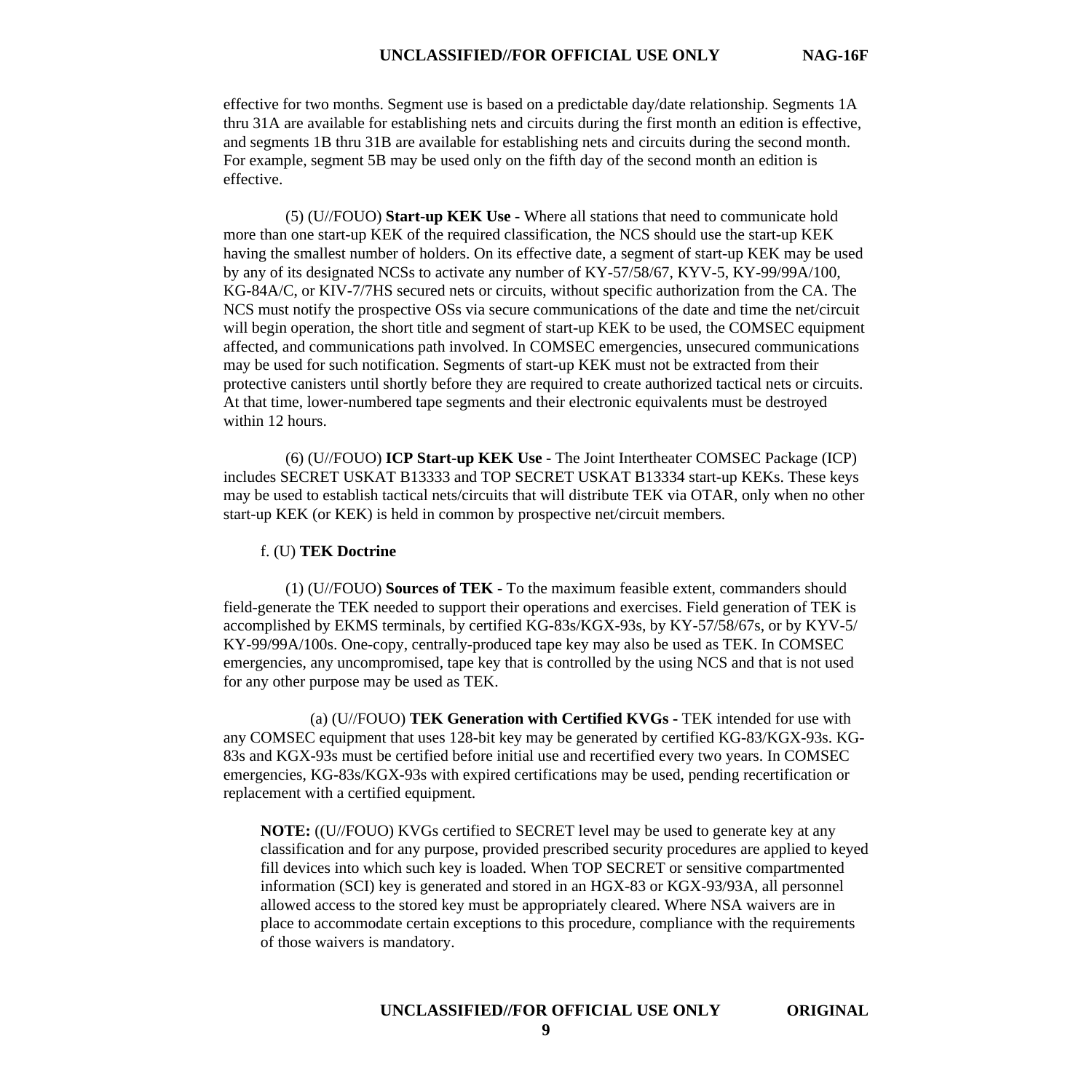(b) (U) **Key Generation with LMD/KP** - EKMS Local LMD and KP equipped terminals are being introduced throughout the Department of Defense. Like certified KVGs, LMD/ KPs are capable of generating unlimited quantities of 128-bit key, but the LMD/KP offers an important operational advantage over KG-83 and KGX-93/93A key generation, in that it is capable of loading up to 1,000 OTAR TEKs into a DTD using one series of commands, rather than one key at a time. Users of OTAR TEK are encouraged to use LMD/KP key generation whenever possible.

**NOTE:** (U//FOUO) Simple sequential numbering (e.g., 1 - 1,000) may be used to tag OTAR TEKs generated by an LMD/KP. No record keeping, other than that which takes place automatically through the LMD/KP and DTD audit trails, is required for such keys.

#### (c) (U) **TEK Generation with KY-57/58/67 and KYV-5/KY-99/99A/**

**100 -** KY-57/58/67s and KYV-5/KY-99/99A/100s are only authorized to generate TEK for use by their respective COMSEC equipment families. In COMSEC emergencies, KY-57/58/67 and KYV-5/ KY-99/99A/100 equipment may be used to generate TEK for any COMSEC equipment used to support tactical operations.

#### (2) (U) **TEK Distribution**

(a) (U//FOUO) **Methods -** To the maximum feasible extent, commanders should distribute TEK via OTAD, e.g., each carrier battle group should generate and distribute intra-battle group TEK, rather than requesting that it be sent on a fleet broadcast. TEK may also be distributed physically, in tape form or in loaded fill devices.

#### (b) (U) **TEK Implementation**

"1" (U//FOUO) **GENSER TEK -** If OTAT is accomplished on a net/circuit that uses KEK of the proper classification, any TEK intended for tactical, GENSER use may be distributed via OTAT.

"2" (U//FOUO) **SCI/SI TEK -** TEK intended for use on tactical, SCI or SI nets, circuits, or broadcasts may only be distributed on SCI/SI nets/circuits or broadcasts that use KEK of the proper classification.

(3) (U//FOUO) **TEK Classification -** TEK is classified at the level of the most highly classified information normally transmitted on the net, circuit, or broadcast with which it is associated. Although field-generated TEK cannot be marked with a classification, fill devices must be protected at the level of the most highly classified key or information they contain that can be accessed.

(4) (U//FOUO) **TEK Allocation -** A unique segment of TEK tape or a unique fieldgenerated TEK must be used on each tactical net or circuit.

### (5) (U) **TEK Cryptoperiods**

### (a) (U) **Cryptoperiod Norms**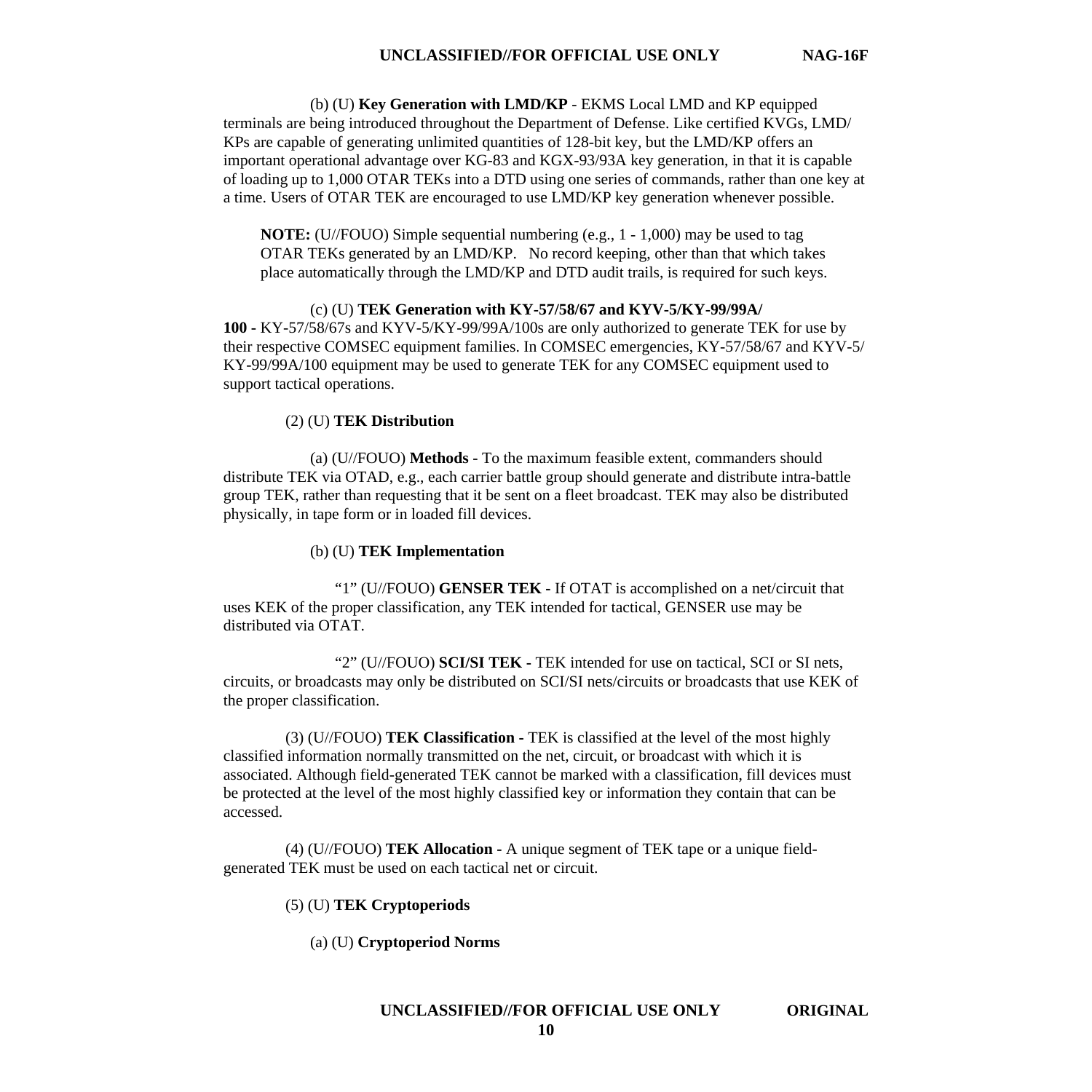#### **UNCLASSIFIED//FOR OFFICIAL USE ONLY NAG-16F**

"1" (U) **Tactical Secure Voice TEK -** One month is the normal cryptoperiod for full-time, tactical KY-57/58/67 and KYV-5/KY-99/99A/100 TEKs.

"2" (U//FOUO) **Data TEK -** Either one week (for OTAR applications) or one month with daily update (for non-OTAR applications) are the normal crypto- periods for full-time, tactical KG-84A/C and KIV-7/7HS TEKs.

"3" (U//FOUO) **TEK Cryptoperiod Extensions -** Using commanders may authorize temporary, local extensions of voice and data circuit/net TEK cryptoperiods to complete ongoing operational activity, such as recovering tactical aircraft that are airborne at key change time. Tactical commanders who authorize such extensions assume the responsibility to notify other commanders whose forces may be affected. Notification of the CA is required only for extensions that are longer than one day.

(b) (U//FOUO) **Special Situations -** NCSs may specify mission length TEK cryptoperiods up to one month, that do not coincide with calendar months, for nets/circuits secured by KY-57/58/67, KYV-5/KY-99/99A/100, KG-84A/C, and KIV-7/7HS crypto- equipment. Also, where highly sensitive traffic is being transmitted, NCSs may specify TEK periods that are shorter than the stated tactical norms.

g. (U//FOUO) **KW-46 OTAD -** KW-46 secured broadcasts are particularly well suited to distributing COMSEC key to widely dispersed surface forces afloat. In addition to transferring U.S. Navy, Coast Guard, and Marine Corps-controlled key to forces afloat, U.S. broadcasts may be used to transfer Allied key, joint key, and key controlled by U.S. Army and U.S. Air Force commanders. NATO has adopted OTAT as a means of distributing key to its forces afloat using KW-46 secured, NATO broadcasts. U.S. and NATO KW-46 secured broadcasts may also be used to transmit KW-46 CVs via OTAR or OTAT. Guidance for implementing broadcast OTAD is expressed below:

(1) (U//FOUO) **Limiting Distribution -** In U.S. multi-channel, KW-46 secured broadcasts, OTAD must be conducted on channels that serve the intended recipients but that have the narrowest distribution. For example, key intended for a carrier battle group should be sent on a dedicated channel, rather than the "common" channel.

(2) (U//FOUO) **OTAT on GENSER Broadcasts -** USN and USCG GENSER broadcasts may transfer, via OTAT, GENSER TEK that is classified up to the level of the BAV/CV used on the transmitting broadcast or broadcast channel.

(3) (U//FOUO) **OTAT on SI Broadcasts -** U.S. Navy SI broadcasts may transfer any key intended for tactical use. However, SCI and SI key may only be transferred via OTAT on SI broadcasts, nets, and circuits.

(4) (U//FOUO) **CV OTAT/OTAR -** KW-46 CVs that are field-generated or converted from tape may be distributed on KW-46 secured broadcasts via OTAT, for extraction into a fill device, or via OTAR, for use in the receiving KWR-46.

(5) (U//FOUO) **KEK OTAT/OTAR -** KW-46 KEKs and other KEKs and start-up KEKs must be distributed physically, normally in tape form. In COMSEC emergencies, keys of these types may be distributed via OTAT on KW-46 secured broadcasts.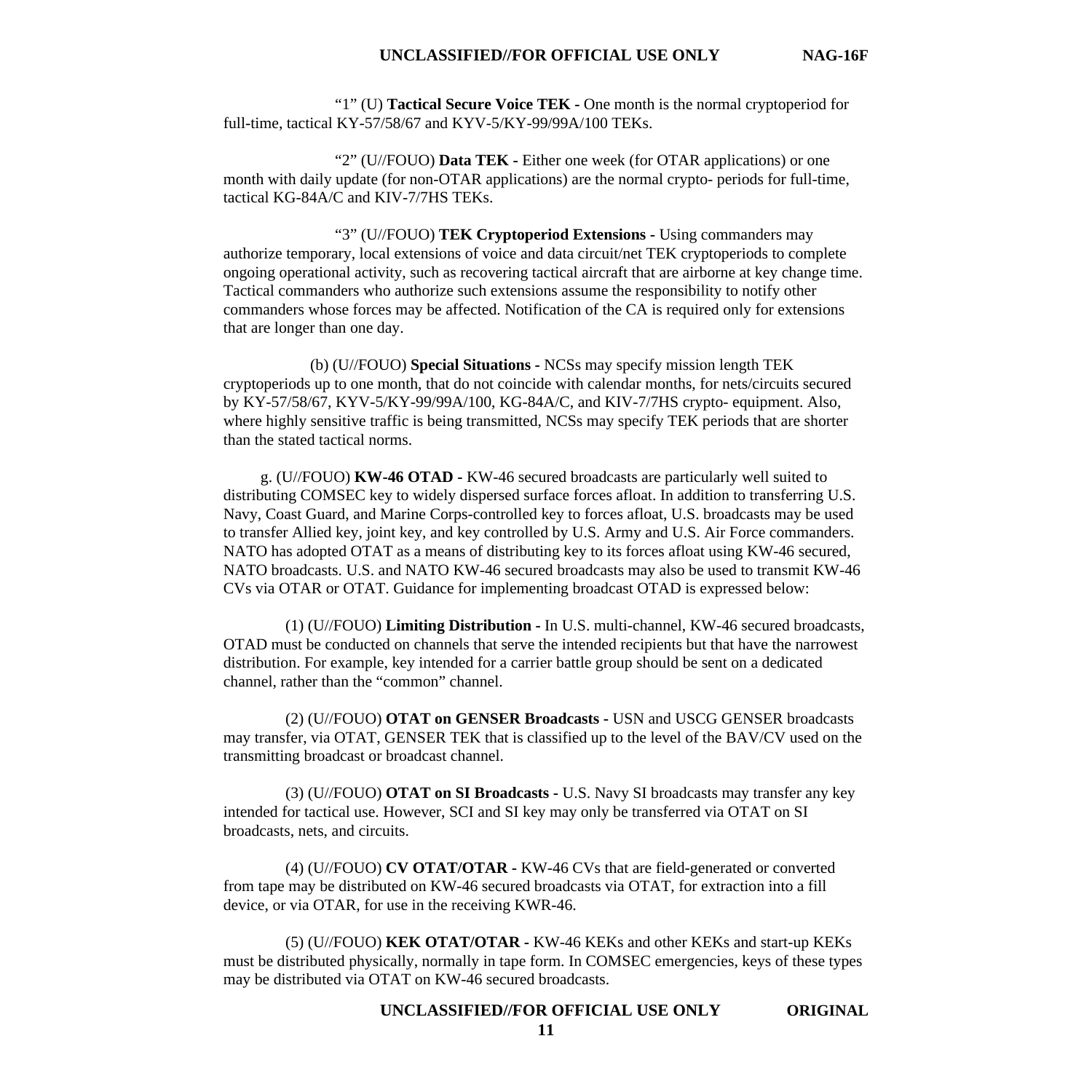#### h. (U) **OTAR on Combined Nets & Circuits**

(1) (U//FOUO) **Background -** Some Allied nations intercommunicate securely with U.S. forces using standard ("K" nomenclatured) COMSEC equipment they purchase from the United States or produce. with U.S. authorization. Others inter-communicate using special-purpose ("S" nomenclatured) equipment they lease from the United States, and still others intercommunicate using cryptographically compatible, national COMSEC equipment that may or may not be capable of OTAR. Some Allied nations have adopted OTAR as a routine means for rekeying tactical nets and circuits, but others have not done so and do not hold DTDs or KYX-15 fill devices needed to perform NCS functions. For these reasons, OTAR during Combined operations and exercises must be planned and implemented on a case-by-case basis.

(2) (U//FOUO) **Feasibility -** Allied OSs in Combined nets and circuits secured by KG-84A/ C or KIV-7/7HS and/or SG-84A/C, KY-57/58 and/or SY-57/58, and KYV-5/ KY-99/99A/100 and/or SYV-5/99 equipment may be rekeyed via OTAR, if they hold properly configured KEK in common with a U.S. NCS. OTAR may not be technically feasible on Combined nets/circuits secured by other types of COMSEC equipment.

#### (3) (U) **Keying**

(a) (U//FOUO) **"K" Equipment Key -** KEK and TEK used on Combined nets and circuits that involve only "K" nomenclatured COMSEC equipment are normally nomenclatured "AKAT". When operationally necessary, CAs are authorized to release US-Only keys they control to specified Allied users for specified periods. When this is done, all U.S. holders must be notified and no releases of U.S. COMSEC equipment may be involved.

(b) (U//FOUO) **"S" Equipment KEK -** On Combined nets or circuits that include any "S" nomenclatured equipment, the KEK used by OSs having such equipment is nomenclatured "ASAT". KEK used by the NCS and all U.S. or Allied OSs using "K" nomenclatured equipment bears the same number, but is nomenclatured "AKAT", for example, ASAT-1234/AKAT-1234.

(c) (U//FOUO) **"S" Equipment TEK -** On Combined nets or circuits that include any "S" nomenclatured equipment, U.S. produced tape TEK nomenclatured "AKAT", as well as fieldgenerated TEK may be transmitted to U.S. and Allied OSs via OTAR. In COMSEC emergencies, tape TEK nomenclatured "USKAT" may also be transmitted, on a case-by-case basis, with permission of the CA.

(d) (U) **Release of Start-up KEK -** Foreign release or OTAD of start-up KEK nomenclatured "USKAT" must be specifically authorized by the CA. Start-up KEK nomenclatured "AKAT" may be furnished to authorized Allied holders.

### 4. (U) **OTAD IMPLEMENTATION**

a. (U) **Identifying Electronic Key -** Field-generated TEK that is distributed via OTAR is not labeled, since it is delivered directly into NCS and OS COMSEC equipment. However, identification must be assigned to each key that is distributed via OTAT to support written record keeping at the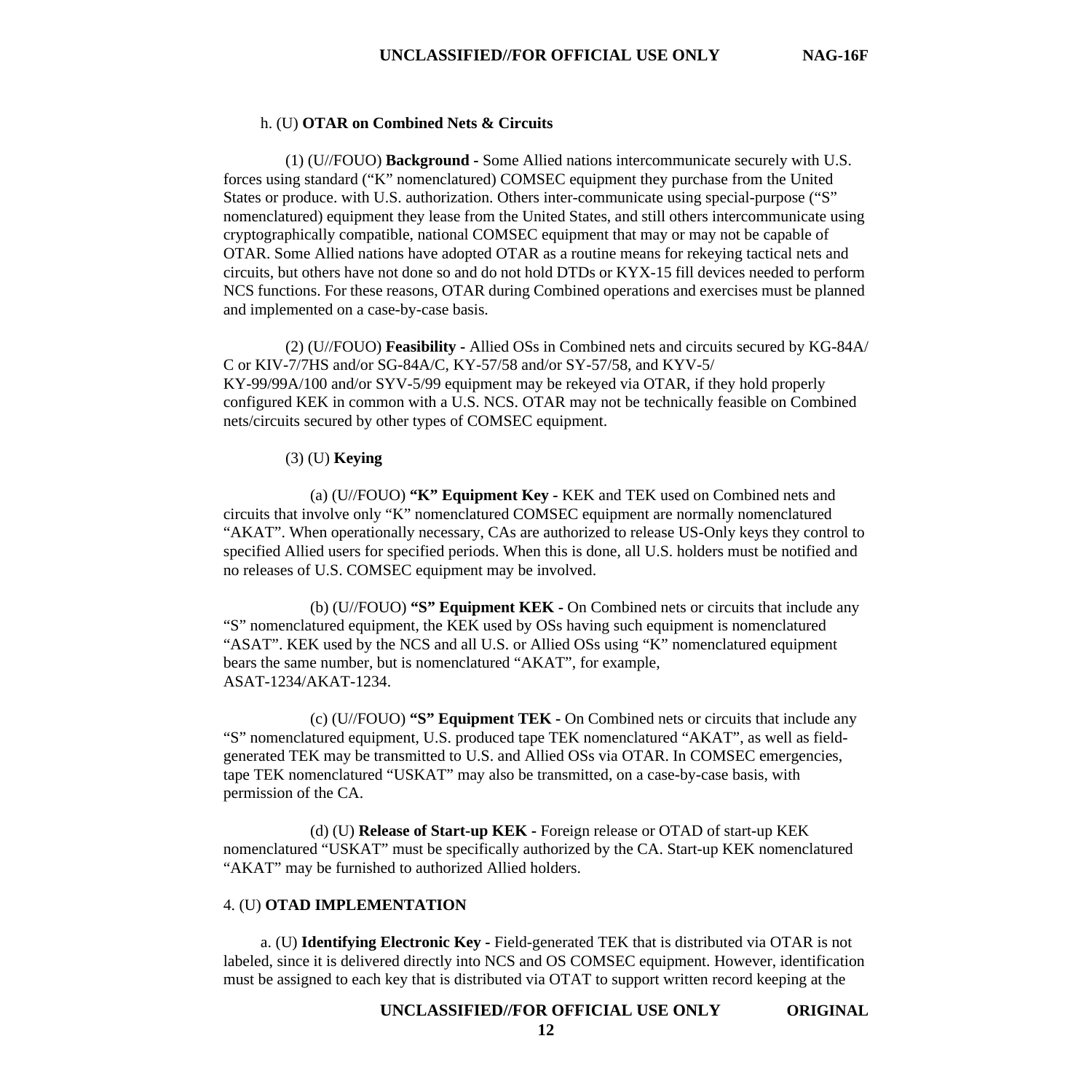stations that send, receive, and relay such key. Of the COMSEC equipment capable of OTAT, only the DTD can transmit the electronic identification or "key tag" associated with each key it transfers. For this reason, identification must be included in all DTD key transfers. When key is transferred via OTAT on a KW-46 secured broadcast or a net or circuit secured by KY-57/58/67, KYV-5/KY-99/ 99A/100, KG-84A/C, KIV-7/7HS, or KY-68, equipment, key identification must be sent by separate transmissions. Annex C presents sample log formats for OTAT activity.

(1) (U//FOUO) **Identifying Field-generated Key -** The commander who orders field generation of a key must ensure that it is assigned an appropriate identification. One identification scheme is "##LLLLL###", where "##" is the sequential number among keys generated on a particular day, "LLLLL" identifies the controlling authority, and "###" is the Julian date of generation. "0852ID180" would identify the eighth key generated for the 52nd Infantry Division on the 180th day of the calendar year. Key tags should not exceed ten characters, and the "LLLLL" portion may include letters and numerals, and may have fewer than five characters.

(2) U//FOUO) **Identifying Converted Key -** Identification of electronic key that originated as key tape is derived from the short title, edition, and segment number of the tape used. A recommended approach is "L#####LL##", where "L" shows either "U" for U.S-only key or "A" for allied key, "#####" shows the four or five digits of the short title, "LL" represents the one or two letters of the edition number, and "##" is the one or two digits identifying the tape segment number. "U634D05" would be the identification of the fifth segment of USKAT-634D.

b. (U//FOUO) **OTAD with ICP Key -** OTAD using ICP keys is limited to holders and users who have been validated by the Joint COMSEC Manager, a Unified Commander-in-chief (USCINC), or, if the USCINC so requests, a Joint Task Force Commander. Exceptions may be requested via message addressed for action to the theater headquarters, and for information to the Joint COMSEC Manager and appropriate Service Component Commanders. Emergency exceptions may be requested via secure telephone from the Joint COMSEC Manager (DSN/STU-III 968-2461) or via facsimile at DSN/STU-III 968-6502.

(1) (U//FOUO) **Using ICP Start-up KEK -** The Joint ICP includes SECRET USKAT B133333 and TOP SECRET B13334 start-up KEKs. When no other KEK or start-up KEK is held in common by U.S. commands that must transfer key via OTAD on nets/circuits secured by KG-84A/ Cs, KIV-7/7HS, KY-57/58/67s, KYV-5, KY-99/99A/100s, or KY-68s, the responsible commander may direct use of the appropriate ICP start-up KEK to establish such nets and circuits. Specific authorization to do so need not be requested from the Joint COMSEC Manager, and no report of use need be made.

(2) (U//FOUO) **Using ICP Generic Key** - The Joint ICP also includes a generic key, USKAT-5360, that is assigned on a segment-by-segment basis to fulfill unplanned 128-bit key requirements. When a designated segment of USKAT-5360 is assigned for use by a particular set of holders, it normally becomes necessary for them to extract unwanted, lower-numbered segments from the effective canister. To ensure that these by-passed segments are securely stored and available if the holding unit is directed to join nets that use them, they must be sealed in opaque, tamperevident, plastic bags; see paragraph 4.l.(4) on page 12.

(a) (U//FOUO) **Using ICP Generic Key as KEK -** When neither USKAT-B13333/ B13334 nor any other KEK or start-up KEK is held in common by commands that must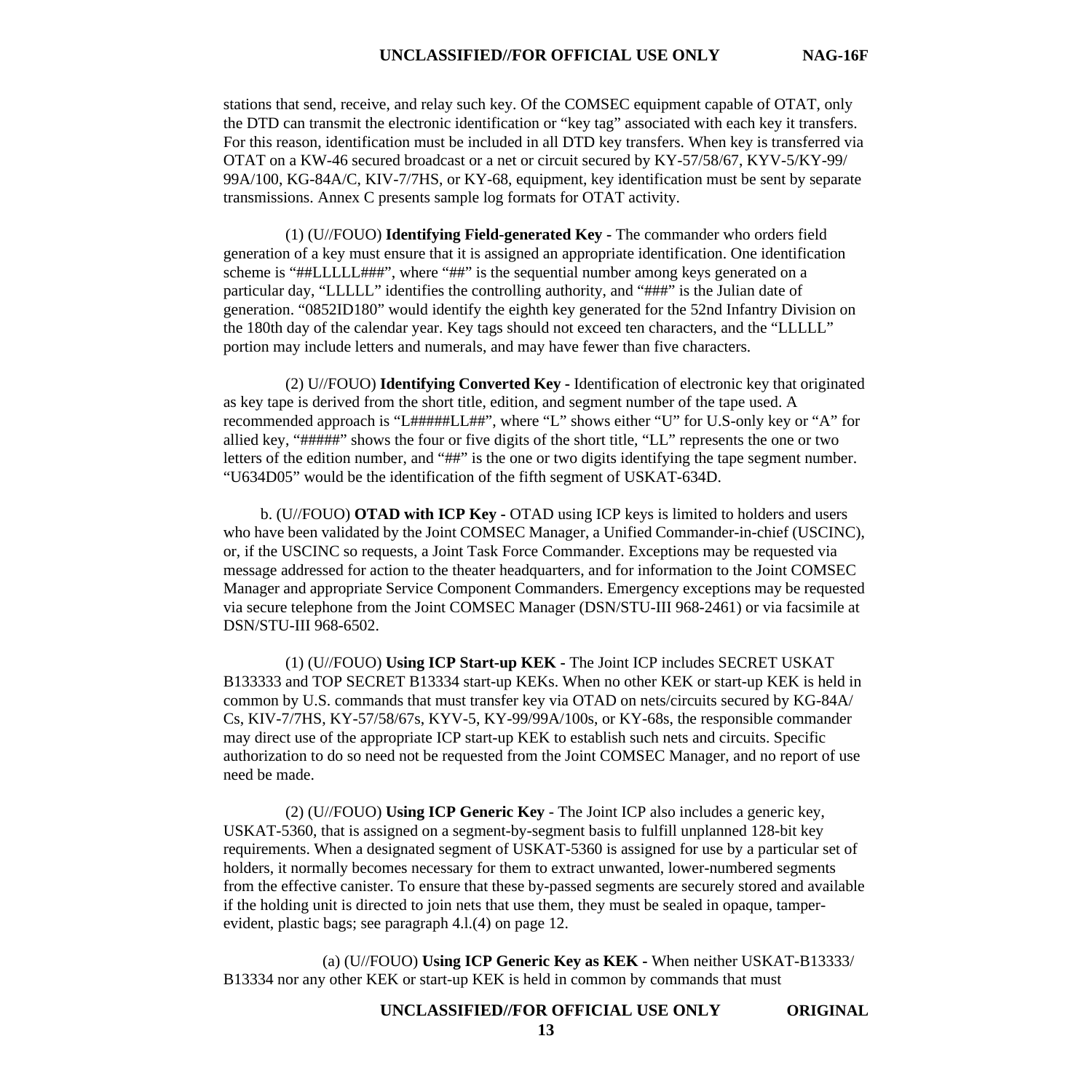communicate via nets/circuits secured by KG-84A/C, KIV-7/7HS, KY-57/58/67, or KYV-5/KY-99/ 99A/100 equipment, the responsible commander may request that the Joint COMSEC Manager authorize use of a designated segment of USKAT-5360, the ICP generic key, as the start-up KEK on such nets/circuits. Address message requests to do this for action to the JOINT COMSEC MANAGER MACDILL AFB FL and information to affected USCINCs. Use of USKAT-5360 may also be requested by secure telephone or facsimile.

(b) (U//FOUO) **Using ICP Generic Key as TEK -** When a NCS that must establish a net/circuit secured by KG-84A/C, KIV-7/7HS, KY-57/58/67, KYV-5, KY-99/99A/100, or KY-68 equipment has no other source of TEK, the responsible commander may request that the Joint COMSEC Manager authorize use of designated segments of USKAT-5360 for that purpose.

c. (U//FOUO) **Key Transfer Between DTDs via STU-III/STU-IIIA/STU-IIB/STE -** Key of any classification for any purpose may be transferred between DTDs via STU-III, STU-IIIA, STU-IIB, or STE secure voice circuits, provided the affected terminals are authorized to handle information classified at the level of the transmitted key. In COMSEC emergencies, key that is classified higher than that level may be transferred.

**CAUTION:** (U) DTDs must be connected to STU-III/STU-IIIA/STU-IIB/STEs by a special connector cable (NSN 5810-01-391-4212) that is not furnished with the DTD, but that may be ordered from USACSLA Ft. Huachuca, AZ (Code SELCL-IA) at a cost of about \$35 each.

d. (U//FOUO) **Key Transfer Between EKMS Terminals & DTDs** - Key of any classification for any purpose may be transferred from EKMS terminals to local or distant DTDs, provided the TrKEKs used are classified at least at the level of the transferred key. In COMSEC emergencies, key that is classified higher than the level of the TrKEK being used may be transferred.

**NOTE:** (U//FOUO) Provided the protocol "E-FILL 410" has been implemented on the affected EKMS terminal, and a distant using activity has at least two DTDs that hold different TrKEKs, new TrKEK for one DTD may be transferred via OTAT to the other DTD and vice versa. This practice may continue indefinitely and obviates the inconvenience and physical risks associated with returning DTDs to their host EKMS terminal for replacement of TrKEK.

#### e. (U) **Key Transfer via TRI-TAC and MSE**

(1) (U//FOUO) **Inter-switch Key Transfer -** Key intended for use outside TRI-TAC and MSE applications may be transferred between MSE node center switches and large extension nodes, between AN/TTC-42 switches (using "command 11" procedures), and between TRI-TAC AN/TTC-39D switches. However, AN/TTC-39A switches do not have that capability. When key is transferred between MSE and AN/TTC-39D switches and extracted into KYK-13s or KYX-15s, associated key identification must be transmitted separately. Key generated by AN/TTC-39A switches can only be extracted into fill devices at the generating sites.

(2) (U//FOUO) **Key Transfer via KY-68 -** When under control of a KYX-15 or DTD, the KY-68 can perform OTAT, using manual cooperative variable transfer procedures, as stated in Annex G.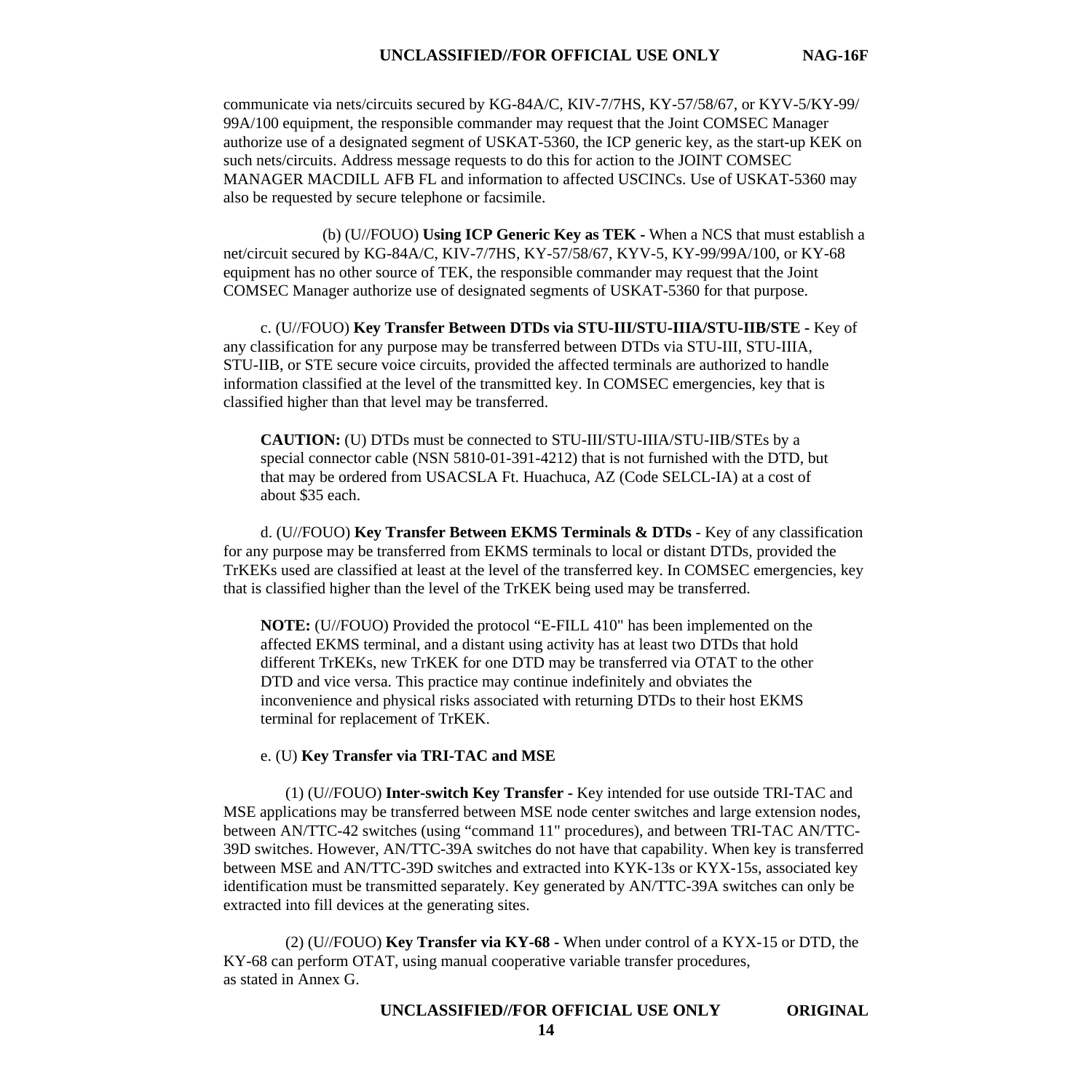**NOTE:** (U//FOUO) When the DTD is used, the KY-68 also transfers the tags associated with the transferred keys. However, key tags must be passed separately, by use of the orderwire or some other means, when the KYX-15 is used to input or extract the transferred key.

f. (U) **Problems & Special Situations -** NCSs responsible for conducting OTAD on KG-84A/C, KIV-7/7HS, KY-57/58/67, KYV-5/KY-99/99A/100 or KY-68 secured nets and circuits must plan ahead to deal with unforeseen problems, such as equipment or communications path failures and operator mistakes, as well as predictable problems, such as late joiners.

(1) (U) **Unsuccessful OTAR -** NCS and OS COMSEC equipment operators must know, in advance, the fallback arrangements to be used if an unsuccessful OTAR disrupts secure communications.

(a) (U//FOUO) **Plain Text Override Fall-back -** One means of accommodating the fall-back requirement for KY-57/58/67 and KYV-5/KY-99/99A/100 secured nets and circuits is to take advantage of the plain text override capability of these equipment. In COMSEC emergencies, OSs experiencing OTAD difficulties may call their NCSs in-the-clear and advise of their specific problems. Another technique involves the NCS keeping a separate KY-57/58/67 or KYV-5/KY-99 keyed with the net or circuit KEK in a TEK fill position, so that an OS experiencing difficulty may securely communicate with the NCS to explain the problem.

(b) (U//FOUO) **Secure Voice Fall-back -** When STU-III, STU-IIIA, STU-IIB, or STE terminals and interconnecting communications are available to the NCS and an OS of a KY-57/58/ 67, KYV-5/KY-99/99A/100, KG-84A/C, KIV-7/7HS, or KY-68 secured net/circuit, they may be used to report and recover from OTAD problems. DTDs connected to STU-III/STE terminals may also be used to transfer key to afloat commands that missed its transmission on a secure broadcast.

(2) U//FOUO) **Late Joiners & Rejoiners -** When an authorized OS is unable to join a KG-84A/C, KIV-7/7HS, KY-57/57/67, or KYV-5/ KY-99/99A/100 secured net on the day it was established or must leave and rejoin such a net after one or more key changes have taken place, the NCS must provide it with the effective TEK via secure means.

(a) (U//FOUO) **OS Holds Net Start-up KEK -** If the late joiner or rejoiner holds the net start-up KEK the NCS can provide it with the effective TEK, via OTAR, using the start-up KEK that is effective for the date on which the late joiner or rejoiner enters the net.

(b) (U//FOUO) **OS Holds Net KEK -** If the late joiner or rejoiner holds the net KEK but is unaware of the current KEK update count, the NCS must advise the OS, by secure means, of the KEK update in effect. In COMSEC emergencies, that information may be transmitted via unsecured means. The NCS can also cold start the net, with the additional OS included.

**NOTE:** (U) To prepare for possible late joiners and rejoiners entering a net, the NCS operator must keep accurate records of the number of times the KEK of his COMSEC equipment has been updated.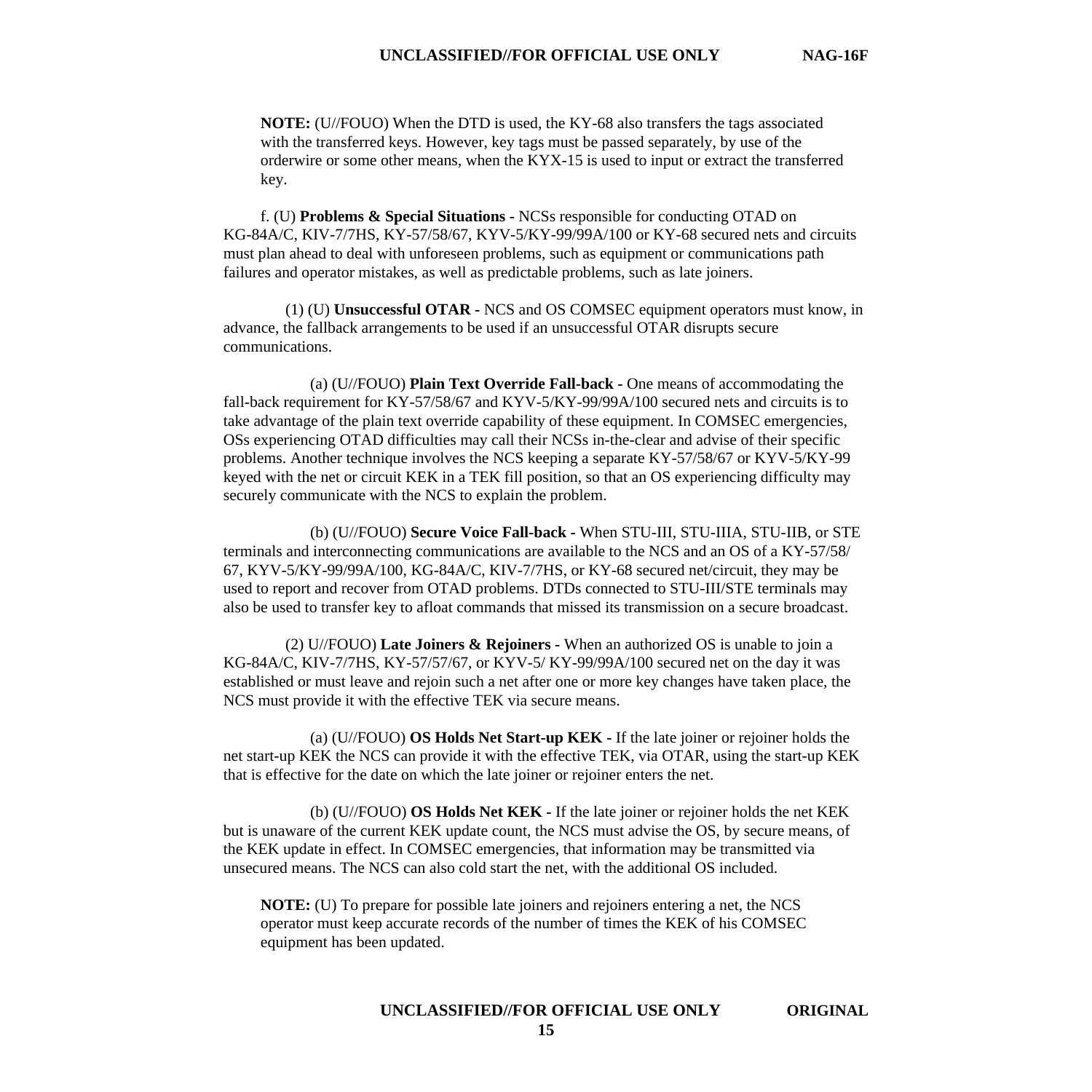(c) (U//FOUO) **NCS & OS Hold Other Key in Common -** If a NCS can confirm that it holds any uncompromised, U.S. classified key in common with a late joiner or rejoiner, it may use such key to OTAT needed TEK to the OS.

g. (U//FOUO) **Establishing Additional Nets/Circuits -** Once an OTAD-capable KG-84A/C & KIV-7/7HS or KYV-5/KY-99/99A/100 secured net or circuit is established with a late joiner or rejoiner, the NCS can transfer TEK and TSK for other nets and circuits to the joining OS via OTAT. In COMSEC emergencies, KY-57/58/67 secured nets or circuits may also be used for that purpose.

h. (U) **Alerting Receivers -** Before distributing key via OTAT or MK OTAR, the sender should advise intended recipients of his intentions.

i. (U) **Record Keeping -** Stations that transmit, relay, or receive key via OTAT must maintain local records, to verify that intended delivery has been accomplished. Local records should be retained at least for the duration of the effective cryptoperiod of the key. Suggested log formats are presented in Annex C.

j. (U//FOUO) **Reporting and Evaluating COMSEC Incidents -** It is essential that each incident that jeopardizes key be reported expeditiously, in accordance with applicable Service instructions. In most cases, such reports are sent by messages addressed for action to the CA, who then becomes responsible for evaluating the reported incident and for directing measures to minimize its security impact. For field generated key, priority should be given to directing replacement of jeopardized key.

k. (U//FOUO) **Operating Procedures -** Concise operating procedures for cold starting nets and circuits secured by KG-84A/C, KIV-7/7HS, KY-57/58/67, KYV-5, KY-99/99A/100, and KY-68 equipment, for keying such nets and circuits, and for conducting OTAR and OTAT on them are stated in Annexes D - G. Operating procedures for performing OTAT (and CV OTAR) on KW-46 secured broadcasts are expressed in Annex H, and operating procedures for using DTDs to emulate KYX-15 and KYK-13 common fill devices and for transferring key and data tags between DTDs over P-T-P circuits that are secured by STU-III/STU-IIIA, STU-IIB, and STE are stated in Annex I.

l. (U//FOUO) **Safeguarding Exposed Key** - COMSEC key tape segments that have been removed from their protective canisters for use or for any other authorized purpose are highly vulnerable to human intelligence exploitation, e.g., copying for sale to a hostile interest. Several means for reducing that vulnerability are discussed below.

(1) (U//FOUO) **Redundant Segment Key Tape Formats** - CAs should deter- mine whether the holders of each of the TEKs they control are normally expected to enter, leave, and reenter the using net during individual cryptoperiods, e.g., where a Coast Guard aircraft or small surface craft joins and leaves a drug interdiction net several times in the same month. Where this is the case, the CA should request a format change that provides an appropriate number of redundant copies of each unique key tape segment. Use of the redundant segment approach allows holders to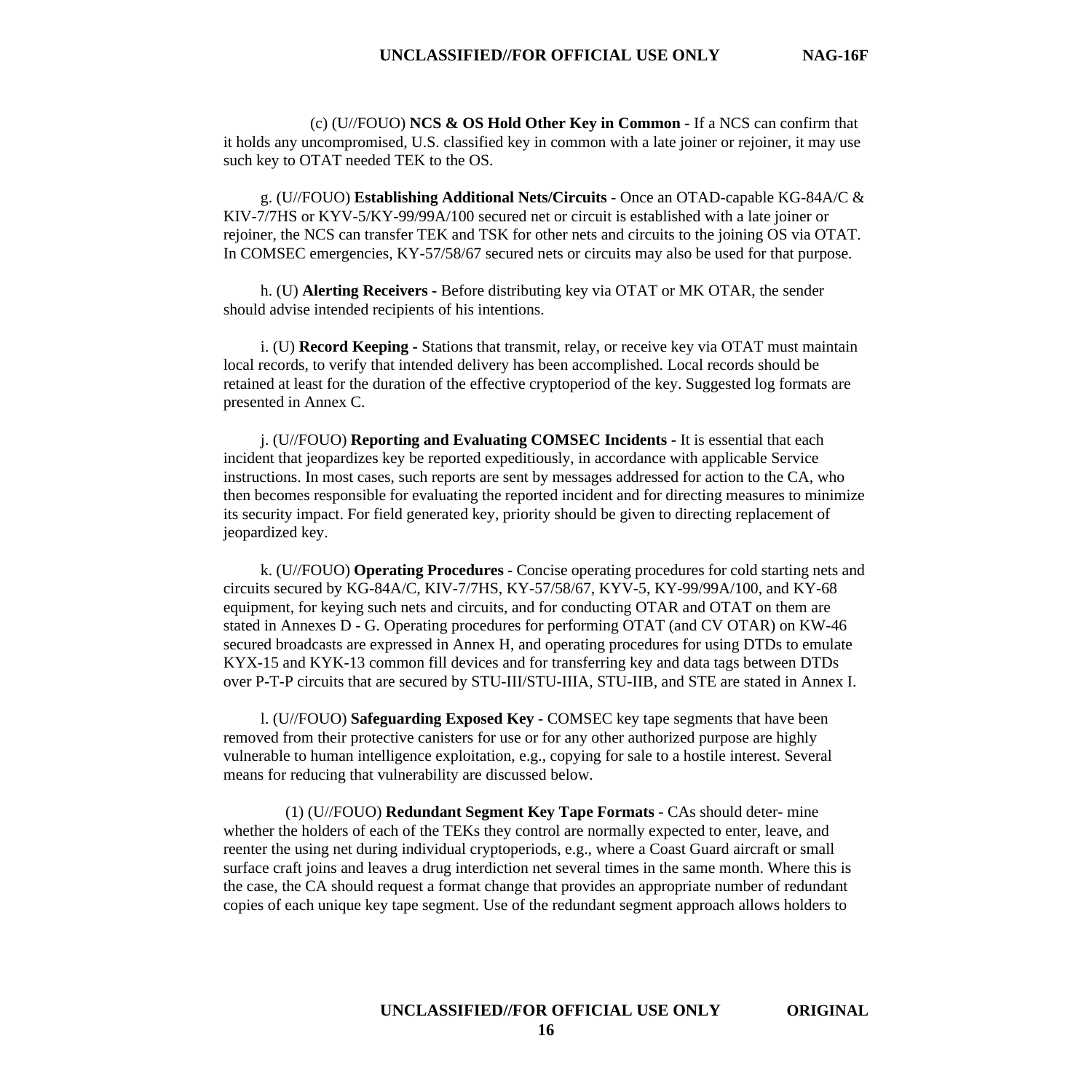#### **UNCLASSIFIED//FOR OFFICIAL USE ONLY NAG-16F**

| <b>Production Digraph</b><br><b>First Letter</b> | <b>Unique Key</b><br><b>Segments</b> | <b>Segment</b> | <b>Copies Per</b> Total Segments<br><b>Per Edition</b> |
|--------------------------------------------------|--------------------------------------|----------------|--------------------------------------------------------|
| B                                                | 5                                    | 3              | 15                                                     |
|                                                  |                                      | 5              | 5                                                      |
| D                                                | 6                                    | 5              | 30                                                     |
| F                                                |                                      | 10             | 10                                                     |
| H                                                |                                      | 31             | 15                                                     |
| K                                                | 6                                    | 12             | 72                                                     |
| R                                                |                                      | 5              | 20                                                     |
| W                                                |                                      | 65             | 65                                                     |
| Y                                                | 26                                   | 2              | 52                                                     |
| Ζ                                                | 15                                   | 5              | 75                                                     |
|                                                  |                                      |                |                                                        |

destroy most segments shortly after they are loaded for use and obviates most segment retention. Redundant Segment key tape formats available to CAs are listed in the following table:

**NOTE:** (U//FOUO) To ensure that effective key will always be available for use, the final segment of a redundant segment TEK (and/or its electronic equivalent stored in a fill device) may be retained, in secure storage, through-out the remainder of its cryptoperiod. This easement does not apply to single-copy format keys, such as "V format" (1 copy each of 62 unique segments) TEKs and "G format" (1 copy each of 16 unique segments) KEKs. With some important exceptions noted below, effective segments of single-copy keys must be securely destroyed within 12 hours after they are loaded for use.

(2) (U//FOUO) **Start-Up KEK** - The Joint ICP includes SECRET USKAT B13333 and TOP SECRET B13334 start-up KEKs. Segments of these and all other start-up KEKs must not be extracted from their protective canisters until shortly before they are required to create authorized tactical nets or circuits. At that time, lower-numbered tape segments must be destroyed within 12 hours. Since each segment of start-up KEK may be implemented at any time during its effective day, it and/or its electronic equivalent should be retained, in secure storage, throughout the remainder of its one-day cryptoperiod. Following supersession, start-up KEKs in tape form or its electronic equivalent stored in a fill device must be securely destroyed within 12 hours.

**NOTE:** (U//FOUO) Effective segments of start-up KEKs may be stored in tamper-evident plastic bags, but this is not mandatory.

(3) (U//FOUO) **TRI-TAC Switch Interconnect Keys** - Another major grouping of ICP keys (USKAT 60501 - 60580) are the TOP SECRET TEKs used to interconnect operational TRI-TAC switches. Each edition of these keys is effective for three months. Because TRI-TAC switches are normally fielded on an ad hoc basis, most users of these keys must by-pass unused segments to access those that provide required connectivity. Such exposed segments must then be sealed in opaque, tamper-evident, plastic bags; see paragraph (4) below.

**NOTE:** (U//FOUO) Each edition of USKAT 60501 - 60580 contains one copy each of 80 unique TEKs.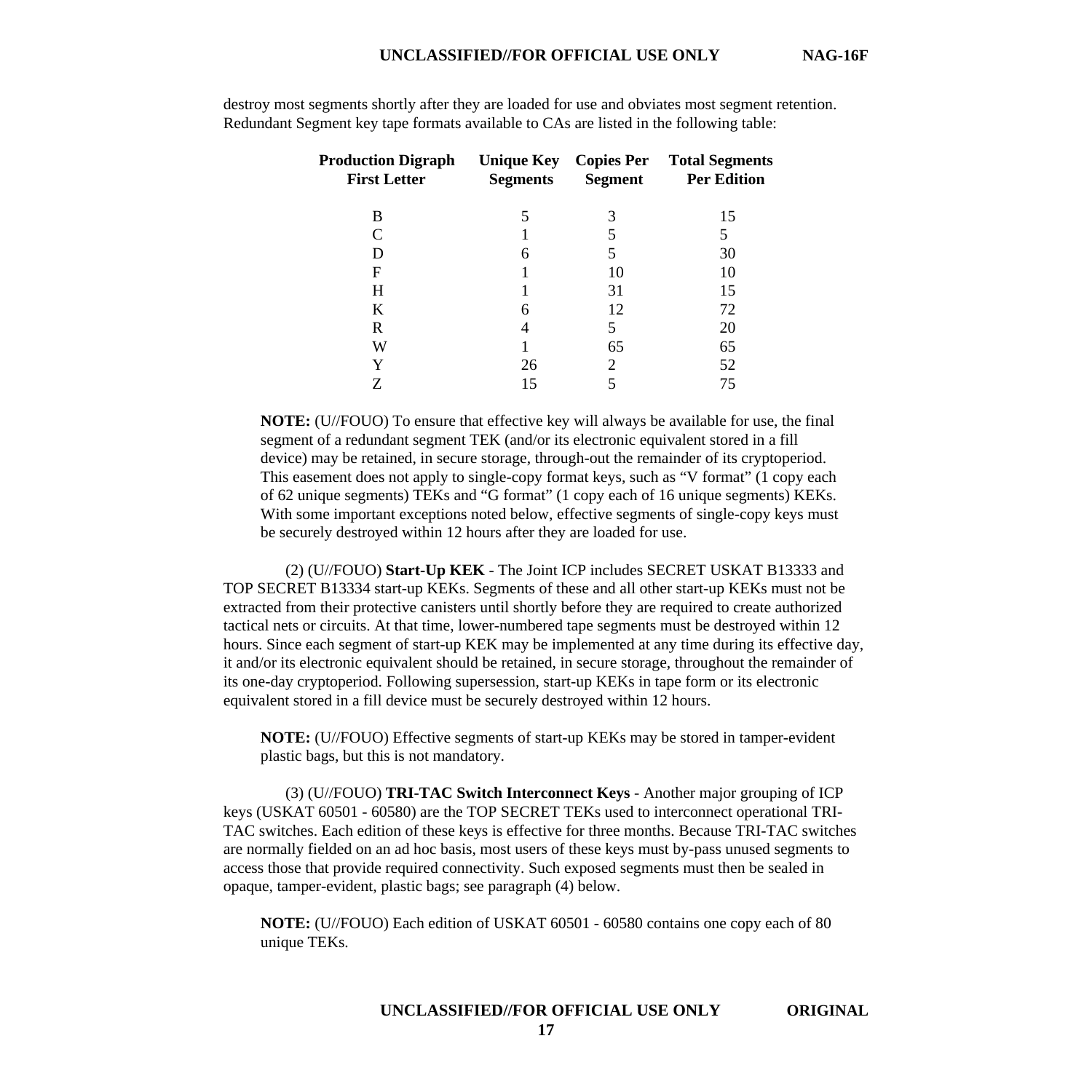### **UNCLASSIFIED //FOR OFFICIAL USE ONLY NAG-16F**

(4) (U//FOUO) **Tamper-Evident Bags** - Based on their experience with use of tape keys that must be retained outside their protective canisters throughout their effective cryptoperiods, each holder should requisition an appropriate number of COMSEC-accountable, 6"x 6", opaque, plastic, tamper-evident bags from the Marketing Group of the NSA Protective Technologies Division (Y26) to meet their projected operational requirements. Since these bags are expensive and have a shelf-life of only about eighteen months, requesting COMSEC custodians/managers should order only those they expect to use within a year.

**NOTE:** (U//FOUO) Use of the tamper-evident bags requires that each using activity hold an NSA pamphlet, INSPECTION AND HANDLING CRITERIA FOR TAMPER-EVIDENT BAGS, which may be requested from the NSA Y26 Marketing Group at DSN 644-6816 or commercial (301) 688-6816.

#### **ANNEXES:**

- A TERMS AND DEFINITIONS
- B KEY TAPE ORDERING GUIDE
- C LOGGING ELECTRONIC KEY TRANSFERS
- D KG-84A/C AND KIV-7/7HS OTAD PROCEDURES
- E KY-57/58/67 OTAD PROCEDURES
- F KYV-5/KY-99/99A/100 OTAD PROCEDURES
- G KY-68 OTAR PROCEDURES
- H KW-46 OTAD PROCEDURES
- I OTAR AND OTAT USING AN/CYZ-10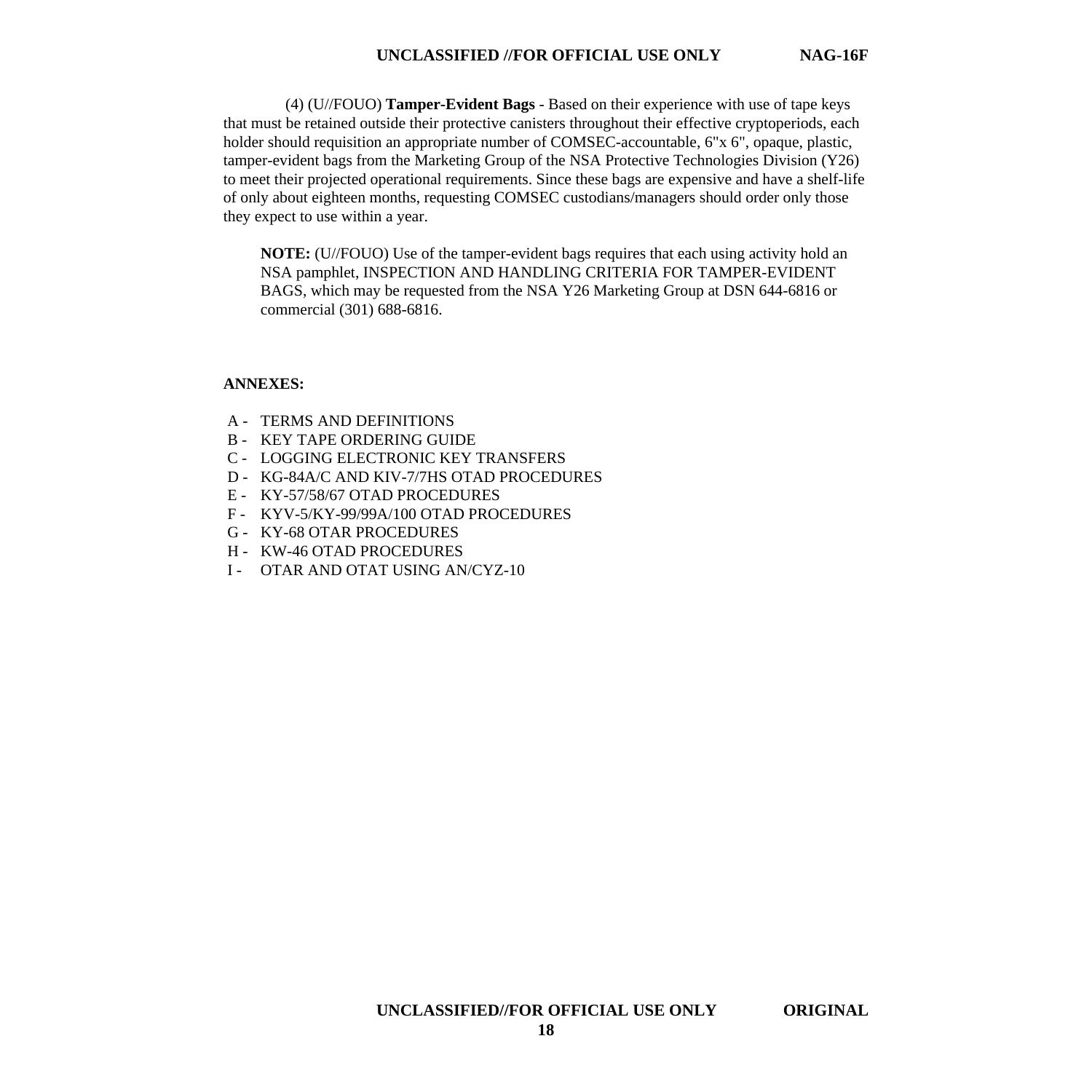# **ANNEX A**

# **TERMS, DEFINITIONS, AND ACRONYMS**

# **Specialized terms used in this document are defined below, and acronyms are expanded.**

| <b>Term</b>                    | <b>Definition</b>                                                                                                                                                                                                                                                                                                                                                                                                                                                                                                         |
|--------------------------------|---------------------------------------------------------------------------------------------------------------------------------------------------------------------------------------------------------------------------------------------------------------------------------------------------------------------------------------------------------------------------------------------------------------------------------------------------------------------------------------------------------------------------|
| automatic remote rekeying (AK) | Procedure to rekey a distant crypto-equipment electron-<br>ically without specific actions by the receiving terminal<br>operator.                                                                                                                                                                                                                                                                                                                                                                                         |
| <b>BLACK</b> key               | Encrypted key.                                                                                                                                                                                                                                                                                                                                                                                                                                                                                                            |
| cold start                     | Procedure for initially keying crypto-equipment.                                                                                                                                                                                                                                                                                                                                                                                                                                                                          |
| <b>COMSEC</b> account          | Administrative entity, identified by an account number,<br>used to maintain accountability, custody, and control of<br>COMSEC material.                                                                                                                                                                                                                                                                                                                                                                                   |
| <b>COMSEC</b> custodian        | Person designated by proper authority to be responsible for<br>the receipt, transfer, accounting, safeguarding and<br>destruction of COMSEC material assigned to a COMSEC<br>account.                                                                                                                                                                                                                                                                                                                                     |
| <b>COMSEC</b> emergency        | Tactical operational situation, as perceived by the<br>responsible commander, in which the alternative to strict<br>compliance with procedural restrictions affecting use of a<br>COMSEC equipment would be plain text communications.                                                                                                                                                                                                                                                                                    |
| <b>COMSEC</b> equipment        | Equipment designed to provide security to telecommuni-<br>cations by converting information to a form unintelligible to<br>an unauthorized intercepter and, subsequently, by<br>reconverting such information to its original form for<br>authorized recipients; also, equipment designed specific-<br>ally to aid in, or as an essential element of, the conversion<br>process. COMSEC equipment includes crypto-equipment,<br>crypto-ancillary equipment, crypto-production equipment,<br>and authentication equipment. |
| <b>COMSEC</b> incident         | Occurrence that potentially jeopardizes the security of<br>COMSEC material or the secure electrical transmission of<br>national security information.                                                                                                                                                                                                                                                                                                                                                                     |
| <b>COMSEC</b> manager          | Person who manages the COMSEC resources of an<br>organization.                                                                                                                                                                                                                                                                                                                                                                                                                                                            |
| custodians.                    | <b>NOTE:</b> Air Force COMSEC managers perform the duties of COMSEC custodians and also<br>manage the COMSEC resources of their COMSEC accounts. Air Force does not have COMSEC                                                                                                                                                                                                                                                                                                                                           |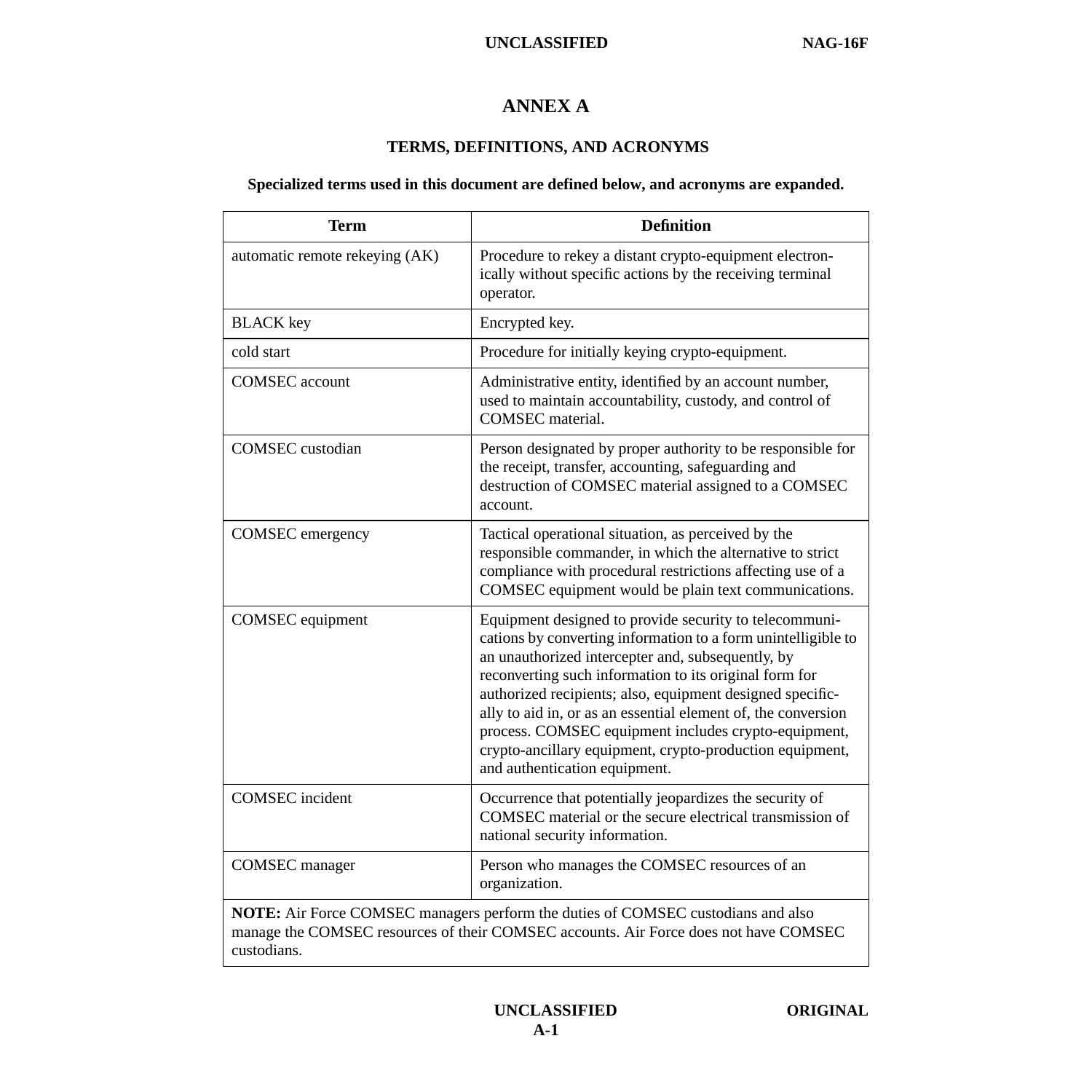| controlling authority (CA)              | Official responsible for directing the operation of a<br>cryptonet and for managing the operational use and control<br>of keying material assigned to the cryptonet.                                                                                                                                                                                                  |
|-----------------------------------------|-----------------------------------------------------------------------------------------------------------------------------------------------------------------------------------------------------------------------------------------------------------------------------------------------------------------------------------------------------------------------|
| crypto-equipment                        | Equipment that embodies a cryptographic logic.                                                                                                                                                                                                                                                                                                                        |
| cryptonet                               | Stations that hold a specific key for use.                                                                                                                                                                                                                                                                                                                            |
| cryptoperiod                            | Time span during which each key setting remains in effect.                                                                                                                                                                                                                                                                                                            |
| frequency hopping                       | Repeated switching of frequencies during radio<br>transmission according to a specified algorithm, to<br>minimize unauthorized interception or jamming of<br>telecommunications.                                                                                                                                                                                      |
| key                                     | Usually a sequence of random or pseudorandom bits used<br>initially to set up and periodically change the operations<br>performed in crypto-equipment for the purpose of<br>encrypting or decrypting electronic signals, for determining<br>electronic counter-countermeasures patterns, e.g., frequency<br>hopping or spread spectrum), or for producing other keys. |
| key encryption key (KEK)                | Key that encrypts or decrypts other key for transmission or<br>storage.                                                                                                                                                                                                                                                                                               |
| manual remote rekeying (MK)             | Procedure by which a distant crypto-equipment is rekeyed<br>electronically, with specific actions required by the<br>receiving terminal operator.                                                                                                                                                                                                                     |
| net control station (NCS)               | Terminal in a secure telecommunications net responsible for<br>distributing key in electronic form to the members of the<br>net.                                                                                                                                                                                                                                      |
| over-the-air key distribution<br>(OTAD) | Providing electronic key via over-the-air rekeying, over-<br>the-air key transfer, or cooperative key generation.                                                                                                                                                                                                                                                     |
| over-the-air key transfer (OTAT)        | Electronically distributing key without changing the traffic<br>encryption key used on the secured communications path<br>over which the transfer is accomplished.                                                                                                                                                                                                    |
| over-the-air rekeying (OTAR)            | Changing traffic encryption key or transmission security<br>key in remote crypto-equipment by sending new key<br>directly to the remote crypto-equipment over the<br>communications path it secures.                                                                                                                                                                  |
| <b>RED</b> key                          | Unencrypted key.                                                                                                                                                                                                                                                                                                                                                      |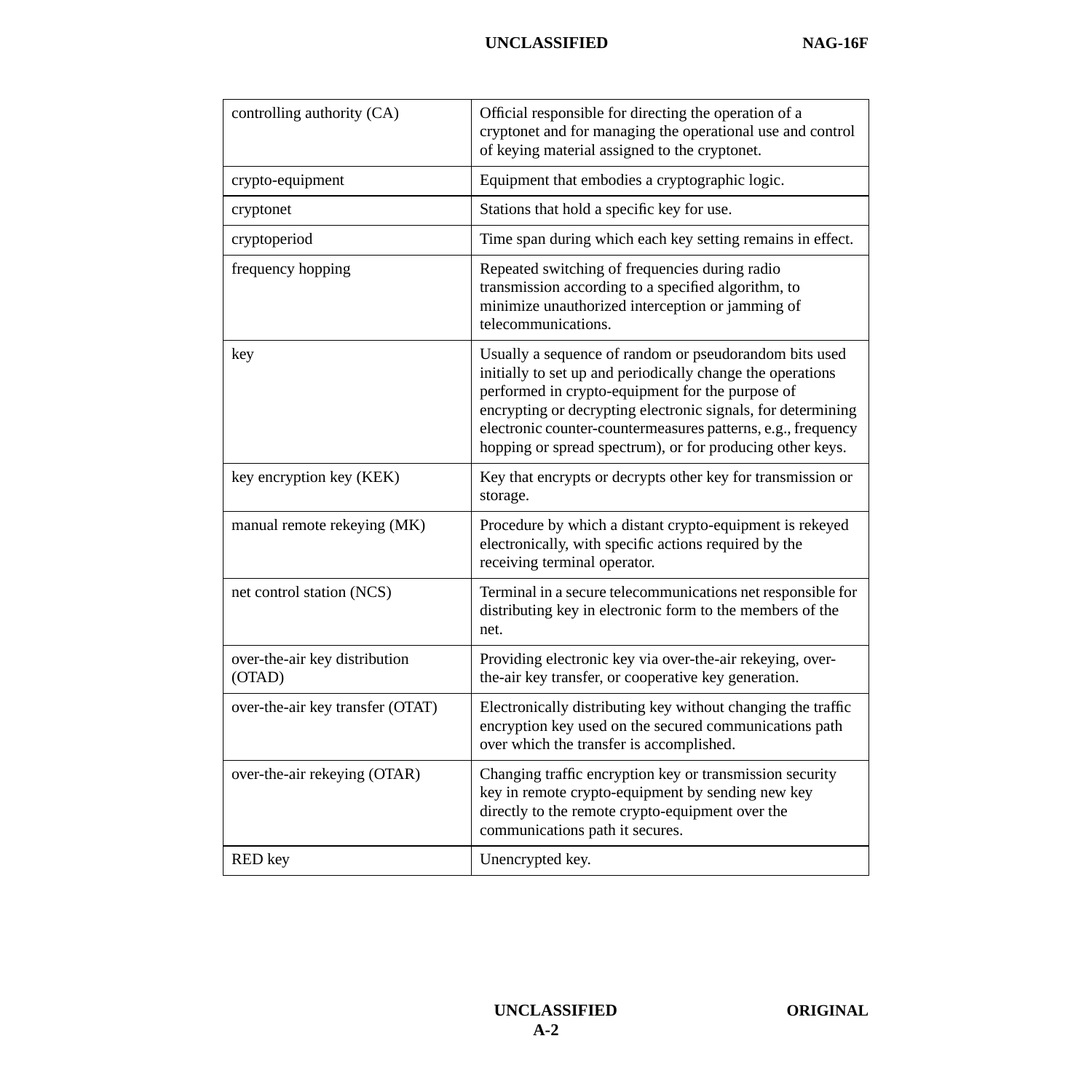| spread spectrum                 | Telecommunications techniques in which a signal is<br>transmitted in a bandwidth considerably greater than the<br>frequency content of the original information. Frequency<br>hopping, direct sequence spreading, time scrambling, and<br>combinations of these techniques are forms of spread<br>spectrum. |
|---------------------------------|-------------------------------------------------------------------------------------------------------------------------------------------------------------------------------------------------------------------------------------------------------------------------------------------------------------|
| start-up KEK                    | Key encryption key held in common by a group of potential<br>communicating entities and used to establish ad hoc tactical<br>networks.                                                                                                                                                                      |
| supersession                    | Scheduled or unscheduled replacement of a COMSEC aid<br>with a different edition.                                                                                                                                                                                                                           |
| traffic encryption key (TEK)    | Key used to encrypt plain text or to superencrypt previ-<br>ously encrypted text and/or to decrypt cipher text.                                                                                                                                                                                             |
| transmission security (TRANSEC) | Component of communications security that results from<br>the application of measures designed to protect transmis-<br>sions from interception and exploitation by means other<br>than cryptanalysis.                                                                                                       |
| transmission security key (TSK) | Key that is used in the control of transmission security<br>processes, such as frequency hopping and spread spectrum.                                                                                                                                                                                       |
|                                 |                                                                                                                                                                                                                                                                                                             |
| <b>Acronym</b>                  | <b>Expansion</b>                                                                                                                                                                                                                                                                                            |
| <b>AIRTERM</b>                  | Air Terminal (ANDVT)                                                                                                                                                                                                                                                                                        |
| AK                              | <b>Automatic Rekeying</b>                                                                                                                                                                                                                                                                                   |
| <b>ANDVT</b>                    | Advanced Narrowband Digital Voice Terminal                                                                                                                                                                                                                                                                  |
| <b>BAV</b>                      | Broadcast Area Variable (KW-46)                                                                                                                                                                                                                                                                             |
| <b>BCS</b>                      | <b>Broadcast Control Station (KW-46)</b>                                                                                                                                                                                                                                                                    |
| CA                              | <b>Controlling Authority</b>                                                                                                                                                                                                                                                                                |
| <b>CMCS</b>                     | <b>COMSEC Material Control System</b>                                                                                                                                                                                                                                                                       |
| <b>COMSEC</b>                   | <b>Communications Security</b>                                                                                                                                                                                                                                                                              |
| CT3                             | Common Tier 3 (DTD)                                                                                                                                                                                                                                                                                         |
| <b>CV</b>                       | Community Variable (KW-46)                                                                                                                                                                                                                                                                                  |
| <b>DSN</b>                      | <b>Defense Switched Network</b>                                                                                                                                                                                                                                                                             |
| <b>DTD</b>                      | Data Transfer Device (EKMS)                                                                                                                                                                                                                                                                                 |
| <b>EKMS</b>                     | Electronic Key Management System                                                                                                                                                                                                                                                                            |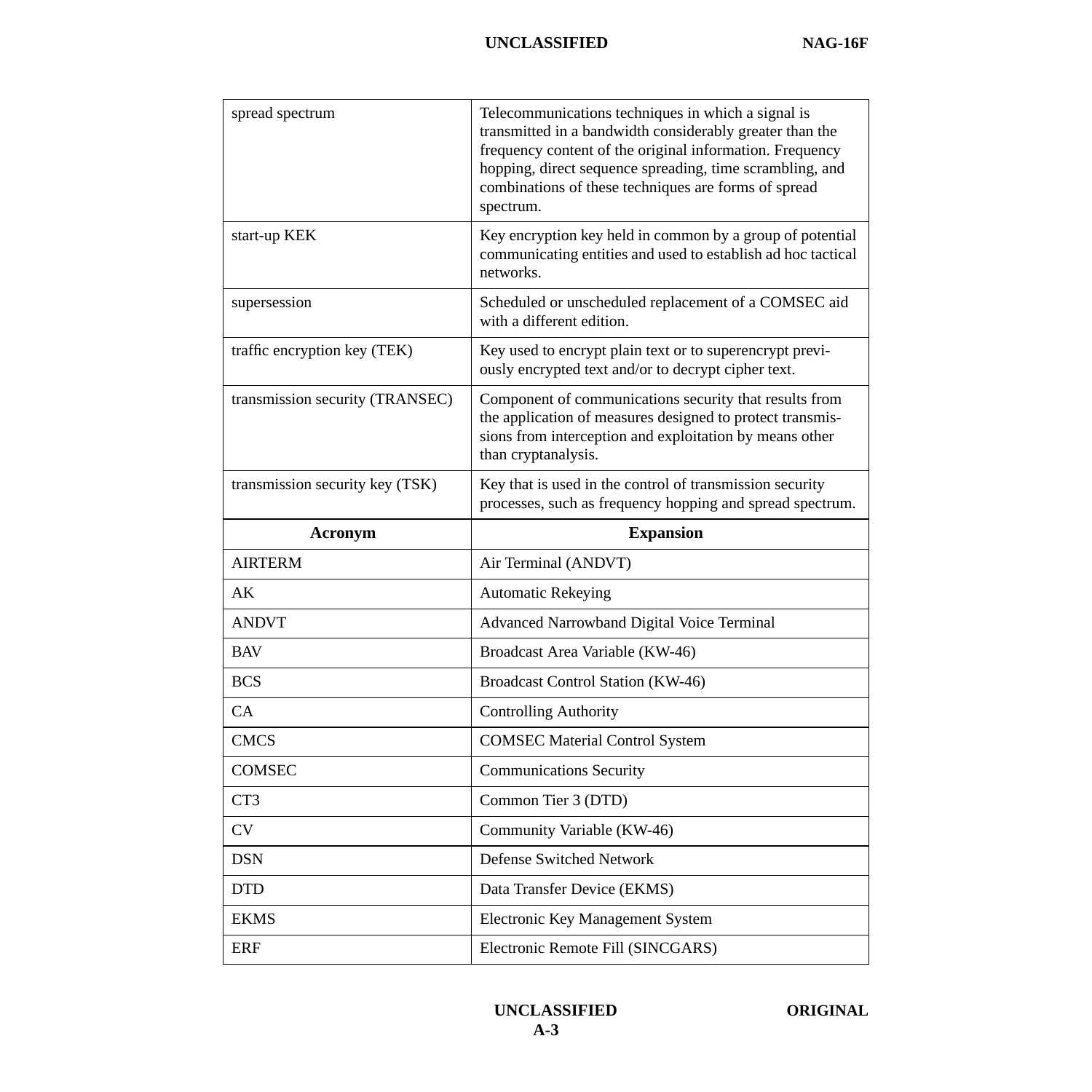| <b>GENSER</b>   | <b>General Service</b>                               |
|-----------------|------------------------------------------------------|
| <b>ICP</b>      | <b>Intertheater COMSEC Package</b>                   |
| <b>JFILL</b>    | Joint Fill (JTIDS)                                   |
| <b>JTIDS</b>    | Joint Tactical Information Distribution System       |
| <b>KEK</b>      | Key Encryption Key                                   |
| <b>KP</b>       | Key Processor (EKMS)                                 |
| <b>KVG</b>      | Key Variable Generator (KG-83, KGX-93, KGX-93A)      |
| <b>LMD</b>      | Local Management Device (EKMS)                       |
| <b>LVT</b>      | Low Volume Terminal (MIDS)                           |
| <b>MIDS</b>     | Multifunctional Information Distribution System      |
| <b>MK</b>       | <b>Manual Rekeying</b>                               |
| MK/RV           | Manual Rekeying/Receive Variable                     |
| <b>MSE</b>      | Mobile Subscriber Equipment                          |
| <b>NATO</b>     | North Atlantic Treaty Organization                   |
| <b>NCS</b>      | <b>Net Control Station</b>                           |
| <b>NCTAMS</b>   | Naval Computer and Telecommunications Master Station |
| <b>NDA</b>      | National Distribution Authority                      |
| <b>NSA</b>      | <b>National Security Agency</b>                      |
| <b>OS</b>       | Outstation                                           |
| <b>OTAD</b>     | Over-the-Air Key Distribution                        |
| <b>OTAR</b>     | Over-the-Air Rekeying                                |
| <b>OTAT</b>     | Over-the-Air Key Transfer                            |
| $P-T-P$         | Point-to-Point                                       |
| <b>RS</b>       | Receiving Station (KW-46)                            |
| <b>SCI</b>      | Sensitive Compartmented Information                  |
| SI              | Special Intelligence                                 |
| <b>SINCGARS</b> | Single Channel Ground / Air Radio System             |
| <b>STE</b>      | <b>Secure Terminal Equipment</b>                     |
| <b>STU</b>      | Secure Telephone Unit                                |
| <b>TACTERM</b>  | Tactical Terminal (ANDVT)                            |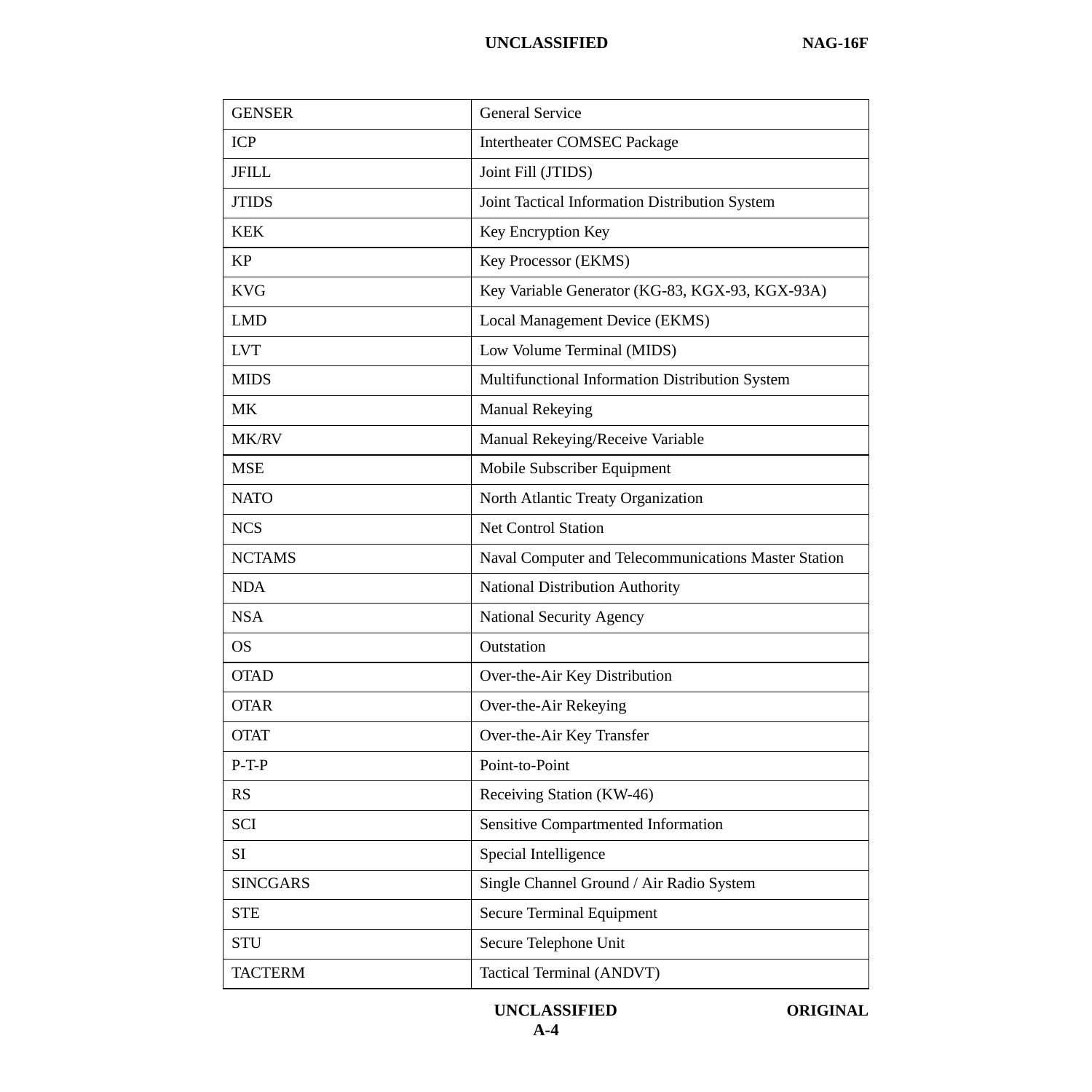| <b>TEK</b>     | <b>Traffic Encryption Key</b>     |
|----------------|-----------------------------------|
| <b>TPI</b>     | Two-person Integrity              |
| <b>TrKEK</b>   | Transfer Key Encryption Key (DTD) |
| <b>TRANSEC</b> | <b>Transmission Security</b>      |
| <b>TSK</b>     | <b>Transmission Security Key</b>  |
| <b>USCG</b>    | <b>United States Coast Guard</b>  |
| <b>USN</b>     | <b>United States Navy</b>         |
| <b>UV</b>      | Unique Variable (KW-46)           |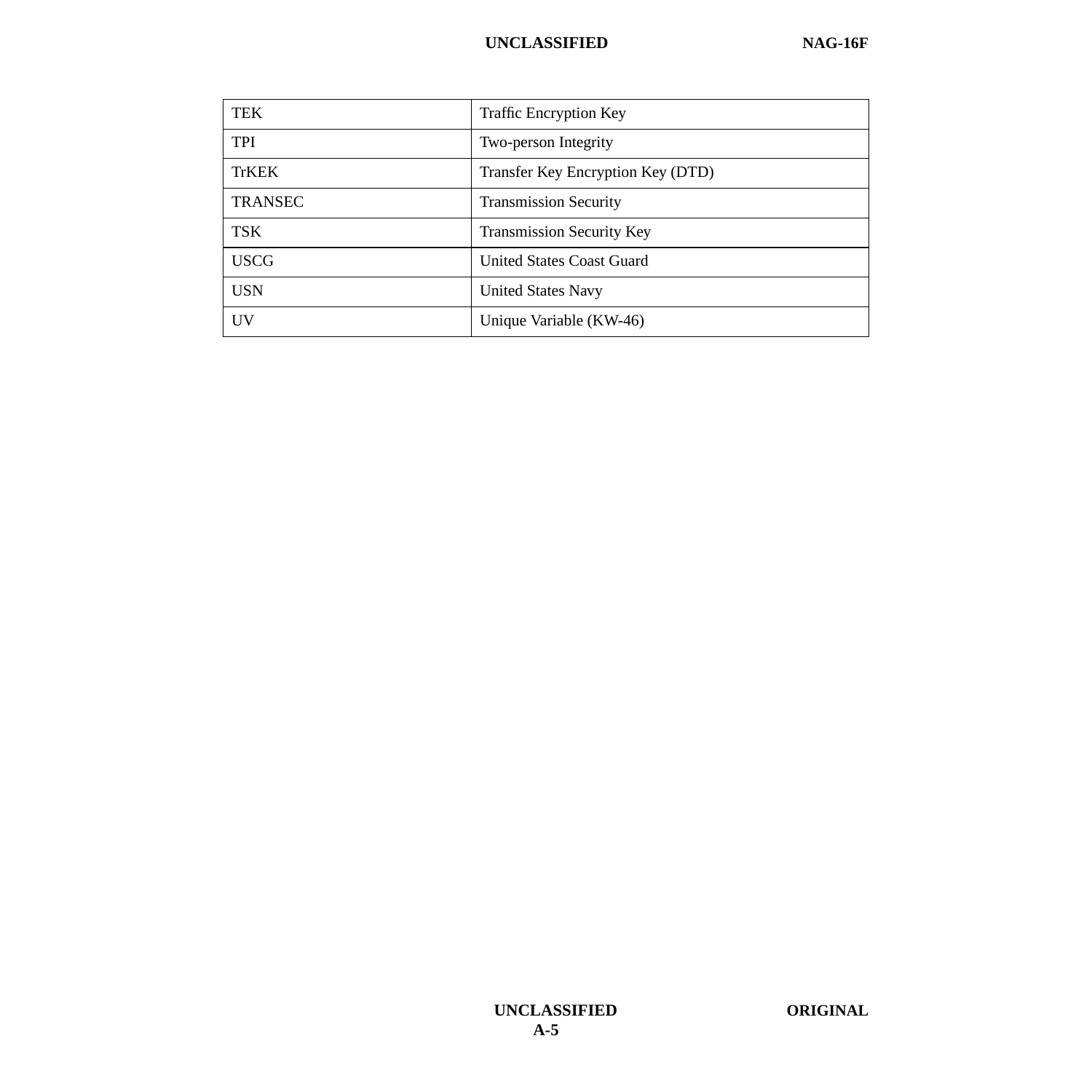#### **UNCLASSIFIED//FOR OFFICIAL USE ONLY NAG-16F**

# **ANNEX B**

#### (U) **KEY TAPE ORDERING GUIDE**

1. (U//FOUO) **GENERAL GUIDANCE** - Key Encryption Key (KEK) and start-up KEK are normally produced in punched tape form, but TEK (including OTAR TEK) required by tactical forces should be produced as close to the using locations and as near to the time of use as is feasible. If a NCS has access to a KG-83/KGX-93/KGX-93A KVG or to an EKMS terminal or uses an equipment such as the KY-57 that is authorized to produce its own TEK, needed TEK and OTAR TEK should be field generated. TEK in tape form should only be used when field generation is not a viable alternative.

2. (U) **PURPOSE** - This annex is provides guidance to assist CAs in ordering KEK, start-up KEK, TEK, and OTAR TEK, in tape form, when field generation is not a viable alternative.

3. (U//FOUO) **LONG TITLE** - The CA who requisitions tape key must assign a descriptive long title to each new tape key. Long titles may contain up to 100 characters, to identify the user community, crypto system (where appropriate), and purpose of the key. Long titles, e.g., USPACOM START-UP KEK, are not printed on the associated key tapes, but provide useful information when entered into NSA and Service CMCS data bases.

#### 4. (U) **ORDERING TAPE TEK**

a. (U//FOUO) **Uses** - For nets/circuits that distribute TEK via OTAR, tape TEK serves two purposes. At NCSs that derive TEK from certified KG-83/KGX-93s of EKMS terminals, irregularly superseded tape TEK serves as emergency back-up, in case of a KVG or EKMS failure. At NCSs that do not use field-generated TEK, tape TEK is required. Tape TEK associated with OTAR is not dedicated to any specific net, circuit, or COMSEC equipment. In that application, a short title of appropriately classified key tape can serve as the source of OTAR TEK for any or all nets and circuits that are controlled by a NCS.

b. (U//FOUO) **Format** - Tape TEK intended for use on nets/circuits that distribute TEK via OTAR is produced in the "V\_" format, indicating that each canister contains 62 segments. The second letter of the digraph identifies the cryptoperiod, which may vary with specific uses.

c. (U//FOUO) **Copy Count** - Only one copy is produced of each edition of tape TEK intended for use on nets/circuits that distribute TEK via OTAR, since the using NCS is the only holder. Each alternate NCS should hold its own short title(s) of one-copy tape TEK.

 d. (U//FOUO) **Supersession** - At the discretion of the CA, tape TEK may be resupplied on a regular or irregular basis.

 (1) (U//FOUO) **Irregular** - In most tactical applications, the consumption rate for tape TEK is not accurately predictable. For example, a commander who has been designated as a possible NCS for a particular start-up KEK may not serve in that capacity for long periods, or tape TEK held as back-up for a stand-alone (non-TRI- TAC) KG-83 may never be used. In applications of this nature, CAs should order reasonable quantities of tape OTAR TEK, each edition of.which is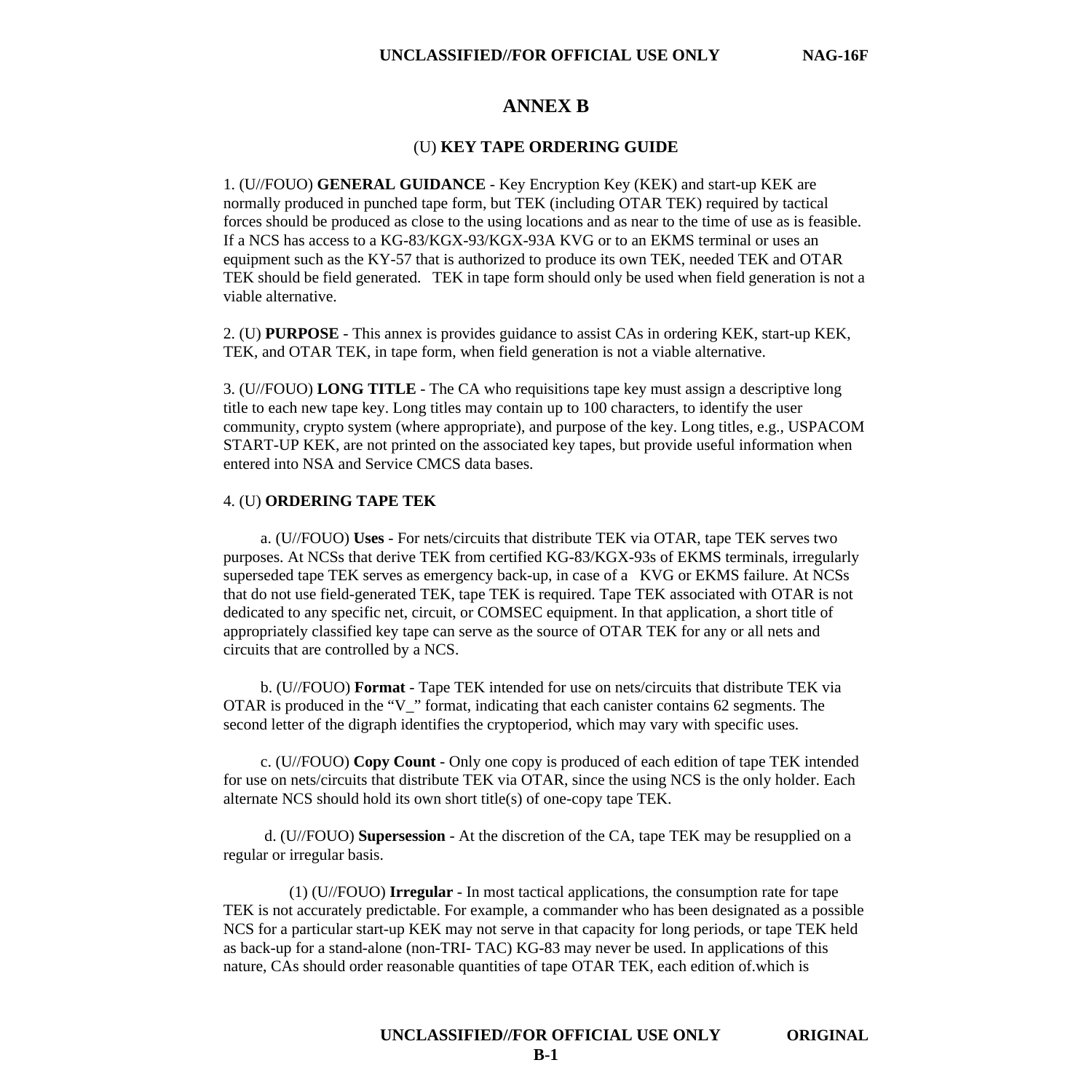superseded irregularly, and should reorder follow-on editions as needed, allowing four months for production and delivery. The recommended procurement strategy is to requisition as many editions of a single short title of tape OTAR TEK as may be required for each using NCS or alternate NCS. Where tape OTAR TEK is held only as back-up, the recommended stock level is one month's worth of expected use. That period should be long enough to requisition and obtain a replacement KVG or to repair an EKMS terminal.

(2) (U//FOUO) **Regular** - In applications where its use rate can be predicted, the number of 62-segment TEK tape canisters required to meet a NCS's requirements and the schedule on which they are resupplied are inter-related. Continuing resupply requires that the CA adjust the number of short titles and their supersession schedules to ensure that the required volume of tape TEK is received. For example, if a NCS expects to use 150 segments of tape TEK per month, the CA should order three, monthly-superseded short titles.

#### 5. (U) **ORDERING TAPE START-UP KEK**

a. (U//FOUO) **Use** - Start-up KEK tape supports the establishment of temporary tactical nets and circuits secured by KY-57/58/67, KYV-5/KY-99, or KG-84/KIV-7 equipment. Any military commander may order a start-up KEK tape for use by an identified community of potential users. Requisitioners should allow four months for production and distribution.

b. (U//FOUO) **Format** - Start-up KEK tape is produced in the "VA" format (62 segments daily crypto-period).

c. (U//FOUO) **Copy Count** - The copy count in which a start-up KEK tape is requisitioned should provide for the expected number of holders and a reasonable number of spare copies to accommodate unplanned additions to the cryptonet. The CA must designate where spare copies are to be held. The U.S. NDA does not hold spare (uncommitted) copies of operational key.

 d. (U//FOUO) **Supersession** - Each edition of start-up KEK tape is regularly superseded at two-month intervals.

6. (U//FOUO) **ORDERING TAPE KEK** - Where physical distribution in keyed fill devices is operationally viable, KEK should be field-generated. However, since many tactical environments require use of tape KEK, guidance for ordering tape KEK follows.

a. (U//FOUO) **Use** - Tape KEK, rather than tape start-up KEK, should be used on KG-84/KIV-7, KY-57/58/67, and KYV-5/KY-99 secured nets and circuits that exist on a continuing basis and that distribute TEK via OTAR.

b. (U//FOUO) **Forma**t - Tape KEK (except that used with KW-46) is normally produced in the "GF" (16 segments - three month cryptoperiod), but KEK may be ordered in the "AF" or "VF" formats (31 and 62 segments, respectively, for use on nets/circuits that experience numerous cold starts. At least four segments per edition are used each year, and the remaining segments are available for cold starts.

c. (U//FOUO) **Copy Count** - In point-to-point applications and nets that use a unique KEK for each OS, that is, nets that OTAR sequentially, the copy count for each edition of tape KEK is two. In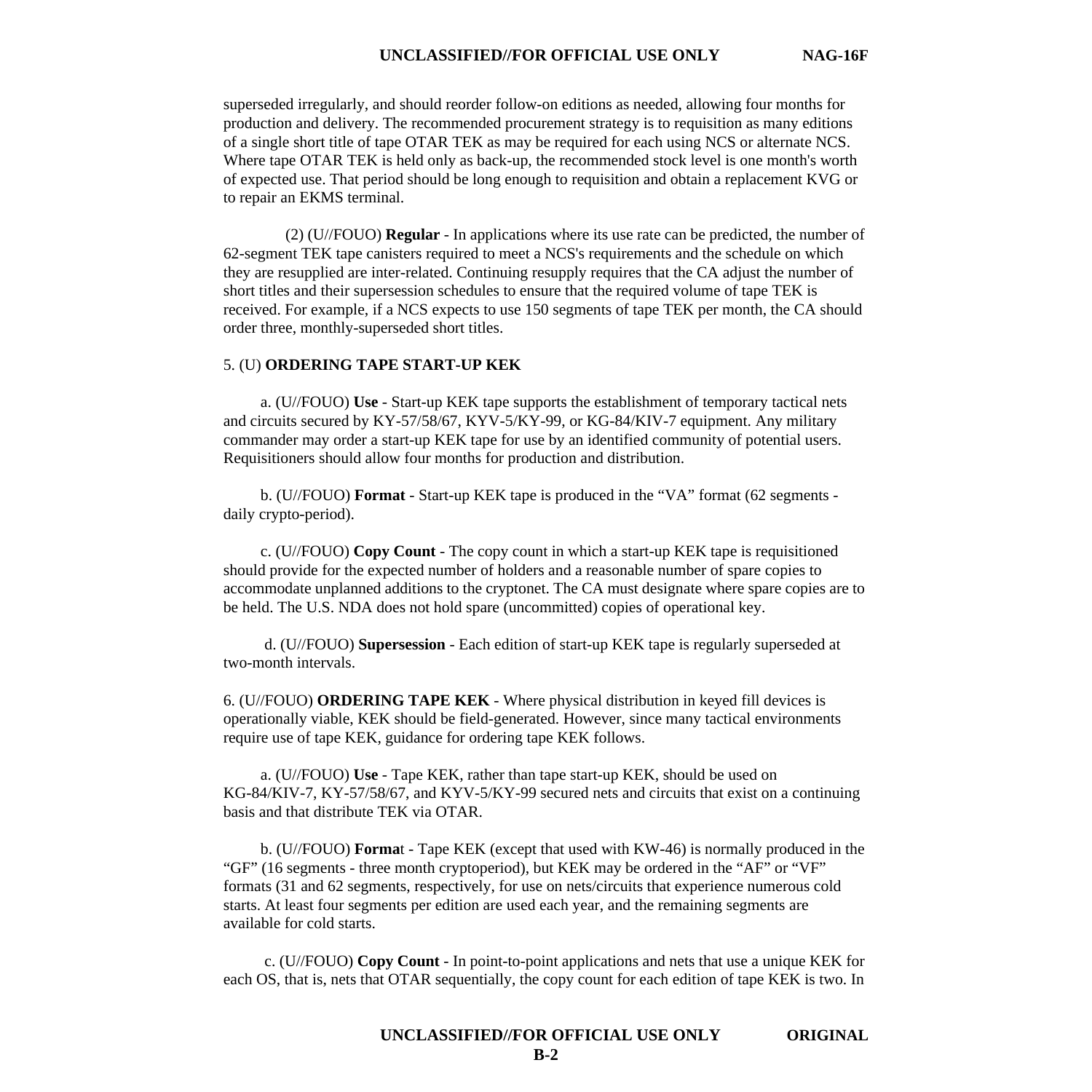multi-station nets that OTAR simultaneously, the copy count corresponds to the number of net members. The CA may order a few extra copies, to accommodate possible future cryptonet expansion and must designate where such extra copies will be held. The U.S. NDA does not hold spare (uncommitted) copies of operational key.

d. (U//FOUO) **Supersession** - Each edition of tape KEK associated with continuing nets and circuits is superseded annually. Tape KEK associated with contingency applications may be requisitioned with irregular supersession, but this places the burden of ensuring continuing resupply on the CA. In either case, four months should be allowed for production and distribution of tape KEK.

#### 7. (U) **ORDERING KW-46 OTAT TAPE KEK**

a. (U//FOUO) **Use** - Navy, Coast Guard, and NATO KW-46 secured broadcasts that are used to transfer key to forces afloat via OTAT require tape KEKs.

b. (U//FOUO) **Format** - KW-46 tape KEK is produced in the "DC" format (5 copies each of 6 segments - monthly cryptoperiod).

c. (U//FOUO) **Copy Count** - Each ship or station required to copy a Navy or Coast Guard broadcast that transfers key via OTAT must hold at least one copy of the tape KEK used with that broadcast.

d. (U//FOUO) **Supersession** - Each edition of KW-46 tape KEK is superseded semi-annually.

8. (U//FOUO) **FUTURE EDITION PROVISIONING** - CAs should ensure that user COMSEC accounts hold at least one future edition of tape KEK and tape start-up KEK.

9. (U) **TAPE KEY ORDERING CHART** - The foregoing information relating to OTAR key, other than KW-46 tape key, is recapitulated in chart form for the convenience of CAs.

**NOTE:** (U) Substantive entries in the following table are UNCLASSIFIED//FOR OFFICIAL USE ONLY.

| <b>TYPE KEY</b>        | <b>USE</b>                              | <b>FORMAT</b>     | <b>COPY</b><br><b>COUNT</b> | <b>EDITION</b><br><b>SUPER.</b> | <b>RESUPPLY</b><br><b>STRATEGY</b>                   |
|------------------------|-----------------------------------------|-------------------|-----------------------------|---------------------------------|------------------------------------------------------|
| <b>OTAR TEK</b>        | Back-up for KVG or<br><b>EKMS</b>       | VA, VB,<br>or VC  |                             | Irregular                       | 1 short title per NCS - order<br>editions as needed. |
| <b>OTAR TEK</b>        | Primary source (not<br>field generated) | VA, VB, or<br>VC. |                             | Irregular                       | Adjust number of short titles<br>and supersessions.  |
| Start-up<br><b>KEK</b> | Temporary OTAR<br>nets $\&$ circuits    | VA                | $1/$ net mem.<br>$&$ spares | Regular<br>every 2<br>months    | Users hold one future<br>edition.                    |

#### **ORDERING GUIDE FOR OTAR KEY**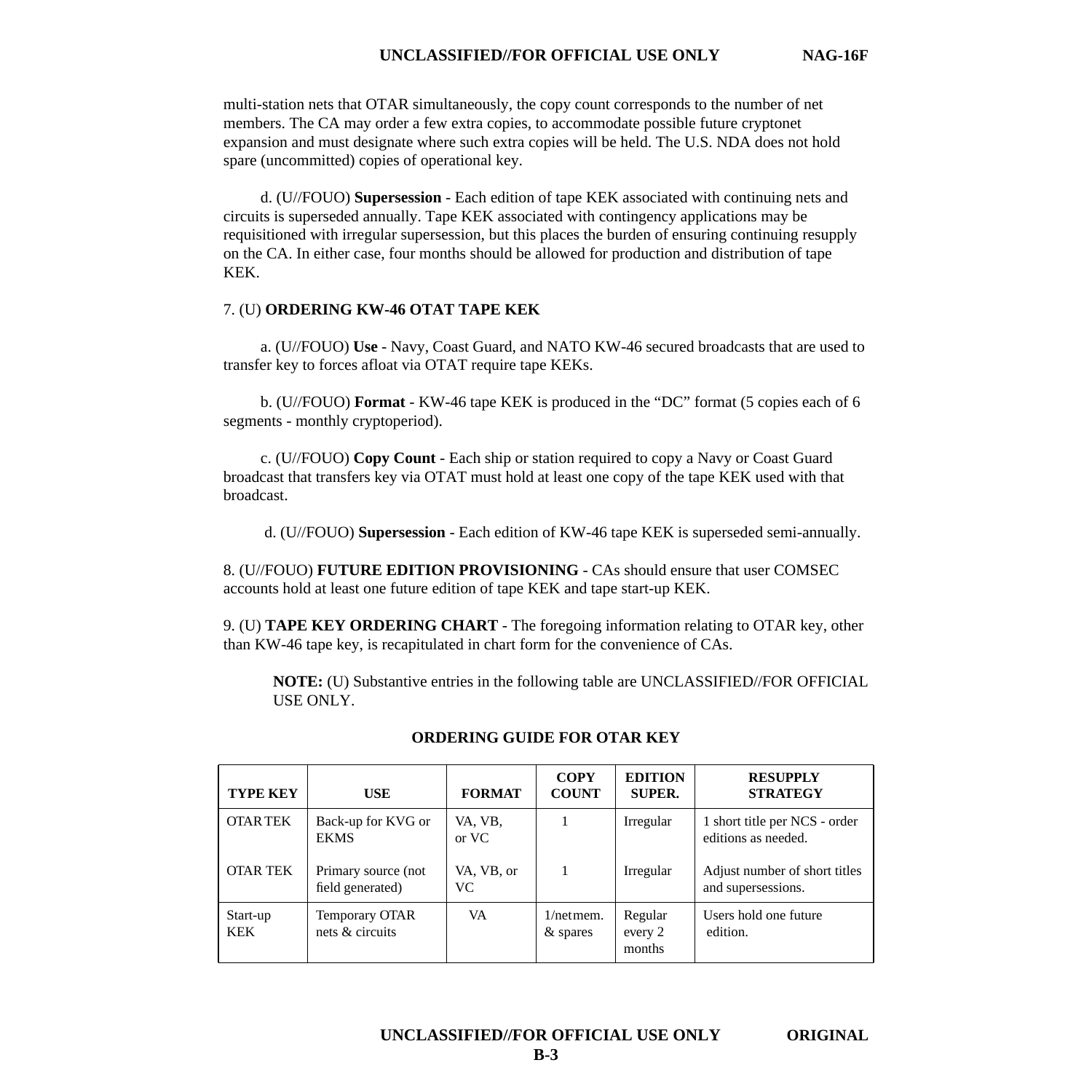| <b>KEK</b> | Continuing P-T-P<br>circuits                     | GF              | 2                           | Regular<br>yearly | Users hold one future<br>edition. |
|------------|--------------------------------------------------|-----------------|-----------------------------|-------------------|-----------------------------------|
| <b>KEK</b> | Continuing nets<br>that OTAR<br>simultaneously   | GF              | $1/net$ mem.<br>$\&$ spares | Regular<br>yearly | Users hold one future<br>edition. |
| <b>KEK</b> | Continuing nets that<br><b>OTAR</b> sequentially | GF              | 2                           | Regular<br>yearly | Users hold one future<br>edition. |
| <b>KEK</b> | Contingency OTAR<br>nets & circuits              | GF, AF or<br>VF | $1/net$ mem.<br>$\&$ spares | Irregular         | Users hold one future<br>edition. |

**NOTE:** First letter of format digraph expresses key tape segment count per canister. "A" = 1 copy each of 31 unique segments, "G" = 1 copy each of 16 unique segments, "V" = 1 copy each of 62 unique segments. Second letter of format digraph expresses cryptoperiod. "A" = Daily, "B" = Weekly, "C" = Monthly, "F" = Quarterly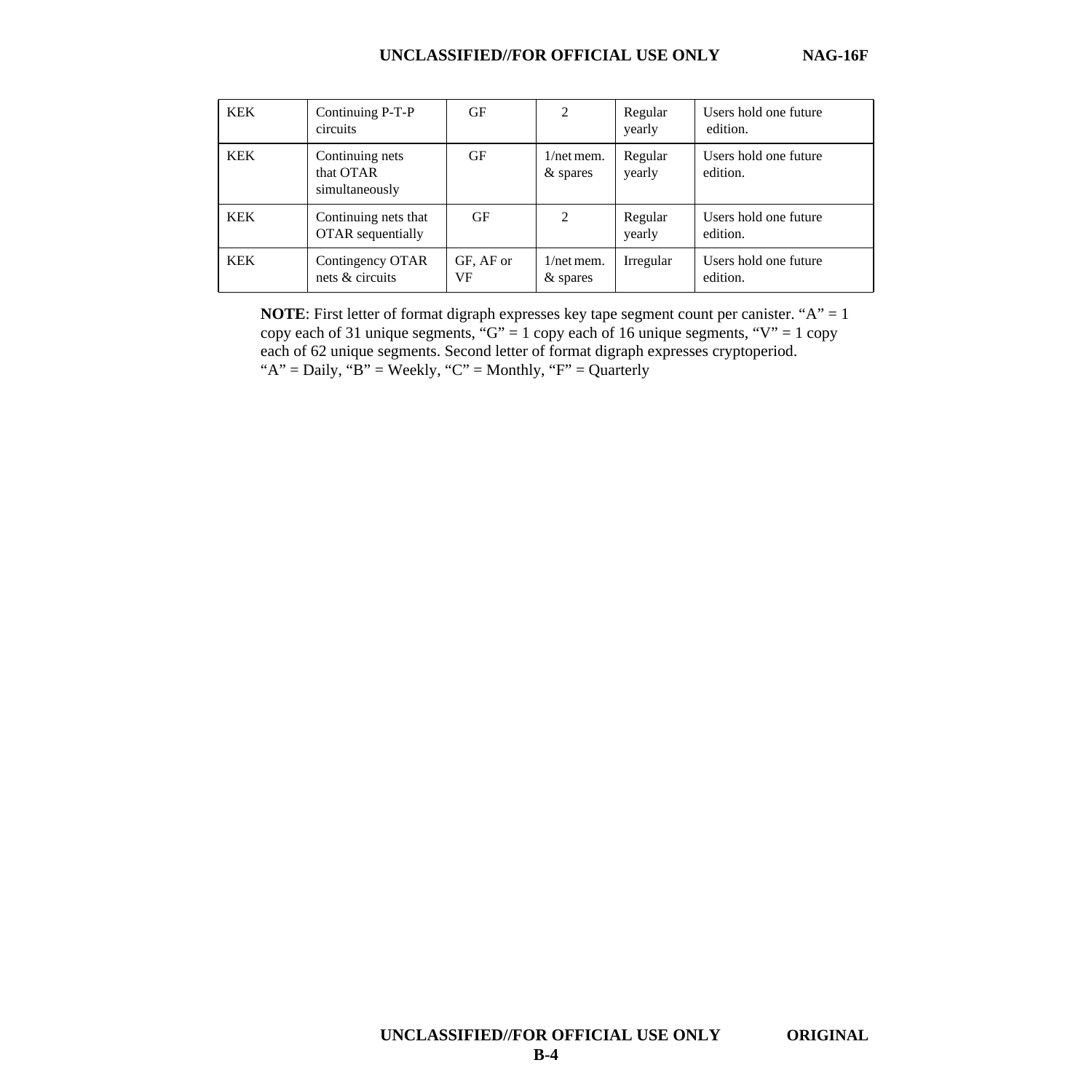# **ANNEX C**

#### **(U) LOGGING ELECTRONIC KEY TRANSFERS**

1. (U//FOUO) **CONTROLLING AUTHORITY** (**CA) RESPONSIBILITIES** - The COMSEC Material Control System is not involved in accounting for electronic key, that is, key converted from tape for OTAD or that is field generated. Each commander who directs field generation of a key becomes its Controlling Authority (CA) and is responsible for identifying and tracking it. Additionally, when the electrical equivalent of a tape key is distributed electronically by other than its CA to units that do not normally hold it, the CA must be advised and must record such distribution.

2. (U//FOUO) **RECORD KEEPING** - Activities that generate/convert, transmit, relay, and receive electronic key must track these functions until each key has served its purpose. Shown below is a suggested form for recording production and handling of electronic key in tactical applications. Activities responsible for keeping such records may use any other form(s) or accounting means that fulfill their operational requirements, for example, DA Form 5251-1 (CONAUTH Key Management Worksheet) or DA Form 5251-1-R (CMCS Key Management Worksheet).

| <b>ID &amp; Type</b>      | CA                 | Eff. Pd.  | Cl.           | To/At                        | From/At                      |
|---------------------------|--------------------|-----------|---------------|------------------------------|------------------------------|
| 0752ID210<br>$KY-57/58^a$ | 52ID               | $1-7$ AUG | S             | 1st BDE/52ID<br>311500Z JUL  |                              |
| 0752ID210<br>$KY-57/58^b$ | 52ID               | $1-7$ AUG | S             |                              | 521ID<br>311500Z JUL         |
| 0752ID210<br>$KY-57/58^c$ | 52ID               | $1-7$ AUG | S             | 1st BDE/52ID<br>311500Z JUL. | 2nd Bde/ 52ID<br>311500Z JUL |
| U6343D03<br>$KG-84Ad$     | HQ<br><b>USAFE</b> | 10-16 NOV | $\mathcal{C}$ | 2100CS<br>091320Z NOV        |                              |
| 0752ID210<br>$KY-57/57^e$ | 52ID               | $1-7$ AUG | S             | 3d Bde/52ID<br>2281399Z JUL  |                              |
| U634D03<br>$KG-84Af$      | HQ<br><b>USAFE</b> | 10-16 NOV | $\mathcal{C}$ | 2100CS<br>081210Z NOV        |                              |

(Classification) (Logging Command) (Year) **(U) ELECTRONIC KEY GENERATION AND DISTRIBUTION LOG**

\_\_\_\_\_\_\_\_\_\_\_\_\_\_\_\_\_\_\_\_\_\_\_\_\_\_\_\_\_\_\_\_\_\_\_\_\_\_\_\_\_\_\_\_\_\_\_\_\_\_\_\_\_\_\_\_\_

a. Typical entry for sender of field-generated key.

b. Typical entry for receiver of field-generated key. (Classification)

c. Typical entry for relayer of field-generated key.

d. Typical entry of sender for electronic key converted from tape.

e. Typical entry for physical issuer of field-generated key.

f. Typical entry for physical issuer of electronic key converted from tape.

**UNCLASSIFIED//FOR OFFICIAL USE ONLY ORIGINAL**

**C-1**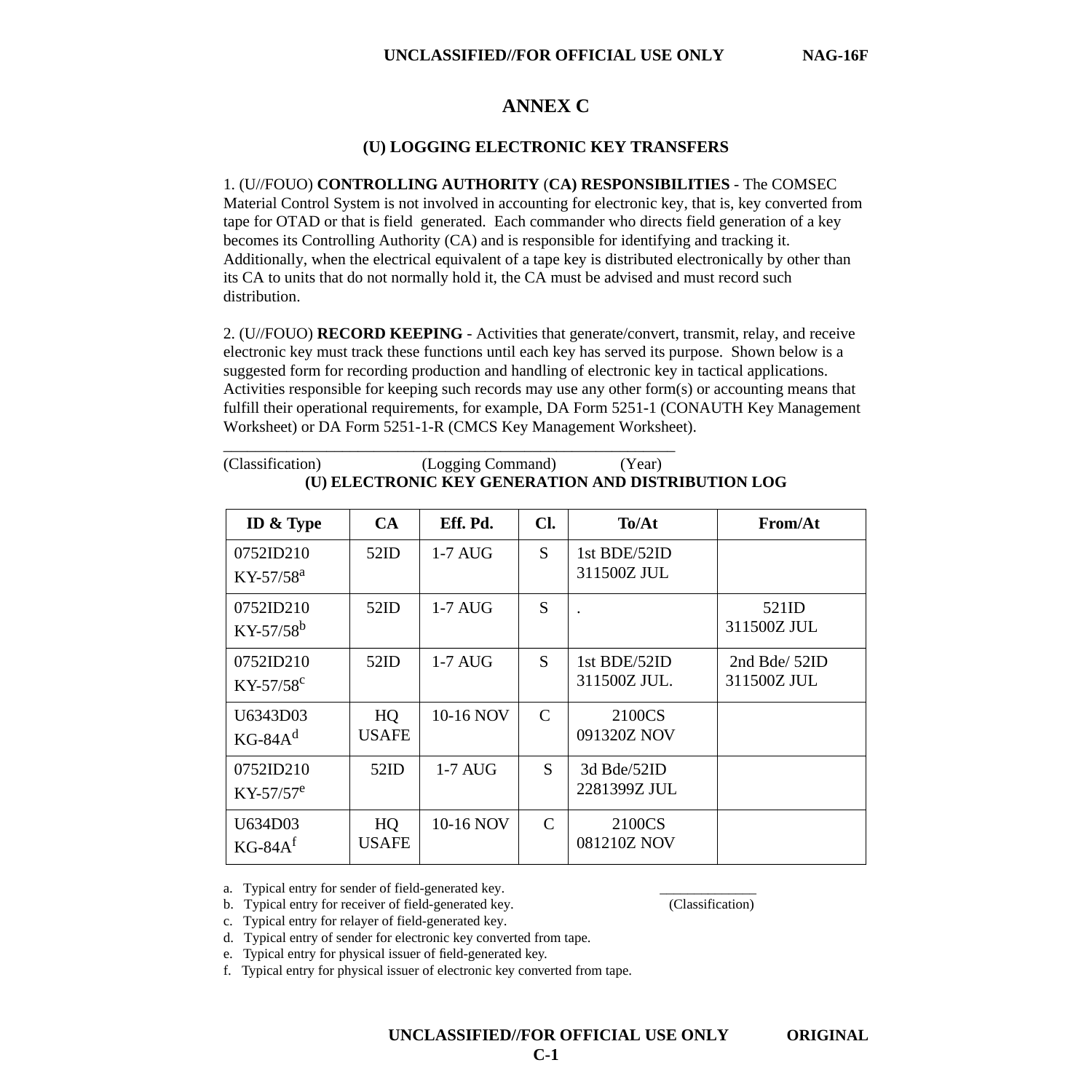### THIS PAGE IS INTENTIONALLY BLANK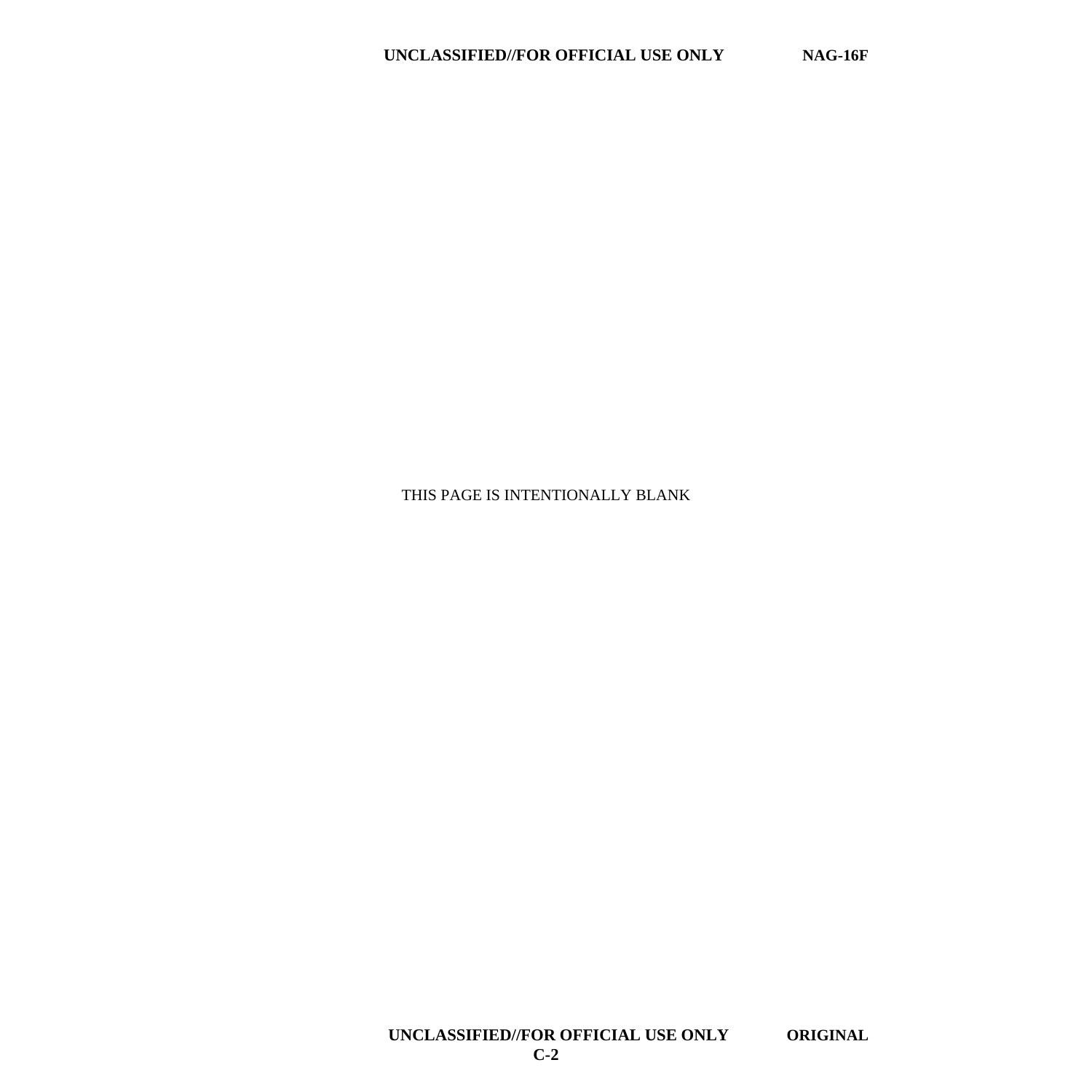# **ANNEX D**

#### **(U) KG-84A/C AND KIV-7/7HS OTAD PROCEDURES**

1. (U//FOUO) **INTRODUCTION -** The KG-84A/C and KIV-7/7HS provide for encryption of teletypewriter and digital data. They operate in full duplex, half duplex, and simplex modes and may be used on point-to-point circuits and multi-station nets. When controlled by a DTD or a KYX-15, a KG-84 or KIV-7 is capable of distributing electronic key via 0TAR or OTAT. A KIV-7 can also perform OTAR functions using only a KOI-18 tape reader; see paragraph 4.b. on page D-3 below.

**NOTE:** (U) Throughout the remainder of this Annex, KG-84A and KG-84C equipment is referred to as "KG-84", and KIV-7 and KIV-7HS equipment is referred to as "KIV-7".

2. (U) **PURPOSE AND SCOPE -** This annex provides standard procedures for initially keying (cold starting) the KG-84 and KIV-7 and for accomplishing point-to-point circuit OTAR, net OTAR, OTAT with common KEK or start-up KEK, and OTAT with multiple KEKs.

**NOTE:** (U) Although the tape key fill routines stated below specify use of the KOI-18 tape reader, key may also be filled into KG-84 and KIV-7 equipment from KYK-13 and KYX-15 common fill devices and DTDs.

**CAUTION:** (U) Prior to cold starting KG-84/KIV-7 equipment or performing OTAR or OTAT procedures, ensure that any fill device to be used is functioning properly and has sufficient battery energy to complete the operation.

**NOTE:** (U) Substantive notes and procedural statements in this Annex are UNCLASSIFIED// FOR OFFICIAL USE ONLY. Innocuous statements, such as "wait" and "communicate normally" are UNCLASSIFIED.

3. (U) **KG-84 AND KIV-7 COLD START** - Cold starting of KG-84/KIV-7 point-to-point circuits and multi-station nets should only be required when the circuit/net is established or when a COMSEC equipment fails.

**CAUTION:** (U//FOUO) Cold starting KG-84/KIV-7 nets/circuits without updating the KEK that is being used as a temporary OTAR TEK (i.e., without performing step 2 in paragraphs 3.a. or 3.b. or step 3 in paragraph 3.c.) is a reportable cryptographic COMSEC incident.

#### a. (U//FOUO) **Cold Starting Point-to-Point Circuits**

| <b>NET CONTROL STATION</b>                       | <b>OUTSTATION</b>                             |
|--------------------------------------------------|-----------------------------------------------|
| 1. Prior to circuit activation, load appropriate | Prior to circuit activation, load appropriate |
| segment of KEK or start-up KEK in KG-84/KIV-7    | segment of KEK or start-up KEK in             |
| U and $X1$ fill positions.                       | KG-84/KIV-7 U and X1 fill positions.          |
| 2. Update key in NCS KG-84/KIV-7 X1 fill         | Update key in OS KG-84/KIV-7 X1 fill          |
| position.                                        | position.                                     |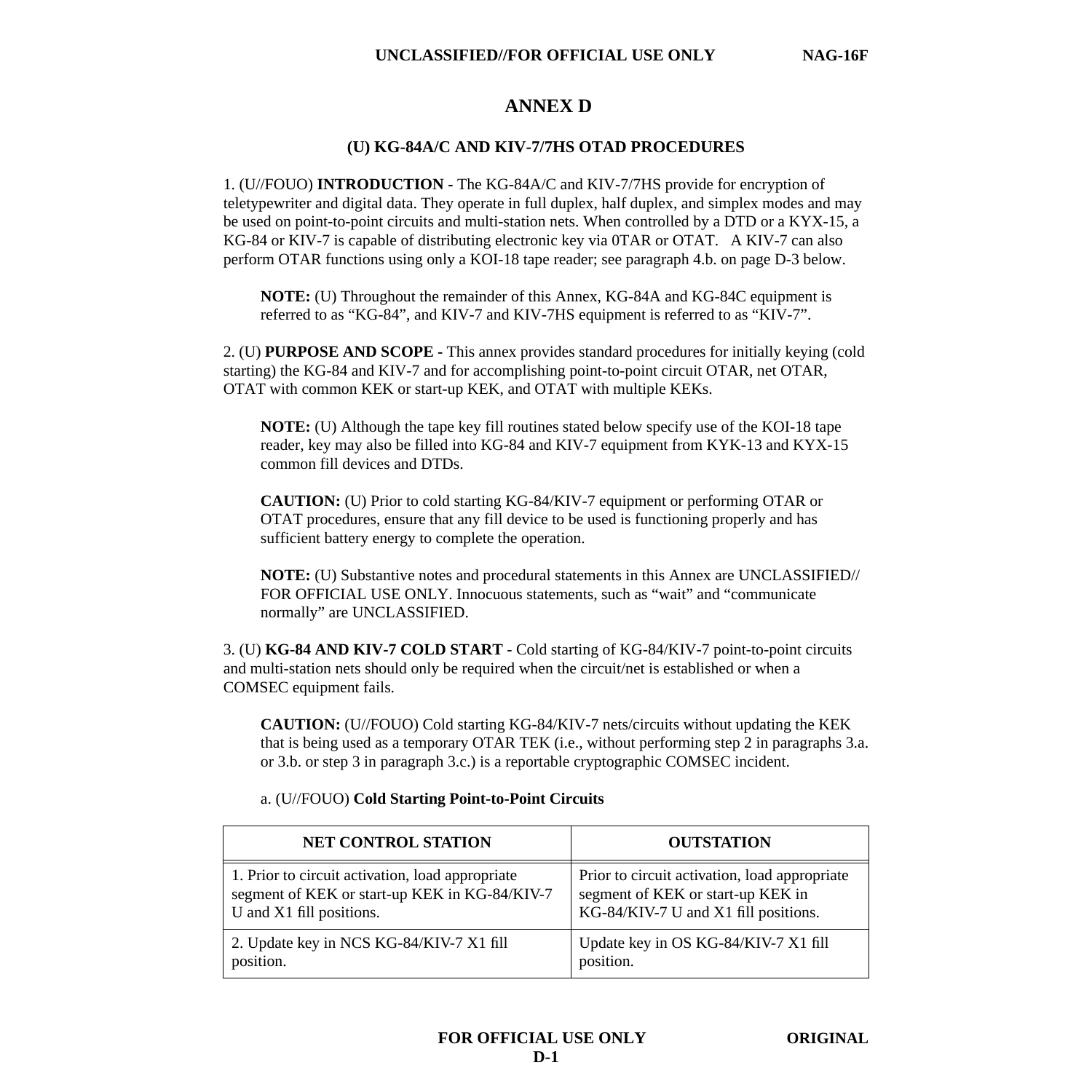| <b>NET CONTROL STATION</b>                                               | <b>OUTSTATION</b> |
|--------------------------------------------------------------------------|-------------------|
| 3. Replace key in NCS and OS KG-84/KIV-7 X1<br>fill position by MK OTAR. | Wait.             |

#### b. (U//FOUO) **Cold Starting Multi-station Nets with Start-up KEK or Common KEK**

| <b>NET CONTROL STATION</b>                                               | <b>OUTSTATION</b>                         |
|--------------------------------------------------------------------------|-------------------------------------------|
| 1. Prior to net activation, load appropriate segment                     | Prior to net activation, load appropriate |
| of KEK or start-up KEK in KG-84/KIV-7 U and X1                           | segment of KEK or start-up KEK in KG-84/  |
| fill positions.                                                          | KIV-7 U and X1 fill positions.            |
| 2. Update key in NCS KG-84/KIV-7 X1 fill                                 | Update key in OS KG-84/KIV-7 X1 fill      |
| position.                                                                | position.                                 |
| 3. Replace key in NCS and OS KG-84/KIV-7 X1<br>fill position by AK OTAR. | Wait.                                     |

#### c. (U//FOUO) **Cold Starting Multi-station Nets with OS-unique KEK**

| <b>NET CONTROL STATION</b>                                                                                                    | <b>OUTSTATION</b>                                                                                     |
|-------------------------------------------------------------------------------------------------------------------------------|-------------------------------------------------------------------------------------------------------|
| 1. Prior to net activation, load designated segment<br>of each OS's KEK in KYX-15 fill position 16 and<br>sequentially lower. | Prior to net activation, load designated<br>segment of KEK in KG-84/KIV-7 U and X1<br>fill positions. |
| 2. Load KEK for first OS to be OTARed in KG-84<br>or KIV-7 U and X1 fill positions.                                           | Wait.                                                                                                 |
| 3. Update key in NCS KG-84/KIV-7 X1 fill<br>position.                                                                         | Update key in OS KG-84/KIV-7 X1 fill<br>position.                                                     |
| 4. Replace key in KG-84/KIV-7 X1fill position of<br>first OS to be rekeyed via AK OTAR.                                       | Wait.                                                                                                 |
| 5. Repeat steps 1 thru 4 for next OS to be rekeyed<br>using its KEK.                                                          | OS being OTARed performs steps 1 thru 4.                                                              |
| 6. Repeat step 5 for each other OS to be OTARed.                                                                              | Repeat step 5 for each other OS to be<br><b>OTARed</b>                                                |

4. (U//FOUO) **KG-84 AND KIV-7 POINT-TO-POINT OTAR (MK) -** Only the routine prescribed in paragraph a. below is available for performing KG-84 MK OTAR. However, KIV-7 MK OTAR may be done by either the "regular" routine stated in paragraph a. or the "front panel" routine that is prescribed in paragraph b.

**NOTE:** (U//FOUO) To accomplish OTAR on point-to-point circuit, both KG-84 or KIV-7 must hold identical TEK and KEK, and the circuit must be active.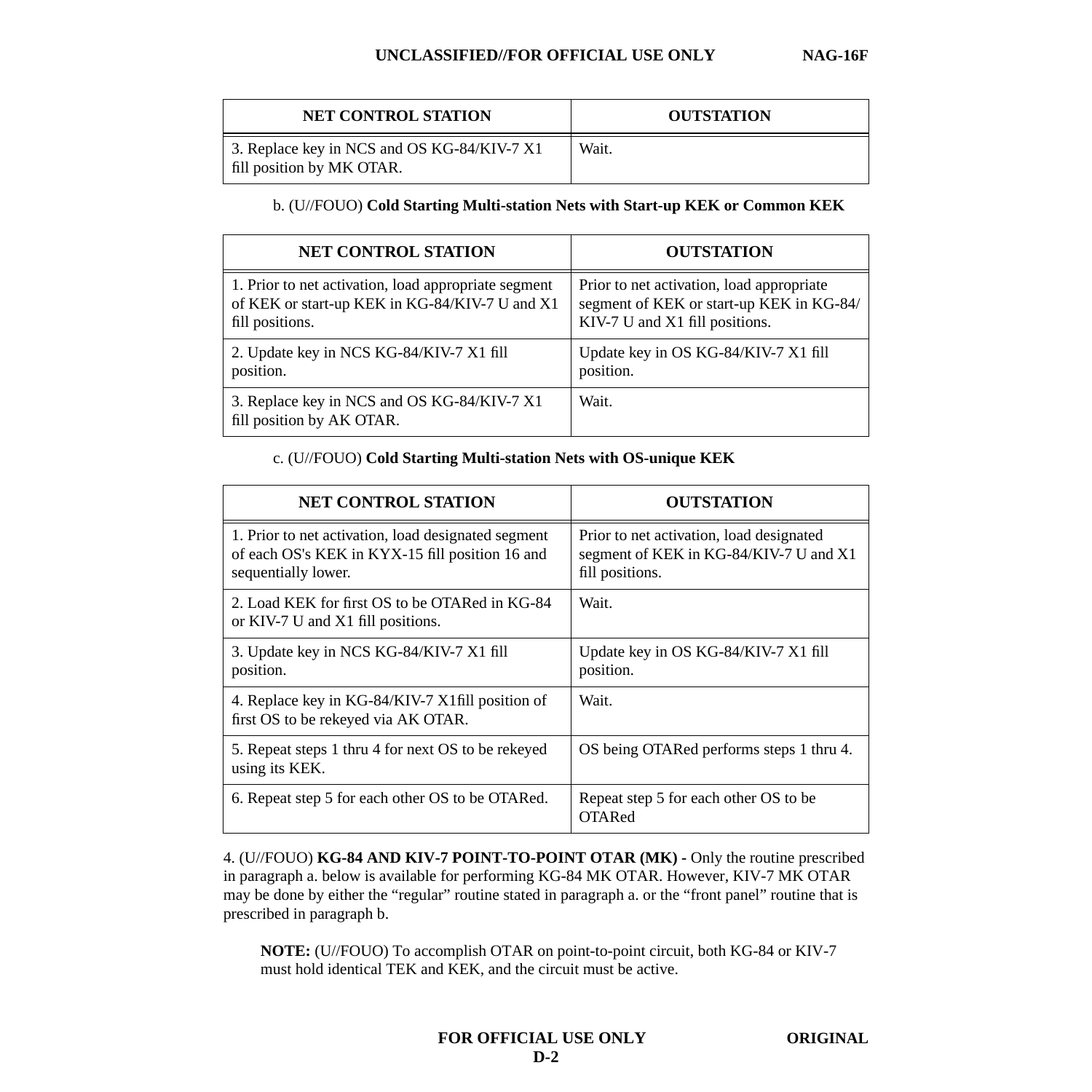**NOTE:** (U//FOUO) Referring to KG-84/KIV-7 point-to-point circuit OTAR procedures as "MK" is semantically inconsistent, because the process is accomplished without actions by receiving terminal operators and is, therefor, "non-cooperative".

a. (U//FOUO) **Regular KG-84 and KIV-7 MK OTAR** - The NCS executes the following steps:

1. If tape TEK is used, connect KOI-18 to KYX-15.

2. Set KYX-15 MODE switch on "LD".

3. Turn "ON" empty KYX-15 toggle switch to store new TEK.

**NOTE**: TEK is stored in lower numbered toggle switches.

4. Press and release KYX-15 INITIATE button.

5. Within 20 seconds, pull TEK tape thru KOI-18.

**NOTE**: KYX-15 PARITY light flashes.

6. Turn KYX-15 MODE switch to "OFF/CK".

7. Disconnect KOI-18 from KYX-15.

8. Notify OS to expect OTAR and to refrain from transmitting until it is complete.

9. Connect KYX-15 to KG-84/KIV-7.

10. Turn KYX-15 MODE switch to "MK".

11. Turn "ON" KYX-15 toggle switch for new TEK.

12. Press KYK-15 INITIATE button.

**NOTE:** If the KG-84/KIV 7 DATA LENGTH switch is set to "SYNCHRONOUS DATA", the FULL OPR and RCY RDY lights blink, indicating an out of sync condition and that a success**f**ul OTAR has occurred. If the KG-84/KIV-7 DATA LENGTH switch is set to "ASYNCHRONOUS DATA", those lights keep cycling, indicating an out of sync condition. If these indicators are not observed and the circuit remains in crypto synchronization, repeat steps 11 and 12.

13. Turn KG-84/KIV-7 MODE switch to "V--X".

14. Raise and release KG-84/KIV-7 INITIATE/IND TEST switch.

15. Turn KG-84/KIV-7 MODE switch to "OPR".

16. Turn KYX-15 MODE switch to "Z SEL".

17. Press and release KYX-15 INITIATE button.

18. Turn KYX-15 MODE switch to "OFF/CK".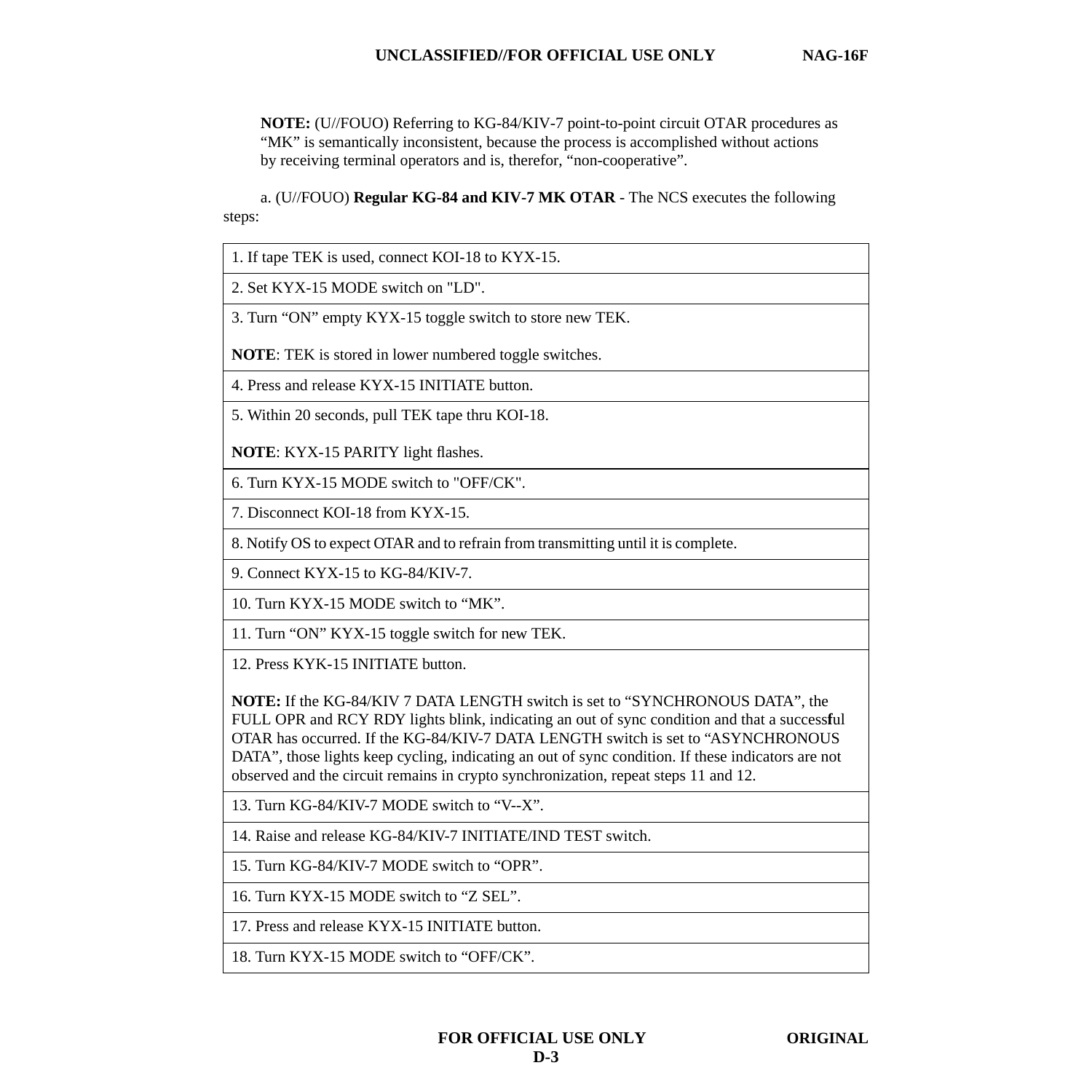19. Turn "OFF" KYX-15 toggle switch for TEK.

20 Disconnect KYX-15 from KG-84/KIV-7.

21. Log date and time of OTAR and zeroization of TEK.

b. (U//FOUO) **KIV-7 Front Panel MK OTAR -** This is an optional procedure for P-T-P circuits that allows a NCS using a KIV-7 (even if the OS uses a KG-84) to pre-load up to ten OTAR TEKs and to perform an OTAR when a KYX-15 or AN/CYZ-10 is not available. To perform a KIV-7 front panel MK OTAR using punched paper tape OTAR TEK that is drawn thru a KOI-18, the NCS uses steps 1-3 and 10-32. To perform the operation using electronic OTAR TEK that is stored in a KYK-13, the NCS uses steps 1 and 4-32.

**NOTE**: (U//FOUO) No KIV-7 front panel **AK OTAR** procedure has been developed.

1. On KIV-7, press "ONLINE" to go offline.

2. If tape OTAR TEK is used, connect KOI-18 to KIV-7.

3. Pull OTAR TEK tape segment thru KOI-18, and skip to step 10.

4. If electronic OTAR TEK is used, connect KYK-13 containing new OTAR TEK to KIV-7.

5. Turn lower KYK-13 switch to position of new OTAR TEK.

6. Turn upper KYK-13 switch to "ON".

7. Scroll KIV-7 menu until display reads "LOAD" & press INITIATE button.

8. Scroll KIV-7 menu to select X10 fill position.

**NOTE:** Any empty X fill position will work, but for remainder of these procedures, X10 will be used as location of OTAR TEK, and working TEK will be in fill position X01.

**NOTE:** KIV-7 display reads "=LD X10".

9. Press INITIATE button.

**NOTE:** If key loading was successful, KIV-7 display reads "LoadGood". If display reads "LoadFail", check KYK-13 for connection error and repeat steps 4 - 9.

10. Press KIV-7 ONLINE button to establish communications.

**NOTE:** KIV-7 display reads "FDX TR".

11. Scroll KIV-7 menu to "TXrekey" & press INITIATE button.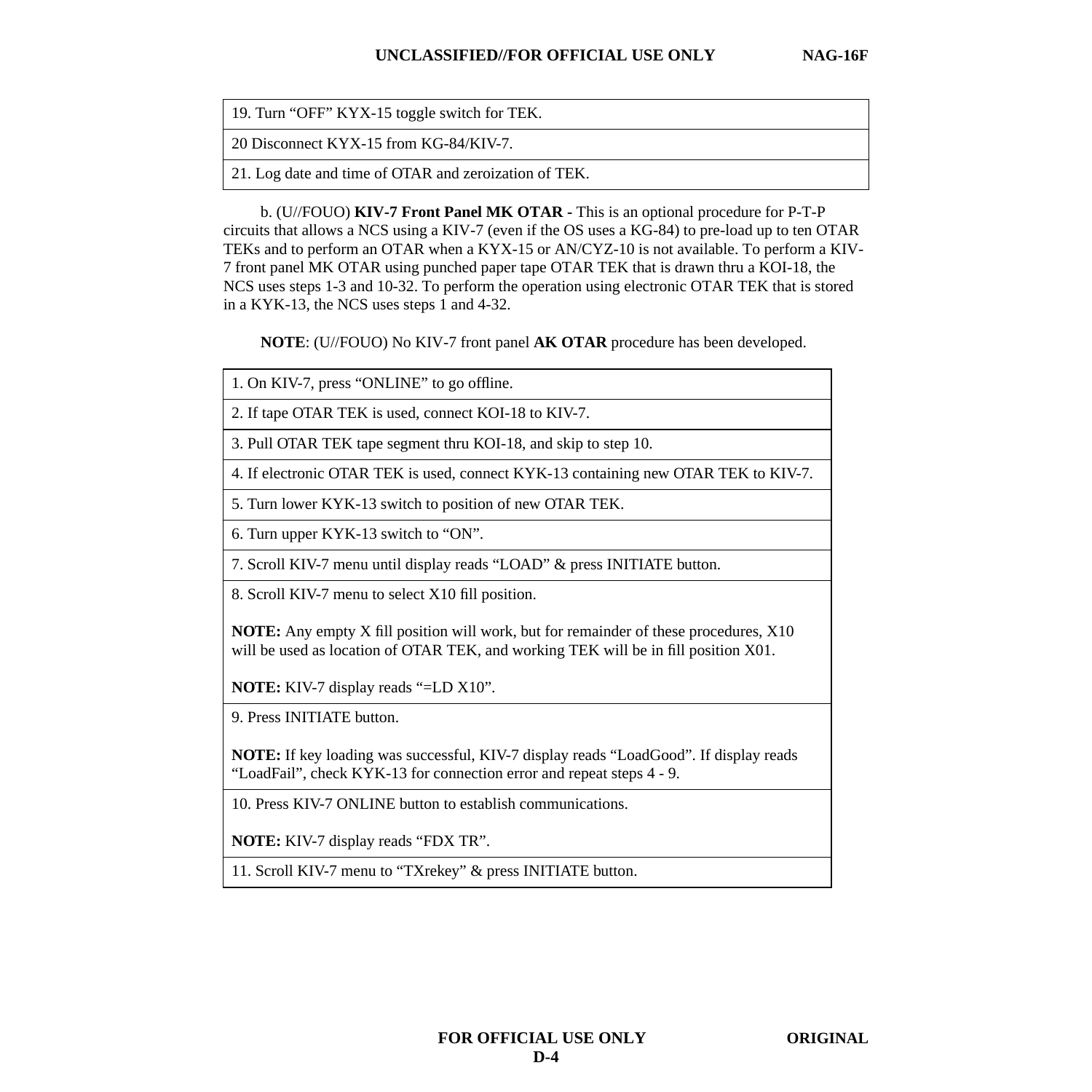12. Scroll KIV-7 menu to "=KEY X10" & press INITIATE button.

**NOTE:** KIV-7 display reads "REKEYING" for few seconds, the "Snd Good", then "FDX", then FDX TR".

**NOTE:** KIV-7 ONLINE light flashes and audio tones cycle in pattern, indicating that KIV-7 is attempting to establish communications using old OTAR TEK.

13. Press KIV-7 ONLINE button until display reads "OFF-LINE".

14. Scroll KIV-7 menu to "SEL KEY" & press INITIATE button.

**NOTE:** KIV-7 display reads "REKEYING", then "Snd Good" and then "FDX>

15. Scroll KIV-7 menu to "-KEY X10" & press INITIATE button.

**NOTE:** KIV-7 display reads "Key Good".

16. Press KIV-7 ONLINE button.

**NOTE:** KIV-7 should establish communications. If OTAR is successful, KIV-7 display reads "FDX TR". Then go to step 22.

17. If OTAR not successful, press KIV-7 ONLINE button until display reads "OFFLINE".

18. Scroll KIV-7 menu to "-SELKEY" & press INITIATE button.

19. Scroll KIV-7 menu to select key "=KEY X01.

20. Press KIV-7 ONLINE button.

**NOTE:** KIV-7 attempts to establish communications, and display reads "FDX TR" constantly.

21. Repeat steps 10-16.

22. Press KIV-7 ONLINE button until display reads "OFFLINE".

23. Scroll KIV-7 menu to "-SEL KEY" & press INITIATE button.

24. Scroll KIV-7 menu to fill position "-KEY X01"& press INITIATE button.

25. Scroll KIV-7 to "Return" & press INITIATE button.

26. Scroll KIV-7 menu to "-XFR V---X" & press INITIATE button.

27. Scroll KIV-7 menu to "-V--- X01". & press INITIATE button.

**NOTE:** KIV-7 display reads "V---X Good".

28. Press KIV-7 ONLINE button.

**NOTE:** KIV-7 establishes communications.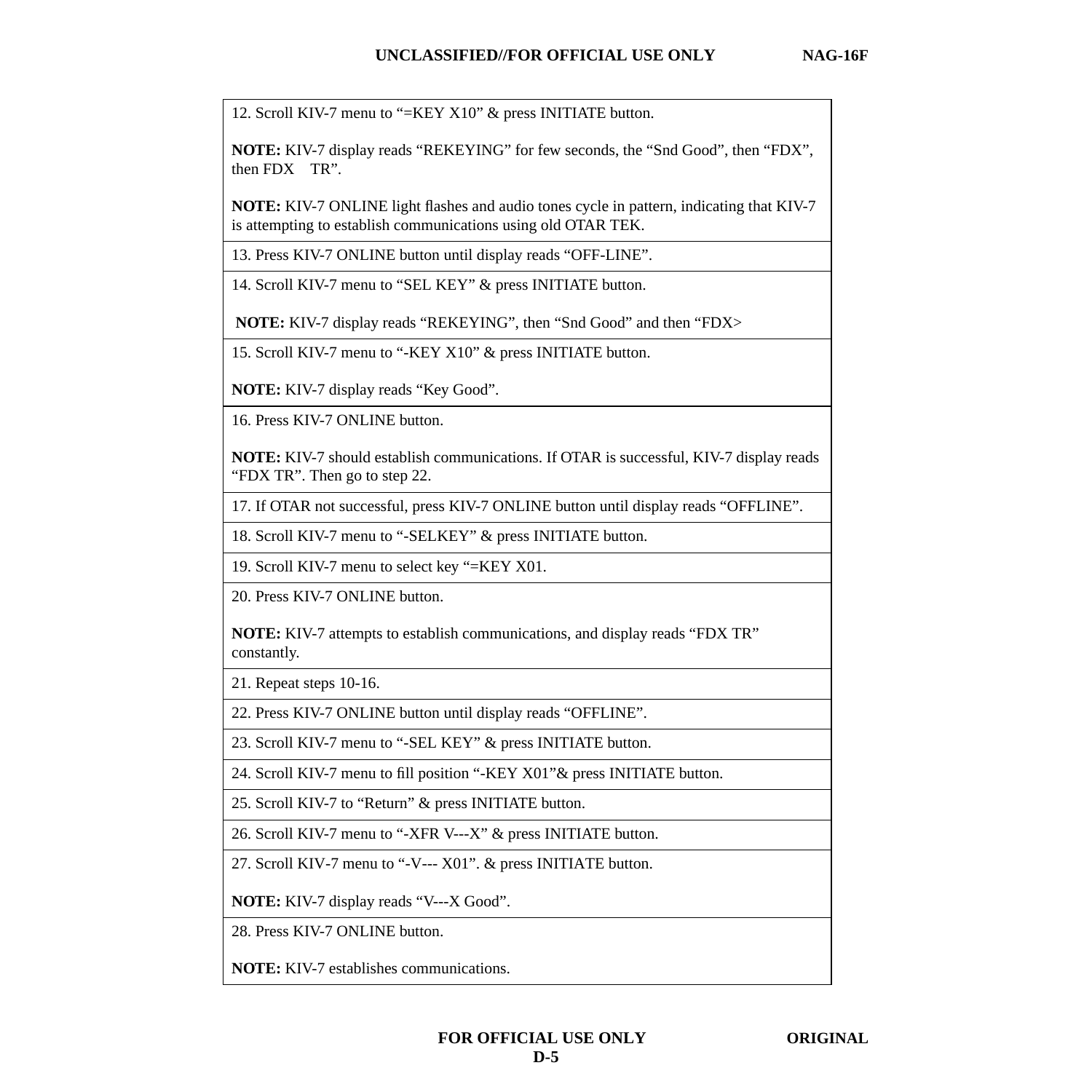29. Press KIV-7 ONLINE button until display reads "OFF-LINE">

30. Scroll KIV-7 menu to "-ZEROIZE" & PRESS initiate button.

31. Scroll KIV-7 menu to "=ZEO X10" & press INITIATE button.

**NOTE:** KIV-7 display flashes "ZEROIZED".

32. Press KIV-7 ONLINE button.

**NOTE:** KIV-7 establishes communications with OS. OTAR process is complete.

#### 5. (U//FOUO) **KG-84 AND KIV-7 NET AK OTAR**

a. (U//FOUO) **Allocating Net KEKs -** If more than one KEK is used in a net, OTAR must be accomplished by the longer, sequential method, but if a common KEK or start-up KEK is assigned for all net OSs, the shorter, simultaneous method can be used. In either case, the effective net TEK must be held in the NCS and OS KG-84/KIV-7 equipment, and the updated version of each OS KEK or the updated net KEK or start-up KEK, must be retained in the NCS KYX-15 between OTAR cycles.

**NOTE: (U//FOUO)** When storing KEKs to support AK OTAR, the general prohibition against holding key in fill devices does not apply. When performing OTAR with a KYX-15, up to fifteen OSs can be rekeyed in sequence, without changing the KYX-15. If a net has more than fifteen active OSs, the OTAR cycle must be broken into two or more 15-OS groups. Under that circumstance, the NCS should consider using the simultaneous OTAR routine.

b**. (U//FOUO) KG-84 and KIV-7 AK OTAR -** The NCS executes the following steps:

**NOTE:** (U) Like the KG-84/KIV-7 point-to-point OTAR process, the KG-84/ KIV-7 net OTAR process is "non-cooperative".

**NOTE:** (U//FOUO) No KIV-7 Front Panel AK OTAR procedure has been developed.

1. Load new TEK into KYX-15 fill position 1.

**NOTE:** NCS KYX-15 must now hold new TEK in fill position 1 and current KEK for each OS or group of OSs in fill positions 16 - 2.

2. Poll net and notify OSs to be ready for an OTAR and to refrain from transmitting until OTAR is complete.

3. Turn KYX-15 MODE switch to "AK".

4. Turn "ON" KYX-15 toggle switches for KEK of each OS to be rekeyed.

5. Turn "ON" KYX-15 toggle switch for TEK.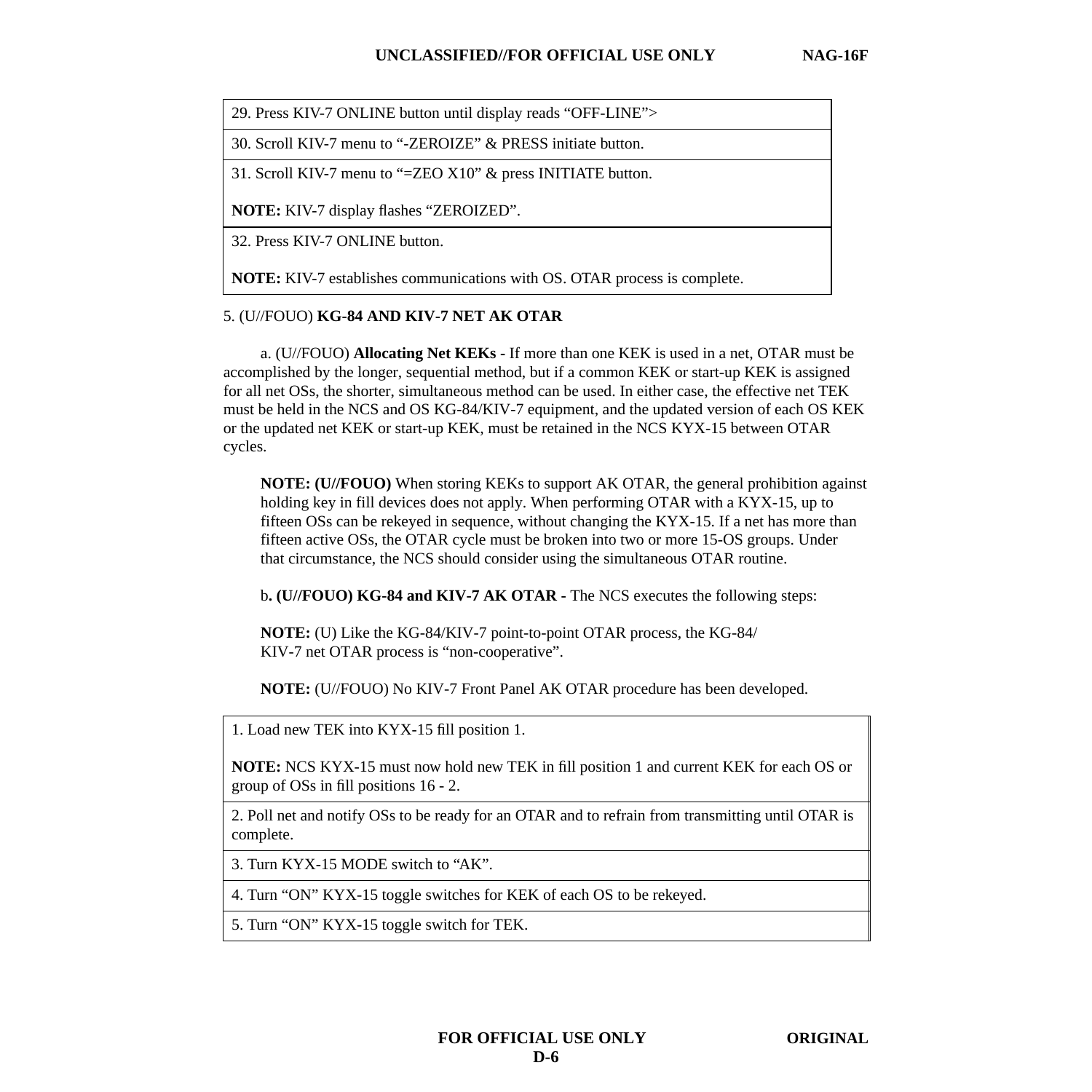6. Press and release KYX-15 INITIATE button.

**NOTE:** At conclusion of each AK operation, KG-84/KIV-7 XMT RDY and RCV RDY lights flash.

7. Turn "OFF" all KYX-15 toggle switches.

8. Turn KYX-15 MODE switch to "OFF/CK".

9. Turn KG-84/KIV-7 VAR SEL switch to vacant X fill position.

10. Turn KG-84/KIV-7 MODE switch to "V---X".

11. Raise and release KG-84/KIV-7 INITIATE/IND switch.

12. Turn KG-84/KIV-7 MODE switch to "OPERATE".

13. Poll net.

**NOTE:** Only OSs that were rekeyed can respond.

14. If there are stragglers who failed to respond, set KG-84/KIV-7 VAR SEL switch to position of old TEK.

15. Call straggler OSs.

16. Turn "ON" KYX-15 toggle switches for straggler station KEKs.

17. Turn KYX-15 MODE switch to "AK".

18. Repeat steps 5. thru 12.

19. When all stragglers have been rekeyed, call net and authorize return to regular communications.

20. Set KYX-15 MODE switch to "VU".

21. Turn "ON" KYX-15 toggle switches for all OX KEKs.

**CAUTION:** Do not perform step 22. until all authorized OSs have been rekeyed.

22. Push KYX-15 INITIATE button.

23. Turn "OFF" KYX-15 toggle switches for all OS KEKs.

24. Turn "ON" KYX-15 toggle switch for new TEK

25. Turn KYX-15 MODE switch to "Z SEL".

26. Press and release KYX-15 INITIATE button.

27. Disconnect KYX-15 from KG-84/KIV-7.

28. Record date / time of OTAR cycle, note any OSs dropped from or added to net, log fact that all net KEKs have been updated and TEK zeroized from KYX-15, and note KG-84/KIV-7 location of net TEK.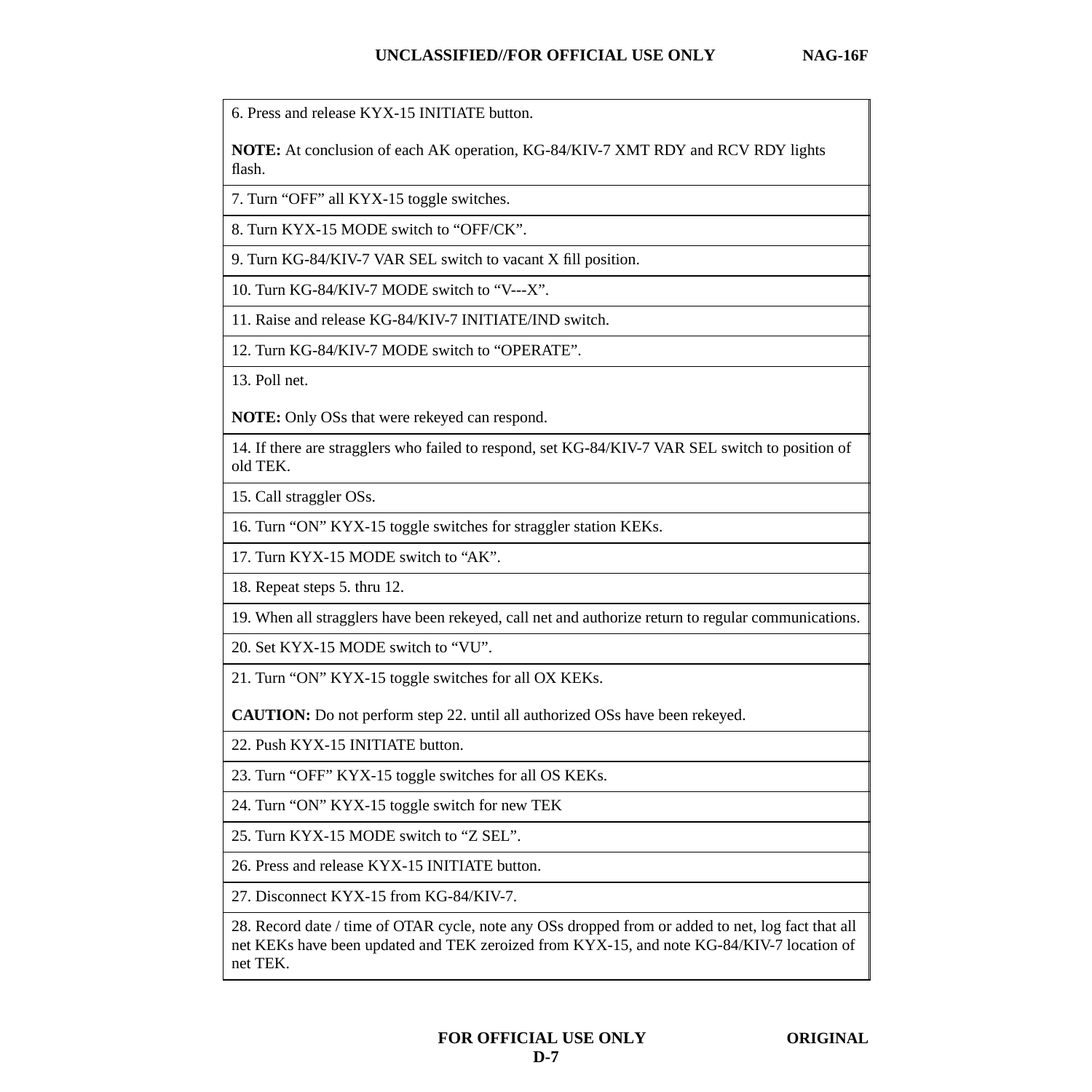6**.** (U//FOUO) **KG-84 AND KIV-7 OTAT** - Depending on how KEK is assigned within a KG-84 or KIV-7 secured net, OTAT may be accomplished either sequentially or simultaneously. In nets that use common KEK or start-up KEK, OTAT is done by the simultaneous "MK/RV" procedure, and in nets that use multiple KEKs, OTAT is done by the sequential "MK/RV" procedure. Both of these routines are cooperative, in that they require specific actions by OS operators. With either routine, each OS receiving key must be able to communicate securely with the NCS and must hold KYX-15 or AN/CYZ-10 for extracting the received key.

a. (U//FOUO) **OTAT with Common KEK or Start-up KEK (MK/RV)** - The following procedural steps are required to accomplish simultaneous OTAT on nets in which all OSs hold the same KEK:

| <b>NET CONTROL STATION</b>                                                                                                                                         | <b>OUTSTATION</b>                                                                                    |
|--------------------------------------------------------------------------------------------------------------------------------------------------------------------|------------------------------------------------------------------------------------------------------|
| 1. Connect KYX-15 containing TEK to be<br>transferred to KG-84/KIV-7.                                                                                              | Communicate normally.                                                                                |
| 2. Turn "ON" KYX-15 toggle switch of key to be<br>transferred.                                                                                                     | Communicate normally.                                                                                |
| 3. Poll net, notify OSs to prepare for MK/RV<br>OTAT, and identify tag assigned to key to be<br>transferred.                                                       | Communicate normally.                                                                                |
| 4. Direct OSs to turn KG-84/KIV-7 COMM MODE<br>SWITCH to SIMPLEX mode, to acknowledge, and<br>then to refrain from transmitting until OTAT routine<br>is complete. | Respond in polling order and set KG-84/<br>KIV-7 COMM MODE switch to<br>SIMPLE.X,                    |
| 5. Turn KG-84/KIV-7 COMM MODE switch to<br>SIMPLEX.                                                                                                                | Wait.                                                                                                |
| 6. Direct OSs to connect KYX-15 to KG-84/KIV-7<br>and turn "ON" KYX-15 toggle switch for vacant fill<br>position                                                   | Connect KYX-15 to KG-84/KIV-7 and turn<br>"ON" KYX-15 toggle switch for vacant fill<br>position.     |
| 7. Direct OSs to turn KYX-15 MODE switch to<br>"RV" and to push KYX-15 INITIATE button.                                                                            | Turn KYX-15 MODE switch to "RV" and<br>push INITIATE button.                                         |
| 8. Turn KYX-15 MODE switch to "MK".                                                                                                                                | Wait.                                                                                                |
| 9. After 20 seconds, press KYX-15 INITIATE<br>button.                                                                                                              | After KYX-15 PARITY light blinks once,<br>set KYX-15 MODE switch to "OFF/CK".                        |
| 10. Wait.                                                                                                                                                          | Push KYX-15 INITIATE button and watch<br>for PARITY light to and watch for PARITY<br>light to blink. |

**NOTE**: (U) AN/CYZ-10 may be used in place of KYX-15.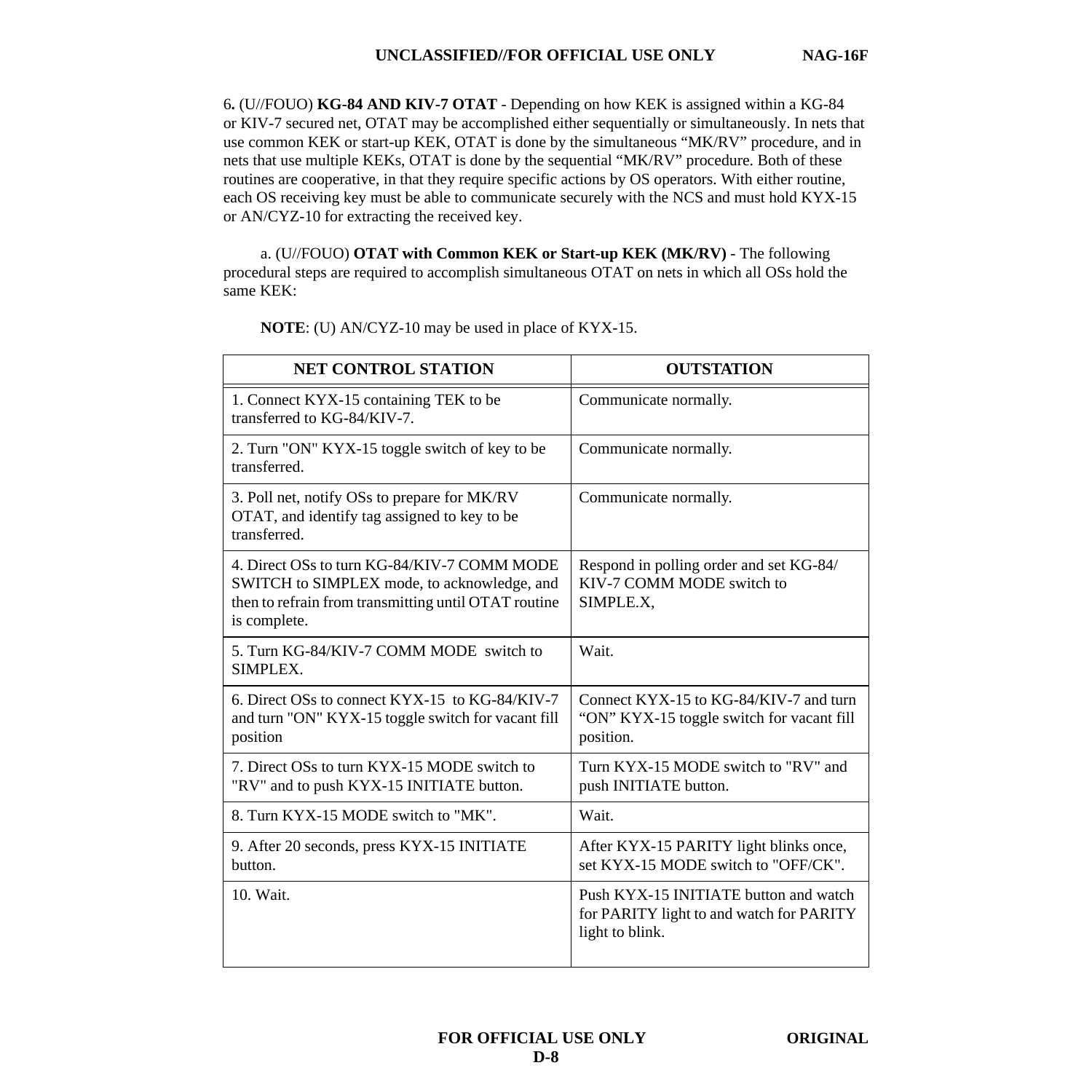| <b>NET CONTROL STATION</b>                                  | <b>OUTSTATION</b>                                                  |
|-------------------------------------------------------------|--------------------------------------------------------------------|
| 11. Wait.                                                   | Turn "OFF" KYX-15 toggle switch for<br>received key.               |
| 12. Poll net and query whether OTAT was<br>successful.      | Respond in polling order and advise<br>whether OTAT was successful |
| 13. Call net and direct return to normal<br>communications. | Communicate normally.                                              |
| 14. Turn "OFF" all KYX-15 toggle switches.                  | Turn "OFF" all toggle switches.                                    |
| 15. Turn KYX-15 MODE switch to "OFF/CK".                    | Turn KYX-15 MODE switch to "OFF/CK".                               |
| 16. Disconnect KYX-15 from KG-84/KIV-7.                     | Disconnect KYX-15 from KG-84/KIV-7.                                |
| 17. Log OTAT date, time, and tags of keys<br>transferred.   | Log OTAT date, time, tags of keys received<br>and sender.          |

b. (U//FOUO) **OTAT with Multiple KEKs (MK/RV)** - The following procedural steps are required to accomplish sequential OTAT on nets that use multiple KEK:

| <b>NET CONTROL STATION</b>                                                                                                     | <b>OUTSTATION</b>                                                                                |
|--------------------------------------------------------------------------------------------------------------------------------|--------------------------------------------------------------------------------------------------|
| 1. Connect KYX-15 containing key transferred and<br>KEKs of OSs that are to receive key to KG-84/<br>KIV-7.                    | Communicate normally.                                                                            |
| 2. Turn "ON" KYX-15 toggle switch of key to be<br>transferred.                                                                 | Communicate normally.                                                                            |
| 3. Poll net, notify OSs to prepare for OTAT, and<br>direct them to refrain from transmitting until OTAT<br>routine complete.   | Respond in polling order, then refrain from<br>transmitting until OTAT routine is<br>complete.   |
| 4. Load KEK of first OS to receive key to KG-84/<br>$KIV-7$ .                                                                  | Wait.                                                                                            |
| 5. Alert OS that will receive key to standby for MK/<br>RV OTAT,                                                               | Addressed OS responds. Other OSs refrain<br>from transmitting.                                   |
| 6. Call receiving OS and advise "tag" of key to be<br>transmitted.                                                             | Record tag of key to be received.                                                                |
| 7. Direct receiving OS to connect KYX-15 to KG-<br>84/KIV-7 and to turn "ON" KYX-15 toggle switch<br>for vacant fill position. | Connect KYX-15 to KG-84/KIV-7 and turn<br>"ON" KYX-15 toggle switch for vacant fill<br>position. |
| 8. Direct OS to turn KYX-15 MODE switch to<br>"RV" and to push KYX-15 INITIATE button.                                         | Turn KYX-15 MODER switch to "RV" and<br>push INITIATE button.                                    |
| 9. Turn KYX-15 MODE switch to "MK".                                                                                            | Wait.                                                                                            |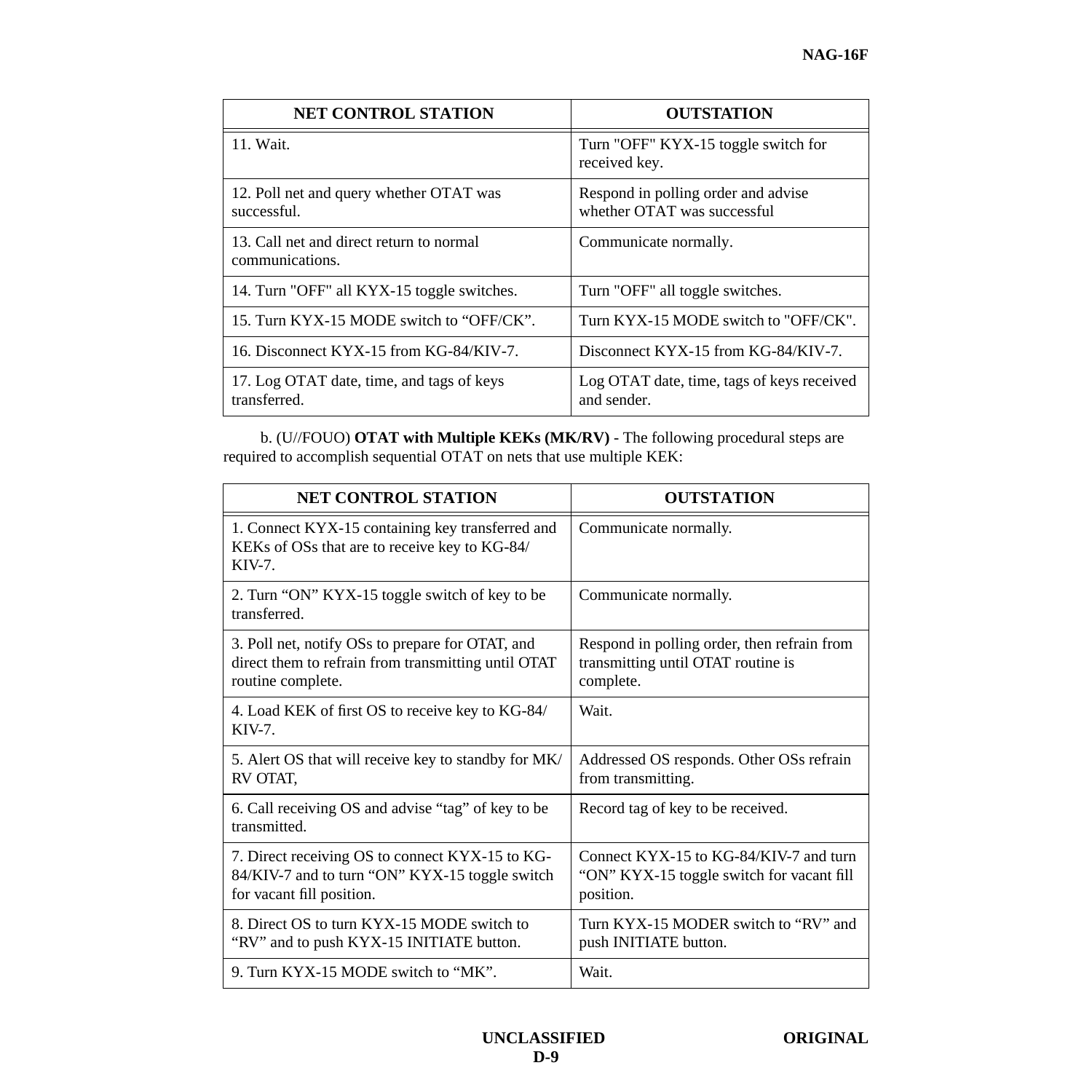## **UNCLASSIFIED//FOR OFFICIAL USE ONLY NAG-16F**

| <b>NET CONTROL STATION</b>                                                  | <b>OUTSTATION</b>                                                             |
|-----------------------------------------------------------------------------|-------------------------------------------------------------------------------|
| 10. After 20 seconds, press KYX-15 INITIATE<br>button.                      | After KYX_15 PARITY light blinks once,<br>set KYX-15 MODE switch to "OFF/CK". |
| 11. Wait.                                                                   | Push KYX-15 INITIATE button, and watch<br>for PARITY light to blink.          |
| 12. Wait.                                                                   | Turn "OFF" KYX-15 toggle switch for<br>received key.                          |
| 13. Call receiving OS and query whether OTAT was<br>received.               | Respond, and advise NCS whether OTAT<br>was successful.                       |
| 14. Repeat steps 6. thru 13. for each additional key<br>to be transferred.  | Repeat steps 6. thru 13., as directed by NCS.                                 |
| 15. Repeat steps 4. thru 14. to transfer keys to other<br>OS <sub>s</sub> . | Other OSs repeat steps 4. thru 14., as<br>directed by NCS.                    |
| 16. Call net and direct return to normal<br>communications.                 | Communicate normally.                                                         |
| 17. Turn "OFF" all KYX-15 toggle switches.                                  | Turn "OFF" all KYX-15 toggle switches.                                        |
| 18. Turn KYX-15 MODE switch to "OFF/CK".                                    | Turn KYX-15 MODE switch to "OFF/CK".                                          |
| 19. Disconnect KYX-15 from KG-84/KIV-17.                                    | Disconnect KYX-15 from KG-84/KIV-7.                                           |
| 20. Log OTAT date, time, tags of transferred keys,<br>and recipients.       | Log OTAT date, time, tags of received keys,<br>and sender.                    |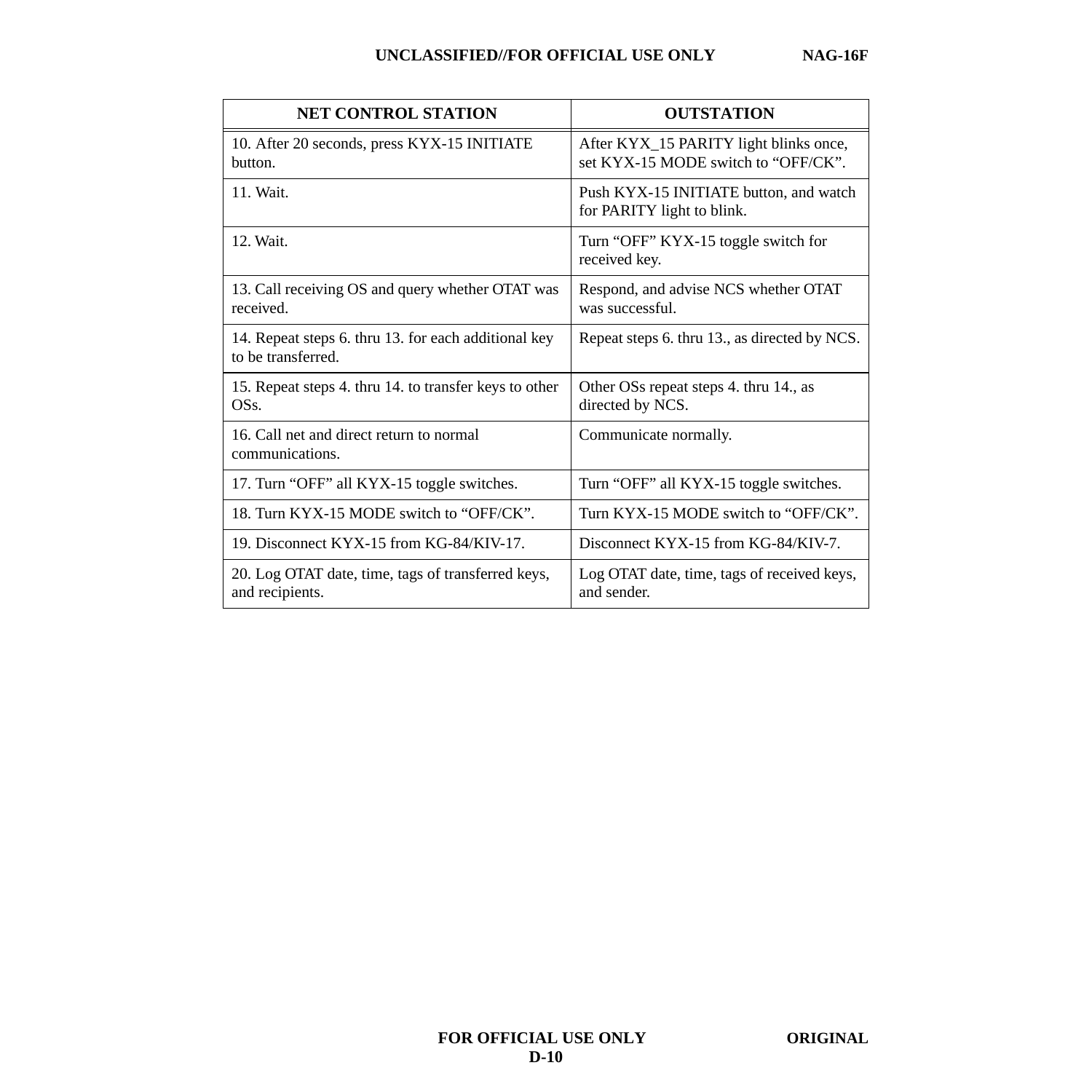#### **UNCLASSIFIED//FOR OFFICIAL USE ONLY NAG-16F**

## **ANNEX E**

#### **(U) KY-57/58/67 OTAD PROCEDURES**

1.(U//FOUO) **INTRODUCTION** - The KY-57/58/67 family of tactical secure voice equipment includes the remotely controlled KY-58 that is normally installed in ships, aircraft, vehicles, and fixed locations, the manpack KY-57, and the KY-67 radio/COMSEC equipment that is normally used in U.S. Marine Corps tanks. These three COMSEC equipment types are functionally similar.

2. (U//FOUO) **PURPOSE AND SCOPE** - This annex provides standard procedures for initially keying (cold starting) KY-57/58/67 equipment, for generating key, and for accomplishing OTAR and OTAT on multi-station nets and point-to-point circuits.

**NOTE**: Although the tape key fill routines stated below specify use of the KOI-18 tape reader, key may also be filled into KY-57/58/67 equipment from KYK-13 and KYX-15 common fill devices and AN/CYZ-10 data transfer devices.

**CAUTION**: Prior to cold starting KY-57/58/67 equipment or performing OTAR or OTAT procedures, ensure that any fill device to be used is functioning properly and has sufficient battery energy to complete the operation.

#### 3. (U) **KY-57/58/67 COLD START**

a. (U//FOUO) **Using Start-up KEK or Common KEK -** To cold start a KY-57/58/67 secured net or circuit that is being established with start-up KEK or that uses common KEK held by all OSs, use the following steps:

| <b>NET CONTROL STATION</b>                                                                                                   | <b>OUTSTATION</b>                                                                                   |
|------------------------------------------------------------------------------------------------------------------------------|-----------------------------------------------------------------------------------------------------|
| 1. Prior to net activation time, load designated<br>segment of KEK or start-up KEK in KY-57/58/67<br>fill positions 1 and 6. | Prior to net activation time, load desig-<br>nated KEK in KY-57/58/67 fill positions 1<br>and $6$ . |
| 2. Update key in KY-57/58/67 fill position 1.                                                                                | Update key in KY-57/58/67 fill position 1.                                                          |
| 3. Perform an AK OTAR to replace key in fill<br>position 1.                                                                  | Wait.                                                                                               |

**NOTE:** (U//FOUO) Failure to perform step 2 is a reportable COMSEC incident.

b. (U//FOUO) **Using Multiple KEKs** - To cold start a KY-57/58/67 secured net that uses a unique KEK for each OS or a combination of OS-unique and common KEKs, use the following steps:

**NOTE**: In a mixed environment, each KEK held by a group of OSs is treated like a separate OS-unique KEK.

**NOTE:** Failure to perform step 2. is a reportable COMSEC insecurity.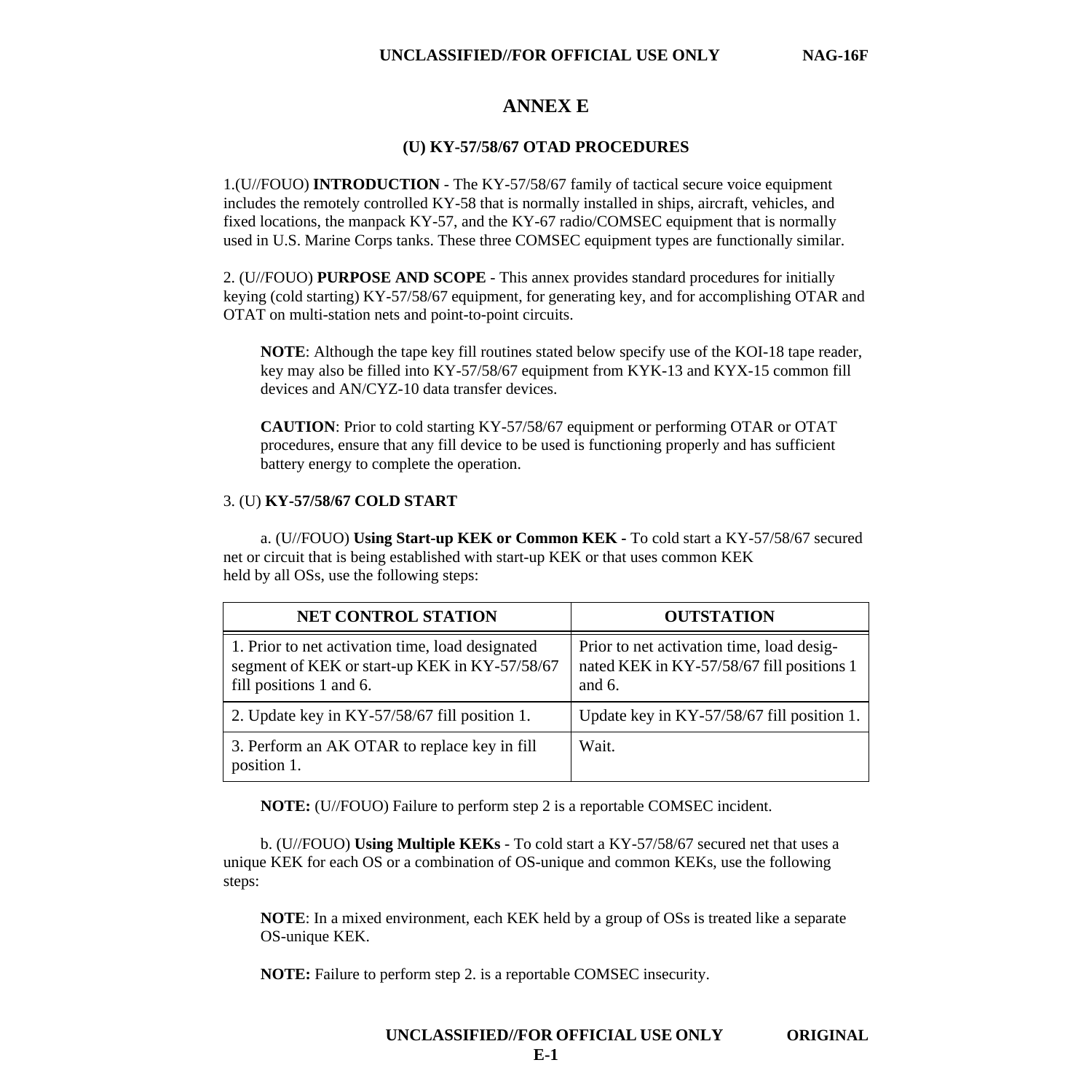| <b>NET CONTROL STATION</b>                                                                                        | <b>OUTSTATION</b>                                                                                           |
|-------------------------------------------------------------------------------------------------------------------|-------------------------------------------------------------------------------------------------------------|
| 1. Prior to net activation time, load designated<br>segment of each OS KEK in KYX-15 fill<br>positions 16 thru 2. | Take no action.                                                                                             |
| 2. Load KEK to be used into KY-57/58/67 fill<br>positions 1 and 6.                                                | Prior to net activation time, load desig-<br>nated segment of KEK ub KY-57/58/67<br>fill positions 1 and 6. |
| 3. Update key in KY-57/58/67 fill position 1.                                                                     | Update key in KY-57/58/67 fill position 1.                                                                  |
| 4. Perform AK OTAR for first OS (or net, if<br>common net KEK is used) to replace key in fill<br>position 1.      | Wait.                                                                                                       |
| 5. Repeat steps 2 - 4 for other OSs, using their<br>KEKs.                                                         | Wait.                                                                                                       |

**NOTE:** (U//FOUO) Failure to perform step 3. is a reportable COMSEC insecurity.

4. (U//FOUO) **KY-57/58/67 KEY GENERATION** - To generate key with a KY-57/58/67 equipment, the NCS performs the following steps:

1. Turn "ON" KY-57/58/67 power switch.

2. Set KY-57/58/67 MODE switch to "C".

3. Connect KYX-15 to the KY-57/58/67.

4. Set KYX-15 MODE switch to "VG".

5. Turn "ON" KYX-15 ADDRESS SELECT toggle switch for vacant fill position.

6. Depress KYX-15 INITIATE button.

**NOTE**: Beeps are audible in KY-57/58/67 handset and KYX-15 PARITY light goes "ON".

7. Turn "OFF" KYX-15 ADDRESS SELECT toggle switch.

**NOTE**: If KEY is being generated for an OTAR TEK, omit step 8.

8. Log identifier given to generated key.

9. Repeat steps 4 through 8 as often as necessary to generate additional required keys.

10. Set KYX-15 MODE switch to "OFF/CK".

11. Disconnect the KYX-15 from KY-57/58/67.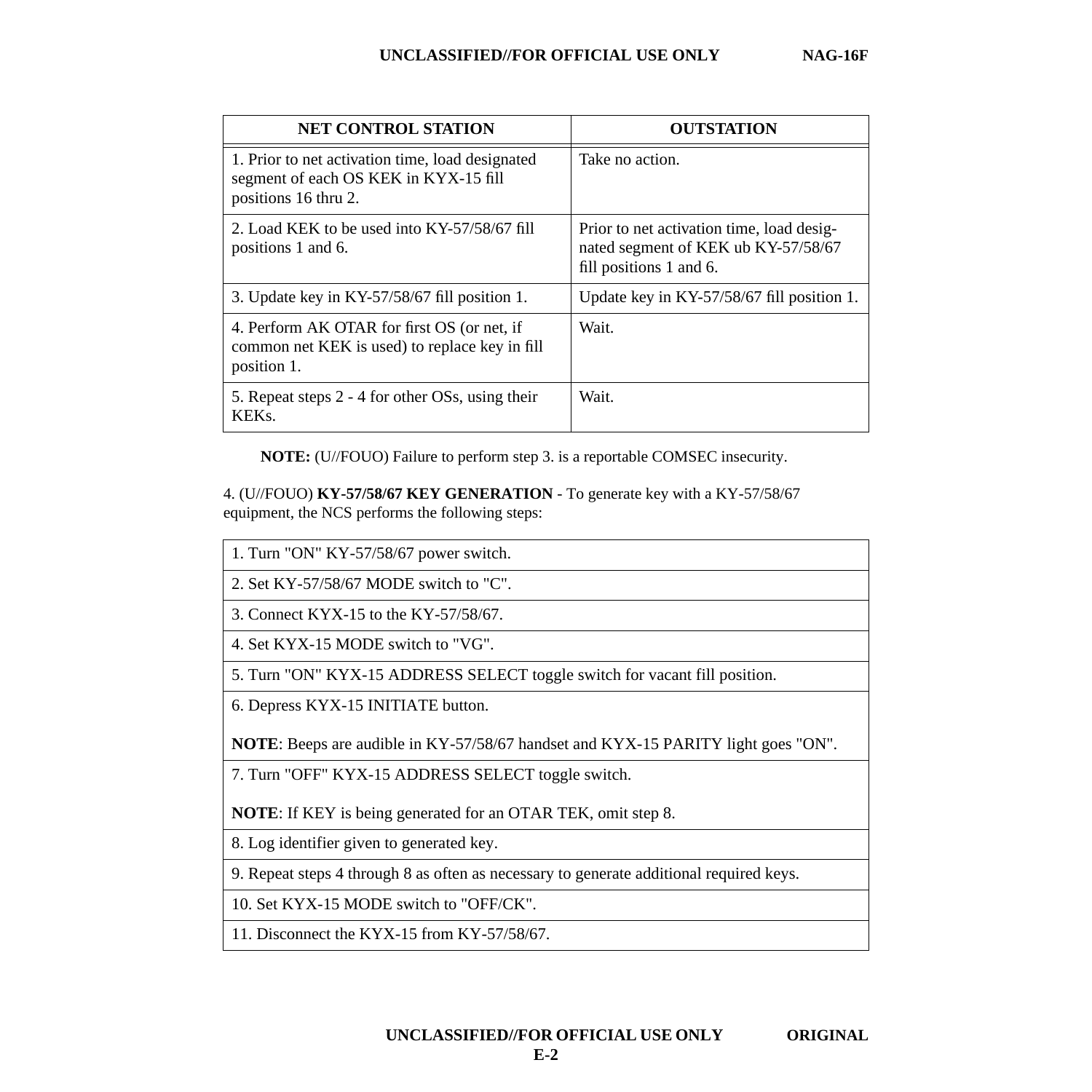5. (U//FOUO) **KY-57/58/67 AK OTAR** - This procedure is the recommended method for KY-57/58/67 secured nets/circuits. It is used when each net or circuit is established and when the NCS wishes to affect an immediate change of the effective TEK. To accomplish an AK OTAR the NCS performs the following steps:

**NOTE**: (U) The AK OTAR procedure is "non-cooperative", in that it requires no actions by outstation (OS) operators, other than responding to NCS calls.

**NOTE:** (U//FOUO) OSs must load KEK in KY-57/58/67 fill position 6, and the NCS must store all net KEKs in a KYX-15 or DTD between OTAR cycles.

1. Connect KOI-18 to KYX-15.

.

**NOTE:** Omit steps 1 thru 5, if TEK to be transferred is already in KYX-15.

2. Turn "ON" KYX-15 ADDRESS SELECT toggle switch for vacant fill position numbered lower than that used for KEK (normally 1 for TEK and 16 thru 2 for TEK).

**NOTE**: TEK must be stored in lowest numbered fill positions and KEK must be stored in highest numbered fill positions.

3. Set KYX-15 MODE switch to "LD".

4. Press KYX-15 INITIATE button.

5. Within 20 seconds, pull TEK tape thru KOI-18.

**NOTE**: KYX-15 PARITY light flashes. (If light fails to flash repeat steps 1 thru 5 or check KOI-18 and KYX-15 for proper operation.)

6. Poll net and notify OSs to standby for AK OTAR and to refrain from transmitting until notified by the NCS.

**CAUTION**: Do not proceed until all OSs have responded.

7. Connect KYX-15 to KY-57/58/67.

8. Turn "ON" KYX-15 ADDRESS SELECT toggle switches for OS KEKs.

9. Turn "ON" KYX-15 ADDRESS SELECT toggle switch for TEK to be transferred.

10. Set KYX-15 MODE switch to "AK".

11. Press KYX-15 INITIATE button.

12. Turn "OFF" KYX-15 KEK ADDRESS SELECT toggle switches.

13. Turn KY-57/58/67 KEY FILL switch to fill position 5.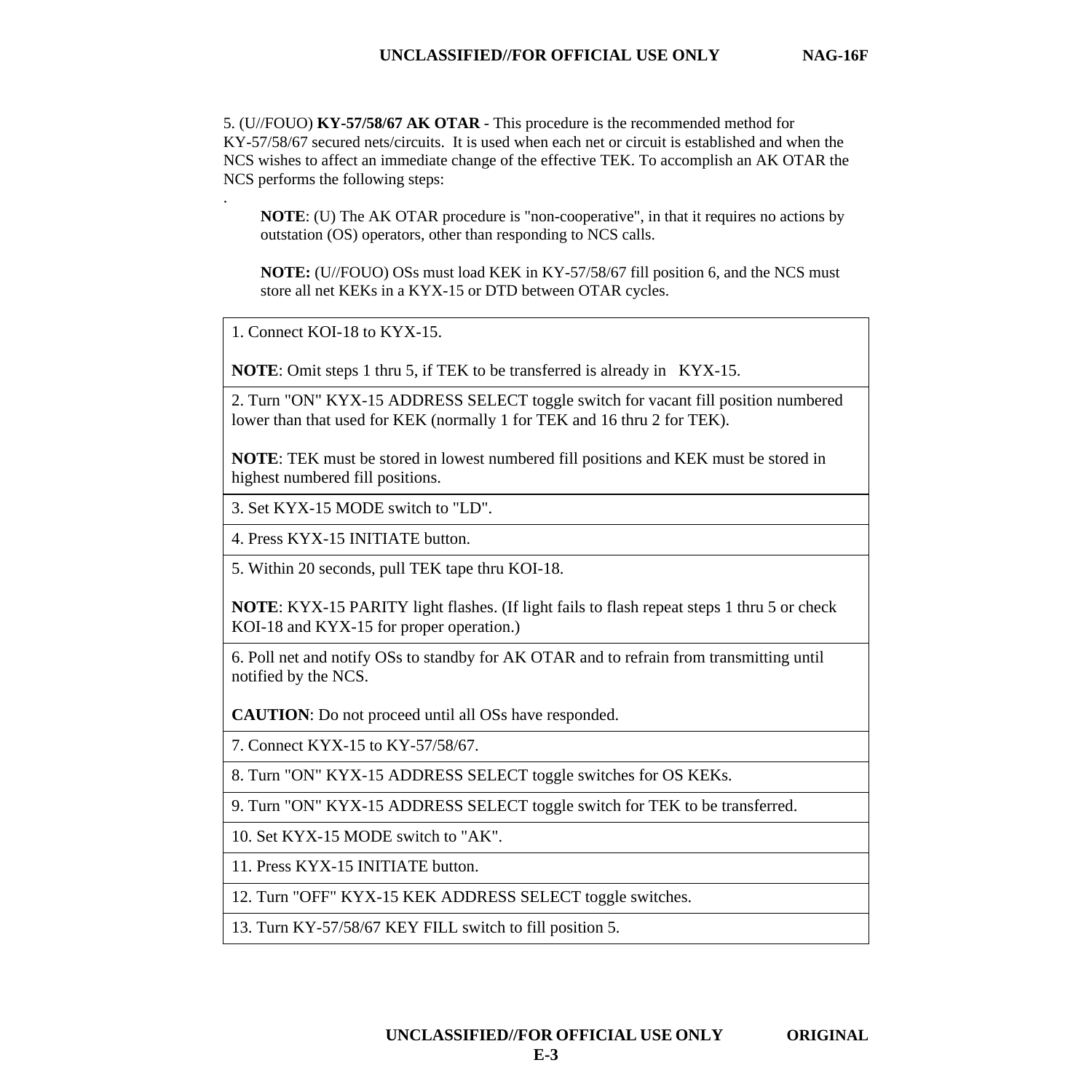14. Poll net.

**NOTE**: Only OSs that received TEK will respond. If all OSs respond, omit steps 15.thru 19.

15. If there are stragglers, turn KY-57/58/67 KEY FILL switch to old TEK fill position.

16. Call straggler OSs.

17. Turn "ON" KYX-15 ADDRESS SELECT toggle switches for straggle OS KEKs.

18. Set KYX-15 MODE switch to "AK".

19. Repeat steps 8 thru 18.

20. When all OSs have responded, poll net and authorize OSs to resume normal operation.

21. Set KYX-15 MODE switch to "OFF/CK".

22. Turn "ON" KYX-15 toggle switches for rekeyed OS KEKs.

23. Turn "OFF" KYX-15 toggle switch for TEK.

24. Set KYX-15 MODE switch to "VU".

**CAUTION**: Do not perform step 24 until all authorized OSs have received new TEK.

25. Press and release KYX-15 INITIATE button.

**NOTE**: KYX-15 PARITY light blinks.

26. Set KYX-15 MODE switch to "OFF/CK".

27. Turn "OFF" all KYX-15 toggle switches.

28. Disconnect KYX-15 from KY-57/58/67.

29. Record date and time of OTAR cycle, note any OSs dropped from or added to net, log KEK updates, and record KY-57/58/67 fill position number of new TEK.

6. (U//FOUO) **KY-57/58/67 MK OTAR** - This procedure is used when the NCS wishes to transfer net or circuit TEK that will become effective at a future time. To accomplish a KY-57/58/67 MK OTAR, use the following steps:

**NOTE**: (U//FOUO) The KY-57/58/67 MK OTAR procedure is "cooperative", in that it requires actions by OS operators. In netted applications MK OTAR can be accomplished sequentially, if multiple KEKs are used within a net, or simultaneously, if all OSs hold common KEK. The simultaneous method is attractive for large, slow-speed nets.

**NOTE**: (U//FOUO) For both NCS and OSs, the KEK in use at the time of an MK OTAR must be loaded in KY-57/58/67 fill position 6. When the sequential MK OTAR method is used, the NCS must store all KEKs in a KYX-15 or DTD between OTAR cycles and must load them, one at a time, into fill position 6 of the KY-57/58/67 being used.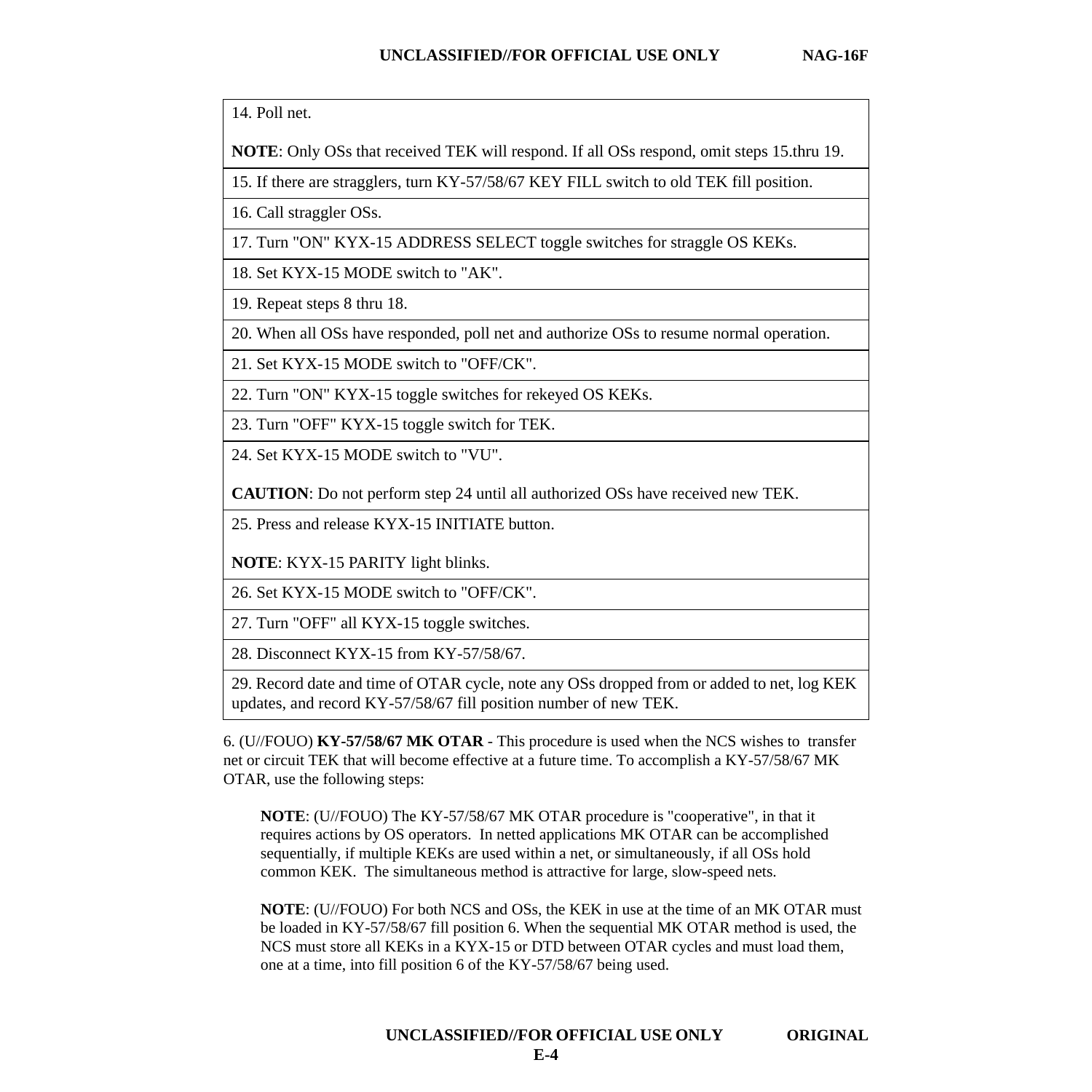.

| <b>NET CONTROL STATION</b>                                                                                                                                                           | <b>OUTSTATION</b>                                                                                                                    |
|--------------------------------------------------------------------------------------------------------------------------------------------------------------------------------------|--------------------------------------------------------------------------------------------------------------------------------------|
| 1. Load TEK to be transferred into KYX-15.                                                                                                                                           | Communicate normally.                                                                                                                |
| 2. Connect KYX-15 to KY-57/58/67.                                                                                                                                                    | Communicate normally.                                                                                                                |
| 3. Load KEK being used into KY-57/58/67 fill<br>position 6.                                                                                                                          | Communicate normally.                                                                                                                |
| 4. Poll net and direct OSs to refrain from transmit-<br>ting until notified by NCS.                                                                                                  | Respond in polling order, and load KEK<br>being used into KY-57/58/67 fill position<br>6 (if not already loaded).                    |
| 5. Direct receiving OS to prepare for MK OTAR.                                                                                                                                       | Acknowledge                                                                                                                          |
| <b>CAUTION:</b> Do not proceed until all OSs have<br>responded.                                                                                                                      |                                                                                                                                      |
| 6. Turn "ON" KYX-15 toggle switch for TEK to<br>be transferred.                                                                                                                      | Wait.                                                                                                                                |
| 7. Direct receiving OS (or net, if simultaneous<br>method is being used) to turn KY-57/58/67 KEY<br>FILL switch to fill position 6 and to acknowledge.                               | Turn KY-57/58/67 KEY FILL switch to<br>fill position 6, and respond (in polling)<br>order, if simultaneous method is being<br>used). |
| 8. Turn KY-57/58/67 KEY FILL switch to fill<br>position 6.                                                                                                                           | Wait.                                                                                                                                |
| 9. Set KYX-15 MODE switch to "MK".                                                                                                                                                   | Wait.                                                                                                                                |
| 10 Call receiving OS (or net, if simultaneous<br>method is being used) and direct $OS(s)$ to turn<br>KY-57/58/67 MODE switch to "RV" and KEY<br>FILL switch to vacant fill position. | First turn KT-57/58/67 MODE switch to<br>"RV" and then turn KY-57/58/67 KEY<br>TILL switch to vacant fill position.                  |
| 11. Wait 10 seconds and press and release<br>KYX-15 INITIATE button.                                                                                                                 | Wait and listen for beeps in handset.                                                                                                |
| 12. Wait.                                                                                                                                                                            | Turn KY-57/58/67 MODE switch to "C".<br>If beeps are not heard, wait one minute<br>and turn KEY FILL switch to fill<br>position 6.   |
| 13. Wait two seconds and turn KY-57/58/67 KEY<br>FILL switch to fill position 5.                                                                                                     | Wait.                                                                                                                                |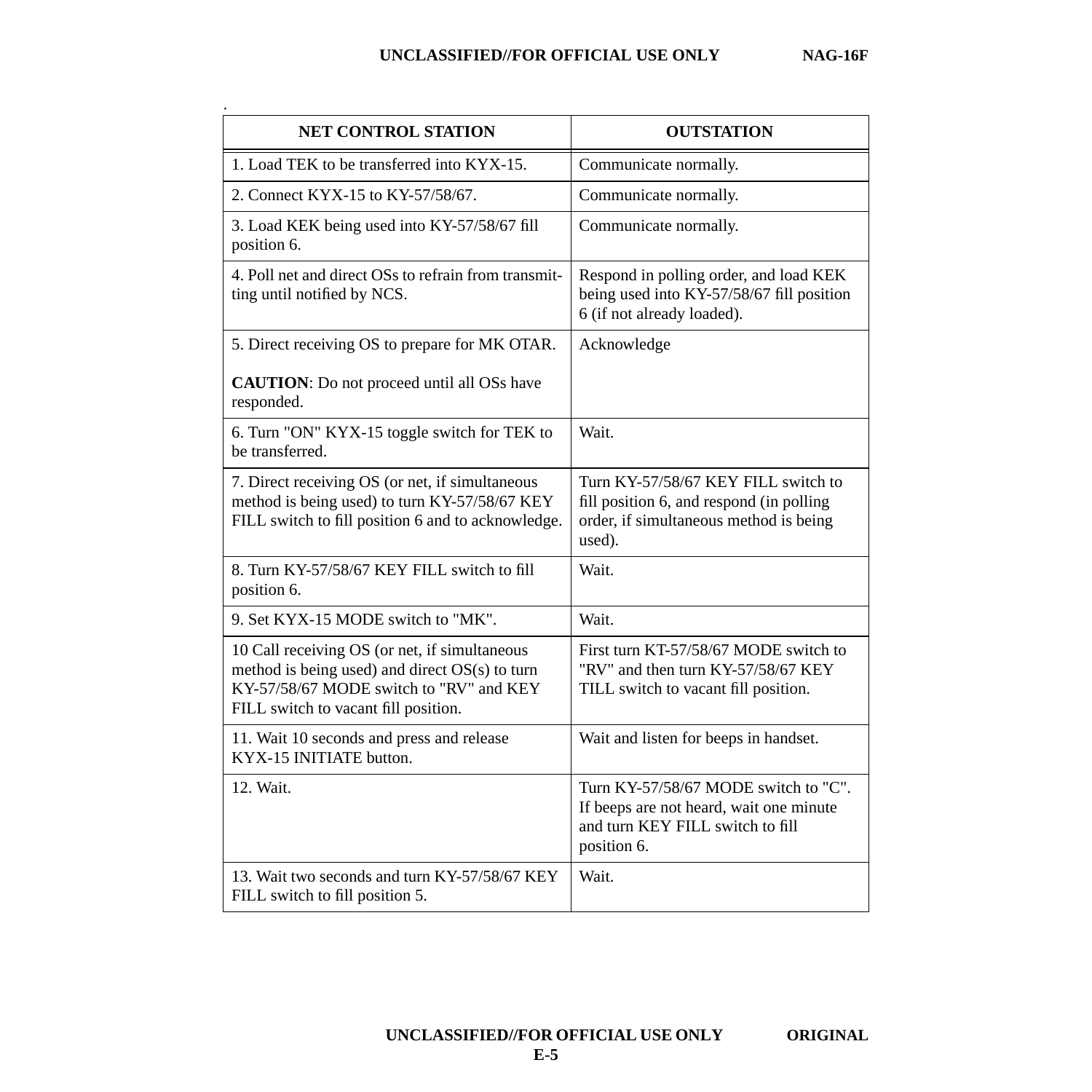| <b>NET CONTROL STATION</b>                                                                                                                                                  | <b>OUTSTATION</b>                                                                                      |
|-----------------------------------------------------------------------------------------------------------------------------------------------------------------------------|--------------------------------------------------------------------------------------------------------|
| 14. Call receiving OS (or net, if simultaneous<br>method is being used.                                                                                                     | Respond (in polling order, if simultaneous<br>method is being used).                                   |
| <b>NOTE:</b> This brief use of future TEK is autho-<br>rized and is not a reportable COMSEC incident.                                                                       | <b>NOTE:</b> This brief use of future TEK is<br>authorized and is not a reportable<br>COMSEC incident. |
| 15. If sequential method is being used and receiv-<br>ing OS fails to respond, repeat steps 6 thru 13.                                                                      | Perform steps 6. thru 14.                                                                              |
| <b>NOTE:</b> Omit step 15 if OS responds.                                                                                                                                   |                                                                                                        |
| 16. If sequential method is being used, repeat<br>steps 5 thru 15, for each other OS to receive key.<br><b>NOTE:</b> If simultaneous method is being used,<br>omit step 15. | Perform steps 5. thru 15.                                                                              |
| 17. If simultaneous method is being used and any<br>OSs fail to respond, turn KY-57/58/67 KEY FILL<br>switch to fill position 6.                                            | Wait.                                                                                                  |
| 18. Call stragglers.                                                                                                                                                        | Stragglers respond in polling order.                                                                   |
| 19. Turn "ON" KYX-15 toggle switch for net<br>KEK.                                                                                                                          | Wait.                                                                                                  |
| 20. Direct stragglers to turn KY-57/58/67 MODE<br>switch to "RV" and KEY FILL switch to vacant<br>fill position.                                                            | Stragglers set KY-57/58/67 MODE switch<br>to "RV" and KEY FILL switch to vacant<br>fill position.      |
| 21. Wait 10 seconds and press KYX-15 INTIATE<br>button.                                                                                                                     | Stragglers listen for beeps in handset.                                                                |
| 22. Wait.                                                                                                                                                                   | Stragglers turn KY-57/58/67 MODE<br>switch to "C".                                                     |
| 23. Wait 2 seconds and set KY-57/58/67 KEY<br>FILL switch to fill position 5.                                                                                               | Wait.                                                                                                  |
| 24. Call stragglers.                                                                                                                                                        | Respond in straggler polling order.                                                                    |
| 25. If any OS fails to respond, repeat steps 19<br>thru 25.                                                                                                                 | Affected stragglers perform steps 19<br>thru 24.                                                       |
| <b>NOTE:</b> If there are no stragglers, omit steps 19<br>thru 24.                                                                                                          |                                                                                                        |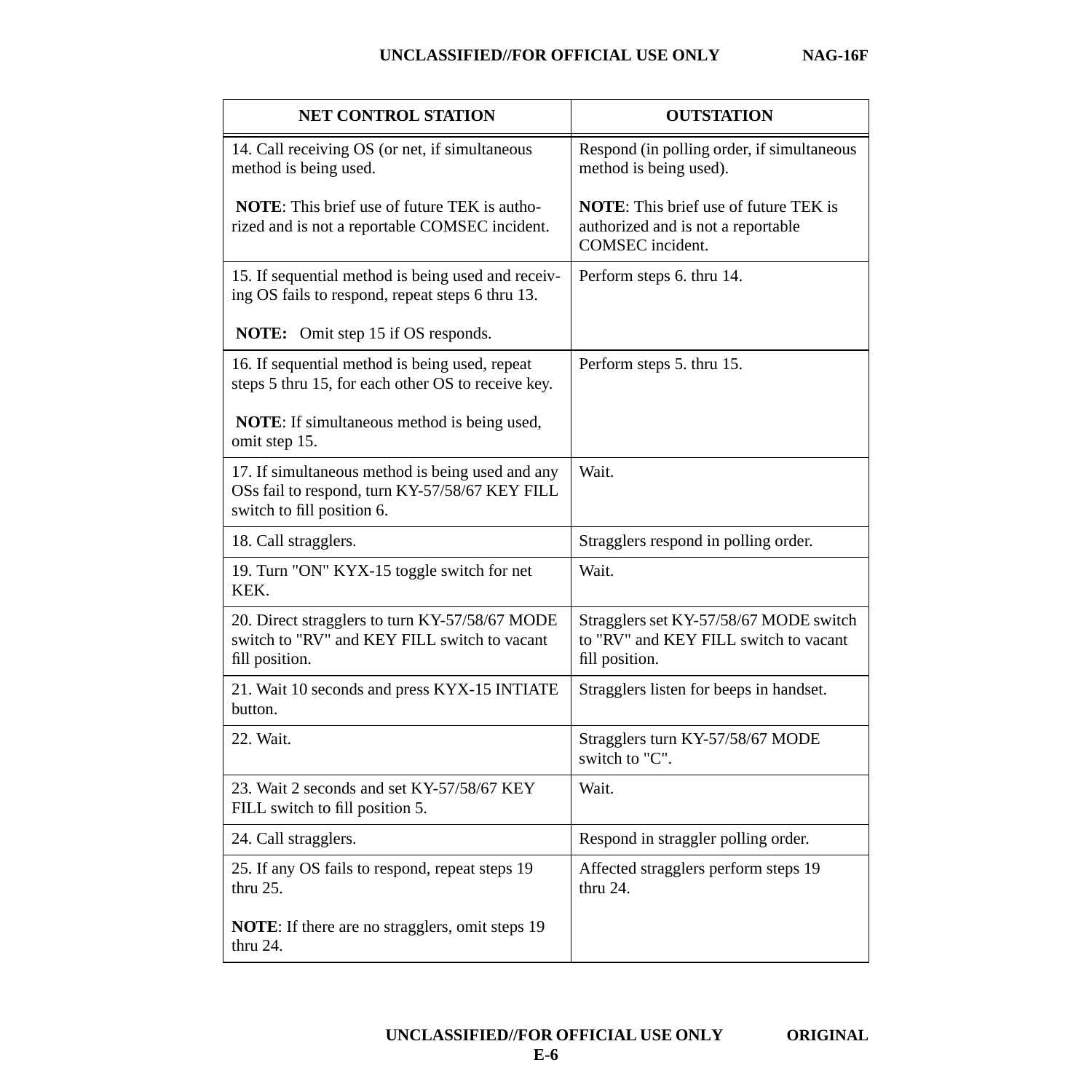| <b>NET CONTROL STATION</b>                                                                                                                                              | <b>OUTSTATION</b>                                                                    |
|-------------------------------------------------------------------------------------------------------------------------------------------------------------------------|--------------------------------------------------------------------------------------|
| 26. When all OSs have received transferred TEK,<br>direct OSs to turn KY-57/58/67 KEY FILL switch<br>to effective TEK (not TEK just transferred) and to<br>acknowledge. | Set KY057/58/67 KEY FILL switch to<br>effective TEK and respond in polling<br>order. |
| 27. When all OSs have responded, poll net and<br>authorize return to normal communications.                                                                             | Respond in polling order, and resume<br>normal communications.                       |
| 28. Set KYX-15 MODE switch to "OFF/CK".                                                                                                                                 | Communicate normally.                                                                |
| 29. Turn "OFF" all KYX-15 toggle switches.                                                                                                                              | Communicate normally.                                                                |
| 30. Disconnect KYX-15 from KY-57/58/67.                                                                                                                                 | Communicate normally.                                                                |

7. **(U//FOUO) KY-57/58/67 OTAT** - The OTAT procedure is used to transfer TEK from one KYX-15 or DTD to another, via a KY-57/58/67 secured net or circuit. Received TEK can be used on any KY-57/58/67 secured net or circuit and, in COMSEC emergencies, on nets and circuits secured by other COMSEC equipment. In COMSEC emergencies, the OTAT procedure may also be used to transfer KEKs. To accomplish KY-57/58/67 OTAT, use the following steps:

**NOTE**: (U//FOUO) KY-57/58/67 OTAT is "cooperative", in that it requires action by OS operators. It is possible only when the sending and receiving stations hold common KEK and TEK. In netted applications where multiple OSs hold common KEK, the NCS must identify which OS(s) are supposed to receive the transferred key, but cannot prevent reception by other net stations that hold the KEK.

| <b>NET CONTROL STATION</b>                                                                         | <b>OUTSTATION</b>         |
|----------------------------------------------------------------------------------------------------|---------------------------|
| 1. Verify that KEK to be used is loaded in<br>KYX-15 fill position 6.                              | Communicate normally.     |
| 2. Load key(s) to be transferred in KYX-15,<br>starting with fill position 1.                      | Communicate normally.     |
| 3. Connect KYX-15 to KY-57/58/67.                                                                  | Communicate normally.     |
| 4. Poll net and notify OSs to standby for OTAT<br>and to refrain from transmitting until notified. | Respond in polling order. |
| <b>CAUTION:</b> Do not proceed until all OSs have<br>responded.                                    |                           |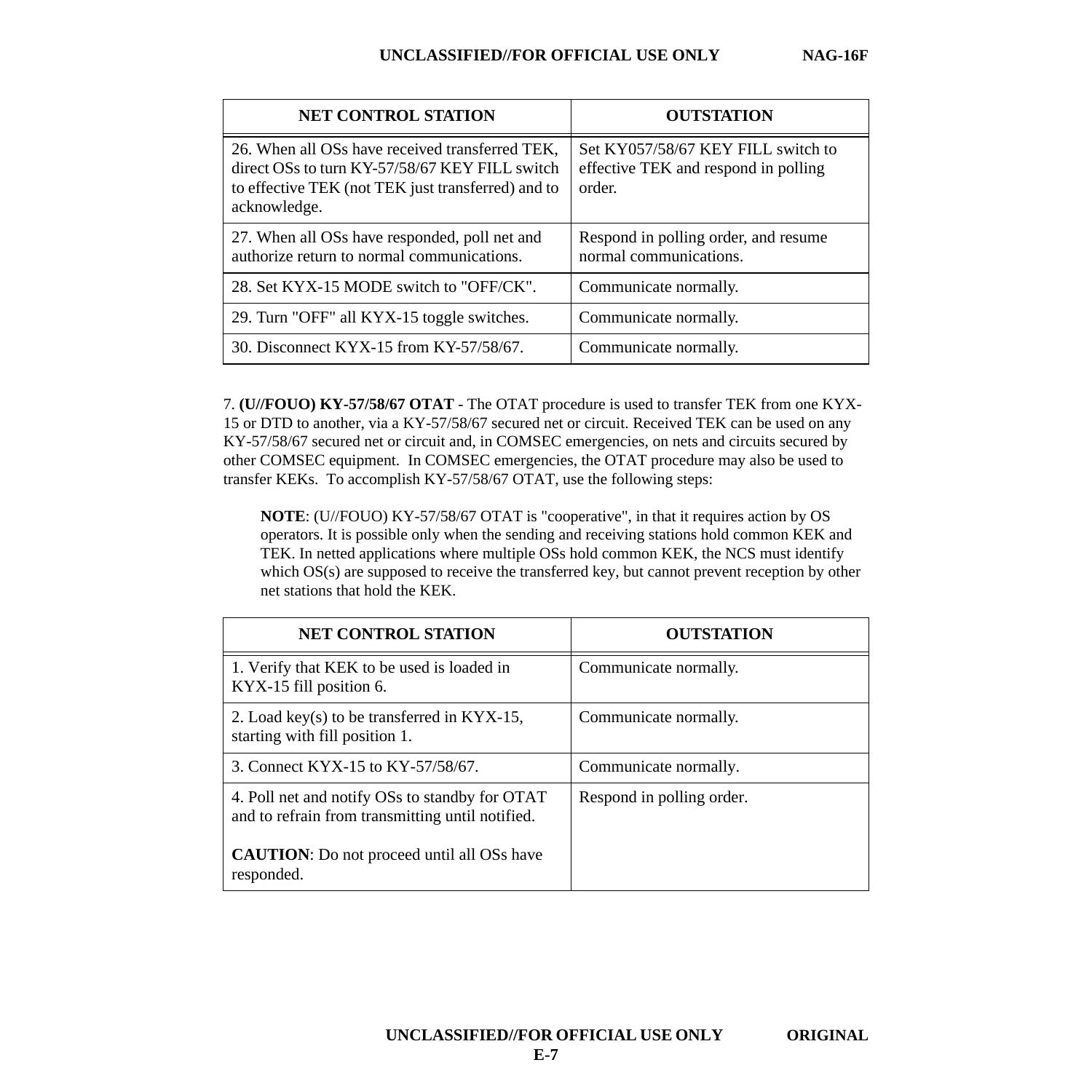| <b>NET CONTROL STATION</b>                                                                                                                           | <b>OUTSTATION</b>                                                                                                               |
|------------------------------------------------------------------------------------------------------------------------------------------------------|---------------------------------------------------------------------------------------------------------------------------------|
| 5. Direct OSs that will receive key to turn KY-57/<br>58/67 KEY FILL switch to fill position 6 and to<br>connect KYX-15 to KY-57/58/67.              | Turn KY-57/58/67 KEY FILL switch to<br>fill position 6 and connect KYX-15 to<br>KY-57/58/67.                                    |
|                                                                                                                                                      | <b>NOTE:</b> If KYX-15 or CYZ-10 is not<br>available, notify NCS.                                                               |
| 6. Turn KY-57/58/67 KEY FILL switch to fill<br>position 6                                                                                            | Wait.                                                                                                                           |
| 7. Turn KYX-15 MODE switch to                                                                                                                        | Wait.                                                                                                                           |
| 8. Turn "ON" KYX-15 ADDRESS SELECT tog-<br>gle switch to key to be passed.                                                                           | Wait.                                                                                                                           |
| 9. Record tag of key to be transferred.                                                                                                              | Wait.                                                                                                                           |
| 10. Pass tag for key to be passed<br>to receiving OSs and direct them to acknowledge.                                                                | Receiving OSs record tag of key to be<br>passed, and respond in polling order.                                                  |
| 11. Direct receiving OSs to select KYX-15 fill<br>position to receive transferred key, to turn<br>KYX-15 MODE switch to "RV", and to<br>acknowledge. | Turn "ON" selected KYX-15 ADDRESS<br>SELECT toggle switch, turn KYX-15<br>MODE switch to "RV", and respond in<br>polling order. |
| 12. Direct receiving OSs to press and release<br>KYX-15 INITIATE button.                                                                             | Press and release KYX-15 INITIATE<br>button.                                                                                    |
|                                                                                                                                                      | <b>NOTE:</b> Beeps are audible in headset/<br>handset and KYX-15 PARITY light<br>blinks.                                        |
| 13. Press and release KYX-15 INITIAT button.                                                                                                         | Wait.                                                                                                                           |
| 14. Call receiving OSs using KEK (in KY-57/58/<br>67 fill position 6).                                                                               | Respond in polling order.                                                                                                       |
| 15. Direct receiving OSs to load received key into<br>KY-57/58/67 fill position 5.                                                                   | Load received key into KY-57/58/67 fill<br>position 5.                                                                          |
| 16. Turn KY-57/58/67 KEY FILL switch to fill<br>position 5.                                                                                          | Wait.                                                                                                                           |
| 17. Call receiving OSs using transmitted key.                                                                                                        | Respond in polling order.                                                                                                       |
|                                                                                                                                                      | <b>NOTE:</b> If not called by NCS in one<br>minute, turn KY-57/58/67 KEY FILL<br>switch to fill position 6 and wait.            |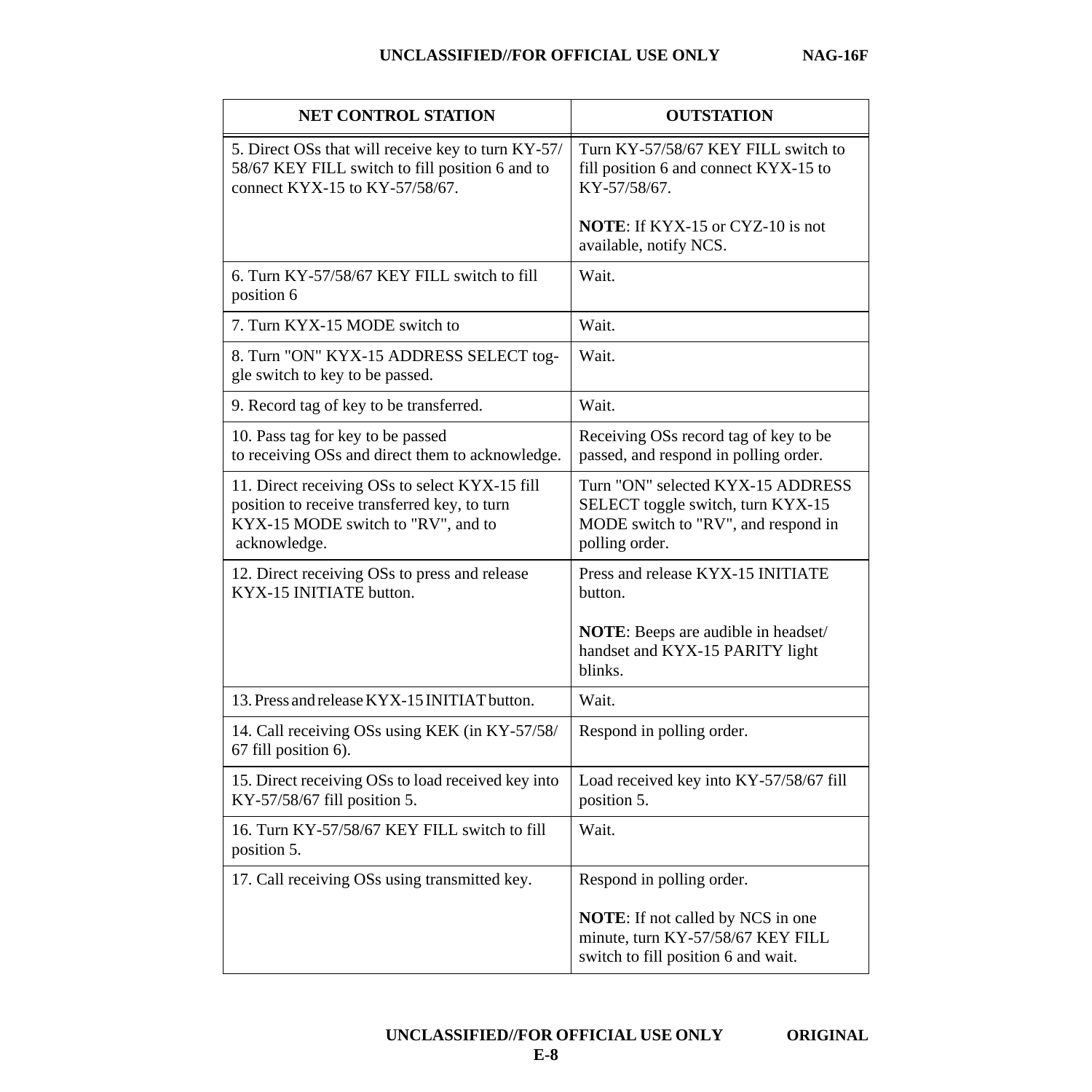| <b>NET CONTROL STATION</b>                                                                                                                                                                       | <b>OUTSTATION</b>                                                                                           |
|--------------------------------------------------------------------------------------------------------------------------------------------------------------------------------------------------|-------------------------------------------------------------------------------------------------------------|
| <b>NOTE:</b> This brief use of transferred key is<br>authorized and is not a reportable COMSEC<br>incident.                                                                                      | <b>NOTE:</b> This brief use of transferred key is<br>authorized and is not a reportable<br>COMSEC incident. |
| 18. If all receiving OSs do not respond, turn<br>KY-57/58/67 KEY FILL switch to fill position 6,<br>advise stragglers that steps 11 thru 17 will be<br>repeated, and direct them to acknowledge. | Stragglers respond in polling order.                                                                        |
| 19. Repeat steps 10 thru 16 for stragglers.                                                                                                                                                      | Stragglers respond as directed by NCS.                                                                      |
| <b>NOTE:</b> If there are no stragglers omit steps 18<br>and 19.                                                                                                                                 |                                                                                                             |
| 20. Call net, announce that OTAT of key (tag) is<br>complete, advise if additional keys are to be<br>transferred, and direct OSs to acknowledge.                                                 | Respond in polling order.                                                                                   |
| 21. If additional keys are to be transferred, repeat<br>steps $4 - 20$ .                                                                                                                         | React as directed by NCS.                                                                                   |
| <b>NOTE:</b> If no further keys are to be transferred,<br>omit step 21.                                                                                                                          |                                                                                                             |
| 22. When all keys are transferred direct receiving<br>OSs to acknowledge and to turn KY-57/58/67<br>KEYFILL switch to effective TEK.                                                             | Acknowledge in polling order, and then<br>turn KY-57/58/67 KEY FILL switch to<br>effective TEK.             |
| 23. Turn KY-57/58/67 KEY FILL switch to effec-<br>tive TEK.                                                                                                                                      | Wait.                                                                                                       |
| 24. Poll net, authorize OSs to resume normal net<br>operation, and direct OSs to acknowledge.                                                                                                    | Acknowledge in polling order, and resume<br>communications.                                                 |
| 25. Turn "OFF" all KYX-15 ADDRESS<br>SELECT toggle switches.                                                                                                                                     | Turn "OFF" all KYX-15 ADDRESS<br>SELECT toggle switches.                                                    |
| 26. Turn KYX-15 MODE switch to "OFF/CK".                                                                                                                                                         | Turn KYX-15 MODE switch to<br>"OFF/CK".                                                                     |
| 27. Disconnect KYX-15 from KY-57/58/67.                                                                                                                                                          | Disconnect KYX-15 from KY-57/58/67.                                                                         |
| 28. Log OTAT activity.                                                                                                                                                                           | Log OTAT activity.                                                                                          |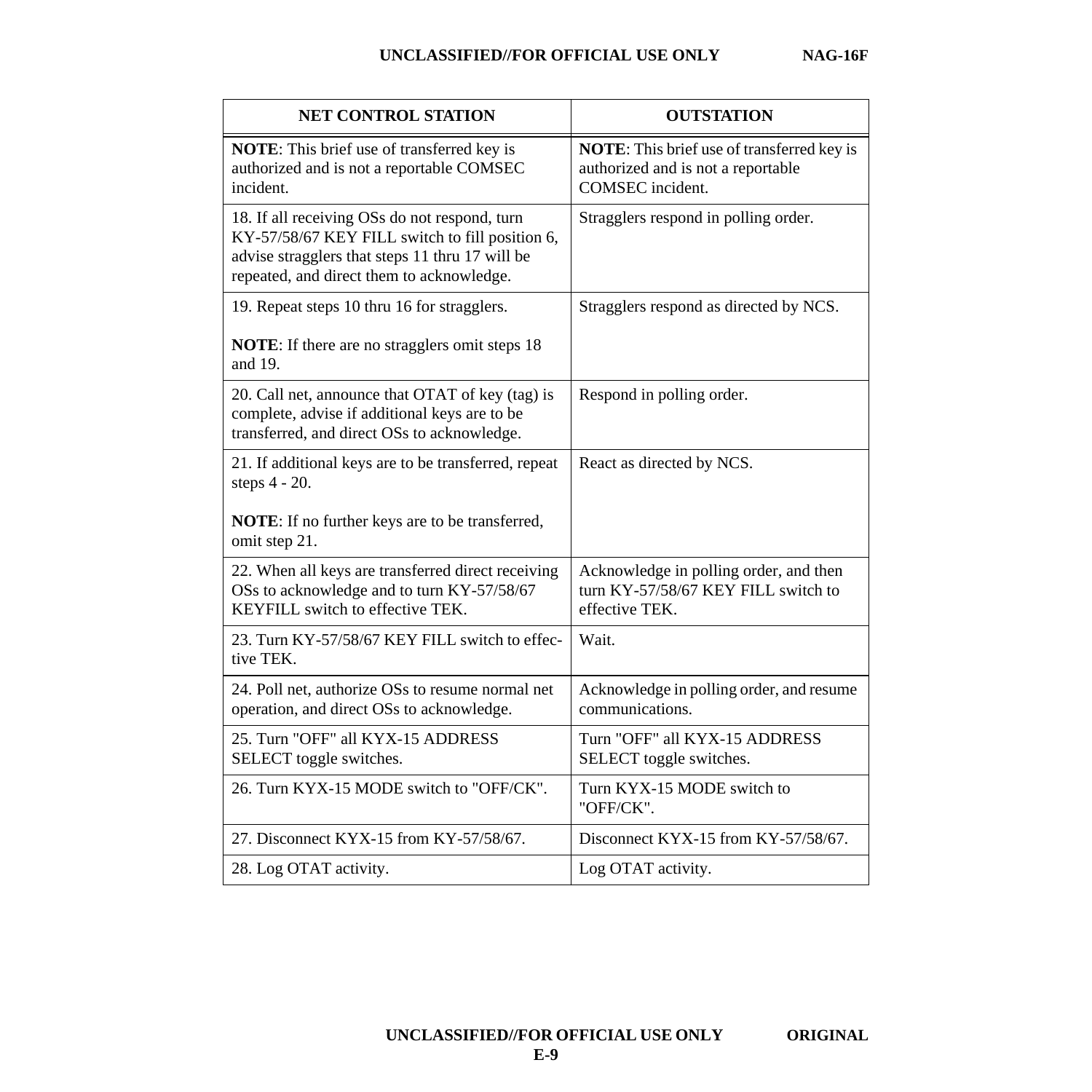# THIS PAGE IS INTENTIONALLY BLANK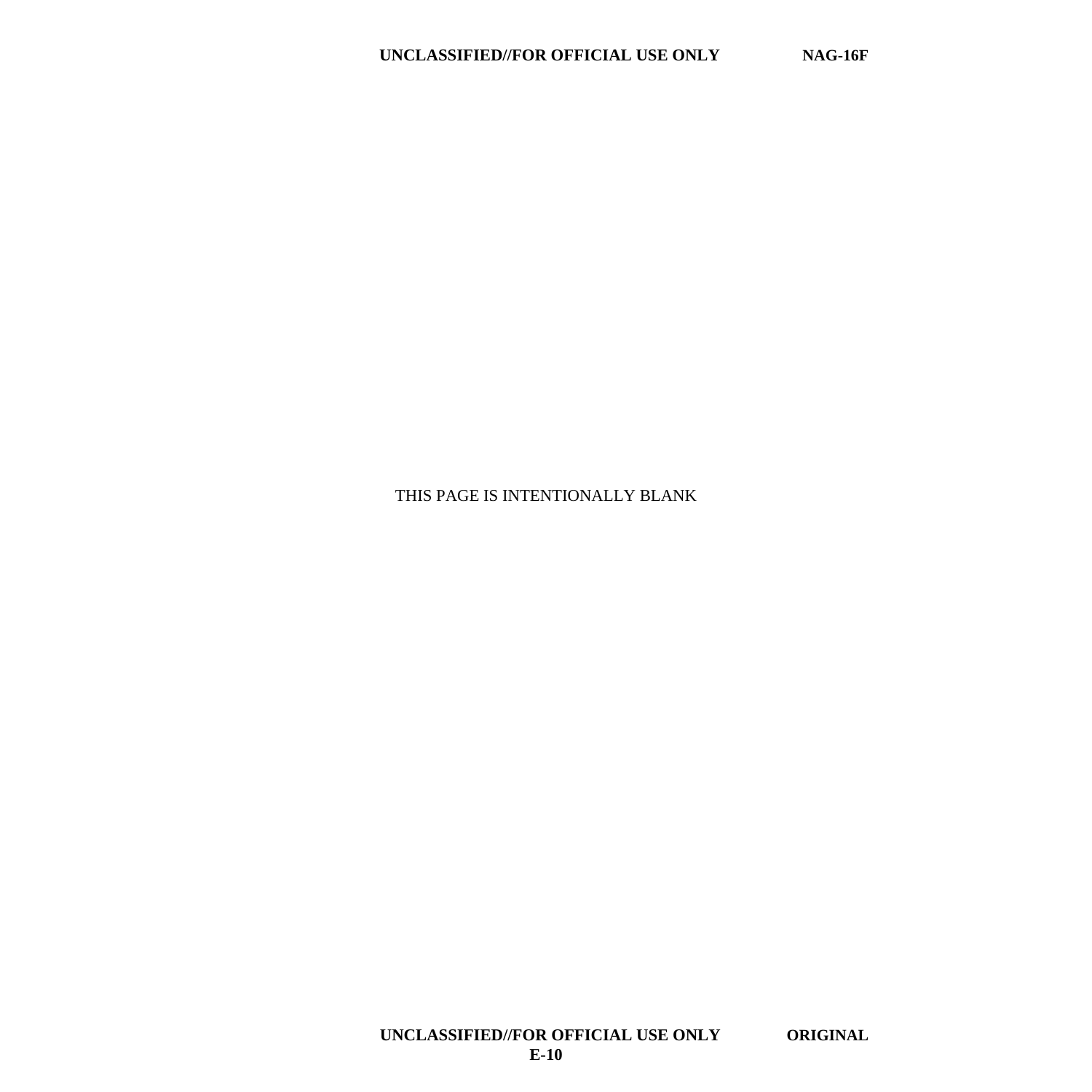## **ANNEX F**

#### **(U) KYV-5, KY-99, KY-99A, AND KY-100 OTAD PROCEDURES**

1. (U) **INTRODUCTION** - The cryptographically compatible KYV-5, KY-99/99A, and KY-100 Advanced Narrowband Digital Voice Terminal (ANDVT) equipment are designed to secure voice point-to-point circuits and multi-station nets. ANDVT terminal configurations are identified below.

**NOTE**: (U//FOUO) The AN/CSZ-1A SUNBURST Processor is a portable tactical secure communications unit that is cryptographically compatible with ANDVT equipment, but that may not serve as an OTAR NCS. The CSZ-1A is capable of automatic rekeying (AK) OTAR, but not of manual rekeying (MK) OTAR or of OTAT.

a. (U) **TACTERM** - The ANDVT tactical terminal (TACTERM) is intended for airborne, shipboard, ground vehicular, and fixed-plant applications. It is comprised of the KYV-5 COMSEC Module and the CV-3591 Basic Terminal Unit. The Z-ANG/Z-ANH remote control unit permits operation in aircraft.

b. (U) **MINTERM** - The KY-99 and KY-99A miniature terminal (MINTERM) are lightweight, battery-powered terminals that are intended for half-duplex, man-pack applications.

**NOTE:** (U//FOUO) The principal functional differences between the KY-99 and KY-99A are that the latter does not have a lock/unlock function, but has a separate logic that is cryptographically compatible with the KY-57/58/67 (VINSON) cryptosystem. Separate keys must be used for ANDVT and VINSON applications.

c. (U//FOUO) **AIRTERM** - The KY-100 (AIRTERM) was developed for use in fixed and rotary wing aircraft and small watercraft where KYV-5s cannot be used. The AIRTERM has a twochassis configuration consisting of a KY-100 main terminal that is mechanically similar to the KY-58 and a Z-AVH remote control unit that permits remote operation of the KY-100. The KY-100 incorporates all of the capabilities of the KY-99A, including a VINSON mode, and an emergency backup key (EBK) that allows a zeroized terminal to be used for voice privacy in COMSEC emergencies associated with law enforcement operations.

**NOTE**: (UFOUO) A crypto-ignition key (CIK) was designed into the KY-100 to declassify keyed but unmanned terminals; however, this function proved unreliable and has been disabled.

2. (U) **PURPOSE AND SCOPE** - This annex provides standard procedures to cold start ANDVT equipment, to generate key, and to accomplish OTAR and OTAT.

**CAUTION**: (U) Prior to cold starting ANDVT equipment or performing OTAR or OTAT procedures, ensure that any fill device to be used is functioning properly and has sufficient battery energy to complete the operation.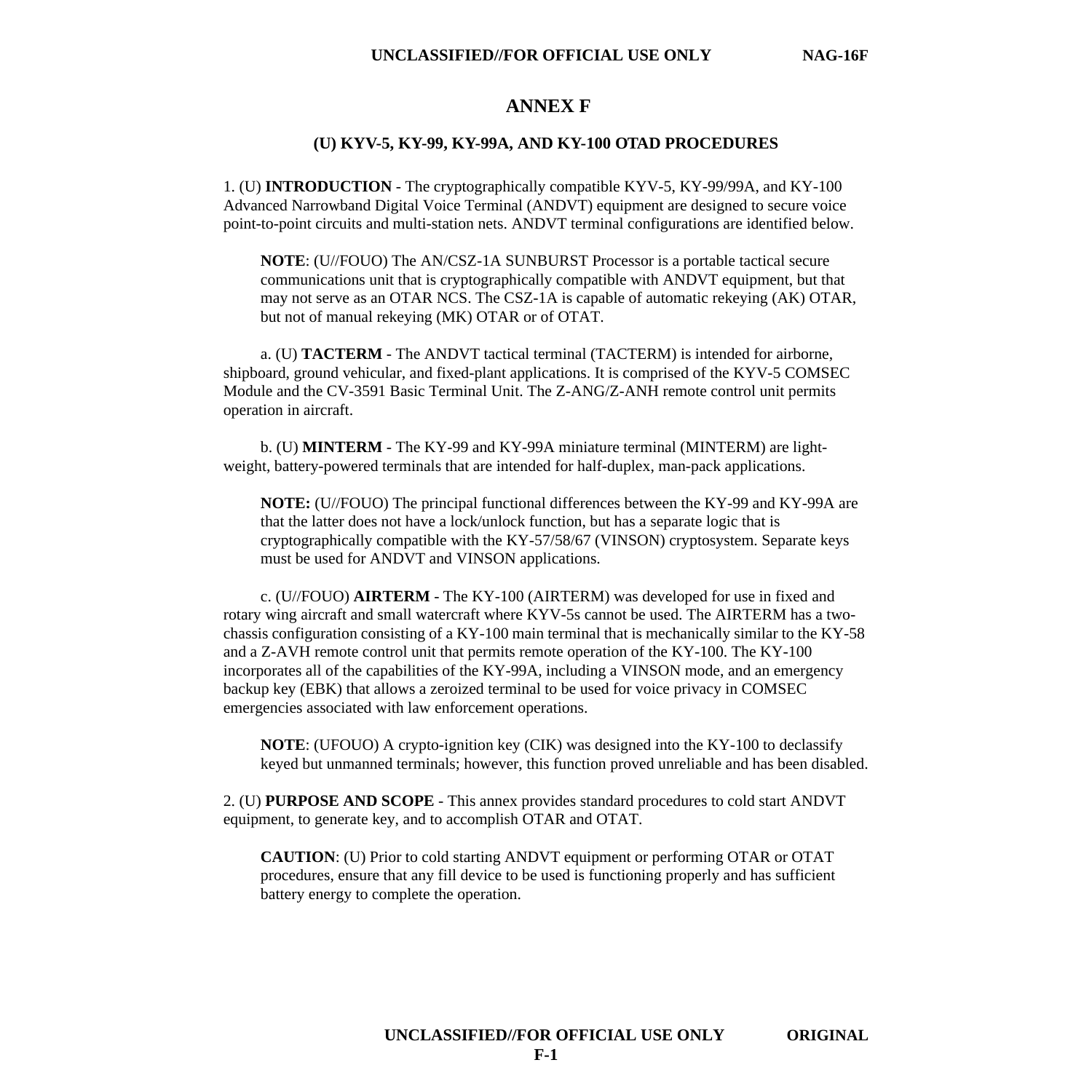#### 3. (U) **ANDVT COLD START**

a. (U//FOUO) **Using Start-up KEK or Common KEK** - To cold start an ANDVT secured net or circuit that is being established with start-up KEK or that uses common KEK held by all OSs, use the following steps:

| <b>NET CONTROL STATION</b>                                                                                        | <b>OUTSTATION</b>                                                                                              |
|-------------------------------------------------------------------------------------------------------------------|----------------------------------------------------------------------------------------------------------------|
| 1. Prior to net activation, load designated segment<br>of KEK or start-up KEK in ANDVT fill positions 1<br>and U. | Prior to net activation, load designated<br>segment of KEK or start-up KEK in<br>ANDVT fill positions 1 and U. |
| 2. Update key in ANDVT fill position 1.                                                                           | Update key in ANDVT fill position 1.                                                                           |
| 3.a. Set KV-5 DATA/VOICE switch to "NET" or<br>"P-T-P", as appropriate.                                           | Set KYV-5 DATA/VOICE switch to "NET"<br>or "P-T-P", as appropriate.                                            |
| 3.b. Set KY-99/99A/100 FUNCTION switch<br>to "CT".                                                                | Set KYV-99/99A/100 FUNCTION switch<br>to " $CT$ ".                                                             |
| 4. Set ANDVT KEY FILL switch to fill position 1.                                                                  | Set ANDVT KEY FILL switch to fill<br>position 1.                                                               |
| 5. Poll net.                                                                                                      | Respond in polling order.                                                                                      |
| 6. After all OSs have responded, replace key in<br>ANDVT fill position 1 via non-cooperative AK<br>OTAR.          | Wait.                                                                                                          |

**NOTE:** (U//FOUO) Failure to perform step 2. is a reportable COMSEC incident.

b. (U//FOUO) **Using Multiple KEKs -** To cold start an OTARing ANDVT secured net that uses multiple KEKs (either a unique KEK for each OS or a combination of OS-unique and common KEKs), the NCS and OS use the following steps:

| <b>NET CONTROL STATION</b>                                                                             | <b>OUTSTATION</b>                                                                              |
|--------------------------------------------------------------------------------------------------------|------------------------------------------------------------------------------------------------|
| 1. Prior to net activation, load designated segment<br>of each KEK in KYX-15 fill positions 16 thru 2. | Take no action.                                                                                |
| 2. Load KEK of first OS to get new TEK in<br>ANDVT fill positions 1 and U.                             | Prior to net activation, load designated<br>segment of KEK in ANDVT fill positions 1<br>and U. |
| 3. Update key in ANDVT fill position 1.                                                                | Update key in ANDVT fill position 1.                                                           |
| 4.a. Set KYV-5 DATA/VOICE switch to "NET".                                                             | Set KYV-5 DATA/VOICE switch to<br>"NET"                                                        |
| 4.b. Set KY-99/99A/100 FUNCTION switch to<br>$"CT"$ .                                                  | Set KY-99/99A/100 FUNCTION switch to<br>"CT"                                                   |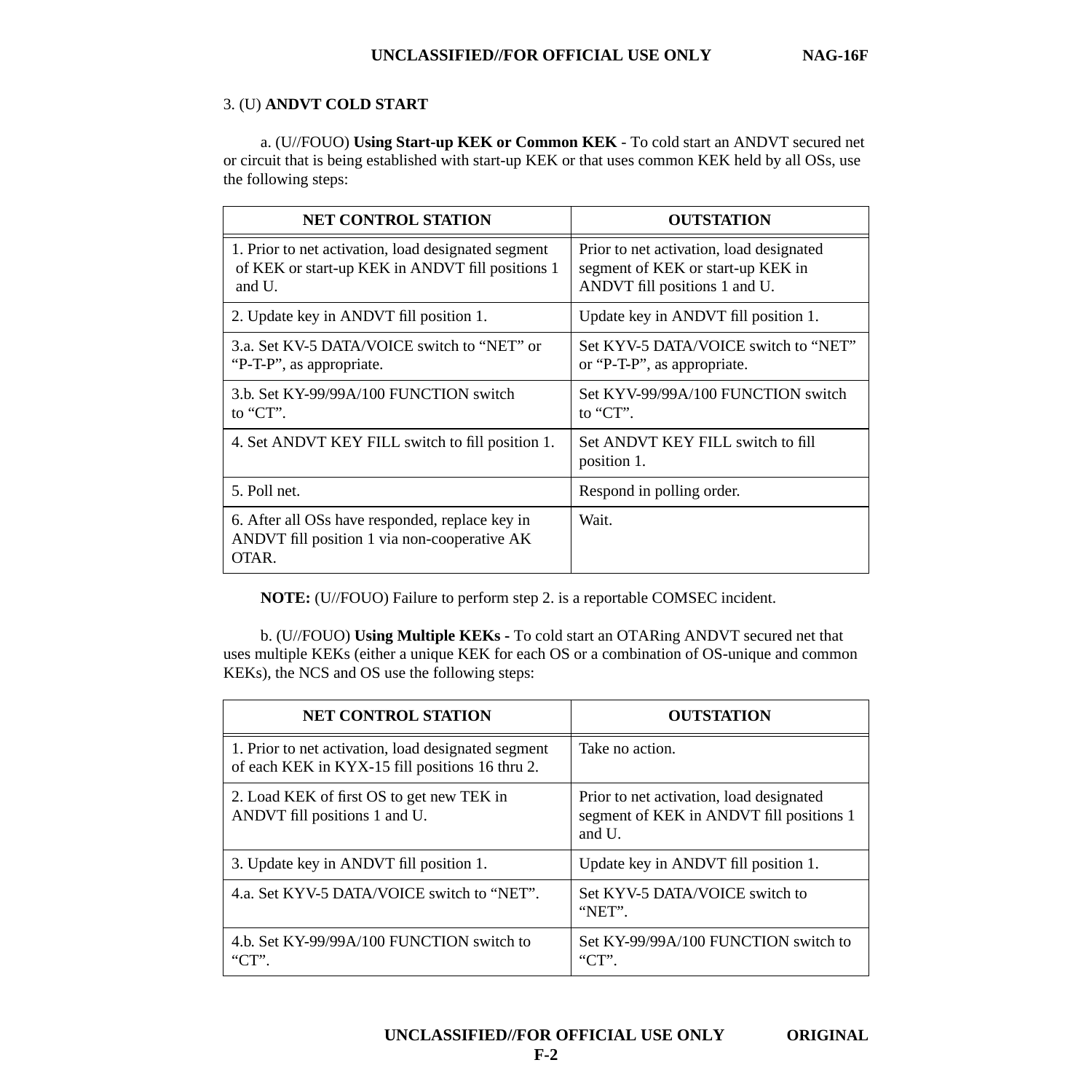| <b>NET CONTROL STATION</b>                                                                         | <b>OUTSTATION</b>                      |
|----------------------------------------------------------------------------------------------------|----------------------------------------|
| 5. Set ANDVT KEY FILL to fill position 1.                                                          | Set ANDVT KEY FILL to fill position 1. |
| 6. Poll net.                                                                                       | Respond in polling order.              |
| 7. After all OSs have responded, replace key in<br>ANDVT fill position 1 via non-cooperative OTAR. | Wait.                                  |

**NOTE:** (U//FOUO) Failure to perform step 3. is a reportable COMSEC incident.

4. (U//FOUO) **ANDVT KEY GENERATION** - To generate key with an ANDVT, uses the following steps:

1. Connect KYX-15 to ANDVT.

2. Turn "ON" ANDVT power switch.

**NOTE**: To generate key, ANDVT must contain any valid key in X1 key fill position.

3. Set KYX-15 MODE switch to "VG".

4. Turn "ON" KYX-15 toggle switch for vacant fill position.

5. Press and release KYX-15 INITIATE button.

**NOTE**: KYX-15 PARITY light flashes, and "pass" tone is audible in handset. KYV-5 XMIT CIPH light goes out briefly, and KYV-5 displays "CC". KY-99/99A/100 displays "NCD VG".

6. Record purpose or tag of generated key on KYX-15 writing surface corresponding to fill position in which it is stored.

7. Set KYX-15 MODE switch to "OFF/CK".

8. Press and release KYX-15 INITIATE button.

**NOTE**: KYX-15 PARITY light blinks.

9. Turn "OFF" KYX-15 toggle switch.

10. Repeat steps 4 thru 9 as often as necessary to generate additional required keys.

11. Disconnect KYX-15 from ANDVT.

5. (U//FOUO) **ANDVT NON-COOPERATIVE AK OTAR** - This is the recommended means for replacing TEK on ANDVT secured nets and circuits. It may be accomplished either simultaneously, for all OSs that hold KEK in common, or sequentially, one OS or group of OSs at a time, depending on how KEK is allocated. Although the sequential method requires more net time, it is frequently used in small, high-speed nets, because it is less prone to error and because it allows the NCS to withhold new TEK from OSs that have been captured. To accomplish non-cooperative AK OTAR, the NCS performs the following steps: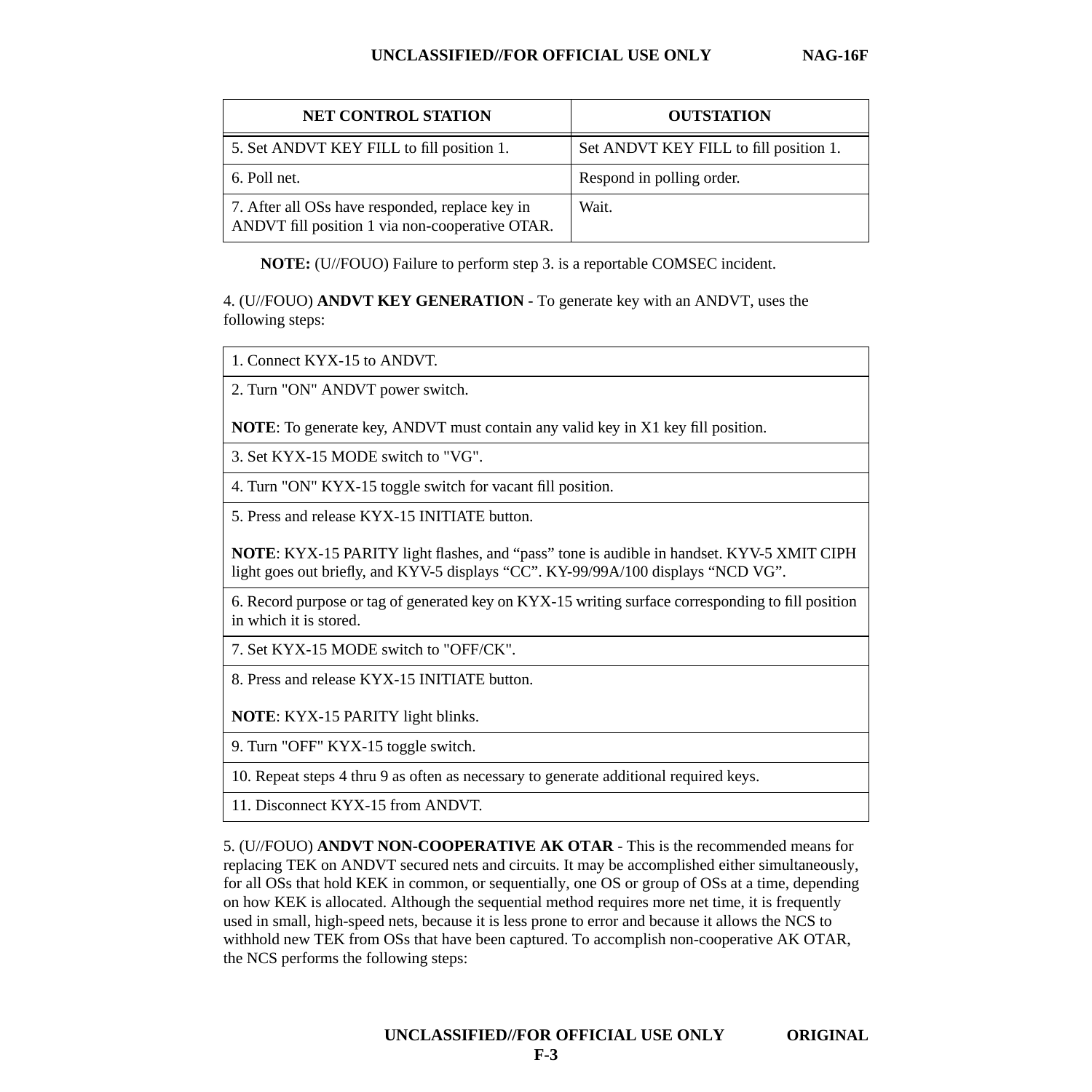#### **UNCLASSIFIED//FOR OFFICIAL USE ONLY NAG-16F**

**NOTE**: (U) This procedure is "non-cooperative", since it requires no actions by OS operators (other than responding to NCS polls and calls). To support OTAR, an ANDVT net or circuit must be active, with all net OSs in secure communication with the NCS.

**NOTE**: (U) Between OTAR cycles, the NCS stores all KEKs in a KYX-15, but each OS stores its KEK in its ANDVT.

1. Connect KYX-15 containing new TEK and all OS KEKs to ANDVT.

2. Load TEK to be transferred into ANDVT fill position and record its number.

3. Set KYX-15 MODE switch to "AK".

4. Poll net, notify OSs to prepare for a non-cooperative AK OTAR, and direct them to refrain from transmitting until OTAR routine is complete.

5. Turn "ON" KYX-15 toggle switch of one OS KEK.

6. Turn "ON" KYX-15 toggle switch of TEK being transferred.

7. Press KYX-15 INITIATE button.

**NOTE**: KYV-5 CT light goes out briefly, data preamble sidetone is audible in handset, and ALARM light flashes.

**NOTE**: KY-99/99A/100 displays "TX AK", and transmit modem tone is audible in handset.

8. Turn "OFF" KYX-15 toggle switch for OS KEK.

9. Using new TEK, call receiving OS (or poll net, if simultaneous OTAR approach is being used).

10. If receiving OS (or any OSs) failed to respond, repeat steps 6 thru 9, using old TEK and each straggler's OS KEK.

**CAUTION**: Before completing step 11, ensure that all OSs have received the new TEK.

11. Turn "OFF" KYX-15 toggle switch for new TEK.

12. Turn KYX-15 MODE switch to "VU".

13. Turn "ON" KYX-15 toggle switch for KEK of OS that received TEK (or the common net KEK, if used).

**NOTE**: All other KYX-15 toggle switches must be "OFF".

14. Press and release KYX-15 INITIATE button.

**NOTE**: KYX-15 PARITY light flashes.

**NOTE**: KYV-5 XMIT CIPH goes out briefly, and KYV-5 displays "CC" for a few seconds.

**NOTE**: KY-99/99A/100 displays "NCD VU", and "pass" tone is audible in handset.

**UNCLASSIFIED//FOR OFFICIAL USE ONLY ORIGINAL**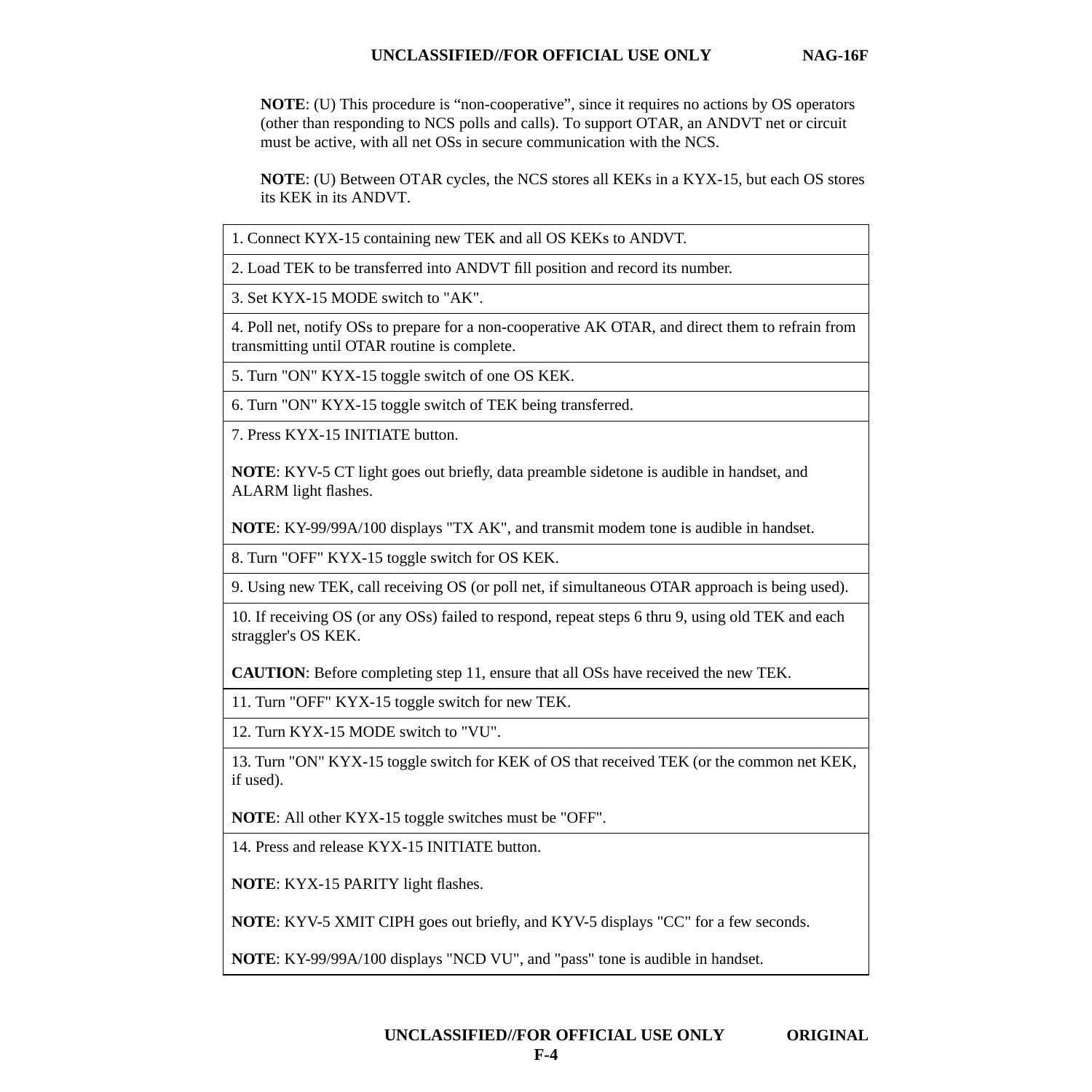16. Turn KYX-15 MODE switch to "OFF/CK".

17. If sequential OTAR method is used, repeat steps 6 thru 15, using a different OS KEK, until all OSs have received new TEK and all KEKs are updated.

**NOTE**: If simultaneous OTAR method is used, omit this step.: If simultaneous OTAR method is used, omit this step.

18. Poll net and direct resumption of communications.

19. Turn KYX-15 MODE switch to "OFF/CK".

20. Disconnect KYX-15 from ANDVT.

21. Record time and date of OTAR cycle, location of new TEK in ANDVT, and changes in net composition, if any.

6. (U//FOUO) **ANDVT COOPERATIVE AK OTAR** - This procedure is the recommended means of passing non-extractable TEK to distant ANDVT equipment, for use at a later time or so that the receiving equipment may enter another cryptonet. To accomplish cooperative AK OTAR, use the following steps:

**NOTE:** This procedure is "cooperative", since it requires actions by each OS operator. It may be accomplished either sequentially or simultaneously, depending on how KEK is allocated in the net.

| NET CONTROL STATION                                                                                                                                                                                                                                       | <b>OUTSTATION</b>                                                                     |
|-----------------------------------------------------------------------------------------------------------------------------------------------------------------------------------------------------------------------------------------------------------|---------------------------------------------------------------------------------------|
| 1. Connect KYX-15 containing key to be transferred<br>and all OS KEKs to ANDVT.                                                                                                                                                                           | Communicate normally.                                                                 |
| 2. Turn "ON" KYX-15 toggle switch for key being<br>transferred.                                                                                                                                                                                           | Communicate normally.                                                                 |
| 3. Turn "ON" KYX-15 toggle switch for net KEK<br>(with simultaneous procedure) or one OS KEK<br>(with sequential procedure).                                                                                                                              | Communicate normally.                                                                 |
| 4. Poll net, notify OSs to prepare for cooperative<br>AK OTAR, advise OSs that will receive key of its<br>purpose (advise tag if key is not future TEK for use<br>on passing net), and direct OSs to refrain from<br>transmitting until OTAR is complete. | Respond in polling order, and record<br>purpose of key to be received.                |
| 5. Turn KYX-15 MODE switch to "AK".                                                                                                                                                                                                                       | Wait.                                                                                 |
| 6. Direct OSs to set KYV-5 DATA/VOICE switch<br>or KY-99/99A/100 FUNCTION switch to "RK"<br>and to wait.                                                                                                                                                  | Set KYV-5 DATA/VOICE switch or KY-<br>99/99A/100 FUNCTION switch to "RK"<br>and wait. |
|                                                                                                                                                                                                                                                           | <b>NOTE:</b> KYV-5 XMT CIPH light goes out.                                           |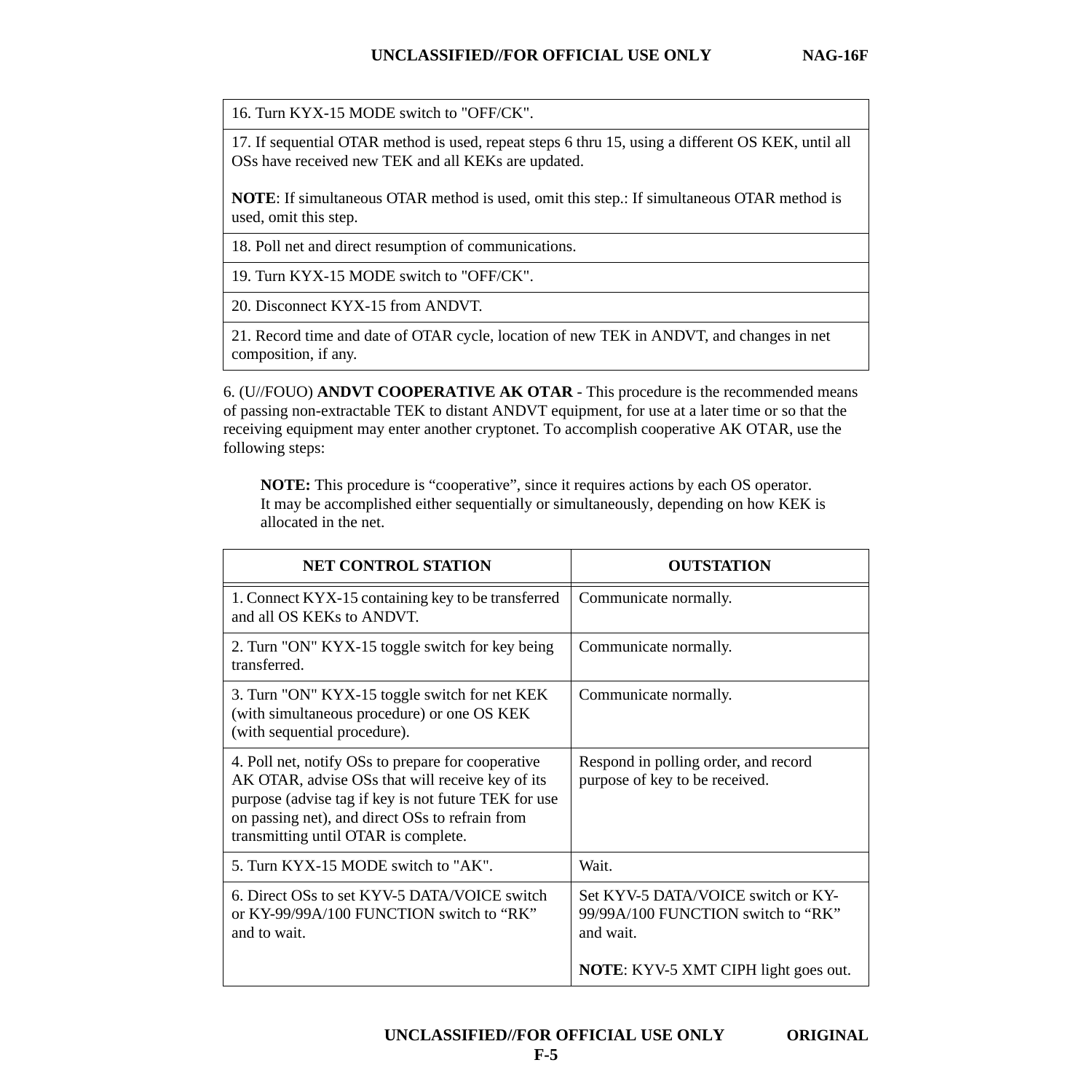# **UNCLASSIFIED//FOR OFFICIAL USE ONLY NAG-16F**

| <b>NET CONTROL STATION</b>                                                                                                                                                                                                                    | <b>OUTSTATION</b>                                                                                                                                                                                                   |
|-----------------------------------------------------------------------------------------------------------------------------------------------------------------------------------------------------------------------------------------------|---------------------------------------------------------------------------------------------------------------------------------------------------------------------------------------------------------------------|
| 7. Press KYX-15 INITIATE button.                                                                                                                                                                                                              | Wait.                                                                                                                                                                                                               |
| <b>NOTE:</b> KYX-15 PARITY light flashes.                                                                                                                                                                                                     | <b>NOTE:</b> If successful transfer occurred,<br>KYV-5 displays constant "CC".                                                                                                                                      |
| <b>NOTE:</b> KYV-5 XMIT CIPH light goes out briefly<br>and comes back on, and AK preamble sidetone is<br>audible in handset.<br>NOTE: KY-99/99A/100 displays "TK AK", and                                                                     | NOTE: If successful transfer occurred, KY-<br>99/99A/100 displays "LOAD" (with "1"<br>flashing).                                                                                                                    |
| transmit modem signal is audible in handset.                                                                                                                                                                                                  |                                                                                                                                                                                                                     |
| 8.a. Wait.                                                                                                                                                                                                                                    | KYV-5 OS turn KEY FILL switch to vacant<br>fill position and push KYV-5 INITIATE<br>switch.                                                                                                                         |
|                                                                                                                                                                                                                                               | <b>NOTE:</b> KYV-5 loads received key into<br>selected fill position and displays "01".                                                                                                                             |
| 8.b. Wait.                                                                                                                                                                                                                                    | KY-99/99A/100 OS press button to select<br>vacant KEY button to select vacant KEY<br>FILL position, and press KY-99/99A/100<br>INIT button to enter key.                                                            |
|                                                                                                                                                                                                                                               | NOTE: At first push, KY-99 99A/100<br>displays flashing "LOAD #" (# is selected<br>fill position). At second push, KY-99/99A/<br>100 stores key and displays "KEY #"<br>briefly. "Pass" tone is audible in handset. |
| 9. Poll net (if simultaneous OTAR procedure used)<br>or call OS (if sequential procedure used) and direct<br>$OS(s)$ to turn KYV-5 DATA/VOICE switch to<br>"NET" or KY-99/99A/100 FUNCTION switch to<br>"CT" and to respond in polling order. | Turn KYV-5 DATA/VOICE switch to<br>"NET" or KY-99/99A/100 FUNCTION<br>switch to "CT" and respond, in polling<br>order, to confirm successful key transfer.                                                          |
| <b>CAUTION:</b> Before completing step 10, ensure that<br>all OSs that should respond do so.                                                                                                                                                  |                                                                                                                                                                                                                     |
| 10. Turn "OFF" KYX-15 toggle switch for<br>transmitted key.                                                                                                                                                                                   | Wait.                                                                                                                                                                                                               |
| 11. Turn KYX-15 MODE switch to "VU".                                                                                                                                                                                                          | Wait.                                                                                                                                                                                                               |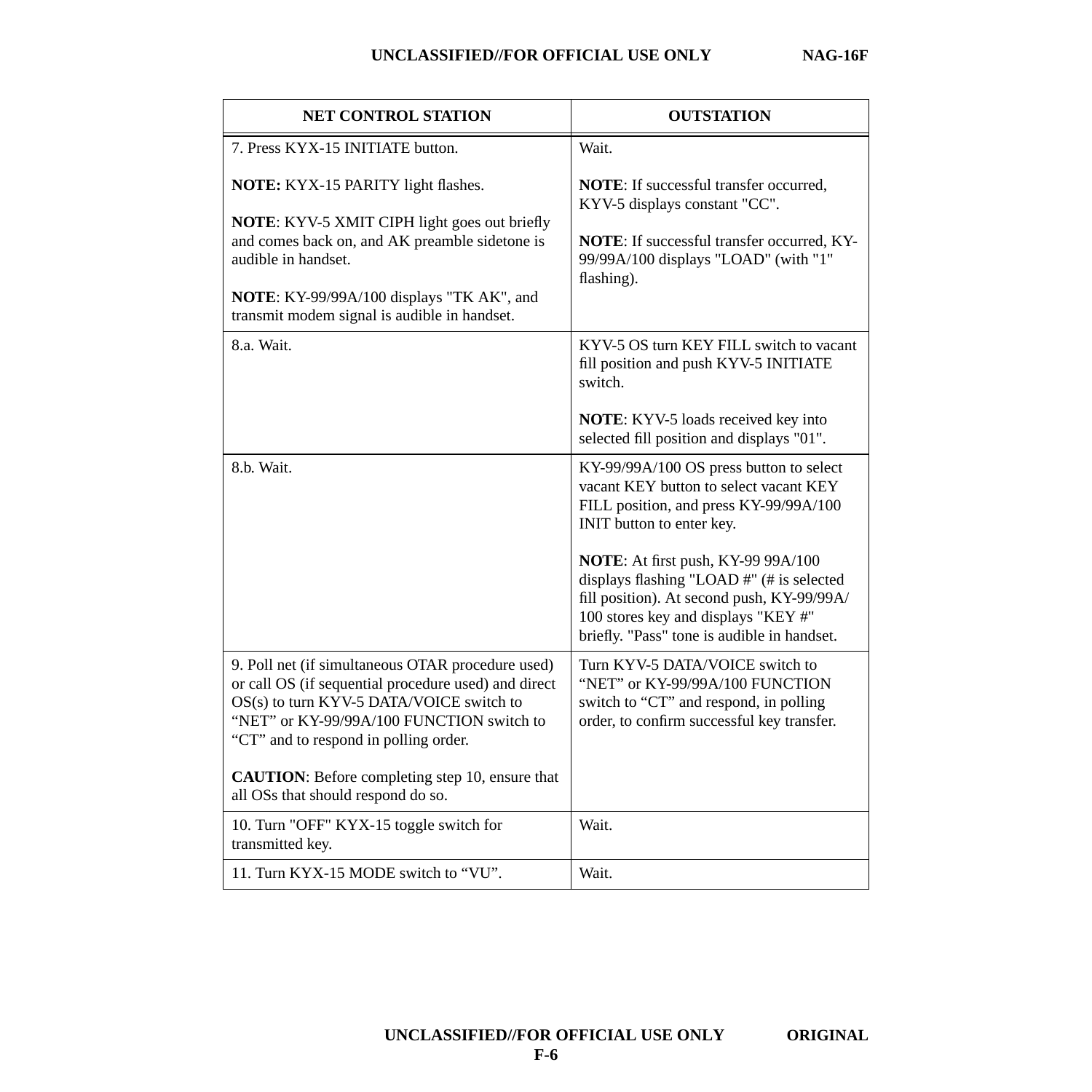#### **UNCLASSIFIED//FOR OFFICIAL USE ONLY NAG-16F**

| <b>NET CONTROL STATION</b>                                                                                                                           | <b>OUTSTATION</b>                                          |
|------------------------------------------------------------------------------------------------------------------------------------------------------|------------------------------------------------------------|
| 12. Turn "ON" KYX-15 toggle switch for net KEK<br>or OSs that received key.                                                                          | Wait.                                                      |
| <b>NOTE:</b> All other KYX-15 toggle switches must be<br>"OFF".                                                                                      |                                                            |
| 13. Press KYX-15 INITIATE button                                                                                                                     | Wait.                                                      |
| NOTE: KYX-15 PARITY light flashes and a "pass"<br>tone is audible in handset. KYV-5 XMIT CIPH light<br>goes off briefly.                             |                                                            |
| <b>NOTE:</b> KYV-5 XMIT CIPH light goes off briefly.                                                                                                 |                                                            |
| NOTE: KY-99/99A/100 displays "NCD VU".                                                                                                               |                                                            |
| 14. Turn "OFF" KYX-15 toggle switches.                                                                                                               | Wait.                                                      |
| 15. If sequential OTAR procedure is used, repeat<br>steps 6 thru 17, using KEK of called OS, until key is<br>transferred to all OSs.                 | Perform actions as steps 6 thru 17 require.                |
| <b>NOTE:</b> If net KEK is used, omit this step.                                                                                                     |                                                            |
| 16. If other keys are to be transferred, repeat steps 5<br>thru 15 until all keys have been transferred.                                             | Perform actions as steps 5 thru 15 require.                |
| 17. Call net and direct resumption of<br>communications.                                                                                             | Acknowledge in polling order and resume<br>communications. |
| 18. If transferred key is future net TEK, load it into<br>desired ANDVT fill position, and record its<br>location.                                   | Communicate normally.                                      |
| NOTE: If transferred key is not future TEK, omit<br>this step.                                                                                       |                                                            |
| 19. Turn KYX-15 MODE switch to "OFF/CK".                                                                                                             | Communicate normally.                                      |
| 20. Disconnect KYX-15 from ANDVT                                                                                                                     | Communicate normally.                                      |
| 21. Record time and date of OTAR activity,<br>including tags of keys transferred that are not future<br>TEKs for use on transmitting net or circuit. |                                                            |

7. (U//FOUO) **ANDVT OTAT** - This procedure is used to transfer key that will be extracted at the OSs and used to key another COMSEC equipment, either an ANDVT that is used on another net or circuit or, in COMSEC emergencies, any COMSEC equipment capable of using 128-bit key. To accomplish ANDVT OTAT, use the following steps:

**UNCLASSIFIED//FOR OFFICIAL USE ONLY ORIGINAL**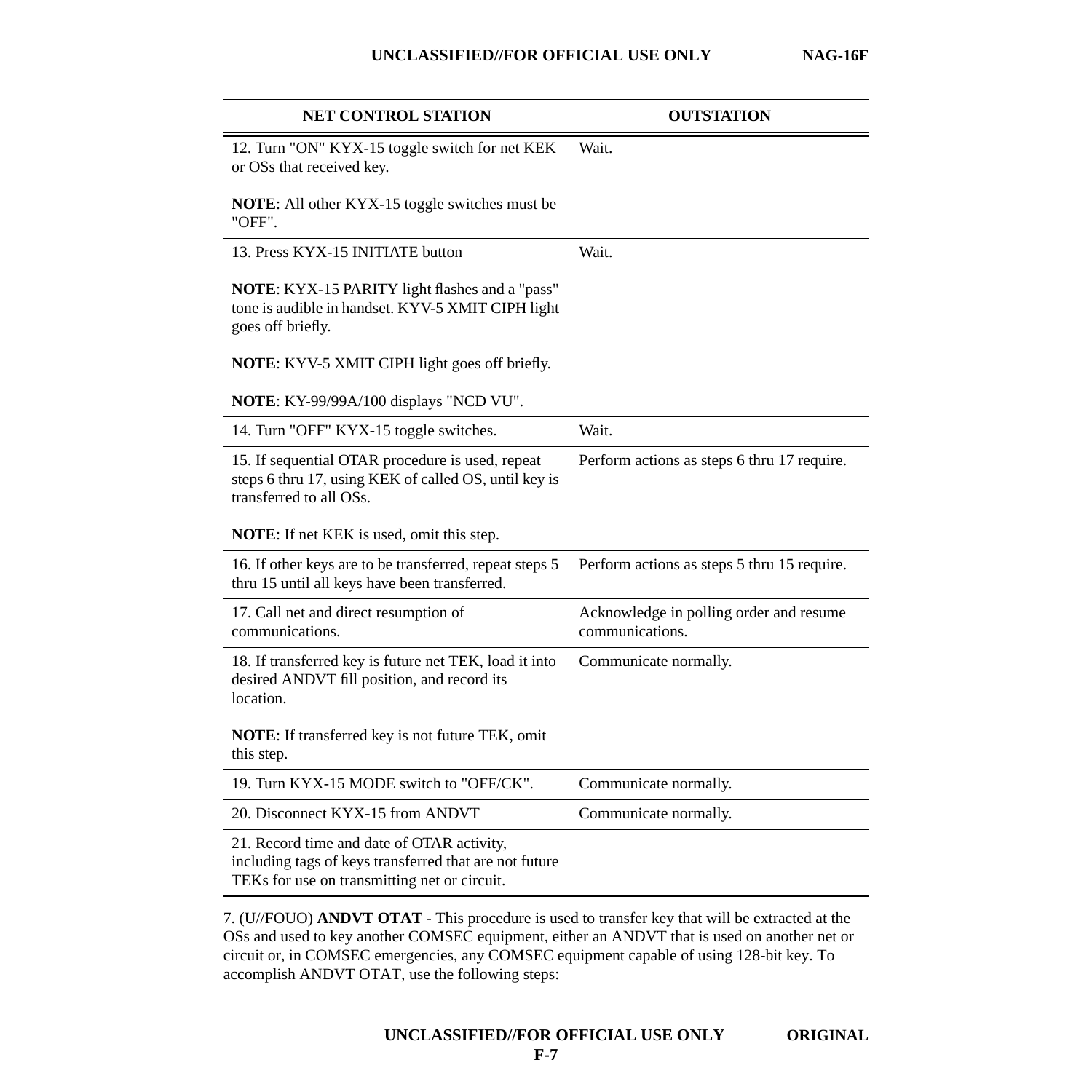**NOTE**: (U//FOUO) ANDVT OTAT must be performed sequentially. It is "cooperative", since it requires actions by OS operators. If a common KEK is used, all net OSs have the potential to receive the transferred key, but the NCS may specify those that are required to do so.

**NOTE**: (U//FOUO) Except during COMSEC emergencies, KEKs may not be transmitted electrically.

| <b>NET CONTROL STATION</b>                                                                                                                                      | <b>OUTSTATION</b>                                                                                                     |
|-----------------------------------------------------------------------------------------------------------------------------------------------------------------|-----------------------------------------------------------------------------------------------------------------------|
| 1. Connect KYX-15 containing key to be transferred<br>to ANDVT.                                                                                                 | Communicate normally.                                                                                                 |
| 2. Turn "ON" KYX-15 toggle switch for key to be<br>transferred.                                                                                                 | Communicate normally.                                                                                                 |
| 3. Turn "ON" KYX-15 toggle switch for net KEK or<br>unique KEK for one OS that will receive key.                                                                | Communicate normally.                                                                                                 |
| 3. Turn "ON" KYX-15 toggle switch for net KEK or<br>unique KEK for one OS that will receive key.                                                                | Communicate normally.                                                                                                 |
| 4. Poll net, alert OSs that OTAT activity is about to<br>take place, and direct them to refrain from<br>transmitting until the routine is complete.             | Respond in polling order.                                                                                             |
| 5. Call net or receiving OS and advise "tag" of key<br>to be transmitted.                                                                                       | Respond (in polling order, if net KEK is<br>used), and record "tag" of key to be<br>received.                         |
| 6. Turn KYX-15 MODE switch to "AK".                                                                                                                             | Wait.                                                                                                                 |
| 7. Direct receiving OS(s) to connect KYK-13 or<br>KYX-15 to ANDVT, to select vacant KYX-15/<br>KYK-13 fill position, and to record its number.                  | Connect KYK-13 or KYX-15 to ANDVT,<br>turn "ON" vacant KYX-15 or KYK-13<br>toggle switch, and record its number.      |
| 8. Direct receiving OS(s) using KYX-15 to turn its<br>MODE switch to "LD".                                                                                      | OSs using KYX-15 turn MODE switch to<br>"LD".                                                                         |
| 9. Direct receiving OS(s) to turn KYV-5 DATA/<br>VOICE switch or KY-99/99A/100 FUNCTION<br>switch to "RK" and to press KYX-15/KYK-13<br><b>INITIATE</b> button. | Turn KYV-5 data/voice switch or KY-99/<br>99A/100 FUNCTION switch to "RK" and<br>press KYX-15/KYK-13 INITIATE button. |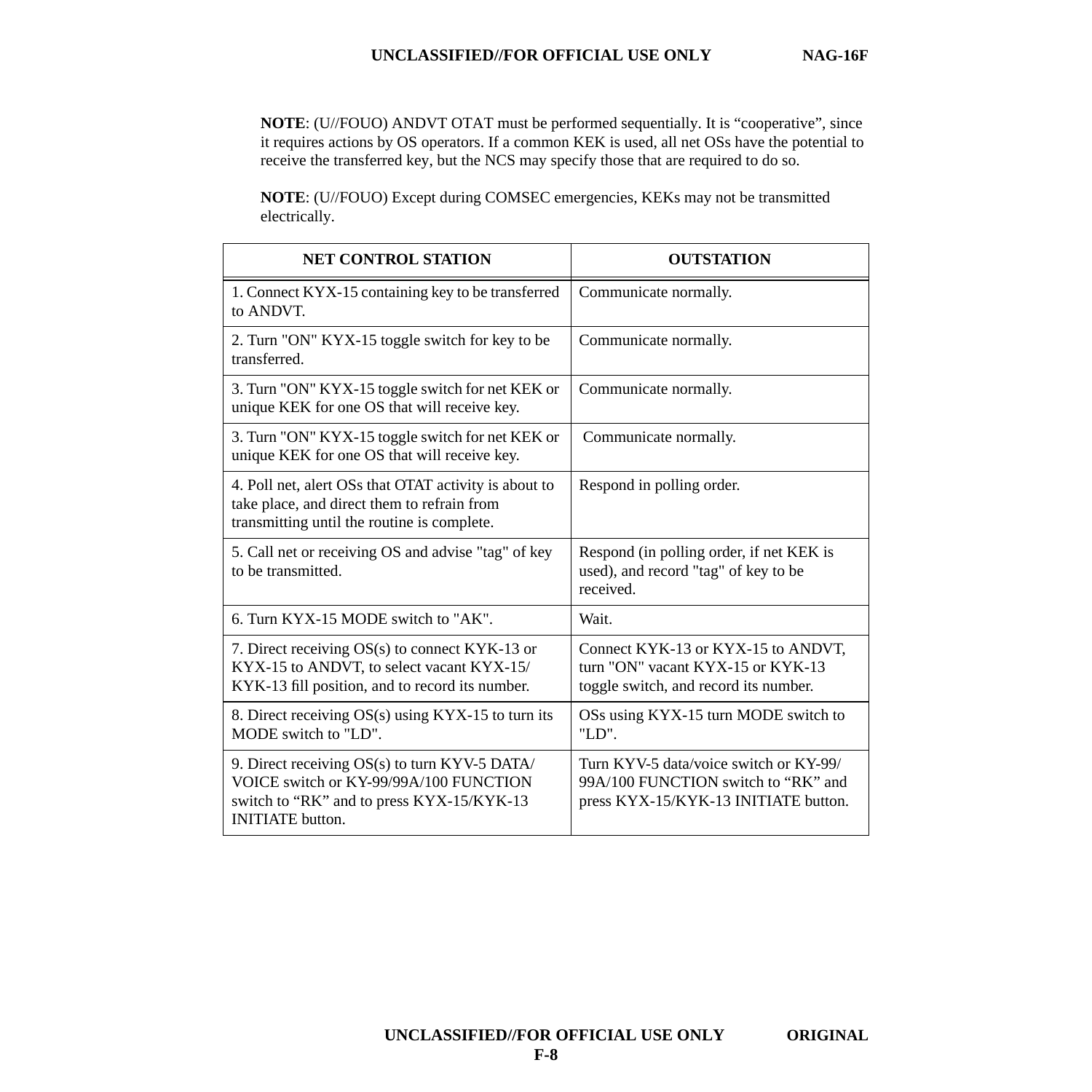| <b>NET CONTROL STATION</b>                                                                                                                                                                                                                                         | <b>OUTSTATION</b>                                                                                                                                                             |
|--------------------------------------------------------------------------------------------------------------------------------------------------------------------------------------------------------------------------------------------------------------------|-------------------------------------------------------------------------------------------------------------------------------------------------------------------------------|
| 10. Press KYX-15 INITIATE button.                                                                                                                                                                                                                                  | Wait.                                                                                                                                                                         |
| <b>NOTE:</b> KYX-15 PARITY light flashes.                                                                                                                                                                                                                          | NOTE: KYK-13/KYX-15 PARITY light<br>flashes.                                                                                                                                  |
| NOTE: KYV-5 XMIT CIPH light goes out briefly,<br>and AK preamble sidetone is audible in handset.                                                                                                                                                                   | <b>NOTE:</b> KYV-5 displays "EO" briefly then<br>"CC".                                                                                                                        |
| NOTE: KY-99/99A/100 displays: KY-99/99A/100<br>displays audible in handset.                                                                                                                                                                                        | NOTE: KY-99/99A/100 displays "TK AK"<br>and transmit modem signal is audible in<br>handset.                                                                                   |
| 11. Poll net (if common KEK used) or call OS (if<br>multiple KEKs are used) and direct $OS(s)$ to set<br>KYV-5 DATA/VOICE switch to "NET" or "P-T-P"<br>(as appropriate) or to turn KY-99/99A/100<br>FUNCTION switch to "CT", and verify that key<br>was received. | Turn KYV-5 DATA/VOICE switch to<br>"NET" or "P-T-P" (as appropriate) or KY-<br>99/99A/100 FUNCTION switch to "CT",<br>and to respond in polling order, if key was<br>received |
| <b>CAUTION:</b> Ensure that receiving OS (or all<br>addressed OSs, if common KEK used) verify receipt<br>of key, before completing step 12.                                                                                                                        |                                                                                                                                                                               |
| 12. Turn "OFF" all KYX-15 toggle switches.                                                                                                                                                                                                                         | Wait.                                                                                                                                                                         |
| 13. Turn KYX-15 MODE switch to "VU".                                                                                                                                                                                                                               | Wait.                                                                                                                                                                         |
| 14. Turn "ON" KYX-15 toggle switch of net KEK<br>or KEK of OS that received key.                                                                                                                                                                                   | Wait.                                                                                                                                                                         |
| 15. Press KYX-15 INITIATE button.                                                                                                                                                                                                                                  | Wait.                                                                                                                                                                         |
| <b>NOTE:</b> KYX-15 PARITY light flashes                                                                                                                                                                                                                           |                                                                                                                                                                               |
| <b>NOTE:</b> KYV-5 XMIT CIPH light goes out briefly,<br>KYV-5 displays "CC", out briefly, KYV-5<br>displays "CC", and "pass" tone is audible in handset.                                                                                                           |                                                                                                                                                                               |
| NOTE: KY-99/99A/100 displays "NCD VU" and<br>"pass" tone is audible in handset.                                                                                                                                                                                    |                                                                                                                                                                               |
| 16. Turn "OFF" KYX-15 toggle switch.                                                                                                                                                                                                                               | Wait.                                                                                                                                                                         |
| 17. If multiple KEKs are used, repeat steps<br>6 thru 16, using KEK of each other OS to receive<br>key, until all desired OSs verify key receipt.                                                                                                                  | Comply as required by steps 6 thru 16.                                                                                                                                        |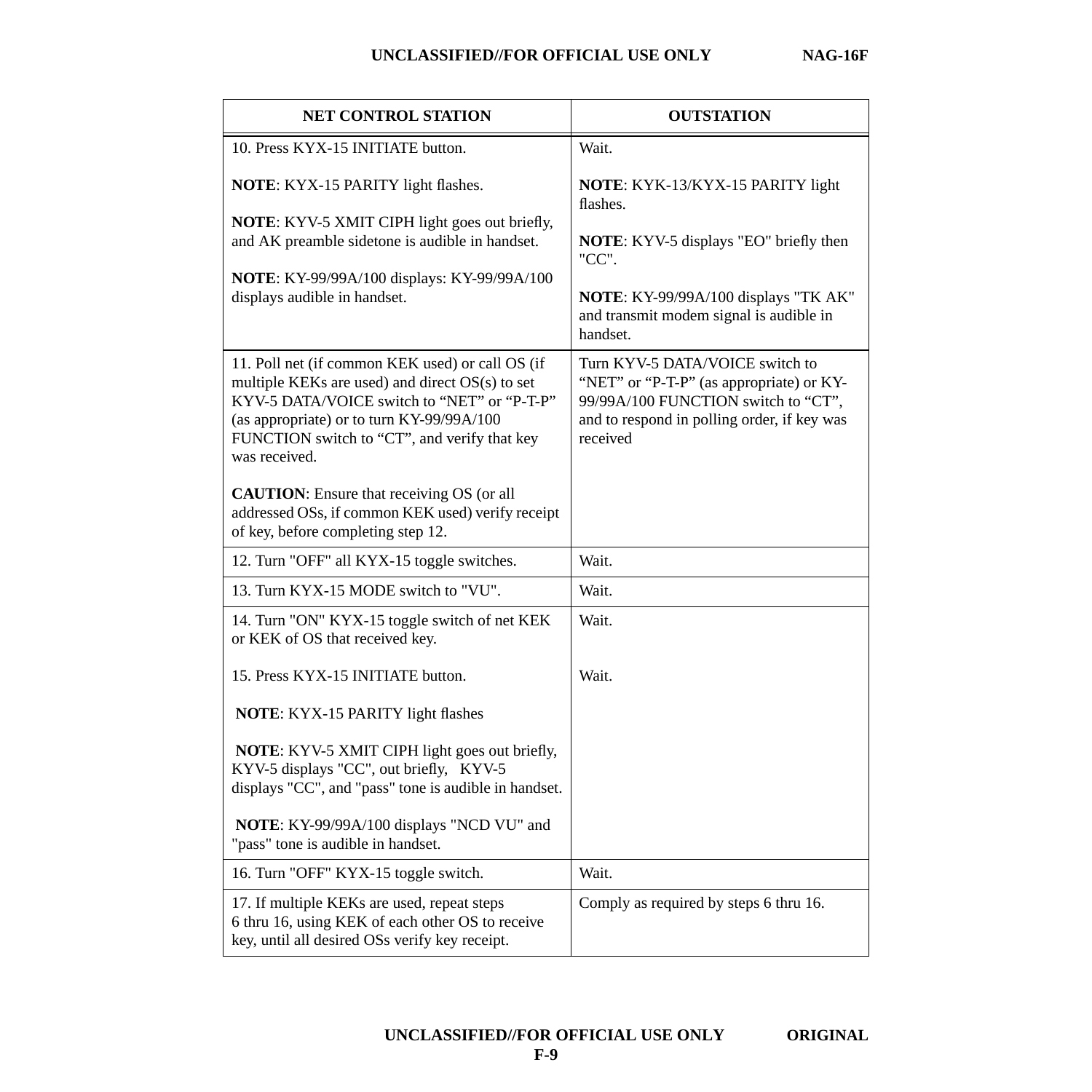| <b>NET CONTROL STATION</b>                                               | <b>OUTSTATION</b>                                             |
|--------------------------------------------------------------------------|---------------------------------------------------------------|
| 18. If additional keys are to be transferred, repeat<br>steps 6 thru 17. | Comply as required by steps 6                                 |
| 19. Record date and time, tag, recipient(s) or all<br>OTATed key.        | Record date and time of each key received.                    |
| 20. Poll net and direct resumption of normal<br>communications.          | Respond in polling order and resume<br>normal communications. |
| 21. Turn KYX-15 MODE switch to "OFF/CK".                                 | Communicate normally.                                         |
| 22. Disconnect KYX-15 from ANDVT.                                        | Communicate normally.                                         |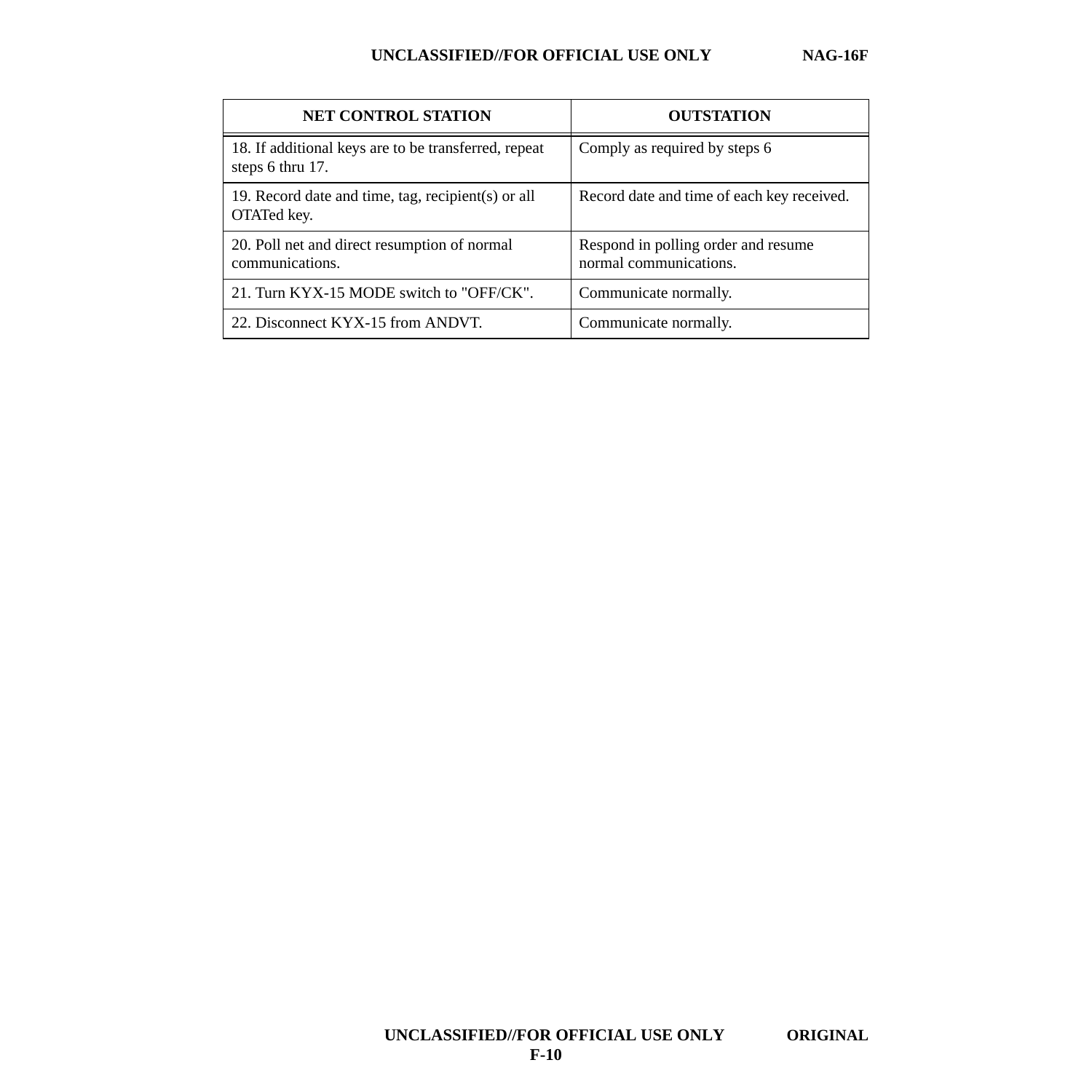#### **UNCLASSIFIED//FOR OFFICIAL USE ONLY NAG-16F**

# **ANNEX G**

#### **(U) KY-68 OTAD PROCEDURES**

1. (U) **INTRODUCTION** - The KY-68 Digital Secure Voice Terminal (and its fixed-plant functionally equivalent, the KY-78) are capable of both OTAR and OTAT, when they are installed in connection with TRI-TAC and MSE systems and in sole-user applications.

**NOTE**: (U//FOUO) In the sole-user mode of operation, two KY-68s are connected back-to-back, with no intervening switching equipment. Both keyboards are disabled, and signalling is accomplished automatically. When the calling terminal goes off-hook, the receiving terminal rings, and conversation can begin when the receiving terminal goes off-hook. The sole-user mode does not permit plain text operation.

2. (U) **PURPOSE AND SCOPE** - This annex provides standard procedures for accomplishing OTAR on sole-user KY-68 circuits and OTAT on sole-user and TRI-TAC/MSE circuits secured by the KY-68.

**CAUTION**: (U) Prior to performing OTAR or OTAT on KY-68 circuits, ensure that any fill device to be used is functioning properly and has sufficient battery energy to complete the operation.

3. (U//FOUO) **SOLE-USER KY-68 OTAR** - This procedure is used to remotely rekey sole-user KY-68 terminals. KY-68s can also be rekeyed by the operator at the associated TRI-TAC or MSE switch, but that process is beyond the scope of this manual. To accomplish sole-user KY-68 OTAR, the calling terminal operator uses the following steps, after the answering terminal operator answers the call:

**NOTE**: (U) Sole-user KY-68 OTAR requires that both KY-68s hold the same KEK and TEK.

| 1. Load KEK into higher numbered KYX-15 fill position. |
|--------------------------------------------------------|
|--------------------------------------------------------|

2. Load new TEK into lower numbered KYX-15 fill position.

3. Connect KYX-15 to KY-68 with fill cable.

4. Call receiving terminal in secure mode and inform receiving operator that OTAR will occur.

5. Set KYX-15 MODE switch to "AK".

6. Turn "ON" KYX-15 toggle switch for KEK and TEK.

**NOTE**: All other KYX-15 toggle switches must be "OFF".

7. Push and release KYX-15 INITIATE button.

**NOTE**: The OS KY-68 now holds the new TEK, but the NCS KY-68 does not. To supply TEK for future secure calls, the NCS operator must load the new TEK into his KY-68 from the KYX-15.

8. Turn KYX-15 MODE switch to "OFF/CK".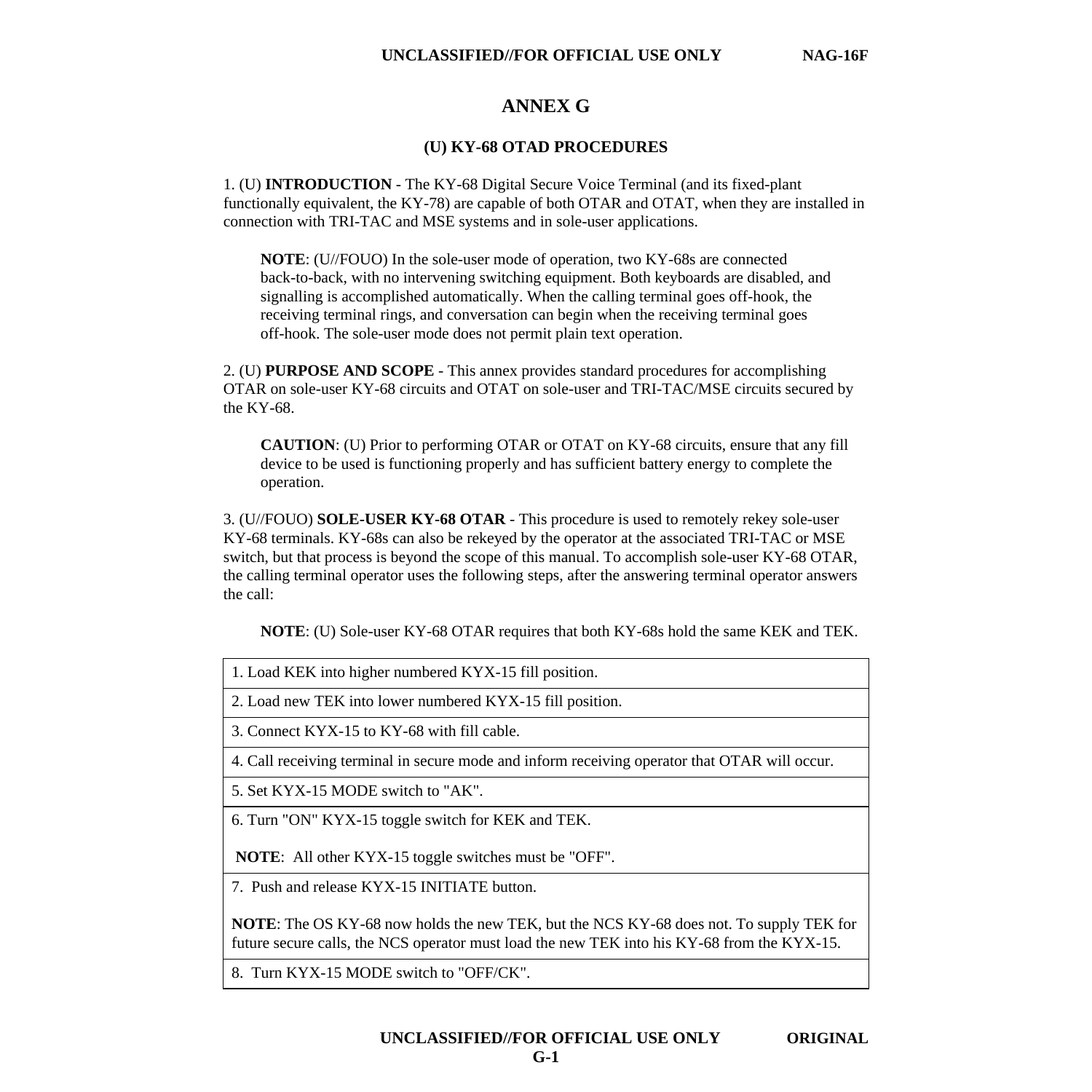9. Disconnect KYX-15 from KY-68.

4. (U//FOUO **KY-68 OTAT** - To transfer key from one KYX-15 to another via TRI-TAC/MSE or sole-user KY-68s, use the following steps:

**NOTE:** (U) KY-68 OTAR is "cooperative", because it requires actions by the receiving terminal operator.

| <b>CALLING TERMINAL</b>                                                                                                                       | <b>ANSWERING TERMINAL</b>                                                                       |
|-----------------------------------------------------------------------------------------------------------------------------------------------|-------------------------------------------------------------------------------------------------|
| 1. Load appropriate TRI-TAC, MSE or sole-user<br>KEK in vacant KYX-15 fill position.                                                          | Take no action.                                                                                 |
| 2. Load keys to be transferred in vacant KYX-15<br>fill positions.                                                                            | Take no action.                                                                                 |
| 3. Call receiving KY-68, advise number of keys to<br>be transferred and their tags, and direct receiving<br>KY-68 to verify that KEK is held. | Respond, load KEK in vacant KYX-15 fill<br>positions, and record key tags in sequence<br>given. |
| 4. Connect KYX-15 to KY-68.                                                                                                                   | Connect KYX-15 to KY-68.                                                                        |
| 5. Wait.                                                                                                                                      | Turn "ON" KYX-15 toggle switch for KEK.                                                         |
|                                                                                                                                               | <b>NOTE:</b> All other KYX-15 toggle switches<br>must be "OFF".                                 |
| 6. Wait.                                                                                                                                      | Turn KYX-15 MODE switch to "LD".                                                                |
| 7. Wait.                                                                                                                                      | Move KY-68 VAR STOR switch to<br>"LOAD" and release.                                            |
|                                                                                                                                               | <b>NOTE:</b> Two PARITY tones are audible.                                                      |
| 8. Turn "ON" KYX-15 toggle switch for first or<br>next key to be transferred.                                                                 | Select KYX-15 fill position for key to be<br>received, and turn "ON" its toggle switch.         |
| <b>NOTE:</b> Other KYX-15 toggle switches must be<br>"OFF".                                                                                   | <b>NOTE:</b> Other KYX-15 toggle switches<br>must be "OFF".                                     |
| 9. Turn KYX-15 MODE switch to "LD".                                                                                                           | Turn KYX-15 MODE switch to "RV".                                                                |
| 10. Move KY-68 VAR STOR switch to "LOAD".                                                                                                     | Wait.                                                                                           |
| <b>NOTE:</b> Two PARITY tones are audible.                                                                                                    |                                                                                                 |
| 11. Turn KYX-15 toggle switch for key to be<br>transferred.                                                                                   | Wait.                                                                                           |
| 12. Turn "ON" KYX-15 toggle switch for UIRV or<br>KEK.                                                                                        | Wait.                                                                                           |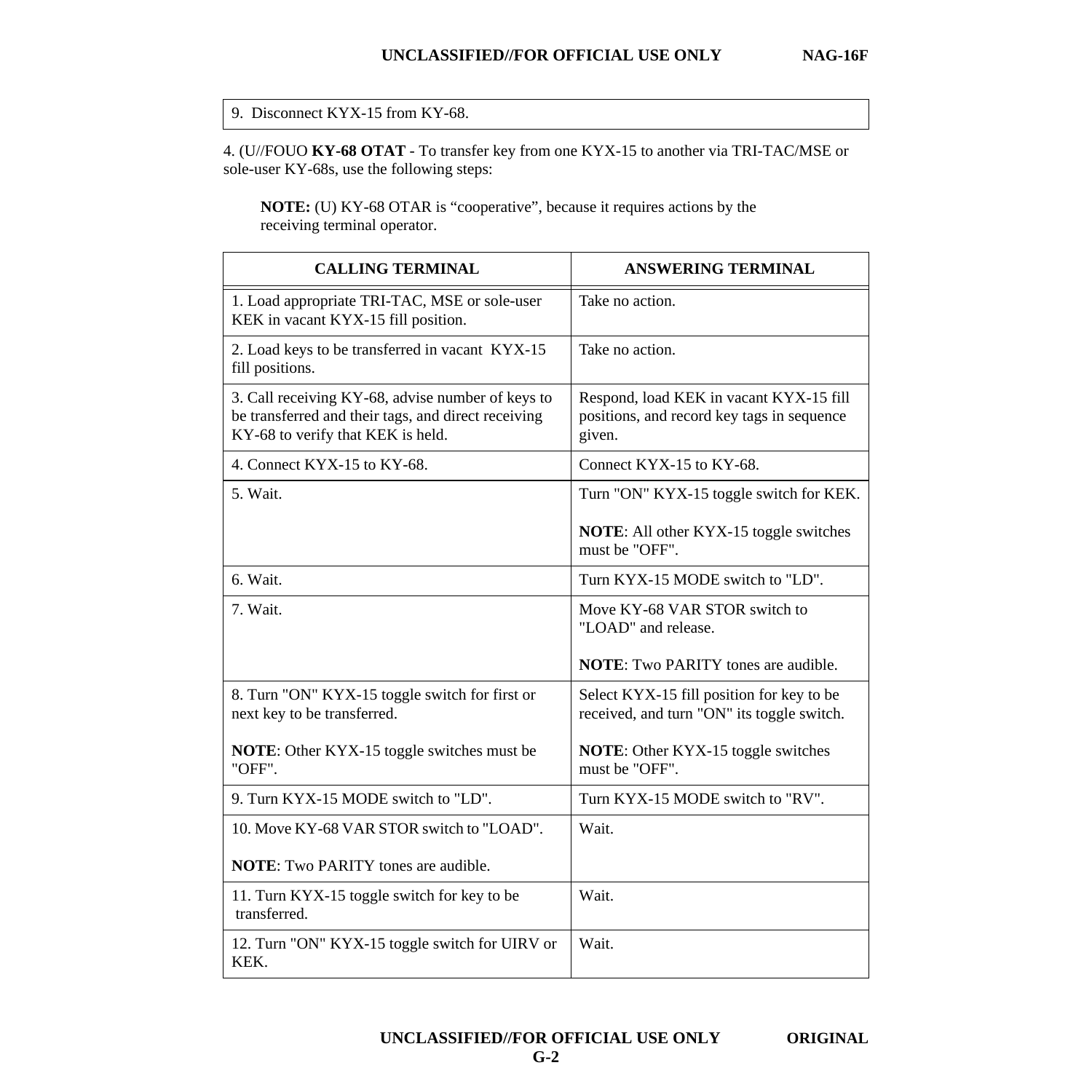# **UNCLASSIFIED//FOR OFFICIAL USE ONLY NAG-16F**

| <b>CALLING TERMINAL</b>                                                  | <b>ANSWERING TERMINAL</b>                                            |
|--------------------------------------------------------------------------|----------------------------------------------------------------------|
| 13. Turn KYX-15 MODE switch to "MK".                                     | INI-<br>Push and release KYX-15 MODE<br>TIATE button.                |
| <b>NOTE:</b> Circuit loses sync, and static is audible at<br>NCS.        |                                                                      |
| 14. Wait for sync loss, then push and release<br>KYX-15 INITIATE button. | Wait.                                                                |
| NOTE: KYX-15 PARITY light flashes and circuit<br>syncs.                  | <b>NOTE:</b> KYX-15 PARITY light flashes and<br>circuit syncs.       |
| 15. Move KYX-15 MODE SELECT switch to<br>"OFF/CK".                       | Turn KYX-15 MODE switch to "OFF/CK".                                 |
| 16. Wait.                                                                | Move KY-68 VAR STOR switch to<br>"LOAD" and release.                 |
|                                                                          | <b>NOTE:</b> KYX-15 PARITY light flashes.                            |
| 17. Repeat steps 5 thru 16 for each additional key to<br>be transferred. | Repeat steps 5 thru 16 for each additional<br>key to be transferred. |
| 18. Disconnect KYX-15 from KY-68.                                        | Disconnect KYX-15 from KY-68.                                        |
| 19. Return KY-68 to "on-hook" position.                                  | Return KY-68 to "on-hook" position.                                  |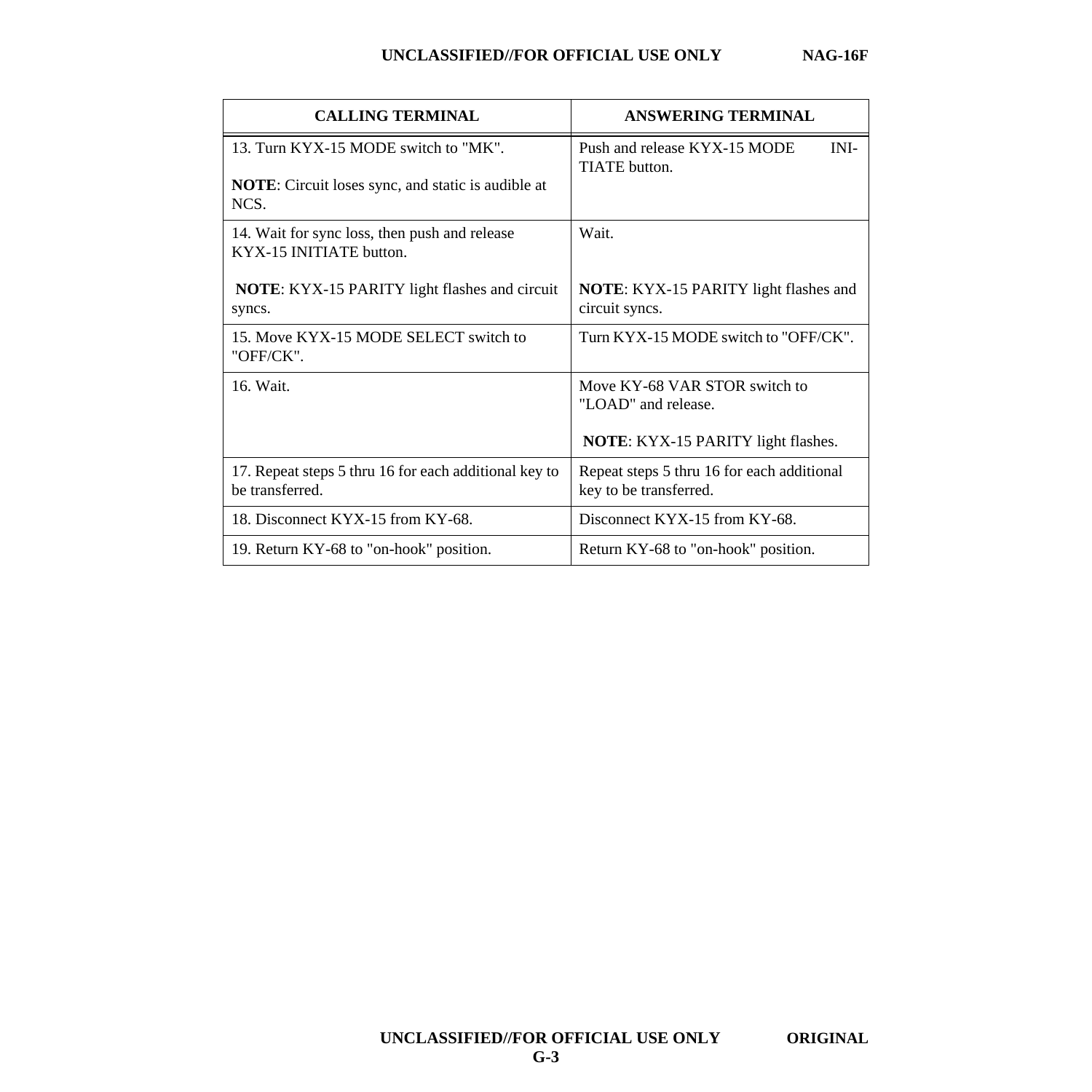# THIS PAGE IS INTENTIONALLY BLANK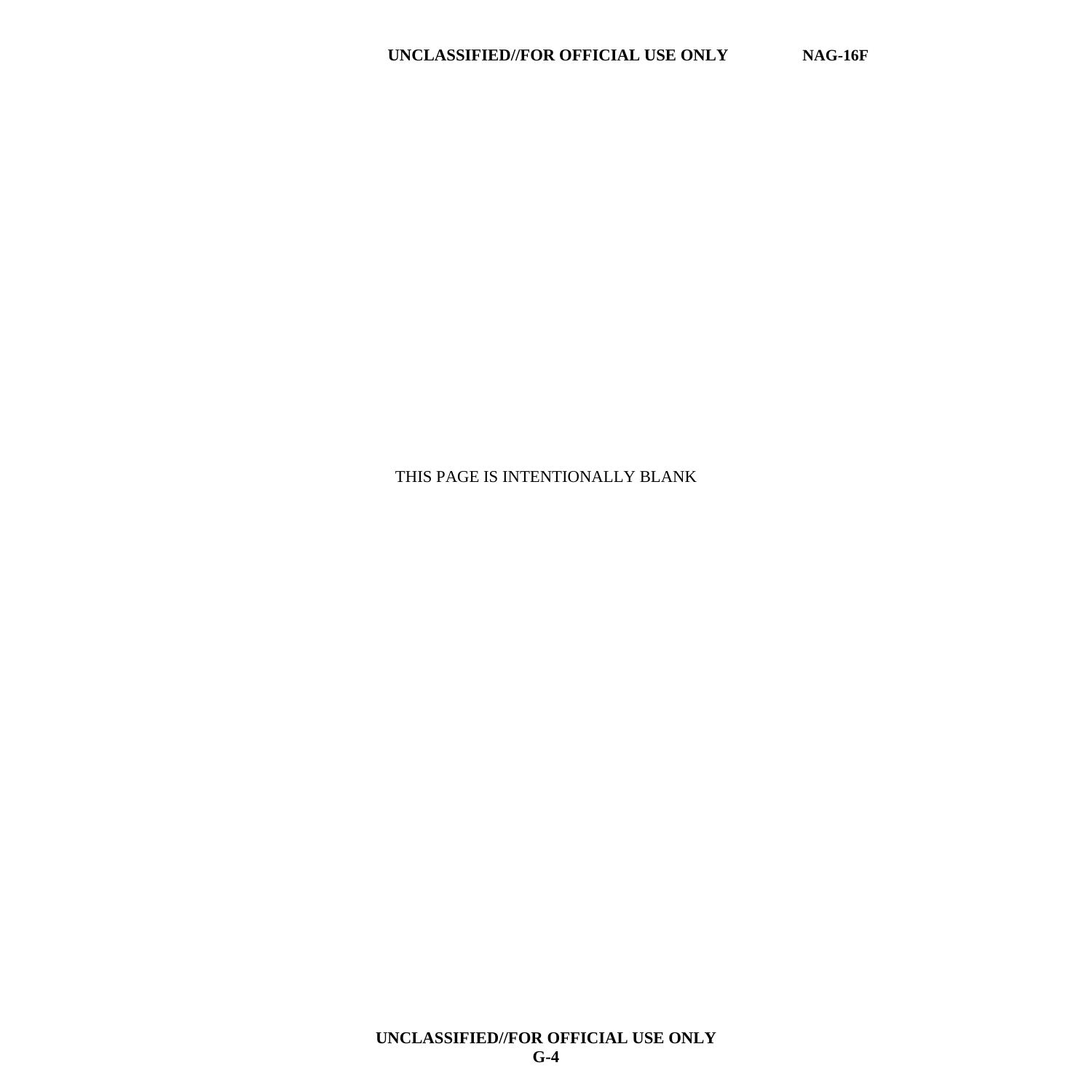# **UNCLASSIFIED//FOR OFFICIAL USE ONLY NAG-16F**

# **ANNEX H**

# **(U) KW-46 OTAD PROCEDURES**

1. (U) **PURPOSE** - This annex provides standardized instructions for accomplishing OTAT and CV OTAR on KW-46 secured broadcasts.

2. (U//FOUO) **LOADING KEY** - Broadcast Control Station (BCS), BCS on-air monitor, and Receiving Stations (RS) must load the same CV into KW-46 fill position CV-1 and the same KEK into fill position CV-2, using following steps:

**NOTE**: (U) Procedures for loading CVs and KEKs are stated in terms of the KOI-18; however, key may also be loaded using the KYK-13, the KYX-15, and the AN/CYZ-10. All numbered steps and associated notes and cautions are "UNCLASSIFIED//FOR OFFICIAL USE ONLY".

**CAUTION**: (U) Prior to loading key into a KW-46 or performing OTAR or OTAT procedures, ensure that any fill device to be used is functioning properly and has sufficient battery energy to complete the operation.

1. Connect KOI-18 to KW-46 with fill cable.

2. On KW-46 depress "21" (for CV) or "22" (for KEK), "ENTER", "VERIFY", and "EXECUTE".

**NOTE**: KW-46 BUSY and KEY I/O lights come on.

**NOTE**: BCS, BCS on-air monitor, and RS must have KEK in same KW-46 fill position. If BCS directs that KEK be loaded into a fill position other than 22, load commands change accordingly, for example, load command 23 for KEK-

3. Pull key tape through KOI-18.

**NOTE**: KW-46 BUSY and KEY I/O lights go out.

3. (U) **OTAT/OTAR PROCEDURES** - KW-46 OTAT/OTAR procedures are stated below.

**NOTE**: (U//FOUO) Because most of the procedural steps for accomplishing OTAT and OTAR are similar, they are presented in a single list. OTAT uses steps 1 - 24 and 29 thru 33, and OTAR uses steps 1 - 16 and 25 - 33. BCS on-air monitor follows procedure for RS. All numbered steps and associated notes and cautions are UNCLASSIFIED//FOR OFFICIAL USE ONLY"

## **BROADCAST CONTROL STATION**

**CAUTION**: BCS KWT-46 must be set to red mark input (no traffic).

1. Press "53".

**NOTE**: Display reads "LINK CM".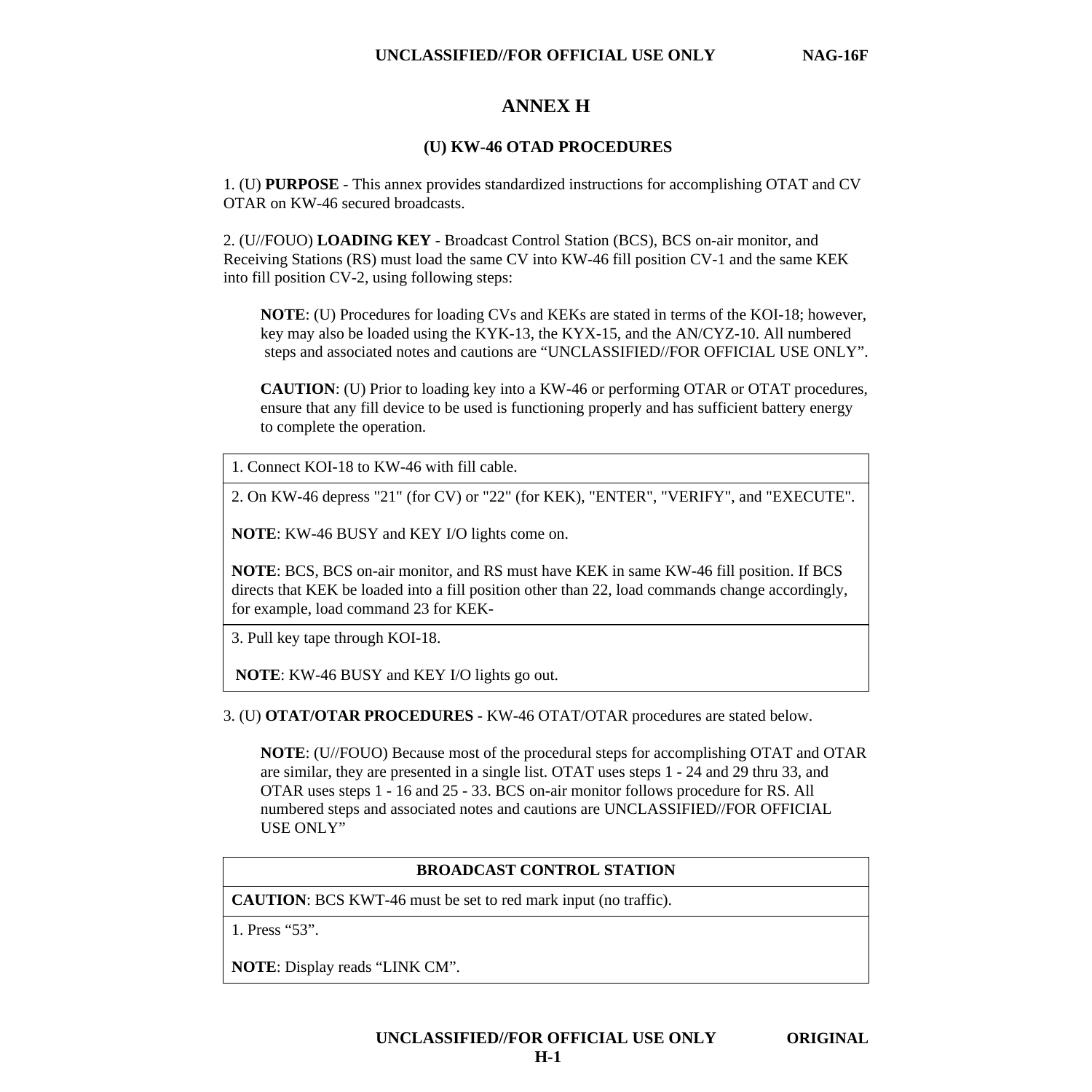2. Press "000001", "ENTER", "VERIFY", "VERIFY", and "EXECUTE".

**NOTE**: LINK light goes out. (RS LINK light also goes out.)

3. Press "51".

**NOTE**: Display reads "ACC ID", and DATA light comes on.

4. Enter 4-digit octal number assigned as key ID.

**CAUTION**: 4-digit key ID must be identical to that assigned in key transfer notice message and cannot be all zeros or ones.

5. Press "ENTER" and "VERIFY".

**NOTE**: Display reads "ACC ID".

6. Press "VERIFY".

**NOTE**: Display reads 4-digit key ID.

7. Press "EXECUTE".

**NOTE**: Steps 8.a - 8.g cover loading key to be transferred from KYK-13; steps 9.a - 9.g cover loading such key from KYX-15; and steps 10.a - 10.e. cover loading it from KOI-18. See Annex J for corresponding AN/CYZ-10 procedures.

8.a. Connect KYK-13 to KWT-46 (with fill cable, if desired).

8.b. Turn KYK-13 ADDRESS SELECT switch to fill position of key to be passed.

8.c. Turn "ON" KYK-13 MODE switch.

8.d. On KWT-46 press "35".

**NOTE**: KWT-46 display reads "ACSV RK".

8.e. On KWT-46 press "ENTER", "VERIFY", and "EXECUTE".

**NOTE**: KYK-13 PARITY light and KWT-46 BUSY and KEY I/O lights blink.

8.f. Turn "OFF" KYK-13 MODE switch.

8.g. Disconnect KYK-13 from KWT-46.

9.a. Connect KYX-15 to KWT-46 with fill cable.

9.b. Turn "ON" KYX-15 toggle switch for key to be transferred.

9.c. Turn KYX-15 MODE switch to "LD".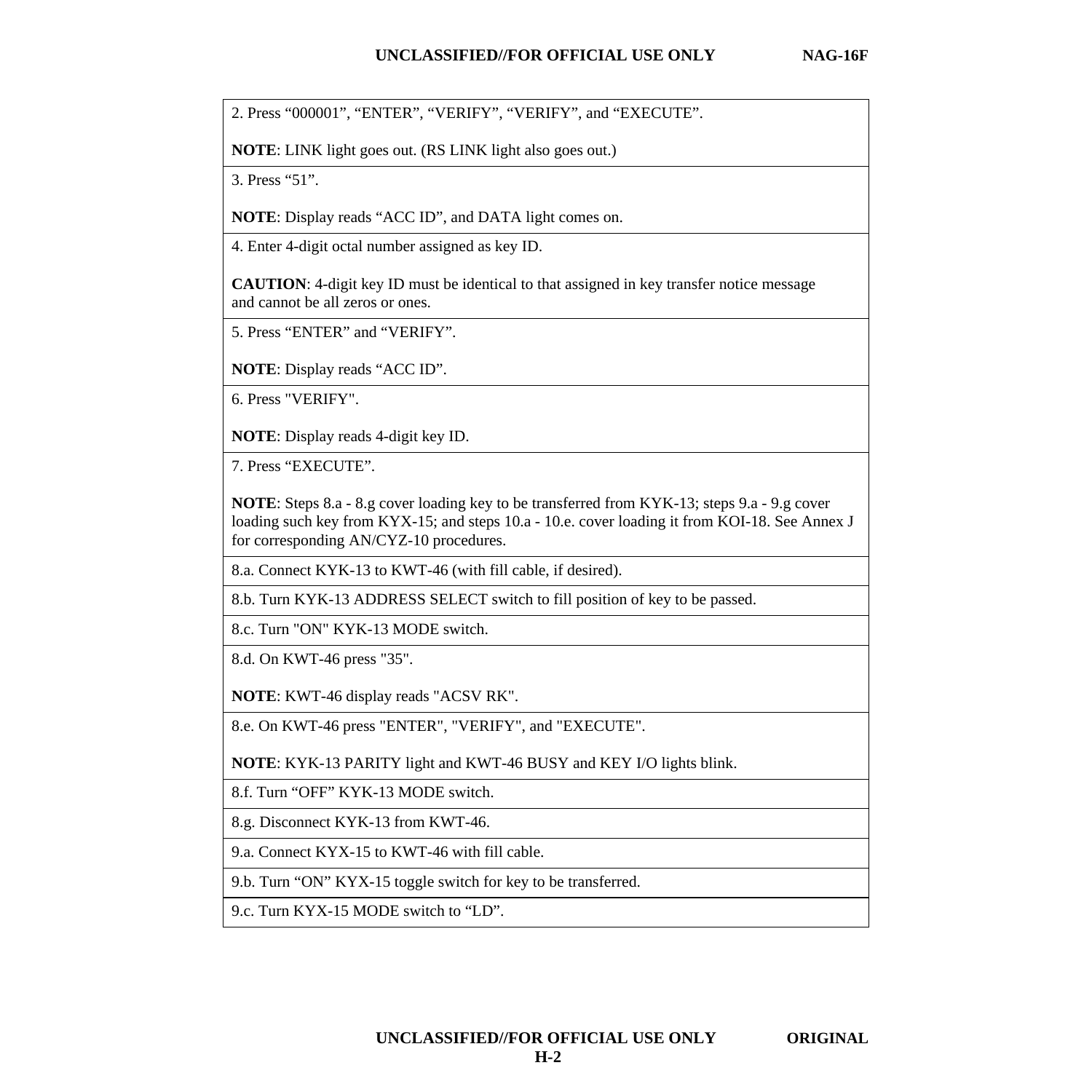9.d. On KWT-46 press "35".

**NOTE**: KWT-46 display reads "ACSV RK".

9.e. On KWT-46 press "ENTER", "VERIFY", and "EXECUTE".

**NOTE**: KYX-15 PARITY light and KWT-46 BUSY and KEY I/O lights blink.

9.g. Disconnect KYX-15 from KWT-46.

9.f. Turn KYX-15 MODE switch to "OFF/CK".

10.a. Connect KOI-18 to KWT-46 with fill cable.

10.b. On KWT-46 press "35".

**NOTE**: KWT-46 display reads "ACSV RK".

10.c. On KWT-46 press "ENTER", "VERIFY", and "EXECUTE".

**NOTE**: KWT-46 BUSY and KEY I/O lights come on.

10.d. Pull tape thru KOI-18.

**NOTE**: KWT-46 BUSY and KEY I/O lights go off.

10.e Disconnect KOI-18 from KWT-46.

| <b>BROADCAST CONTROL STATION</b>                                                                         | <b>RECEIVING STATION</b>                                                                                                                                                                                                                                                                                                                                                                              |
|----------------------------------------------------------------------------------------------------------|-------------------------------------------------------------------------------------------------------------------------------------------------------------------------------------------------------------------------------------------------------------------------------------------------------------------------------------------------------------------------------------------------------|
| 11. On KWT-46 press "53".<br><b>NOTE:</b> KWT-46 display reads "LINK CM"<br>and its DATA light comes on. | <b>NOTE:</b> KWR-46 LINK light comes on for<br>approximately 50 seconds during transfer and goes<br>out on completion. KWR-46 UVRQ/REKEY light<br>comes on, and KWR-46 becomes subject to<br>two-person integrity (TPI) rules unless received key<br>is not intended for use by receiving unit. In that<br>situation, a single operator may zeroize KWR-46<br>UVRQ fill position if done immediately. |
| 12. On KWT-46 press "001150"                                                                             | Wait.                                                                                                                                                                                                                                                                                                                                                                                                 |
| <b>NOTE:</b> KWT-46 DATA light goes out.                                                                 |                                                                                                                                                                                                                                                                                                                                                                                                       |
| 13. On KWT-46 press "ENTER",<br>"VERIFY", "VERIFY", and "EXECUTE".                                       | Wait.                                                                                                                                                                                                                                                                                                                                                                                                 |
| 14. Repeat steps 3. - 13. for each additional<br>key to be transmitted.                                  | Repeat steps 3. - 13. for each additional key to be<br>transmitted.                                                                                                                                                                                                                                                                                                                                   |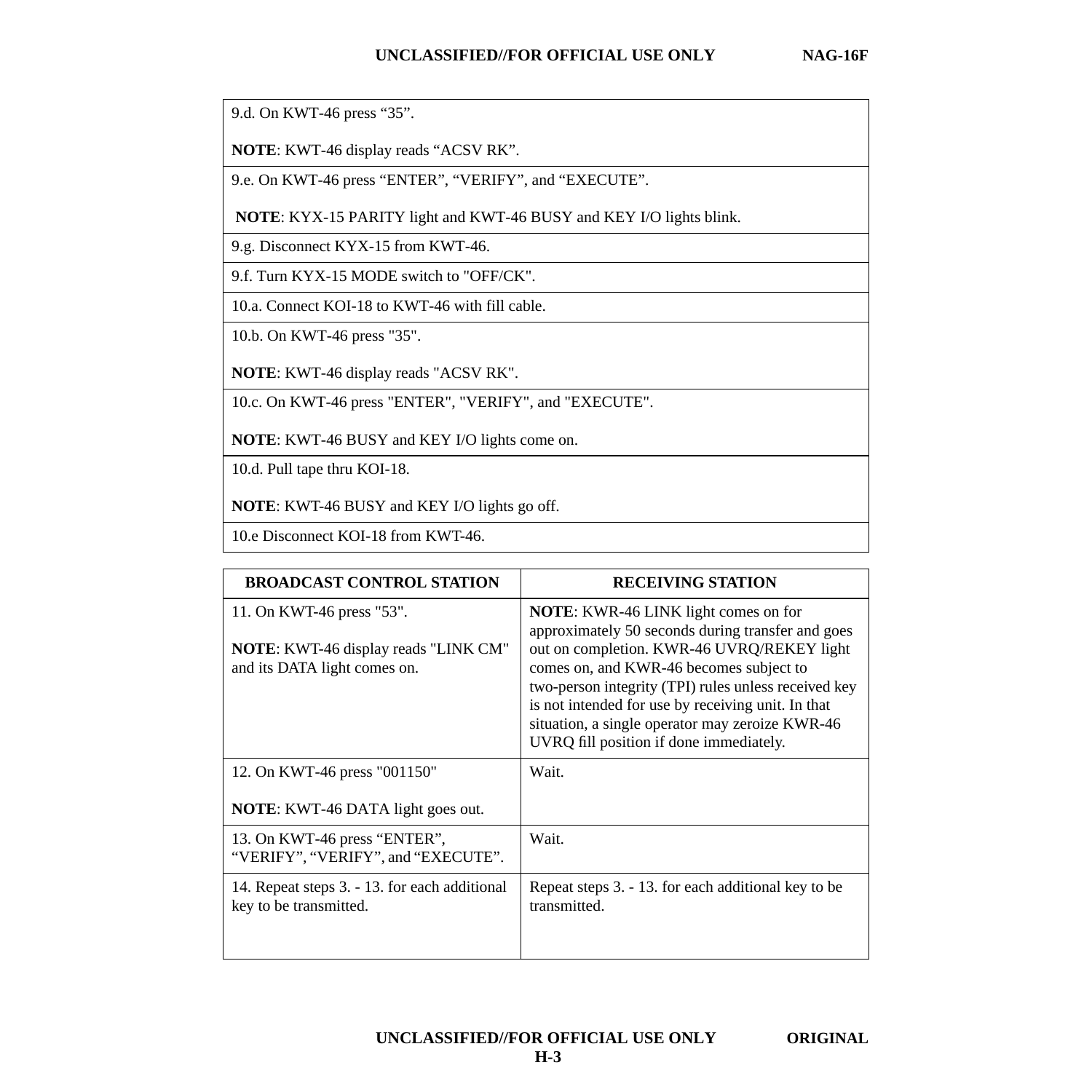# **RECEIVING STATION**

15. On KWR-46 press "54".

**NOTE:** KWR-46 display reads "VARP".

16. On KWR-46 press "ENTER".

**NOTE:** KWR-46 display reads 4-digit octal number BCS assigned in key transfer notice message; see step 4.

**NOTE:** If OTAR, omit steps 17 - 24 and proceed with step 25.

17. Connect KYK-13/KYX-15 to KWR-46 fill port.

## **RECEIVING STATION**

18. On KWR-46 press "59".

**NOTE:** KWR-46 display reads "ORKV".

19. On KWR-46 press "ENTER", "VERIFY", and "EXECUTE".

**NOTE:** KWR-46 BUSY and KEY I/O lights come on.

**NOTE:** Use steps 20.a & 20.b for KYK-13 key extraction or steps 21.a & 21.b for KYX-15 key extraction. See Annex J for AN/CYZ-10 procedures.

20.a Turn KYK-13 ADDRESS SELECT toggle to location chosen to receive OTAT key.

20.b Turn "ON" KYK-13 MODE switch.

21.a Turn "ON" KYX-15 toggle switch chosen to receive OTAT key.

21.b Turn "ON" KYX-15 MODE switch.

22. Press KYK-13 OR KYX-15 INITIATE button.

**NOTE:** KYK-13/KYX-15 PARITY light blinks and KWR-46 BUSY, and KEY I/O light goes out.

**CAUTION:** As long as KWR-46 UVRQ/REKEY light is on, KWR-46 is subject to TPI rules. Key remains available until a positive action is taken to zeroize it. This is done by the "85" - RSET RK"

23. Turn "OFF" KYK-13/KYX-15 MODE switch.

24. Disconnect KYK-13/KYX-15 from KWR-46.

25. On KWR-46 press "7".

**NOTE:** KWR-46 display reads "LRKV".

**NOTE:** To load OTAR CV in a CV fill position other than CV-1 or CV-2 use steps 25 - 27.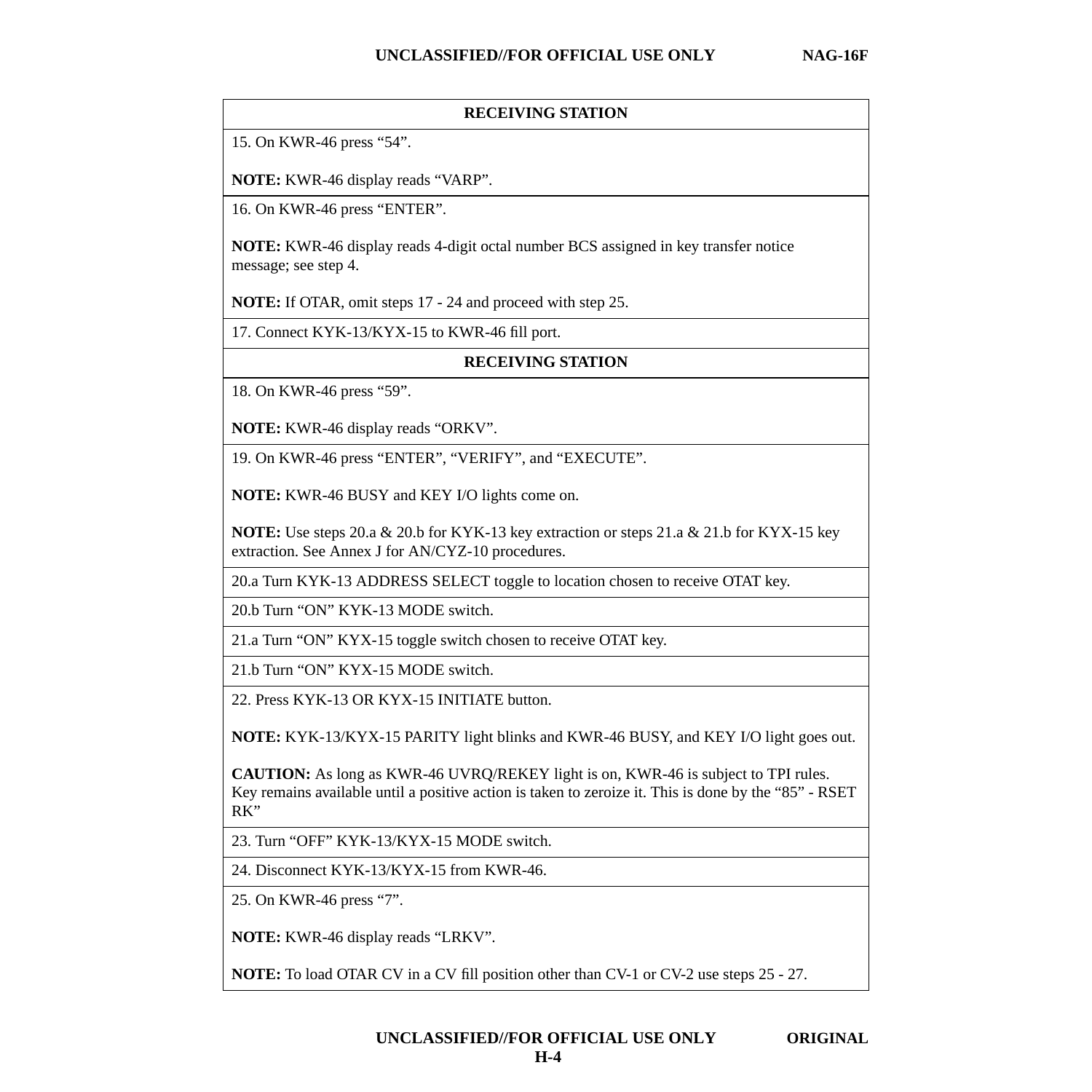26. On KWR-46 press "3" (for CV-3), "ENTER", "VERIFY", and "EXECUTE'.

**CAUTION:** As long as UVRQ light is on, KWR-46 is subject to TPI rules.

27. On KWR-46 press "85".

**NOTE:** KWR-46 display reads "RSET RK".

28. On KWR-46 press "ENTER", "VERIFY", and "EXECUTE'.

**NOTE:** KWR-46 UVRQ/REKEY light goes out and KWR-46 is no longer subject to TPI rules.

**NOTE:** Repeat steps 3-37 for each additional key to be passed via OTAT or OTAR. BCS must allow at least one minute for RSs to extract or park each transmitted key.

**NOTE:** After last key is passed, wait at least 2 minutes before going back to traffic.

| <b>BROADCAST CONTROL STATION</b>                                                                                               | <b>RECEIVING STATION</b>                 |
|--------------------------------------------------------------------------------------------------------------------------------|------------------------------------------|
| 29. On KWR-46 press "53".                                                                                                      | Wait.                                    |
| <b>NOTE:</b> KWT-46 display reads "LINK CM".                                                                                   |                                          |
| 30. On KWT-46 press "001000", "ENTER",<br>"VERIFY", "VERIFY", and "EXECUTE".                                                   | Wait.                                    |
|                                                                                                                                | <b>NOTE:</b> KWR-46 LINK light comes on. |
| <b>NOTE:</b> KWR-46 on-line monitor LINK light<br>comes on, and UVRQ/REKEY light blinks off<br>briefly and then comes back on. |                                          |
| 31. On KWT-46 remove red mark and resume<br>traffic                                                                            | Wait.                                    |
|                                                                                                                                | <b>NOTE:</b> Traffic flow resumes.       |
| 32. On KWR-46 (on-air monitor) press "85".                                                                                     | Take no action.                          |
| <b>NOTE:</b> KWR-46 display reads "RSET RK".                                                                                   |                                          |
| 33. On KWR-46 on-air monitor press<br>"ENTER", "VERIFY", and "EXECUTE".                                                        | Take no action.                          |
| <b>NOTE:</b> KWR-46 UVRQ/REKEY light goes<br>out.                                                                              |                                          |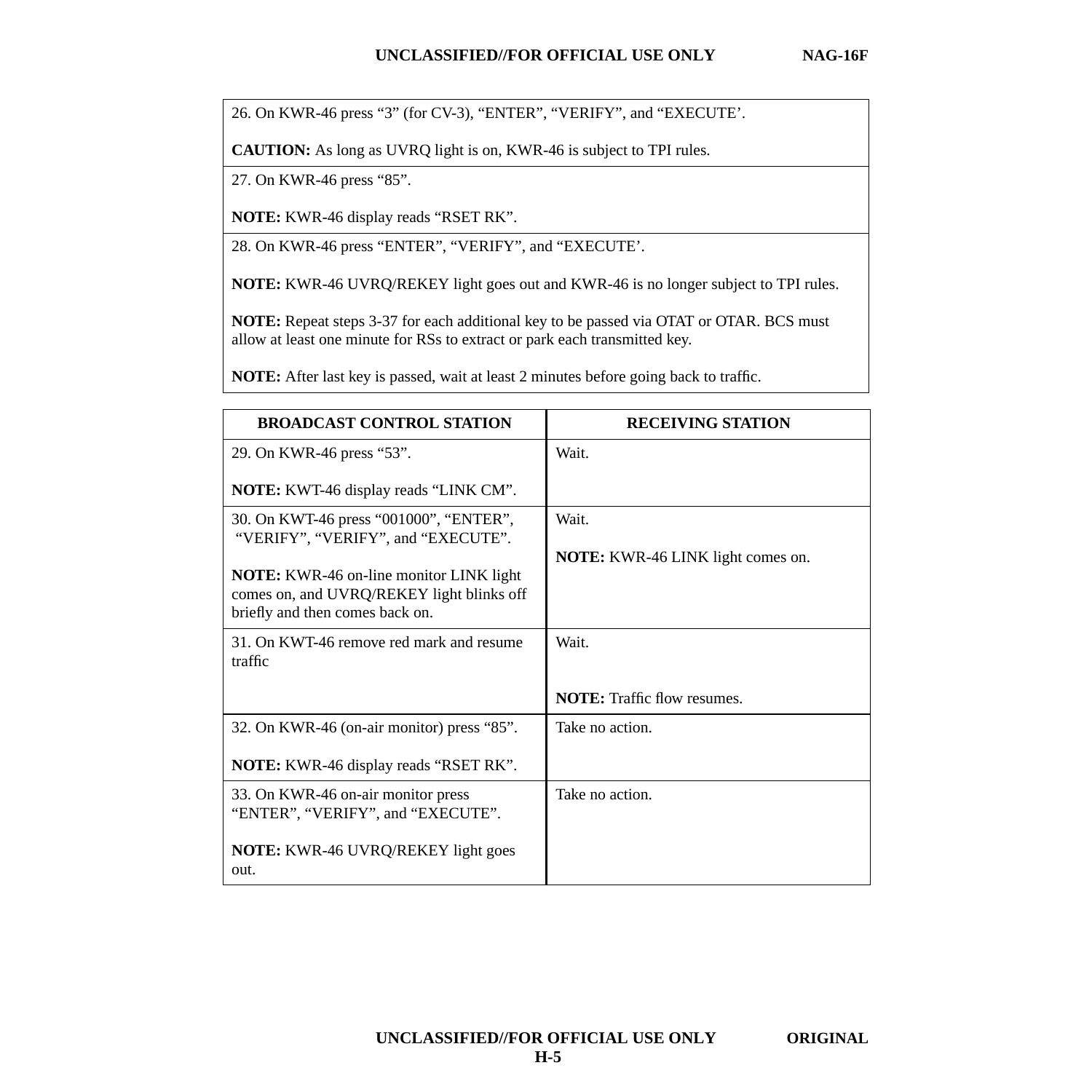THIS PAGE IS INTENTIONALLY BLANK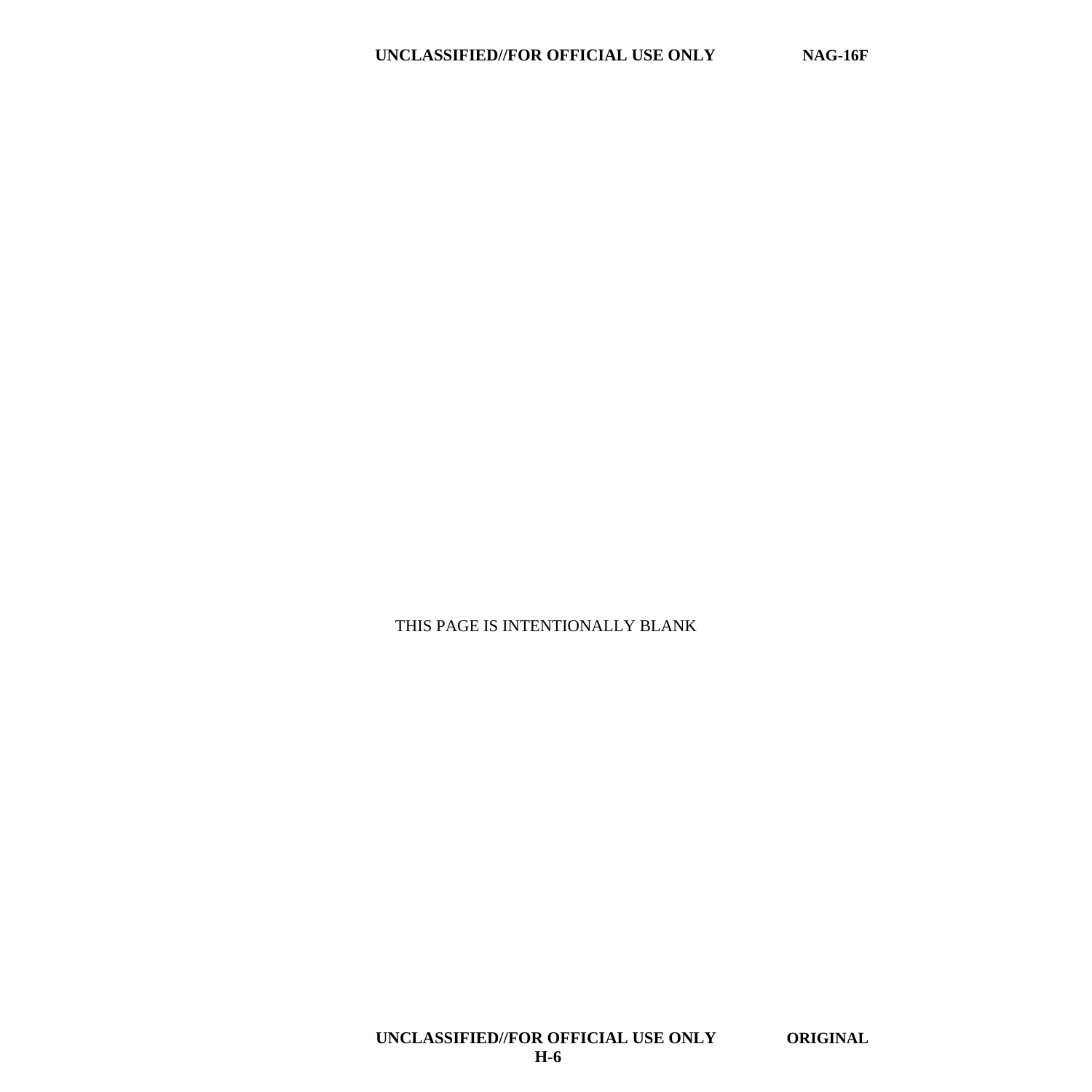# **ANNEX I**

#### **(U) OTAR AND OTAT USING AN/CYZ-10**

#### 1. (U) **INTRODUCTION**

a. (U//FOUO) **Capabilities -** The AN/CYZ-10 data transfer device is capable of emulating the KYX-15 net control device, the KYK-13 electronic transfer device, and the KOI-18 tape reader (without being able to read punched tape) in support of OTAR and OTAT. It is also capable of introducing unencrypted (i.e., RED) key or encrypted (i.e., BLACK) key into a STU-III, STU-IIIA, STE, or Allied STU-IIB data port and extracting it, in the same form, at a distant STU-III, STU-IIIA, STU-IIB, or STE terminal.

**NOTE**: (U) Although the procedures are identical for transferring RED and BLACK key from one DTD to another via a secure telephone, this document only applies to RED key transfers.

b. (U) **Purpose** - This annex states abbreviated procedures for accomplishing processes that affect OTAR and OTAT on nets/circuits that are secured by the KG-84A/C, KY-57/58/67, and KYV-5 and KY-99/99A/100, and OTAT on KW-46 secured broadcasts, KY-68 secured voice circuits, and STU-III/IIIA/IIB/STE secured telephone circuits.

**NOTE**: (U//FOUO) The procedures presented in this annex are based on NSA developed "F4.09" software for the DTD. Procedural changes will be made when "Common Tier 3" software is implemented.

2. (U//FOUO **EMULATING COMMON FILL DEVICES** - To configure a CYZ-10 to emulate a KYX-15 or KYK-13, use the following steps:

1. From main menu, select "Appl" and "Fill".

2. From fill main menu, select "Utility", "Setup", "Protocol", "Cfd" and either "13" or "15", as appropriate.

3. (U//FOUO) **LOADING DTD FROM KOI-18** - To load a DTD from a KOI-18, use the following steps:

1. Set up DTD to emulate KOI-18, and select Abort.

2. From DTD fill main menu, select "Recv".

3. Connect DTD to KOI-18.

4. Press RCV key on DTD.

5. Pull key tape through KOI-18.

6. Enter key tag as prompted by DTD.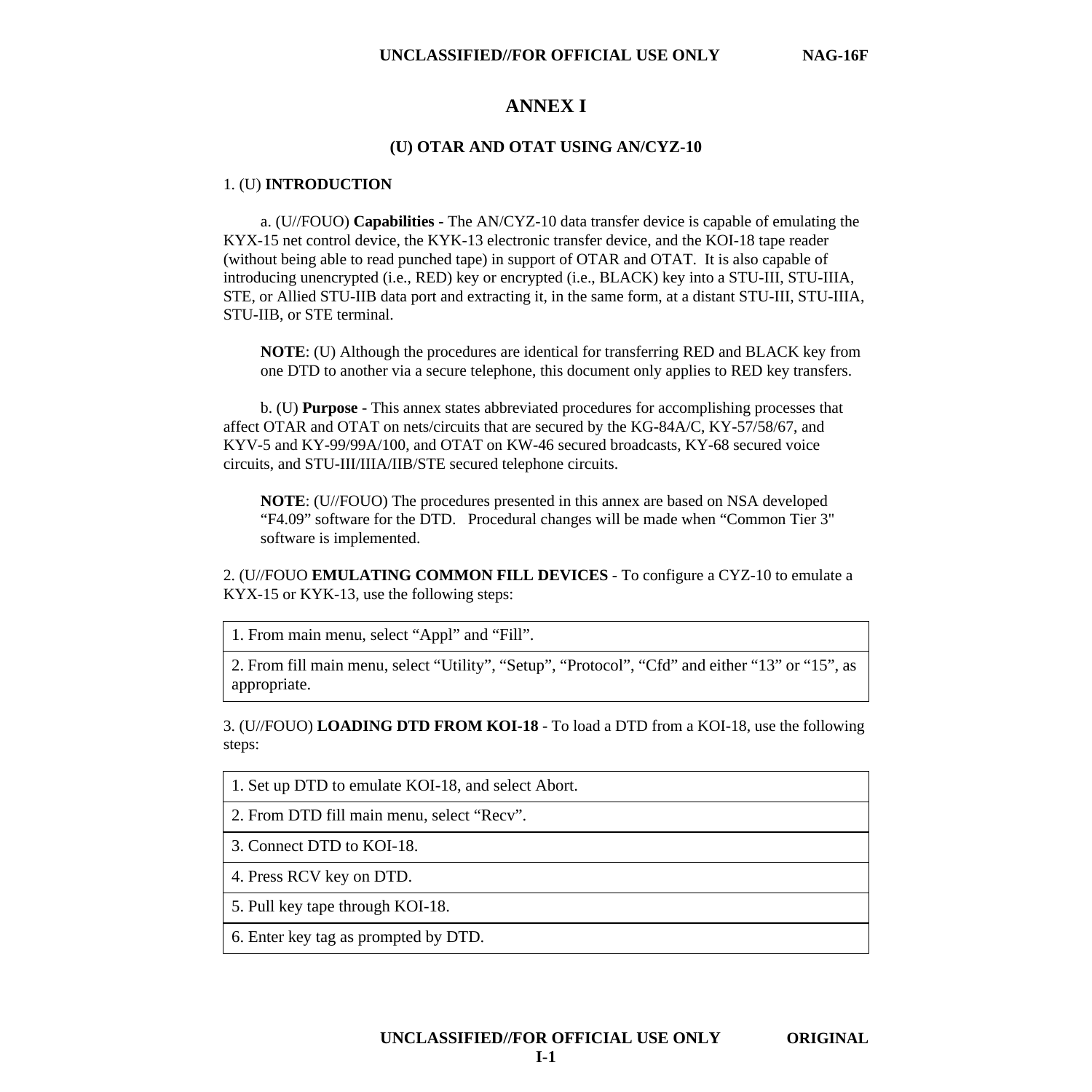## **UNCLASSIFIED//FOR OFFICIAL USE ONLY NAG-16F**

#### 4. (U) **LOADING DTD FROM ANOTHER DTD**

a. (U//FOUO) **Data Standard** - Setup both DTDs to "DS-101", using "Utility", "Setup", and "Protocol" from fill main menu.

b. (U//FOUO) **Sending DTD** performs following steps:

1. From fill main menu, select "Xmit" and "Issue".

2. Use P UP and P DN keys to scroll thru key data base and ENTR key to select key(s) to be transferred.

3. Select "Send", when finished selecting key(s), and select "Direct".

4. Connect sending and receiving DTDs.

5. Press SEND key.

c. (U//FOUO) **Receiving DTD** performs following steps:

1. From fill main menu, select "Recv".

2. Press RCV key.

**NOTE**: Key tag data will also be transferred to receiving DTD.

3. Disconnect sending and receiving DTDs.

5. (U//FOUO) **LOADING COMSEC EQUIPMENT FROM DTD** - To load an OTAR capable COMSEC equipment from a DTD, use the following steps:

## 1. Set up DTD to emulate KYX-15 or KYK-13.

2. From DTD fill main menu, select "Xmit".

3. Use DTD P UP and P DN keys to scroll thru key data base and ENTR key to select key(s) to be transferred.

4. Select "Send", when finished selecting key(s).

5. Connect DTD to COMSEC equipment.

6. Press DTD CLR key.

7. Press DTD SEND key.

8. Press "initiate" on COMSEC equipment.

9. Disconnect DTD from COMSEC equipment.

**UNCLASSIFIED//FOR OFFICIAL USE ONLY ORIGINAL**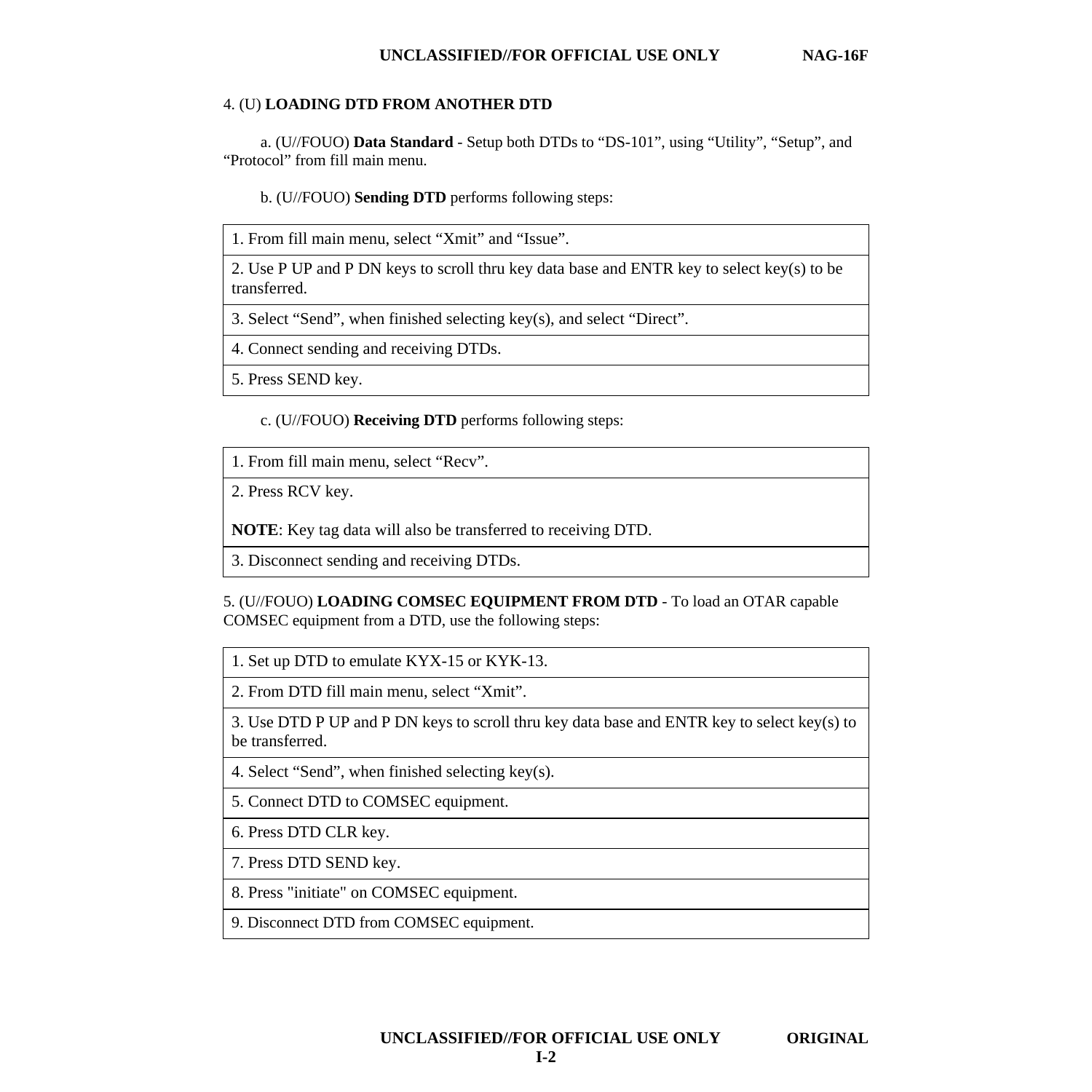6. (U//FOUO) **PERFORMING MK OTAR** - When using a DTD in lieu of a KYX-15 to accomplish MK OTAR on a KG-84A/C or ANDVT secured point-to-point circuit (or to recover from KEK updating error on a ANDVT secured circuit, the NCS must perform the appropriate COMSEC equipment steps and the following steps with the DTD:

1. Set up DTD to emulate KYX-15.

2. From fill main menu, select "Net" and "Mk".

3. Use DTD P UP and P DN keys to scroll thru key data base and ENTR key to select keys to be transferred.

4. Connect DTD to COMSEC equipment.

5. Press SEND key.

6. Disconnect DTD to COMSEC equipment.

7. (U//FOUO) **PERFORMING AK OTAR** - To accomplish AK OTAR on a KG-84A/C, KIV-7/ 7HS. KY-57/58/67, RT-1523/A, or KYV-5/KY-99/99A/100 secured multi-station net using a DTD in lieu of a KYX-15, the NCS performs the appropriate COMSEC equipment steps and the following steps involving the DTD:

1. Set up DTD to emulate KYX-15.

2. From fill main menu, select "Net" then "Ak".

3. Press CLR key, and use DTD P UP and P DN keys to scroll thru KEK(s) to be used, and ENTR key to select KEK(s).

4. Press SEND when finished selecting KEKs.

5. Press CLR key, and use ENTR key to select TEK to be transferred.

6. Select "Send".

7. Connect DTD to COMSEC equipment.

8. Press SEND key.

9. Disconnect DTD from COMSEC equipment.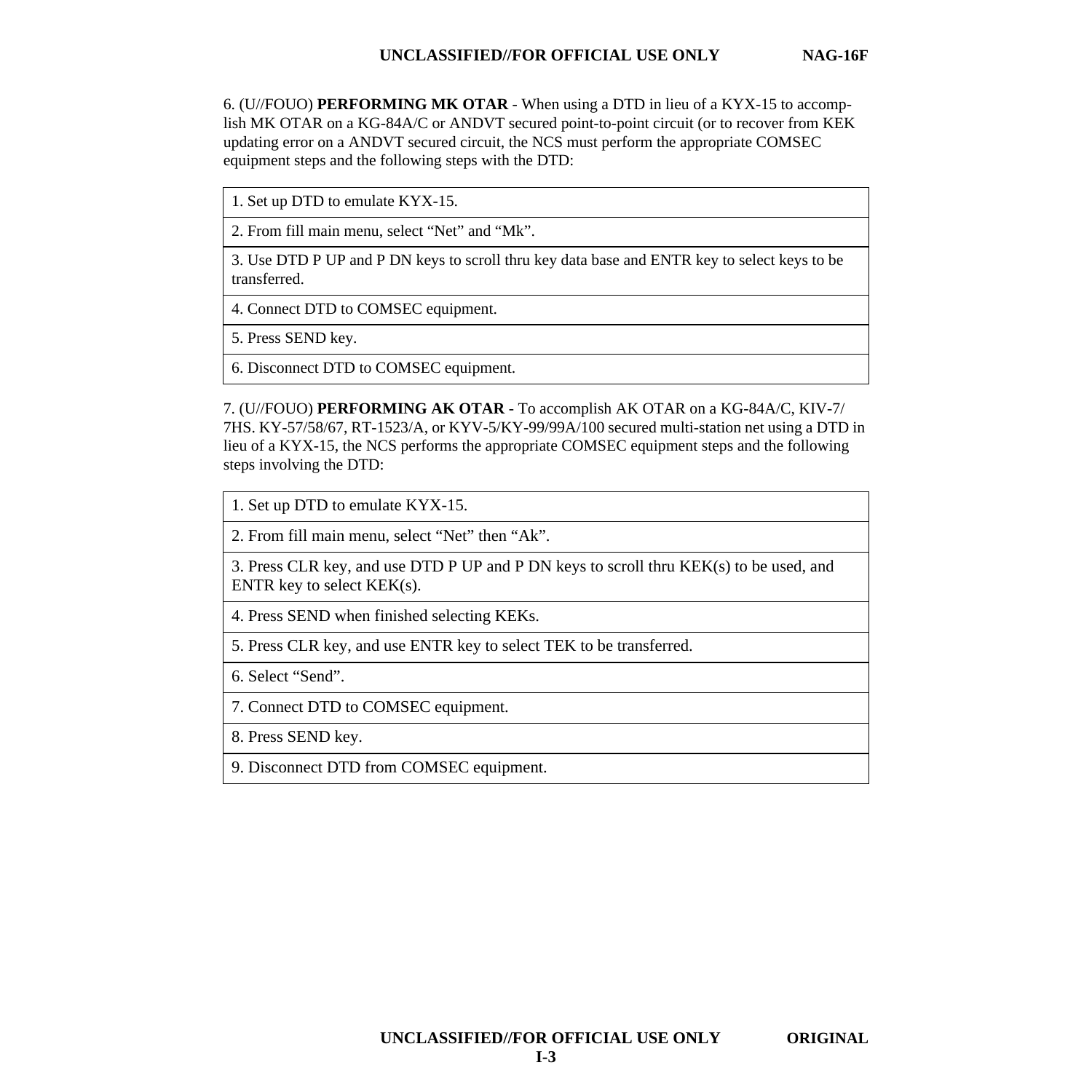8. (U//FOUO) **PERFORMING OTAT** - To accomplish OTAT on a KG-84A/C, KY-57/58/67, or ANDVT secured net or circuit using an DTD in lieu of a KYX-15, the DTDs at both the NCS and OS(s) must be set up to emulate KYX-15s.

a. (U//FOUO) **NCS** performs appropriate COMSEC equipment steps and following DTD steps:

1. From fill main menu, select "Net" then "Mk" or Ak", as appropriate.

2. Use DTD P UP and P DN keys to scroll thru key data base and ENTR key to select key to be transferred.

3. Connect DTD to COMSEC equipment.

4. Press SEND key.

5. After selected key has been transferred, repeat steps 2 thru 4 for each additional key to be transferred.

6. After all keys have been transferred, disconnect DTD from COMSEC equipment.

b. (U//FOUO) **OSs** performs appropriate COMSEC equipment steps and following steps involving the DTD:

1. From fill main menu, select "Net" then "Ak".

2. Connect DTD to COMSEC equipment.

3. Press RCV key.

4. When OTAT transmissions are completed, disconnect DTD from COMSEC equipment.

# 9. (U) **TRANSFERRING KEY AND TAG FROM ONE DTD TO ANOTHER VIA STU-III/ STU-IIIA/STU-IIB/STE TELEPHONE CIRCUITS**

**NOTE**: (U//FOUO) To transfer a RED key of any classification from one DTD to another using the data ports of attached STU-III, STU-IIIA, STU-IIB, or STE equipment, both secure telephones must be configured the same, with one of the following rates and modes: 2400 baud asynchronous, 4800 or 9600 baud synchronous. When both ends use STEs over Integrated Services Digital Network circuits, the STEs can be set up to 64,000 baud in synchronous mode. Additionally, the DTDs at the receiving and sending locations must be set for the "STU" protocol. If excessive transmission delays inhibit the DTDs from completing the key exchange, change both DTDs Time Out to the "Slow" option, to allow the DTDs more time to negotiate the exchange.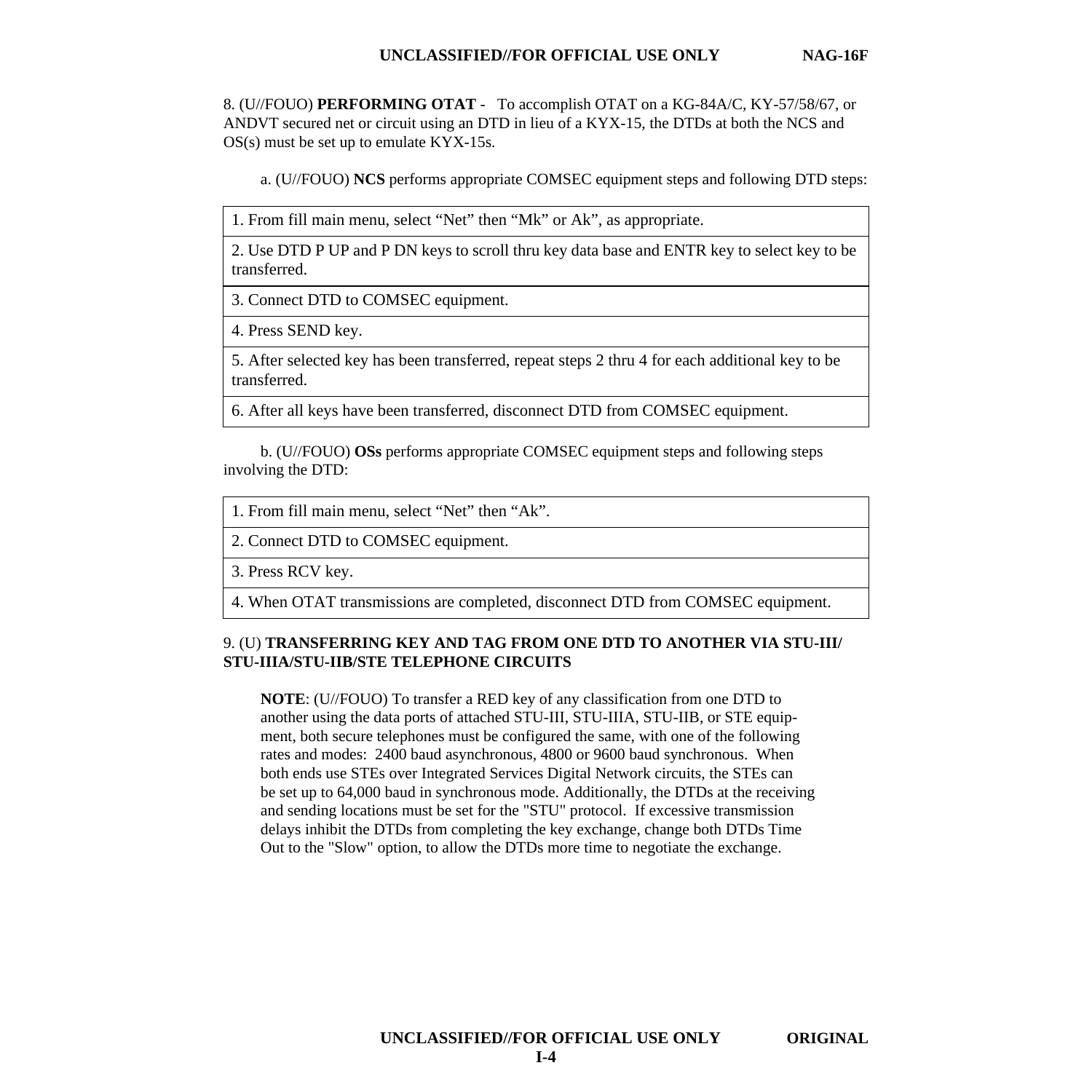a. (U//FOUO) **Sending Operator** performs following steps:

1. Connect DTD to STU-III/STU-IIIA/STU-IIB/STE.

**NOTE**: A special connector cable (NSN 5810-O1-391-4212), that is not furnished with the DTD, is required to connect the DTD to the STU-III/STU-IIIA/STU-IIB/STE data port. These items may be ordered from USACCSLA Ft. Huachuca, AZ, Code: SELCL-IA, POC: Mr. Riensche, DSN: 870-8335, COML: (520) 538-8335.

2. Call intended receiver using STU-III/STU-IIIA/STU-IIB/STE secure voice mode and inform operator that tagged COMSEC key is to be transferred.

3. Verify with receiving operator that his DTD is set to "RS-232" mode and is connected to STU-III/STU-IIIA/STU-IIB/STE in use.

**NOTE:** If not, from the fill main menu, select "Utility", "Setup", "Protocol", and "Stu".

4. Shift STU-III/STU-IIIA/STU-IIB/STE to secure data mode.

5. From DTD fill main menu, select "Xmit" and "Issue".

6. Use ENTR and P DN keys to select keys to be transferred.

7. Press "SEND" when finished selecting keys.

8. Press DTD SEND key.

9. When all tagged keys have been transmitted, disconnect DTD from STU-III/STU-IIIA/ STU-IIB/STE.

10. Return STU-III/STU-IIIA/STU-IIB/STE to secure voice mode.

b. **Receiving Operato**r performs following steps:

1. Respond to sending operator's call and verify that DTD is attached to STU-III/STU-IIIA/ STU-IIB/STE being used.

**NOTE**: See NOTE following paragraph 8.a., step 1regarding the special connector cable.

2. Verify that DTD is in "RS-232" protocol mode.

**NOTE**: If not, from DTD fill main menu, select "Utility", "Setup", "Protocol", and "Stu".

3. From fill main menu, select "Recv".

4. Press either DTD ENTR key or RCV key.

5. When all tagged keys have been received, disconnect DTD from STU-III/STU-IIIA/ STU-IIB/STE.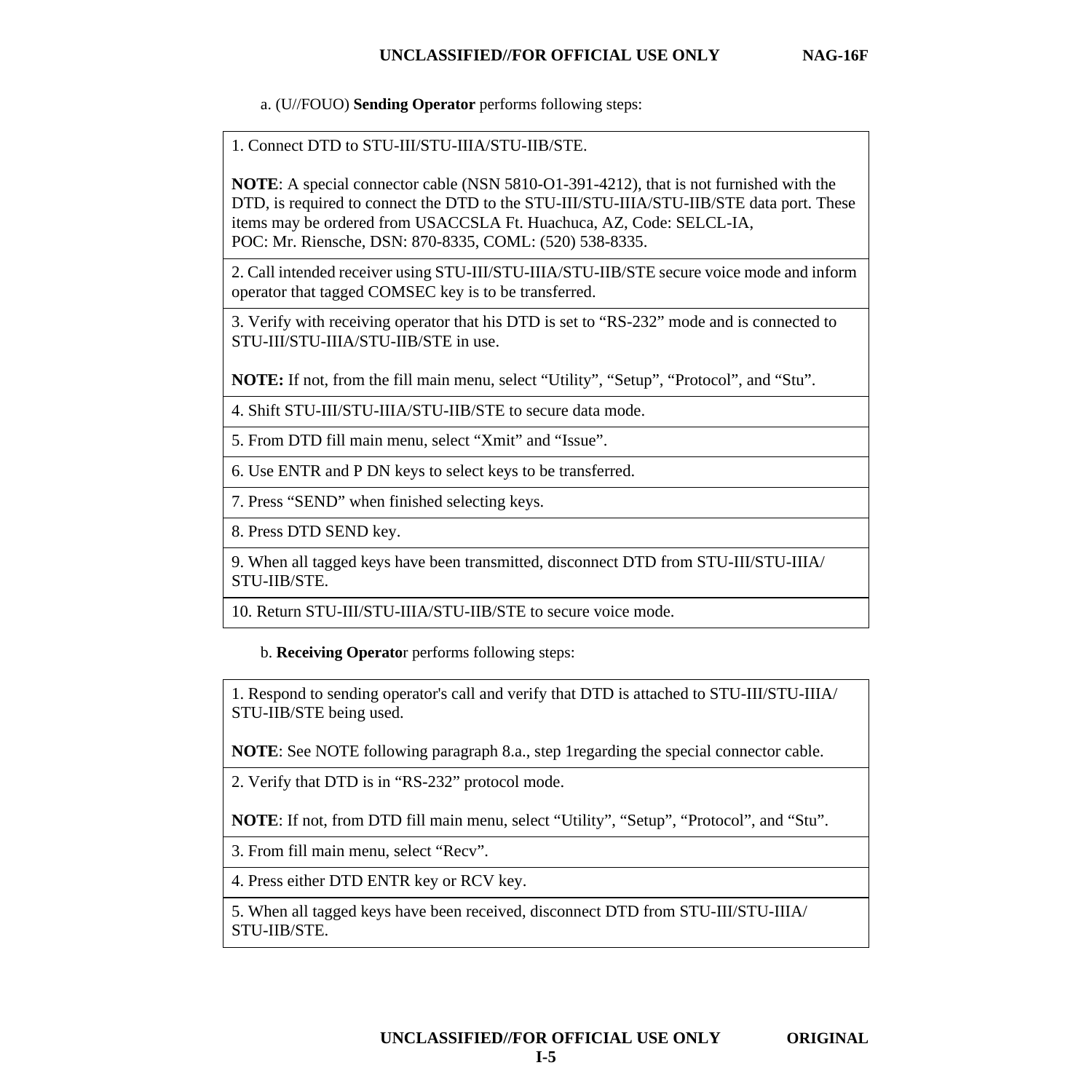6. Return STU-III/STU-IIIA/STU-IIB/STE to secure voice mode and verify to sender that key was received.

## 10. (U) **TRANSFERRING JOINT TACTICAL INFORMATION DISTRIBUTION SYSTEM (JTIDS) KEY AND TAG FROM ONE DTD TO ANOTHER VIA STU-III/STU-IIIA/STU-IIB/ STE TELEPHONE CIRCUITS USING THE "FILL" THREAD OF JFILL USER APPLICA-TION SOFTWARE (UAS)**

**NOTE:** (U//FOUO) The DTD Joint fill (JFILL) routine has two branches or threads, i.e., the "FILL" thread and the "JTIDS" thread. DTD common tier three (CT3) UAS may also be used to transfer JTIDS key and data.

**NOTE:** (U//FOUO) To transfer a RED JTIDS key from one DTD to another using the data ports of attached STU-III, STU-IIIA, STU-IIB, or STE equipment, both secure telephones must be configured the same, with one of the following rates and modes: 2400 baud asynchronous, 4800 or 9600 baud synchronous. When both ends use STEs over Integrated Services Digital Network circuits, the STEs can be set up to 64,000 baud in the synchronous mode.

a. (U//FOUO) **Sending Operator** performs following steps:

1. Connect DTD to STU-III/STU-IIIA/STU-IIB/STE, using connector cable identified in NOTE following paragraph 9.a., step 1.

2. Call intended receiver using STU-III/STU-IIIA/STU-IIB/STE secure voice mode and inform operator that tagged JTIDS key is to be transferred via JFILL (JTIDS) - JFILL (JTIDS) routine.

3. On DTD press "U" or select "Util" and press ENTR.

4. On DTD press "S" or select "Setup" and press ENTR.

5. On DTD press "P" or select "Protocol" and press ENTR.

6. On DTD press "R" or select "RS232" and press ENTR.

7. On DTD press "S" or select "Stu" and press ENTR.

8. On DTD press "X" or select "Xmit" and press ENTR.

9. On DTD press "S" and ENTR or press "A" to select all keys to select keys to transmit.

**NOTE:** If "A" is selected, skip to step 12.

10. On DTD use P UP, P DN and ENTR to select keys to transmit.

11. On DTD press "Q" or select "Quit" and press ENTR to end key selection process.

12. On DTD observe "Connect to Station..." message.

13. On DTD press "SEND".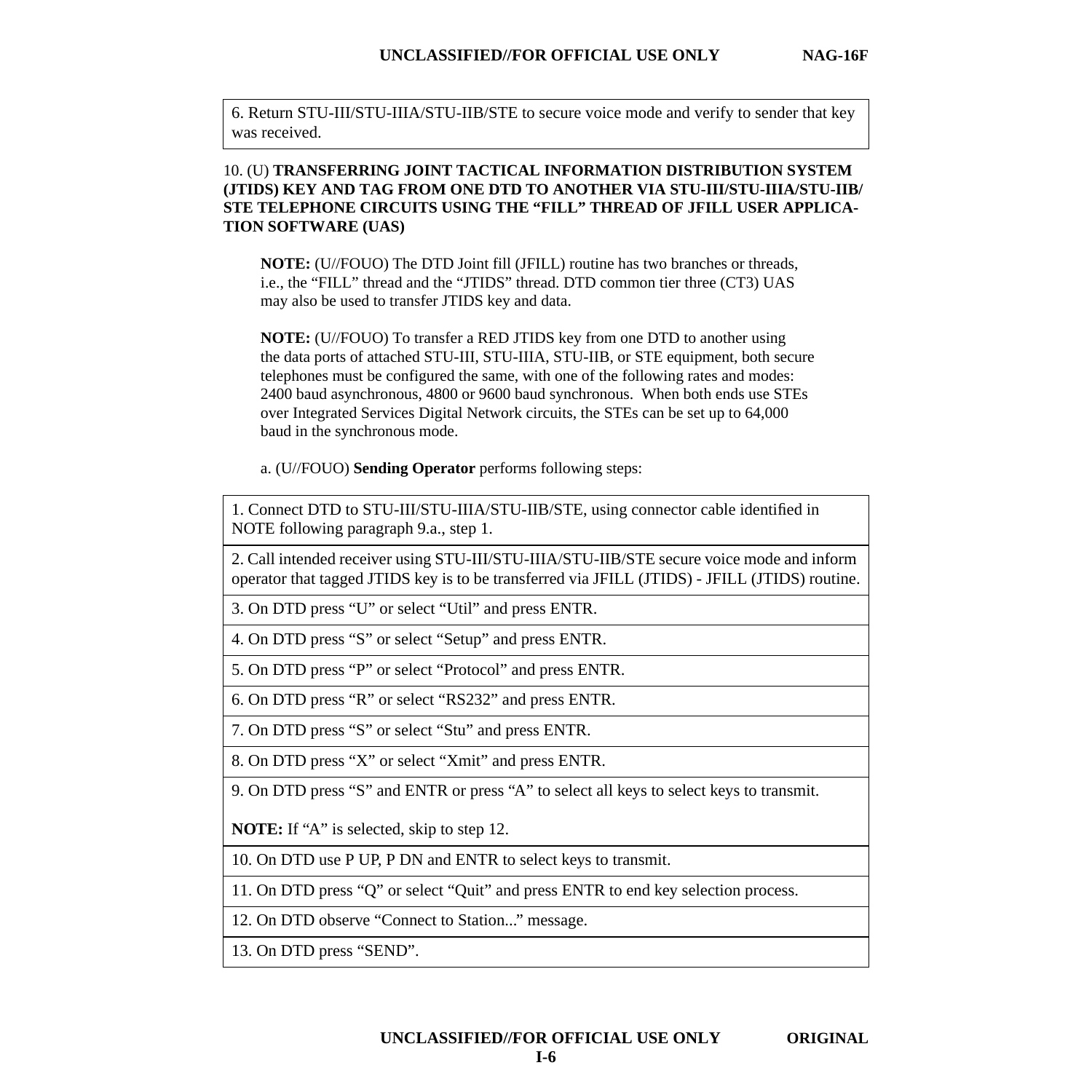14. On DTD observe "STU-III" Connection Complete" message.

15. On DTD press "CLR".

16. On DTD observe "Attempting to Connect" message and various other transfer messages.

17. When transfer is complete, disconnect DTD from STU-III/STU-IIIA/STU-IIB/STE.

b. (U//FOUO) **Receiving Operator** performs following steps:

1. On STU-III/STU-IIIA/STU-IIB/STE acknowledge readiness to receive RED JTIDS key(s) using JFILL (JTIDS) - JFILL (JTIDS) routine.

2. Connect DTD to STU-III/STU-IIIA/STU-IIB/STE.

3. On DTD press "U" or select "Util" and press ENTR.

4. On DTD press "S" or select "Setup" and press ENTR.

5. On DTD press "P" or select "Protocol" and press ENTR.

6. On DTD press "R" or select "RS232" and press ENTR.

7. On DTD press "S" or select "Stu" and press ENTR.

8. On DTD press "R" or select "Recv" and press ENTR.

9. On DTD observe "Connect to Station..." message.

10. On DTD press "Rcv".

11. On DTD observe "STU-III Connection Complete" message.

12. On DTD press "CLR".

13. On DTD observe "Attempting to Connect" message.

14. On STU-III/STU-IIIA/STU-IIB/STE press SECURE DATA button.

15. On DTD observe various transfer messages.

16. On STU-III/STU-IIIA/STU-IIB/STE when transfer is complete press SECURE VOICE button.

17. On STU-III/STU-IIIA/STU-IIB/STE acknowledge receipt of transferred keys.

18. Disconnect DTD from STU-III/STU-IIIA/STU-IIB/STE.

**NOTE**: (U//FOUO) Key transfer is complete when Retransmit menu is displayed on transmitting DTD and "Connect to Station" is again displayed on receiving DTD.

**NOTE:** (U) Sending and receiving operators must record key transfers as required by their respective Services.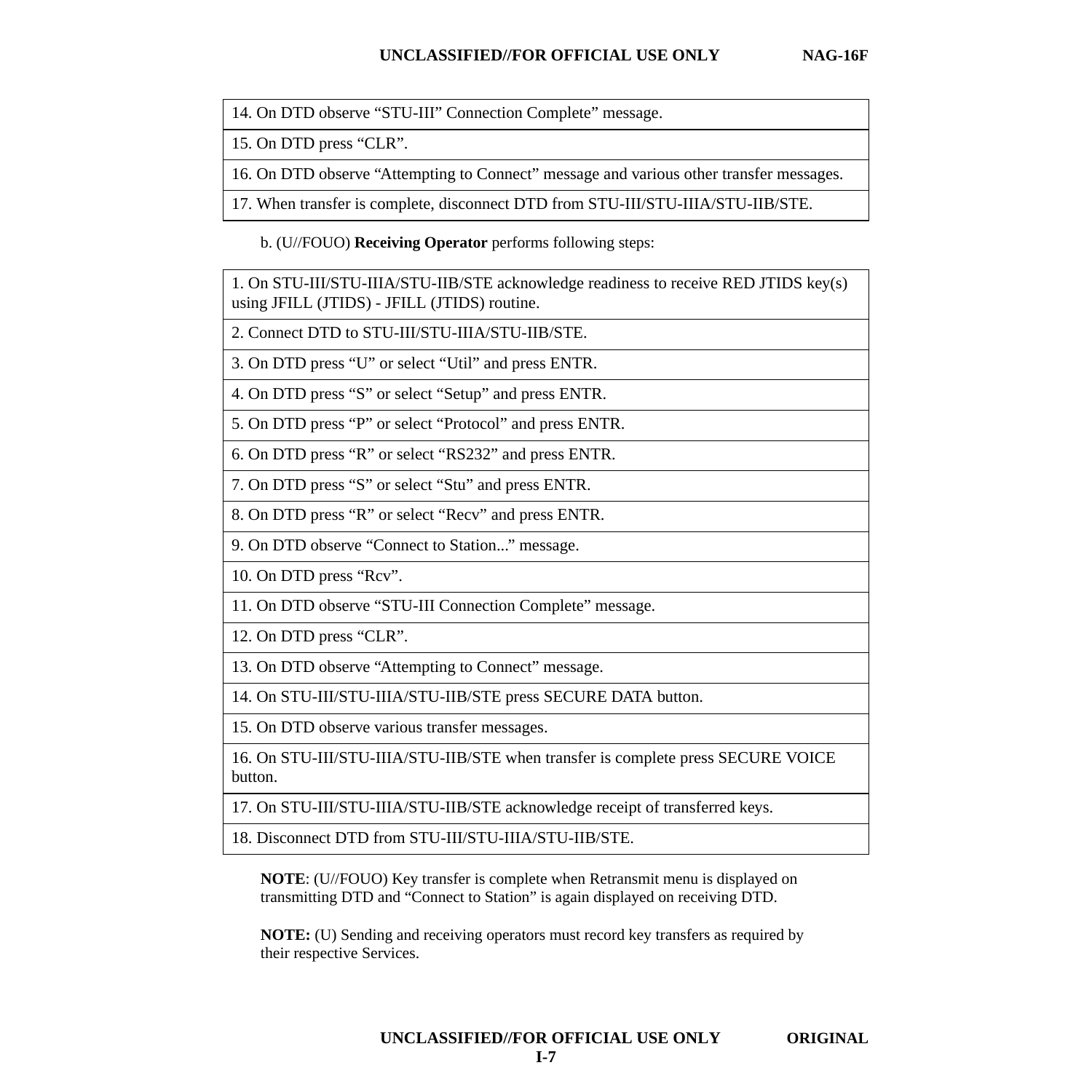# **UNCLASSIFIED//FOR OFFICIAL USE ONLY NAG-16F**

# 11. (U) **TRANSFERRING JTIDS KEY AND TAG FROM ONE DTD TO ANOTHER VIA STU-III/STU-IIIA/STU-IIIB/STE TELEPHONE CIRCUITS USING JFILL (FILL) - JFILL (FILL) UAS**

**NOTE:** (U) See the second NOTE following paragraph 10. on page I-6.

a. (U//FOUO) **Sending Operator** performs following steps:

1. Connect DTD to STU-III/STU-IIIA/STU-IIB/STE, using connector cable identified in NOTE following paragraph 9.a., step 1.

2. Call intended receiver using STU-III/STU-IIIA/STU-IIB/STE secure voice mode and inform operator that tagged JTIDS key is to be transferred via JFILL (Fill) - JFILL (Fill) routine.

3. On DTD press Abort.

4. On DTD press "F" or select "Fill" and press ENTR.

5. On DTD press "U" or select "Util" and press ENTR.

6. On DTD press "S" or select "Setup" and press ENTR.

7. On DTD press "P" or select "Protocol" and press ENTR.

8. On DTD press "S" or select "Stu" and press ENTR.

9. On DTD press Abort.

10. On DTD press "X" or select "Xmit" and press ENTR.

11. On DTD press "I" or select "Issue" and press ENTR.

12. On DTD press P UP, P DN and ENTR to select keys to transmit.

13. On DTD press "E" or select "SEND" and press ENTR.

14. On DTD press "D" or select "Direct" and press ENTR.

15. On DTD observe "Connection to Station..." message.

16. On DTD press "SEND".

17. On DTD observe "STU-III Connection Complete" message.

18. On DTD press "CLR"

19. On DTD observe "Attempting to Connect" message and various other transfer messages.

19. When transfer is complete, disconnect DTD from STU-III/STU-IIIA/STU-IIB/STE.

b. (U//FOUO) **Receiving Operator** performs following steps:

1. On STU-III/STU-IIIA/STU-IIB/STE acknowledge readiness to receive RED JTIDS key(s) using JFILL (Fill) - JFILL (Fill) routine.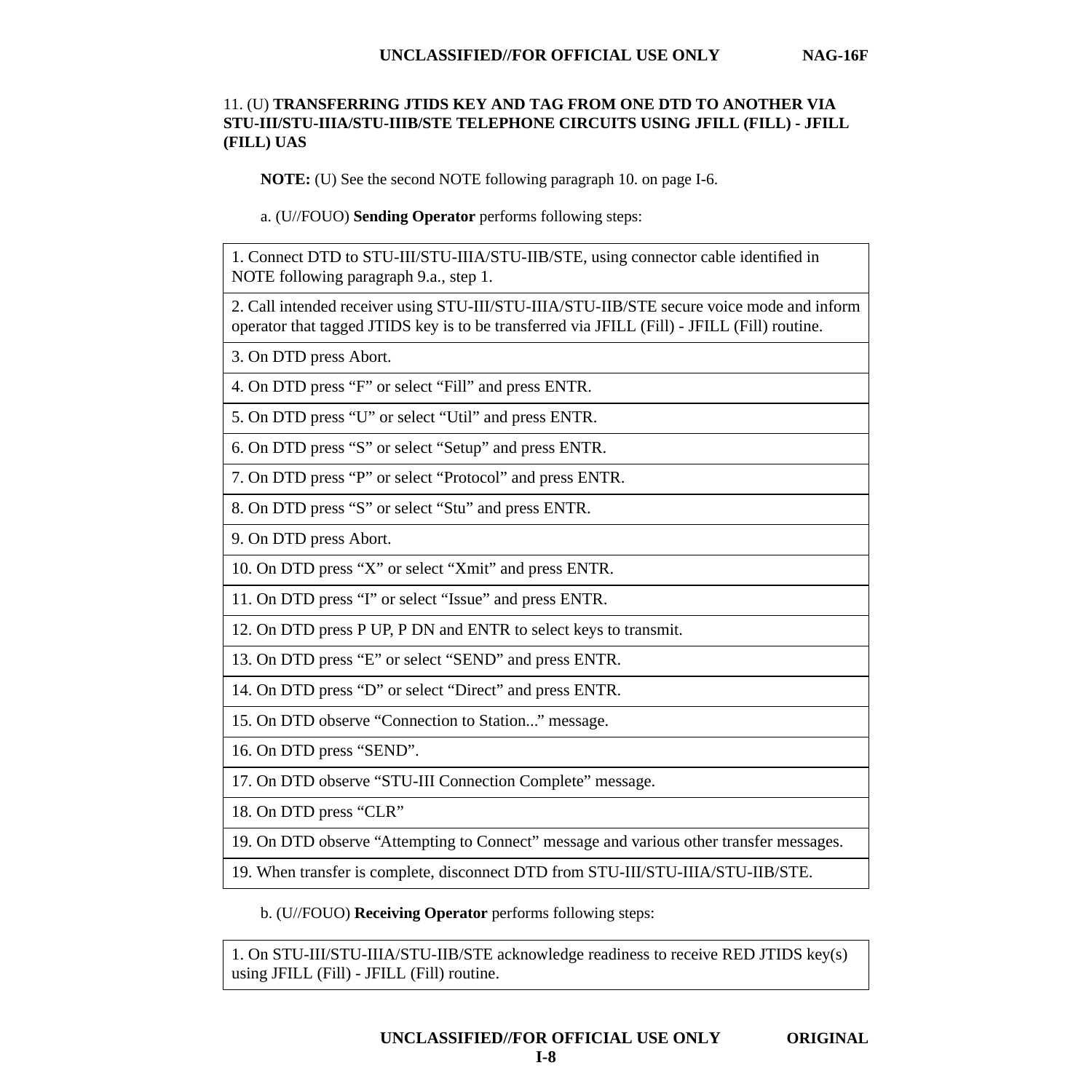- 2. Connect DTD to STU-III/STU-IIIA/STU-IIB/STE.
- 3. On DTD press Abort.
- 4. On DTD press "F" or select "Fill" and press ENTR.
- 5. On DTD press "U" or select "Util" and press ENTR.
- 6. On DTD press "S" or select "Setup" and press ENTR.
- 7. On DTD press "P" or select "Protocol" and press ENTR.
- 8. On DTD press "S" or select "Stu" and press ENTR.
- 9. On DTD press Abort.
- 10. On DTD press "R" or select "Recv" and press ENTR.
- 11. On DTD observe "Connect to Station..." message.
- 12. On DTD press "RCV".
- 13. On DTD observe "STU-III Connection Complete" message.
- 14. On DTD press "CLR".
- 15. On DTD observe "Attempting to Connect" message.
- 16. On STU-III/STU-IIIA/STU-IIB/STE press' SECURE DATA button.
- 17. On DTD observe various transfer messages
- 18. On STU-III/STU-IIIA/STU-IIB/STE when transfer is complete, press SECURE VOICE button.
- 19. On STU-III/STU-IIIA/STU-IIB/STE acknowledge receipt of transferred JTIDS key(s).
- 20. Disconnect DTD from STU-III/STU-IIIA/STU-IIB/STE.
	- **NOTE:** (U//FOUO) Key transfer is complete when the Retransmit menu is displayed on transmitting DTD and "Connect to Station" is again displayed on receiving DTD.
	- **NOTE:** (U) Sending and receiving operators must record key transfers as required by their respective Services.

# 12. (U) **TRANSFERRING JTIDS KEY AND TAG FROM ONE DTD TO ANOTHER VIA STU-III/STU-IIIA/STU-IIB/STE TELEPHONE CIRCUITS TRANSMITTING FROM JFILL AND RECEIVING ON CT3 UAS**

**NOTE:** (U) See the second NOTE following paragraph 10. on page I-6.

#### **UNCLASSIFIED//FOR OFFICIAL USE ONLY ORIGINAL**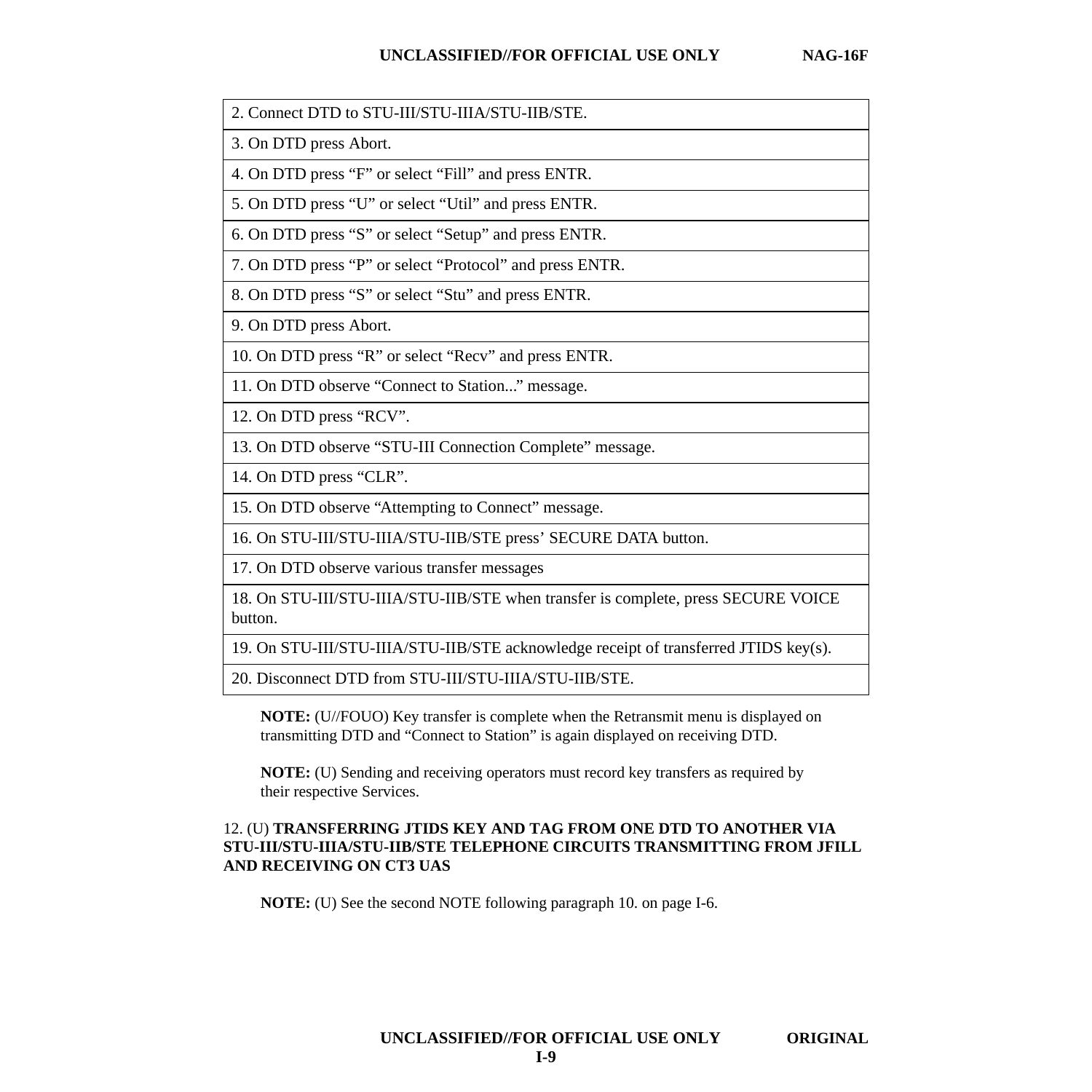a. (U//FOUO) **Sending Operator** performs following steps (using JFILL):

1. Connect DTD to STU-III/STU-IIIA/STU-IIB/STE, using connector cable identified in NOTE following paragraph 9.a., step 1.

2. Call intended receiver using STU-III/STU-IIIA/STU-IIB/STE secure voice mode and inform operator that tagged JTIDS key is to be transferred using JFILL to CT3 routine.

3. On DTD press Abort.

4. On DTD press "F" or select "Fill" and press ENTR.

5. On DTD press "U" or select "Util" and press ENTR.

6. On DTD press "S" or select "Setup" and press ENTR.

7. On DTD press "P" or select "Protocol" and press ENTR.

8. On DTD press S" or select "Stu" and press ENTR.

9. On DTD press Abort.

10. On DTD press "X" or select "Xmit" and press ENTR.

11. On DTD press "I" or select "Issue" and press ENTR.

12. On DTD press P UP, P DN and ENTR to select keys to transmit.

13. On DTD press "E" or select "SEND" and press ENTR.

14. On DTD press "D" or select "Direct" and press ENTR.

15. On DTD observe "Connect to Station..." message.

16. On DTD press "SEND".

17. On DTD observe "STU-III Connection Complete" message.

18. On DTD press "CLR".

19. On DTD observe "Attempting to Connect" message and various other transfer messages.

20. When transfer is complete, disconnect DTD from STU-III/STU-IIIA/STU-IIB/STE.

b. (U//FOUO) **Receiving Operator** performs following steps (using CT3):

1. On STU-III/STU-IIIA/STU-IIB/STE acknowledge readiness to receive RED JTIDS key(s) using JFILL to CT3 routine.

2. Connect DTD to STU-III/STU-IIIA/STU-IIB/STE.

3. On DTD start CT3 application, beginning at RSL Main Menu.

4. On DTD press "R" or select "Recv" and press ENTR.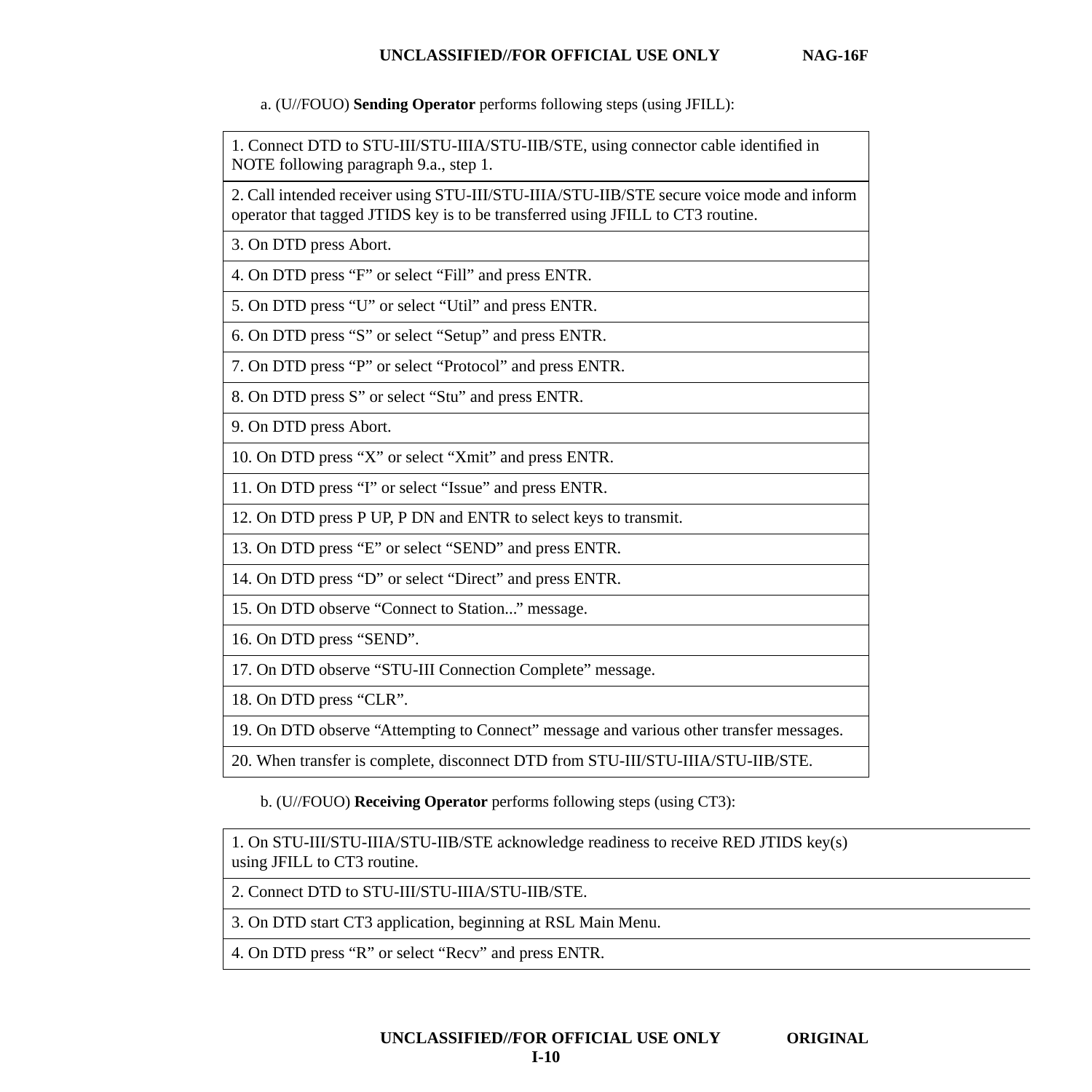5. On DTD press "U" or select "Unassigned" and press ENTR.

6. On DTD use P DN and ENTR to select source UNKNOWN.

7. On DTD press "R" or SELECT "RS232 Protocol and press ENTR.

8. On DTD press "N" or select "No" and press ENTR AT DEFAULT PROMPT.

9. On DTD observe "Connect to..." message

10. On DTD press ENTR or Down Arrow key.

11. On DTD observe "Set Desired Position" message prompt.

12. On DTD press ENTR or Down Arrow key.

13. On STU-III/STU-IIIA/STU-IIB/STE press SECURE DATA button.

14. On DTD observe various transfer messages.

15. On STU-III/STU-IIIA/STU-IIB/STE when transfer is complete press SECURE VOICE button.

16. On STU-III/STU-IIIA/STU-IIB/STE acknowledge receipt of transferred JTIDS key(s).

17. Disconnect DTD from STU-III/STU-IIIA/STU-IIB/STE.

**NOTE:** (U//FOUO) Key transfer is complete when Retransmit menu is displayed on transmitting DTD and "Connect to Station" is again displayed on receiving DTD.

**NOTE:** (U) Sending and receiving operators must record key transfers as required by their respective Services.

## 13. (U) **TRANSFERRING JTIDS KEY AND TAG FROM ONE DTD TO ANOTHER VIA STU-III/STU-IIIA/STU-IIB/STE TELEPHONE CIRCUITS USING CT3 - CT3 UAS**

**NOTE:** (U) See the second note following paragraph 10. on page I-6.

**NOTE:** (U//FOUO) If a key tag is transmitted that already exists on the CT3 DTD, an error message offering the user a variety of choices will be displayed. In some circumstances, a rollback and COMSEC error might occur requiring the that the DTD be powered off. This will cause the loss of all data transferred.

**NOTE:** (U//FOUO) When beginning the actual data transfer, the receiving DTD displays the "Attempting to Connect" message during the time that the transmitting DTD is preparing the data for transfer. The amount of time is variable, depending on the amount of data to be prepared. Although this wait may be longer than the receiving operator may expect, do not disrupt the connection.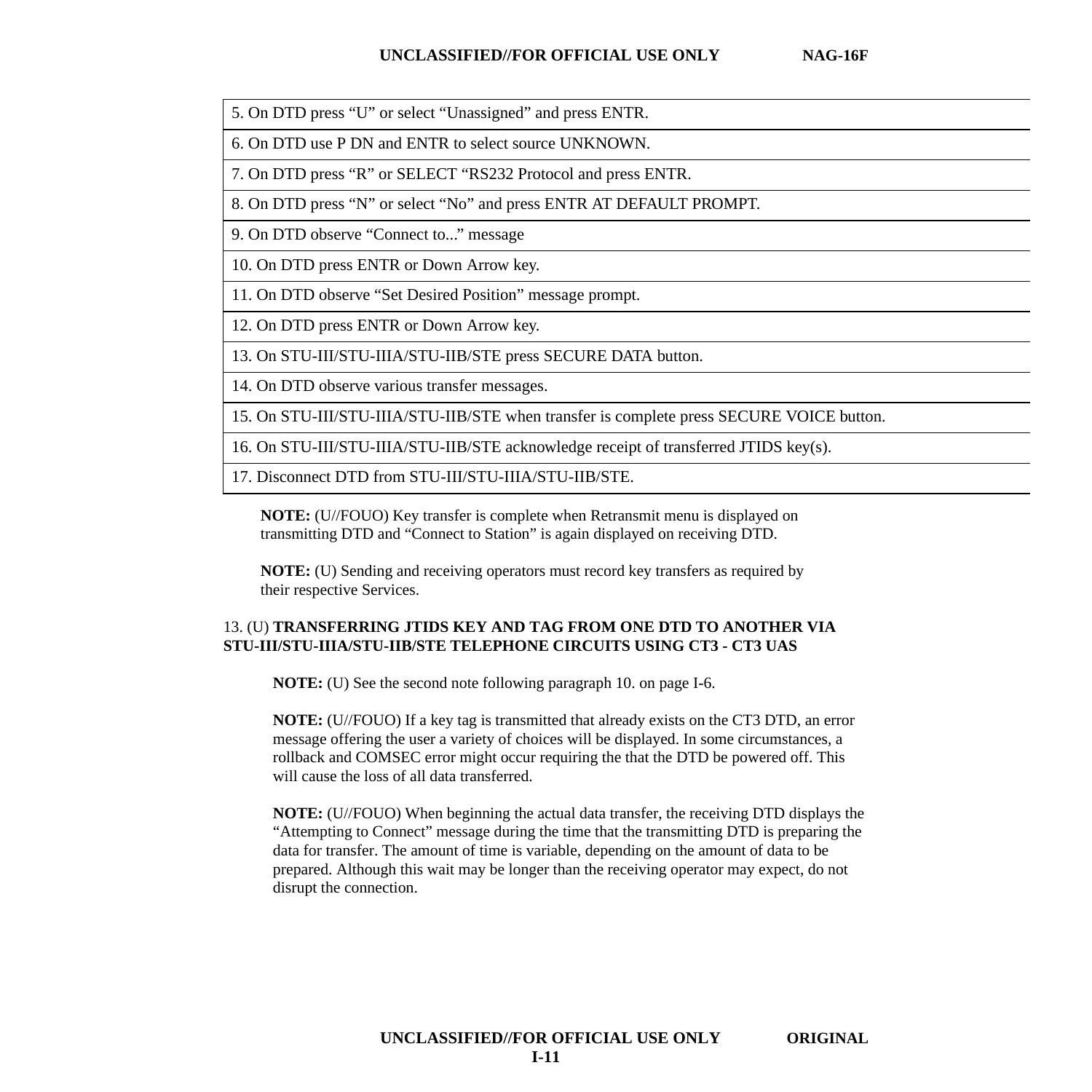a. (U//FOUO) **Sending Operator** performs following steps, using RSL Main Menu:

1. Connect DTD to STU-III/STU-IIIA/STU-IIB/STE, using connector cable identified in NOTE following paragraph 9.a., step 1.

2. Call intended receiver using STU-III/STU-IIIA/STU-IIB/STE secure voice mode and inform operator that tagged JTIDS key is to be transferred using CT3 to CT3 routine.

3. On DTD press "X" or select "Xmit" and press ENTR.

4. On DTD press "D" or select "Database" and press ENTR.

5. On DTD press "U" or select "STU3" and press ENTR.

6. On DTD press "M" or select "Manual" and press ENTR.

7. On DTD press "S" or select "Sel\_dbases" and press ENTR.

8. On DTD press "K" or select "Key" and press ENTR.

9. On DTD press "A" or select "All" and press ENTR or press "S" or select "Sel\_items" and press ENTR.

**NOTE:** If "A" is pressed or "All" is selected, skip to step 12.

10 On DTD use P UP, P DN and ENTR to select keys to transmit.

11. On DTD press "D" or select "Done" and press ENTR.

12. On DTD observe "Preparing..." and "Connect to..." messages.

13. On DTD press ENTR or DN Arrow.

14. On DTD observe "Attempting to Connect" message and various other transfer messages.

15. When transfer is complete, disconnect DTD from STU-III/STU-IIIA/STU-IIB/STE.

b. (U//FOUO) **Receiving Operator** performs following steps:

1. On STU-III/STU-IIIA/STU-IIB/STE acknowledge readiness to receive tagged JTIDS key using CT3 - CT3 routine.

2. Connect DTD to STU-III/STU-IIIA/STU-IIB/STE.

3. On DTD press "R" or select "Recv" and press ENTR.

4. On DTD press "D" or select "Database" and press ENTR.

5. On DTD press "U" or delect "STU3" and press ENTR.

6. On DTD observe "Connect to..." message.

7. On DTD press ENTR or the DN arrow.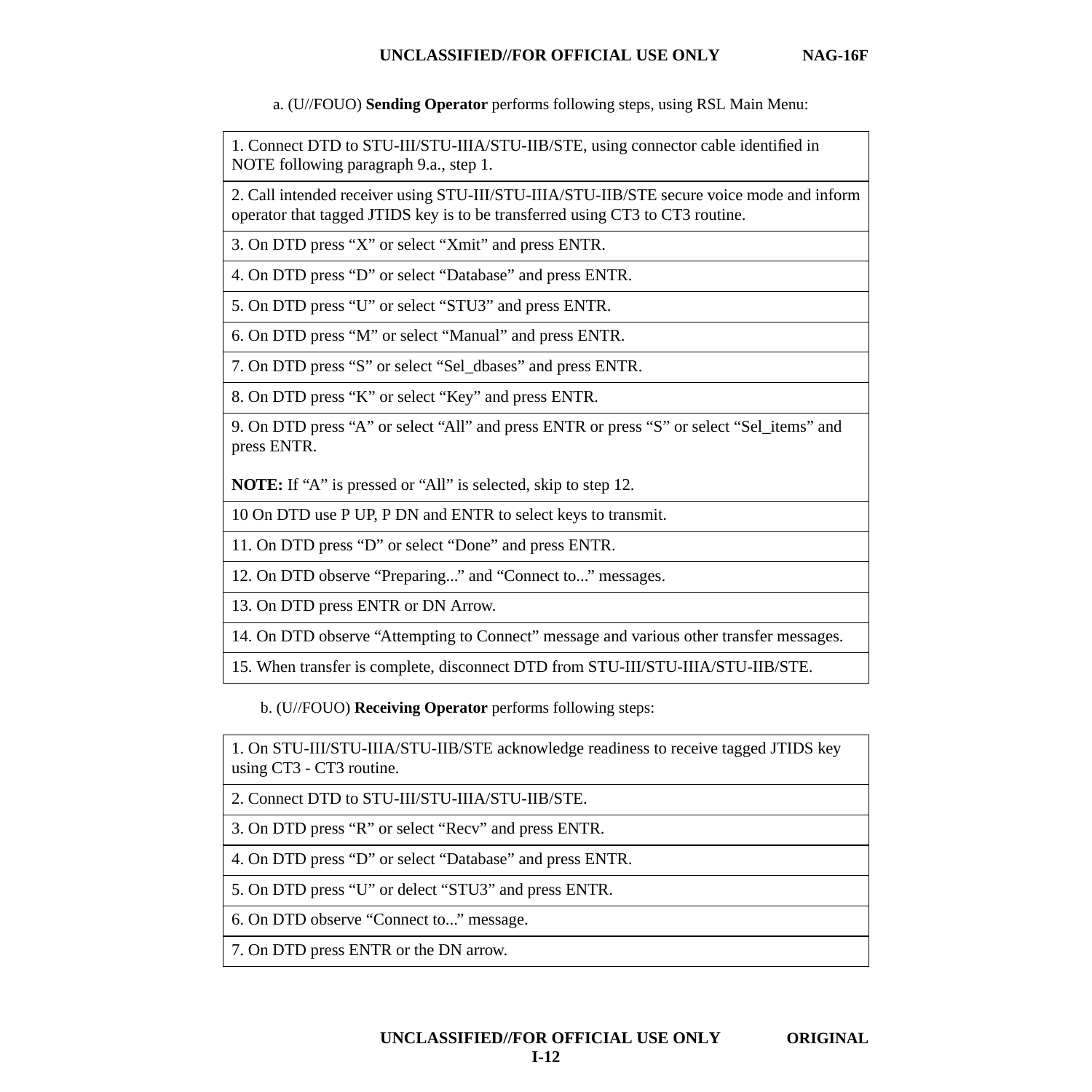8. On STU-III/STU-IIIA/STU-IIB/STE press SECURE DATA button.

9. On DTD observe various transfer messages.

10. On STU-III/STU-IIIA/STU-IIB/STE when transfer is complete, press SECURE VOICE button.

11. On STU-III/STU-IIIA/STU-IIB/STE acknowledge receipt of transferred keys.

12. Disconnect DTD from STU-III/STU-IIIA/STU-IIB/STE.

**NOTE:** (U//FOUO) Key transfer is complete when the Retransmit menu is displayed on transmitting DTD and "Connect to Station" is once again displayed on receiving DTD.

**NOTE:** (U) Sending and receiving operators must record key transfers as required by their respective Services.

# 14. (U) **TRANSFERRING ALL JTIDS DATA BASES FROM ONE DTD TO ANOTHER VIA STU-III/STU-IIIA/STU-IIB/STE TELEPHONE CIRCUIT USING CT3 TO CT3 UAS**

**NOTE:** (U) See the second NOTE following paragraph 10. on page I-6.

**NOTE:** (U//FOUO) If a key tag is transmitted that already exists on the CT3 DTD, an error message offering the user a variety of choices will be displayed. In some circumstances, a rollback and COMSEC error might occur requiring that the DTD be powered off. This will cause the loss of all data transferred.

**NOTE:** (U//FOUO) When beginning the actual data transfer, the receiving DTD displays the "Attempting to Connect" message during the time that the transmitting DTD is preparing the data for transfer. The amount of time is variable, depending on the amount of data to be prepared. Although this time may be longer than the receiving operator may expect, do not disrupt the connection.

a. (U//FOUO) **Sending Operator** performs following steps, beginning at the RSL Main Menu:

1. Connect DTD to STU-III/STU-IIIA/STU-IIB/STE, using connector cable identified in NOTE following paragraph 9.a., step 1.

2. Call intended receiver using STU-III/STU-IIIA/STU-IIB/STE secure voice mode and inform operator that all JTIDS data is to be transferred using CT3 to CT3 routine.

3. On DTD press "X" or select "Xmit" and press ENTR.

4. On DTD press "D" or select "Database" and press ENTR.

5. On DTD press "U" or select "STU3" and press ENTR.

6. On DTD press "M" or select "Manual" and press ENTR.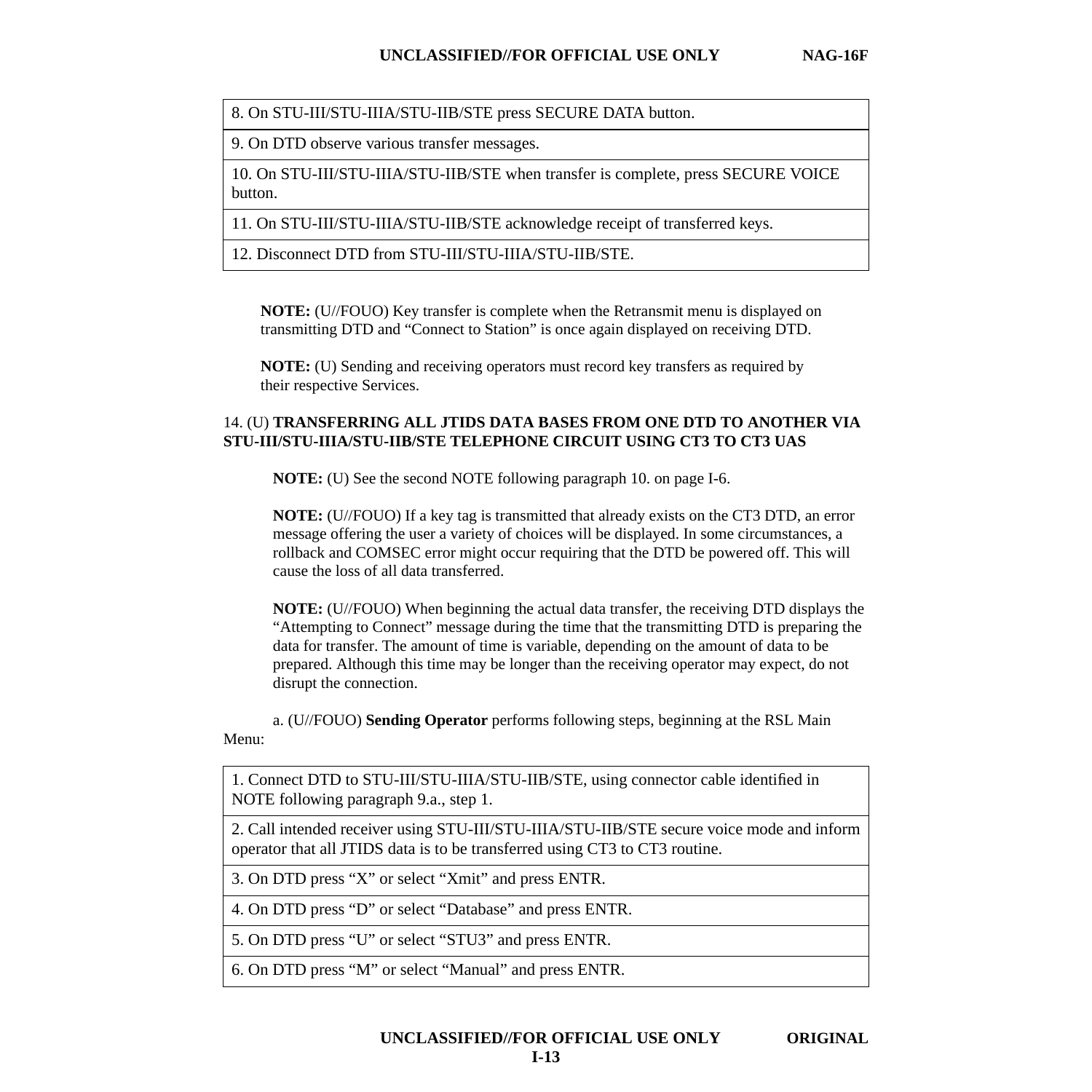7. On DTD press "A" or select "All\_dbases" and press ENTR or press "S" and select "Sel\_dbases" and press ENTR.

**NOTE:** If "A" or "All dbases" is selected, skip to step 12.

8. On DTD select desired database for transmission.

9. On DTD press "A" or select "All" and press ENTR or press "S" and select "Sel\_items" and press ENTR.

**NOTE:** If "A" if "All" is selected, skip to step 12.

10. On DTD use P UP, P DN and ENTR to select items to transmit.

11. On DTD use "D" or select "Done" and press ENTR.

12. On DTD observe "Preparing..." or "Standby..." and "Connect to..." messages.

13. On DTD press ENTR or Down arrow.

14. On DTD observe "Attempting to connect" message and various other transfer messages.

14. When transfer is complete, disconnect DTD from STU-III/STU-IIIA/STU-IIB/STE.

b. (U//FOUO) **Receiving Operator** performs following steps:

1. Respond to sending operator's call and acknowledge readiness to receive JTIDS data bases using CT3 to CT3 routine.

2. Connect DTD to ATU-III/STU-IIIA/STU-IIB/STE.

3. On DTD press "R" of select "Recv" and press ENTR.

4. On DTD press "D" or select "Database" and press ENTR.

5. On DTD press "S" or select STU3 and press ENTR.

6. On DTD observe "Connect to..." message.

7. On DTD press ENTR of Down arrow.

8. On STU-III/STU-IIIA/STU-IIB/STE press SECURE DATA button.

9. On DTD observe various transfer messages.

10. On STU-III/STU-IIIA/STU-IIB/STE when transfer is complete, press SECURE VOICE button.

11. On STU-III/STU-IIIA/STU-IIB/STE acknowledge receipt of transferred JTIDS data bases.

12. Disconnect DTD from STU-III/STU-IIIA/SUU-IIB/STE.

**NOTE:** (U//FOUO) Key transfer is complete when the Retransmit menu is displayed on transmitting DTD and "Connect to Station" is once again displayed on receiving DTD.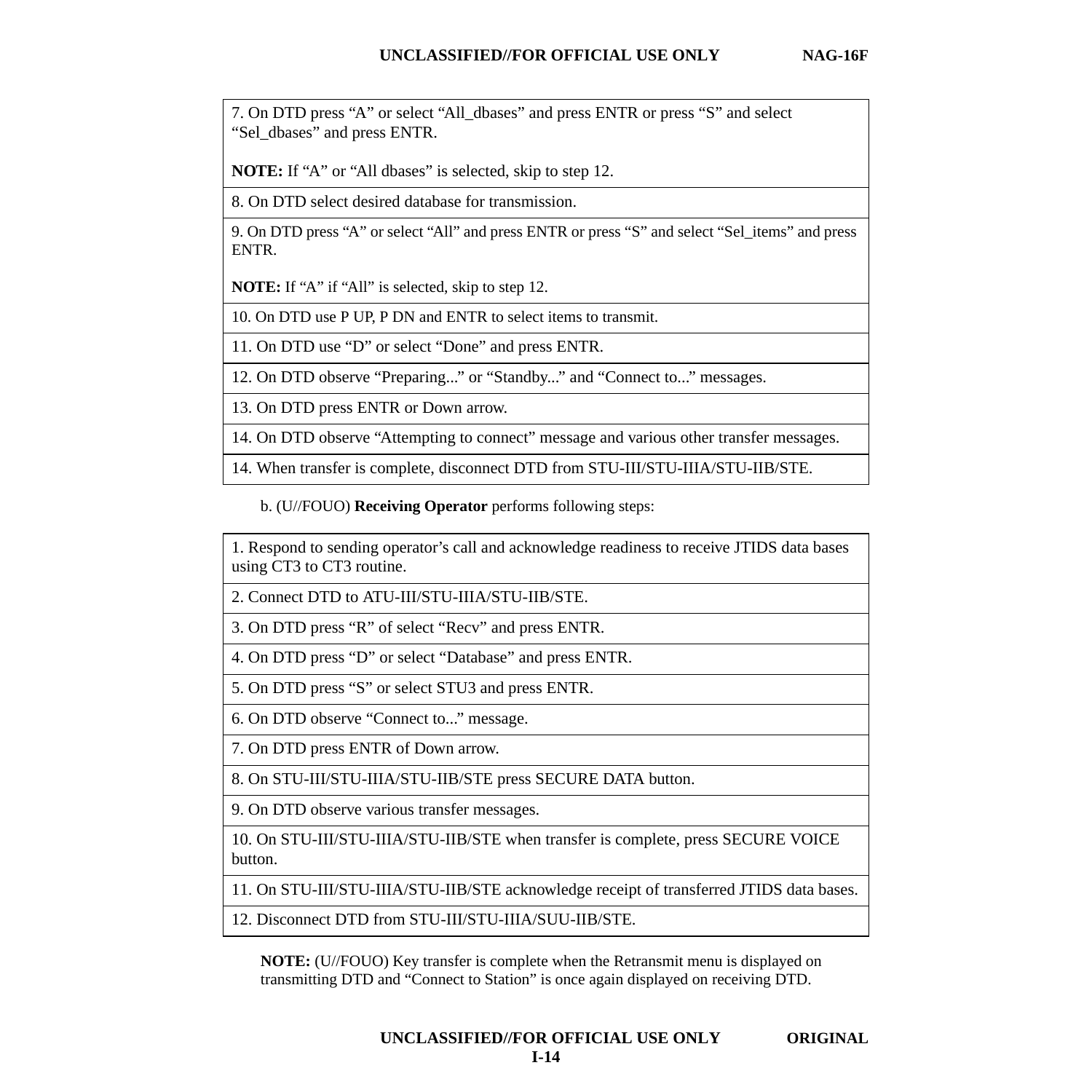#### **UNCLASSIFIED//FOR OFFICIAL USE ONLY NAG-16F**

**NOTE:** (U) Sending and receiving operators must record key transfers as required by their respective Services.

#### 15. (U) **TRANSFERRING JTIDS KEY AND TAG FROM ONE DTD TO ANOTHER VIA STU-III/STU-IIIA/STU-IIB/STE TELEPHONE CIRCUIT USING FILL UAS**

**NOTE:** (U) See the second NOTE following paragraph 10. on page I-6.

a. (U//FOUO) **Sending Operator** performs following steps, using the FILL UAS routine:

1. Connect DTD to STU-III/STU-IIIA/STU-IIB/STE, using connector cable identified in NATO following paragraph 9.1., step 1.

2. Call intended receiver using STU-III/STU-IIIA/STU-IIB/STE secure voice mode and inform operator that tagged JTIDS key is to be transferred using FILL UAS routine.

3. On DTD press "U" or select "Util" and press ENTR.

4. On DTD press "S" or select "Setup" and press ENTR.

5. On DTD press "P" or select "Protocol" and press ENTR.

6. On DTD press "S" or select "Stu" and press ENTR.

7. On DTD press Abort.

8. On DTD press "X" or select "Xmit" and press ENTR.

9. On DTD press "I" or select "Issue" and press ENTR.

10. On DTD using P UP, P DN and ENTR to select keys to transmit.

11. On DTD select "SEND" and press ENTR.

12. On DTD press "D" or select "Direct" and press ENTR.

13. On DTD observe "Connect to Station..." message.

14. On DTD press "SEND".

15. On DTD observe "STI-III Connection Complete" message.

16. On DTD press CLR.

17. On DTD observe "Attempting to Connect" message and various other transfer messages.

18. When transfer is complete, disconnect DTD from STU-III/STU-IIIA/STU-IIB/STE.

b. (U//FOUO) **Receiving Operator** performs following steps:

1. On STU-III/STU-IIIA/STU-IIB/STE acknowledge readiness to receive tagged JTIDS key using FILL UAS routine.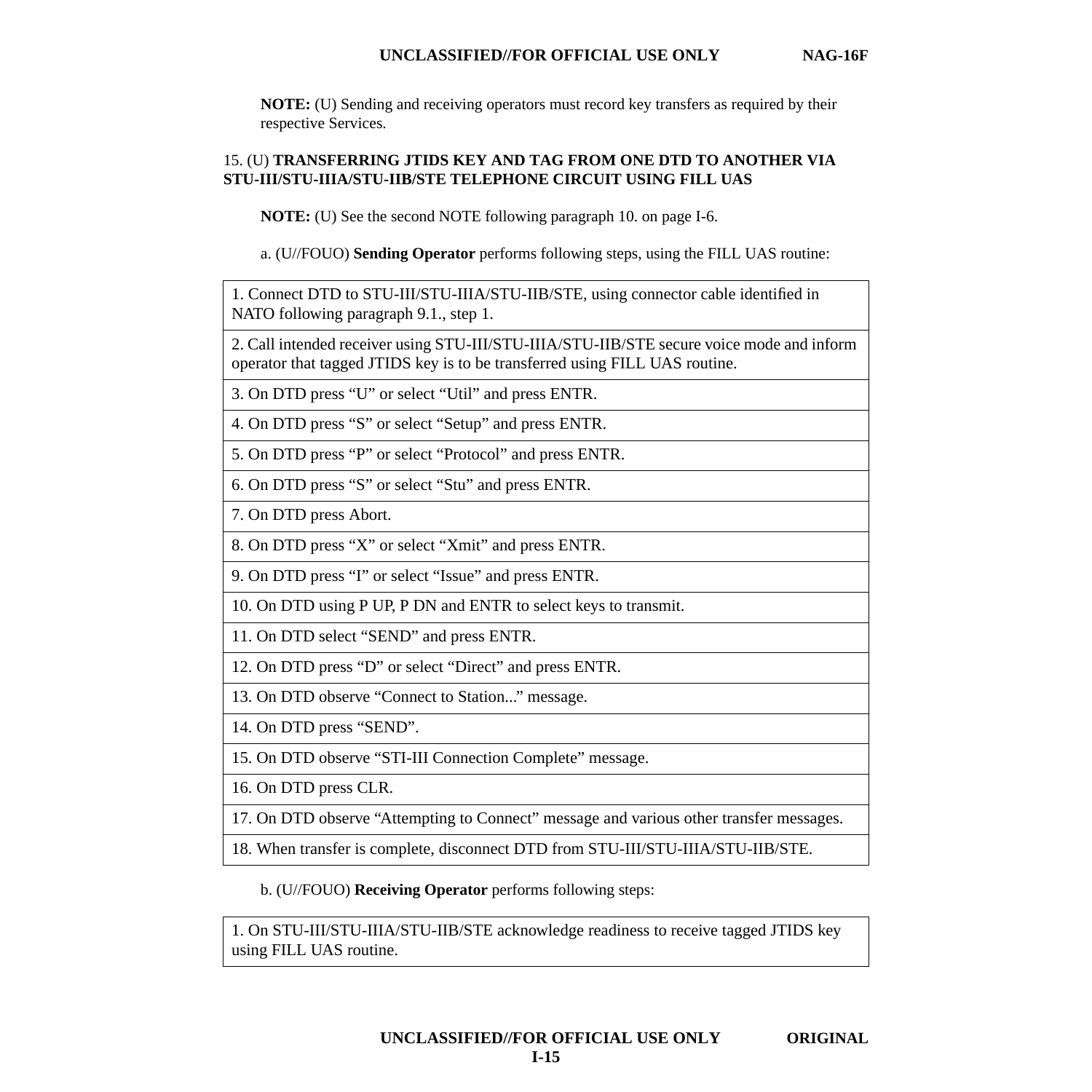- 2. Connect DTD to STU-III/STU-IIIA/STU-IIB/STE.
- 3. On DTD press "RCV".
- 4. On DTD observe "STU-III Connection Complete" message.

5. On DTD press "CLR".

6. On DTD observe "Attempting to Connect" message.

7. On STU-III/STU-IIIA/STU-IIB/STE press" SECURE DATA key.

8. On DTD observe various transfer messages.

9. On STU-III/STU-IIIA/STU-IIB/STE when transfer is complete, press SECURE VOICE button.

10. On STU-III/STU-IIIA/STU-IIB/STE acknowledge receipt of transferred keys.

11. Disconnect DTD from STU-III/STU-IIIA/STU-IIB/STE.

**NOTE**: (U//FOUO) Key transfer is complete when Retransmit menu is displayed on transmitting DTD and "Connect to Station" is again displayed on receiving DTD.

**NOTE:** (U) Sending and receiving operators must record key transfers as required by their respective Services.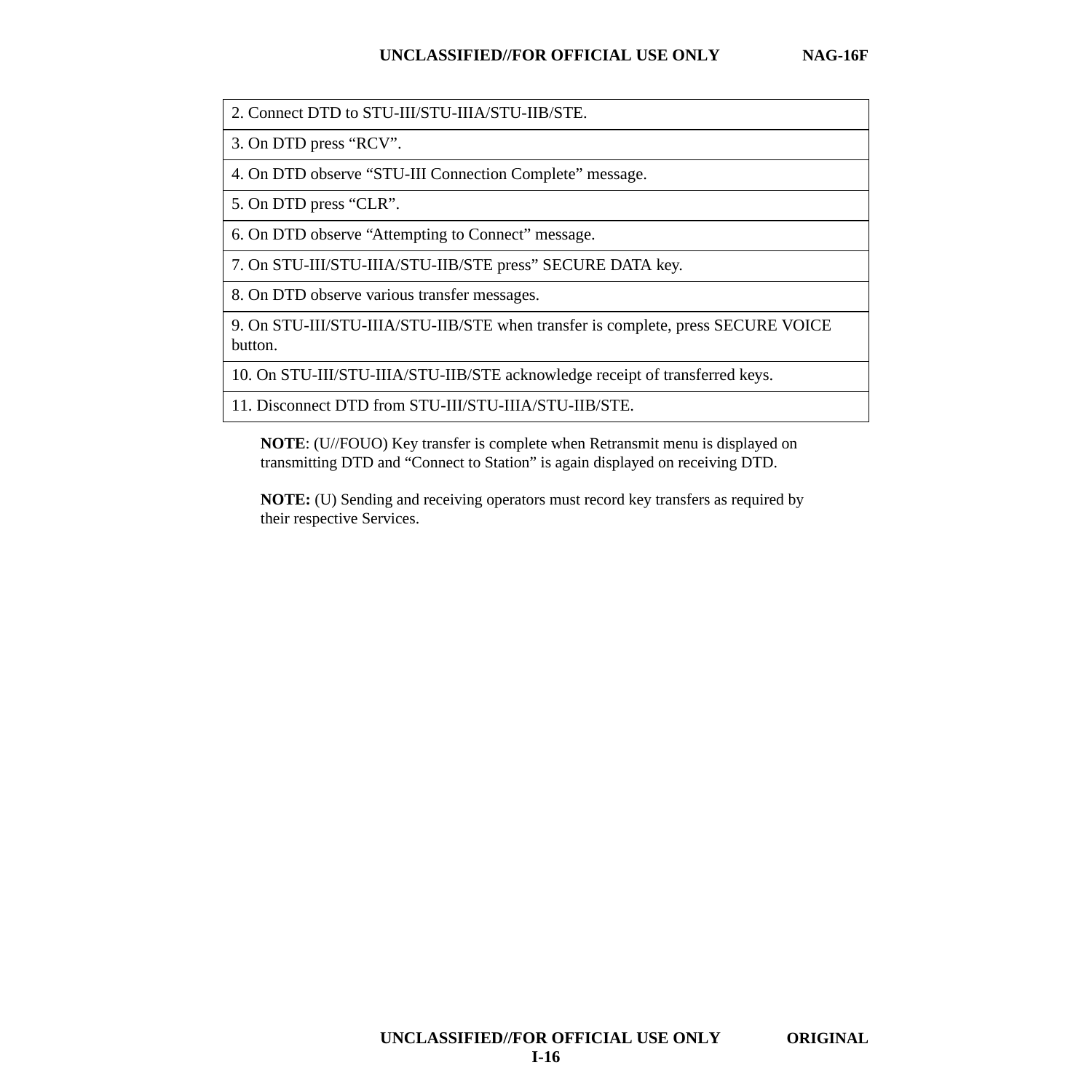# **THIS PAGE IS INTENTIONALLY BLANK**